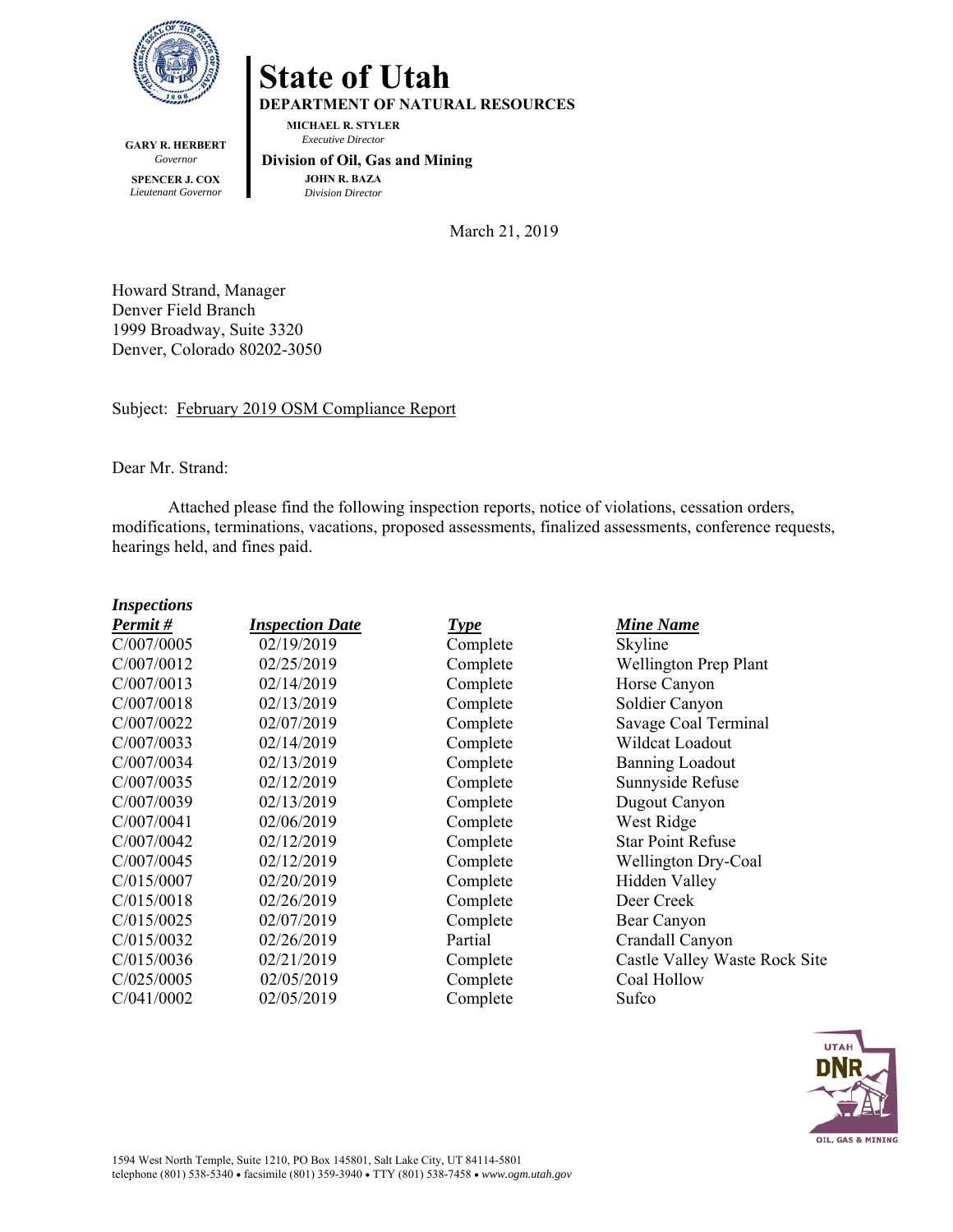Page 2 OSM Compliance Report March 21, 2019

All of the listed inspection reports, modifications, terminations, vacations, assessments and correspondence have been verified by one of the Permit Supervisors.

Sincerely,

Surganne Steab<br>Suzanne Steab

Engineering Technician II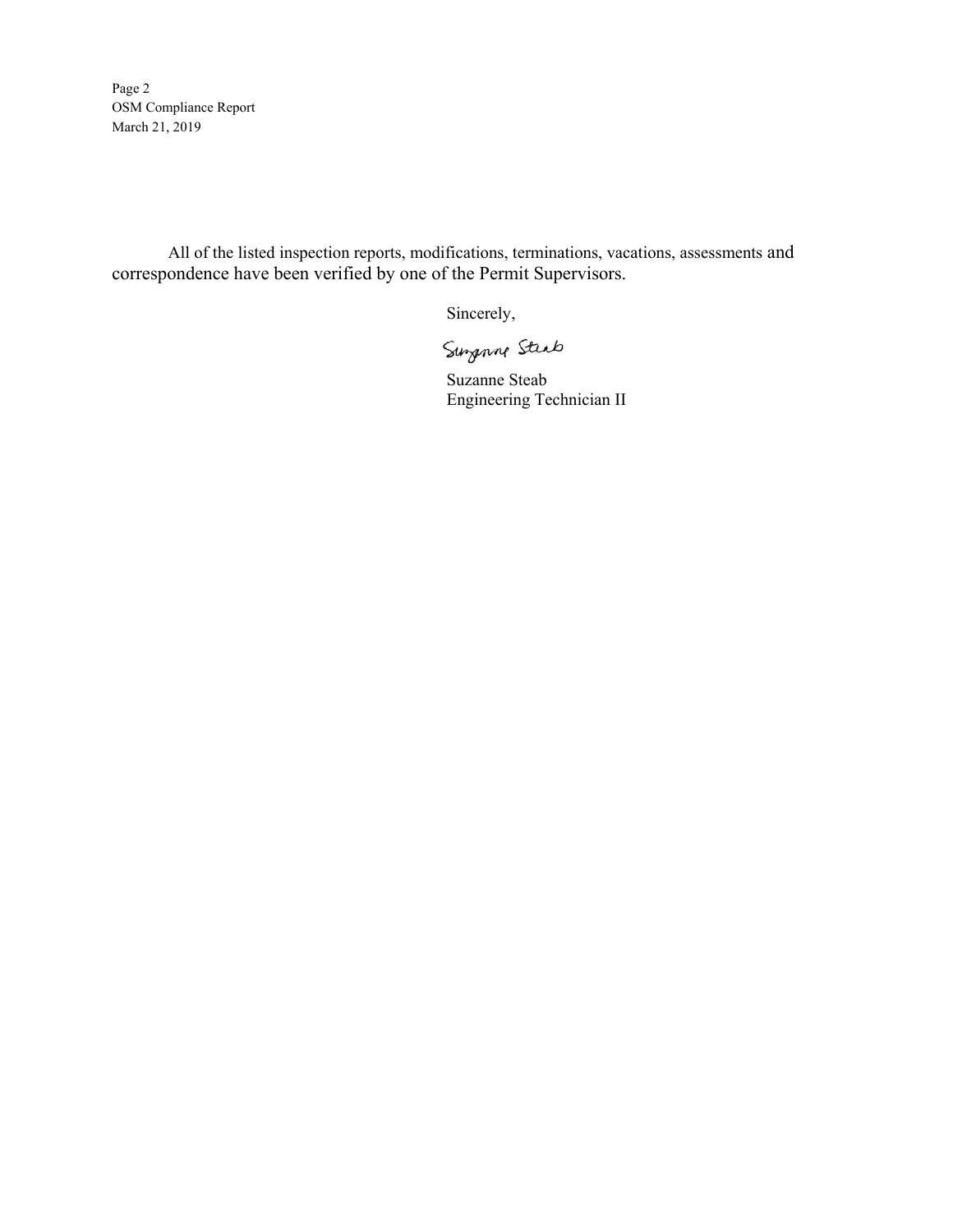

# **State of Utah**

**DEPARTMENT OF NATURAL RESOURCES** 

**MICHAEL R. STYLER Executive Director** 

#### Division of Oil, Gas and Mining

**JOHN R. BAZA Division Director** 

| Representatives Present During the Inspection: |
|------------------------------------------------|
| OGM Steve Demczak                              |

# **Inspection Report**

| Permit Number:   | C0070005                   |  |
|------------------|----------------------------|--|
| Inspection Type: | <b>COMPLETE</b>            |  |
| Inspection Date: | Tuesday, February 19, 2019 |  |
| Start Date/Time: | 2/19/2019 9:00:00 AM       |  |
| End Date/Time:   | 2/19/2019 2:00:00 PM       |  |
| Last Inspection: | Monday, January 28, 2019   |  |

Inspector: Steve Demczak,

Weather: Cloudy, Snow Covered, Temp 10's

InspectionID Report Number: 6359

Accepted by: SCHRISTE 3/22/2019

|      | Permitee: CANYON FUEL COMPANY |                                         |                            |  |  |  |
|------|-------------------------------|-----------------------------------------|----------------------------|--|--|--|
|      | Operator: CANYON FUEL COMPANY |                                         |                            |  |  |  |
|      | Site: SKYLINE MINE            |                                         |                            |  |  |  |
|      |                               | Address: HC 35 BOX 380, HELPER UT 84526 |                            |  |  |  |
|      | County: <b>CARBON</b>         |                                         |                            |  |  |  |
|      |                               | Permit Type: PERMANENT COAL PROGRAM     |                            |  |  |  |
|      | Permit Status: ACTIVE         |                                         |                            |  |  |  |
|      |                               |                                         |                            |  |  |  |
|      | <b>Current Acreages</b>       | <b>Mineral Ownership</b>                | <b>Types of Operations</b> |  |  |  |
|      | 10,958.09 Total Permitted     | V<br>Federal                            | ⊻<br>Underground           |  |  |  |
|      | 139.45 Total Disturbed        | $\blacktriangledown$<br><b>State</b>    | <b>Surface</b>             |  |  |  |
| 0.36 | <b>Phase I</b>                | County                                  | Loadout                    |  |  |  |
| 0.36 | <b>Phase II</b>               | M<br>Fee                                | Processing                 |  |  |  |
| 0.36 | <b>Phase III</b>              | Other                                   | Reprocessing               |  |  |  |

**Report summary and status for pending enforcement actions, permit conditions, Division Orders, and amendments:**

I was on inspection with Taylon Earl. Helps out doing some of the environmental duties. Mining was operating, mining and shipping of coal.

There was a minimum of 24 inches of snow cover.



**Inspector's Signature:**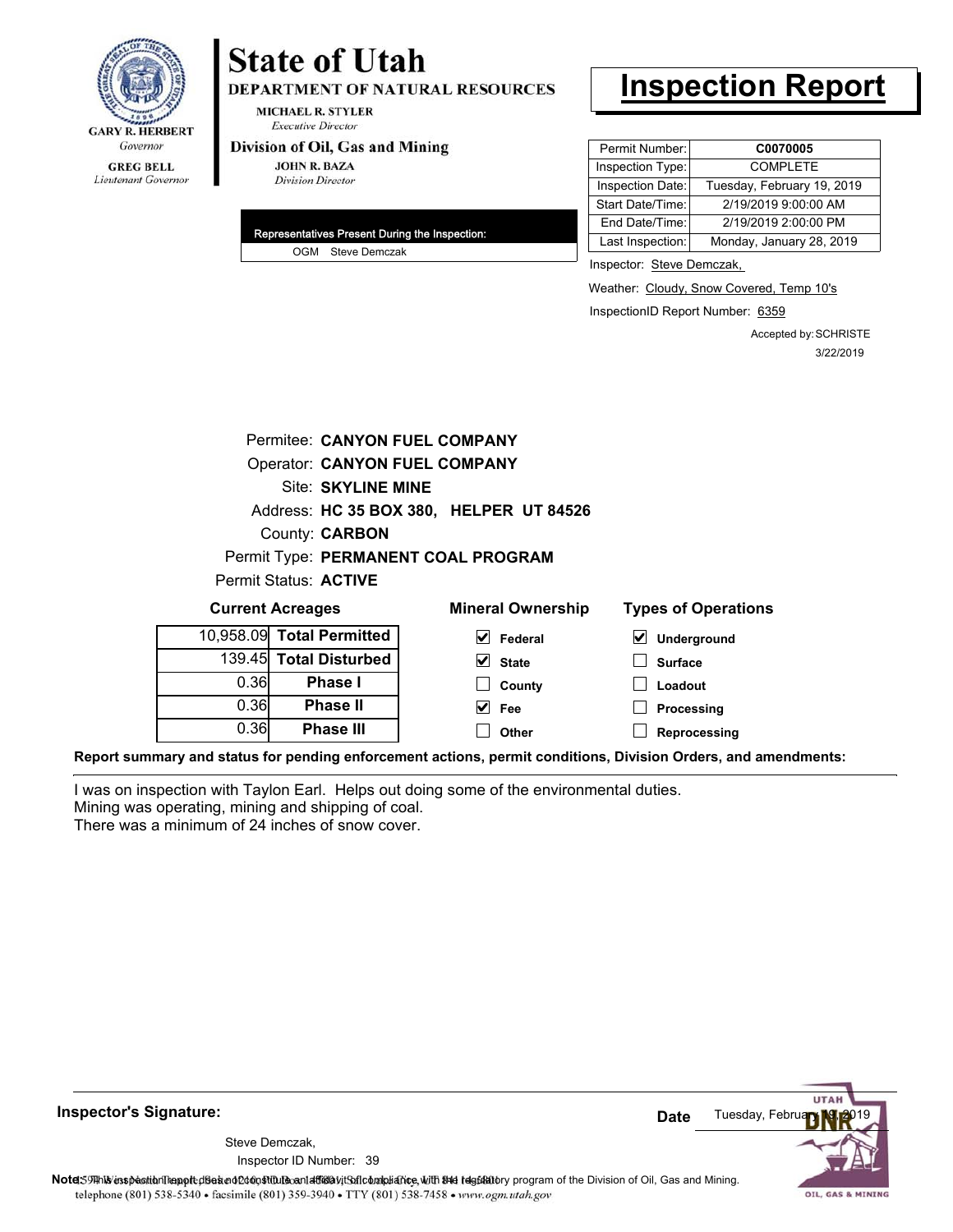#### *REVIEW OF PERMIT, PERFORMANCE STANDARDS PERMIT CONDITION REQUIREMENTS*

*1. Substantiate the elements on this inspection by checking the appropriate performance standard.*

 *a. For COMPLETE inspections provide narrative justification for any elements not fully inspected unless element is not appropriate to the site, in which case check Not Applicable.*

 *b. For PARTIAL inspections check only the elements evaluated.*

*2. Document any noncompliance situation by reference the NOV issued at the appropriate performance standard listed below.*

*3. Reference any narratives written in conjunction with this inspection at the appropriate performace standard listed below.*

|     |                                                               | Evaluated               | Not Applicable Comment          |                         | Enforcement |
|-----|---------------------------------------------------------------|-------------------------|---------------------------------|-------------------------|-------------|
| 1.  | Permits, Change, Transfer, Renewal, Sale                      | $\overline{\mathsf{v}}$ |                                 |                         |             |
| 2.  | Signs and Markers                                             | $\overline{\mathbf{v}}$ |                                 | $\blacktriangledown$    |             |
| 3.  | Topsoil                                                       | $\overline{\mathbf{v}}$ |                                 | $\overline{\mathsf{v}}$ |             |
| 4.a | Hydrologic Balance: Diversions                                | $\overline{\mathsf{v}}$ |                                 | $\blacktriangledown$    |             |
| 4.b | Hydrologic Balance: Sediment Ponds and Impoundments           | $\blacktriangledown$    |                                 | V                       |             |
| 4.c | Hydrologic Balance: Other Sediment Control Measures           | $\overline{\mathbf{v}}$ |                                 | $\blacktriangledown$    |             |
| 4.d | Hydrologic Balance: Water Monitoring                          | $\overline{\mathbf{v}}$ |                                 | $\overline{\mathsf{v}}$ |             |
| 4.e | Hydrologic Balance: Effluent Limitations                      | $\overline{\mathbf{v}}$ |                                 | $\blacktriangledown$    |             |
| 5.  | <b>Explosives</b>                                             | $\overline{\mathbf{v}}$ |                                 |                         |             |
| 6.  | Disposal of Excess Spoil, Fills, Benches                      |                         | $\blacktriangledown$            |                         |             |
| 7.  | Coal Mine Waste, Refuse Piles, Impoundments                   | $\overline{\mathbf{v}}$ |                                 | $\overline{\mathbf{v}}$ |             |
| 8.  | Noncoal Waste                                                 | $\overline{\mathbf{v}}$ |                                 | $\overline{\mathbf{v}}$ |             |
| 9.  | Protection of Fish, Wildlife and Related Environmental Issues | $\overline{\mathbf{v}}$ |                                 |                         |             |
|     | 10. Slides and Other Damage                                   | $\overline{\mathbf{v}}$ |                                 | ⊽                       |             |
| 11. | Contemporaneous Reclamation                                   |                         | ☑                               |                         |             |
| 12. | <b>Backfilling And Grading</b>                                |                         | $\overline{\mathbf{v}}$         |                         |             |
| 13. | Revegetation                                                  |                         | $\overline{\blacktriangledown}$ |                         |             |
| 14. | Subsidence Control                                            | $\overline{\mathbf{v}}$ |                                 | $\overline{\mathbf{v}}$ |             |
|     | 15. Cessation of Operations                                   |                         | $\blacktriangledown$            |                         |             |
|     | 16.a Roads: Construction, Maintenance, Surfacing              | $\blacktriangledown$    |                                 | $\blacktriangledown$    |             |
|     | 16.b Roads: Drainage Controls                                 | $\overline{\mathbf{v}}$ |                                 | $\overline{\mathbf{v}}$ |             |
|     | 17. Other Transportation Facilities                           | $\overline{\mathbf{v}}$ |                                 |                         |             |
| 18. | Support Facilities, Utility Installations                     | $\overline{\mathbf{v}}$ |                                 | $\blacktriangledown$    |             |
|     | 19. AVS check                                                 | $\overline{\mathbf{v}}$ |                                 | $\blacktriangledown$    |             |
|     | 20. Air Quality Permit                                        | $\checkmark$            |                                 |                         |             |
|     | 21. Bonding and Insurance                                     | $\overline{\mathbf{v}}$ |                                 | $\blacktriangledown$    |             |
|     | 22. Other                                                     |                         |                                 |                         |             |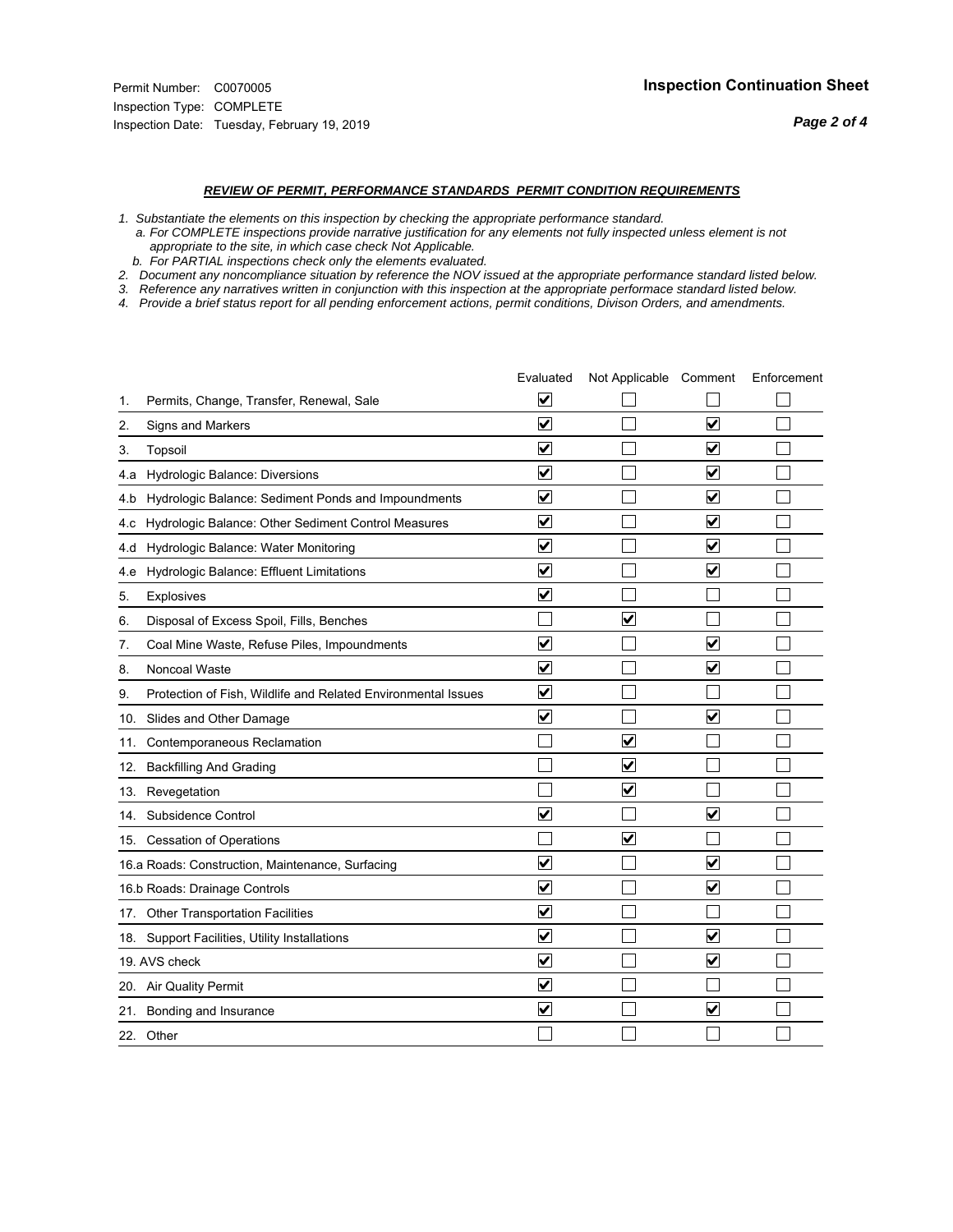#### **2. Signs and Markers**

The identification sign was inspected and it meets the requirements of the R645 Coal Rules. See Photo

#### **3. Topsoil**

The topsoil piles were snow covered. It is unlikely that wind or water erosion has occurred since the piles are well vegetated. See Photos

#### **4.a Hydrologic Balance: Diversions**

Diversions and culverts were completely snow covered with a minimum of twenty-four (24) inches of snow cover. Due to low temperatures it is unlikely that water was flowing within these structures.

#### **4.b Hydrologic Balance: Sediment Ponds and Impoundments**

The sediment ponds were snow covered and frozen over. No water was entering the ponds. The permittee conducted a fourth quarter inspection on December 21, 2018. The report was P.E. certified. No hazardous conditions were reported. A copy of the report was e-mail to the Division in Salt Lake City.

### **4.c Hydrologic Balance: Other Sediment Control Measures**

Silt fences were snow covered.

### **4.d Hydrologic Balance: Water Monitoring**

Water monitoring information is taken by the permittee and is sent electronically to the Division in Salt Lake City. This information is reviewed and analyzed by the Division staff. A report is written.

### **4.e Hydrologic Balance: Effluent Limitations**

The permittee was in compliance with the UPDES permit for the fourth quarter.

### **7. Coal Mine Waste, Refuse Piles, Impoundments**

The refuse pile was inspected for the fourth quarter on December 21, 2019. This inspection report was P.E. certified. A copy of the report was e-mail to the Division in Salt Lake City. The road to the refuse pile was snow covered.

#### **8. Noncoal Waste**

I did not notice any non-coal waste materials. The mine site is completely snow covered.

### **10. Slides and Other Damage**

No slides or other damage was notice during the inspection. The mine site appears to be stable.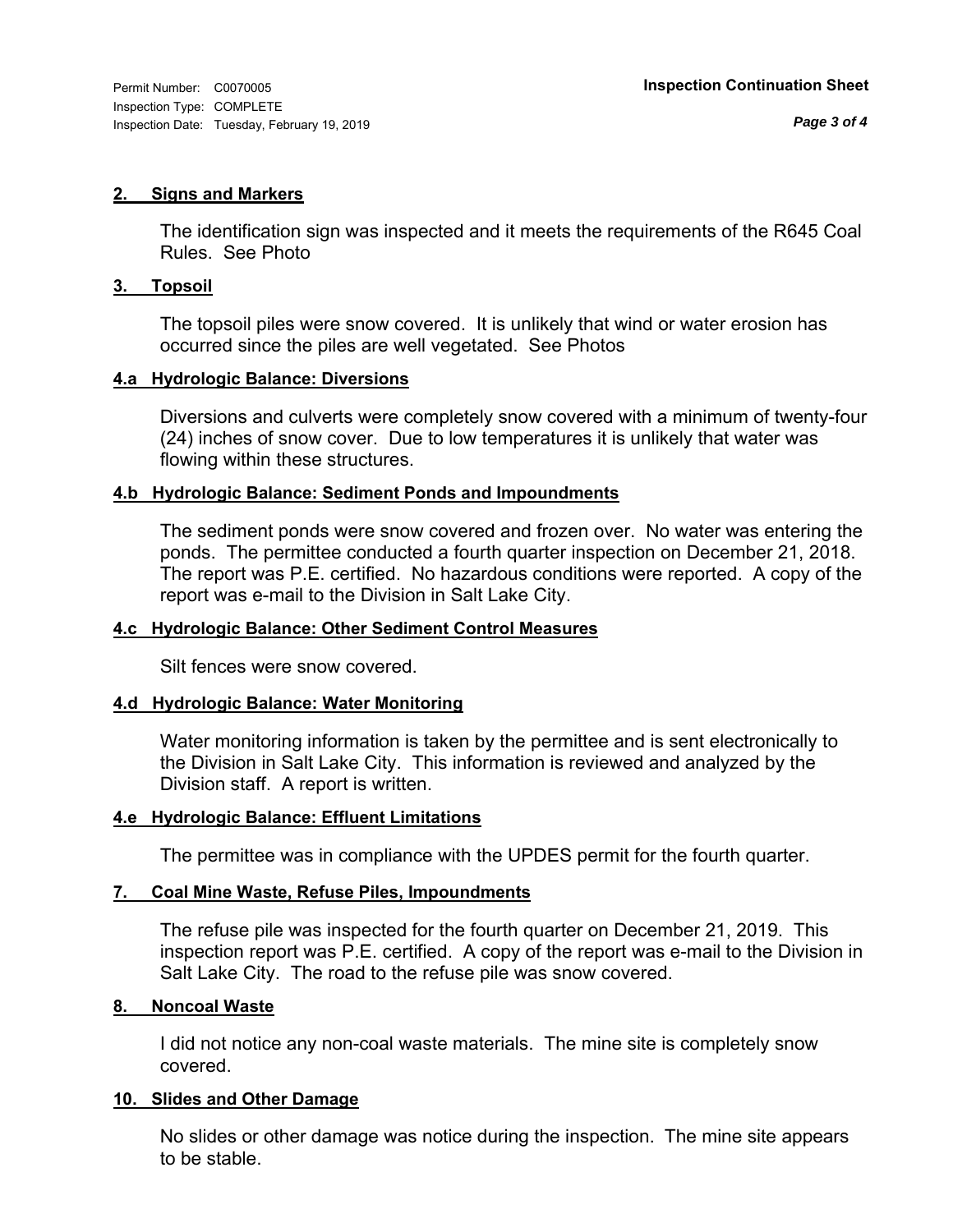Inspection Type: COMPLETE Inspection Date: Tuesday, February 19, 2019

### **14. Subsidence Control**

Subsidence information is given in the Annual Report. This information is reviewed by the Engineer in Salt Lake City.

## **16.a Roads: Construction, Maintenance, Surfacing**

The roads were compacted with no dust control problem. The roads were snow covered.

### **16.b Roads: Drainage Controls**

Road diversions and culverts were snow covered.

## **18. Support Facilities, Utility Installations**

No new facilities constructed since the last inspection.

## **19. AVS check**

AVS checks are made in Salt Lake City.

## **21. Bonding and Insurance**

The current bond is \$5,799,000. The bond from St. Paul Fire and Marine Insurance Company was released on February 4, 2009 and Bond #SUR0000311 issued by Rockwood Casualty Insurance Company was accepted as a replacement in the same amount. The insurance policy is by Central Insurance Services will expire on February 1, 2020. The policy meets the minimum requirements of the R645 Coal Rules.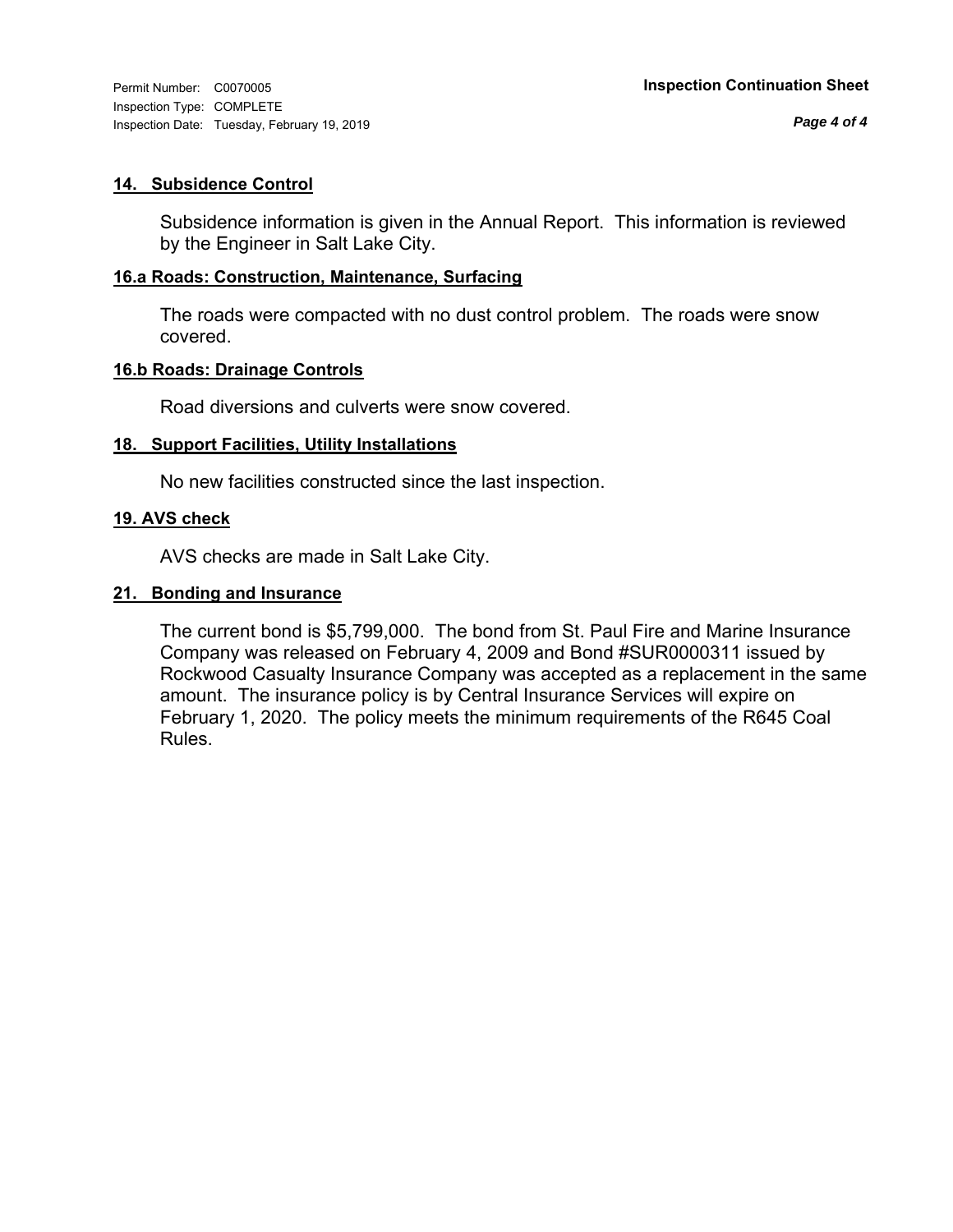

#### **GREG BELL** Lieutenant Governor

# **State of Utah**

DEPARTMENT OF NATURAL RESOURCES

**MICHAEL R. STYLER Executive Director** 

#### Division of Oil, Gas and Mining

**JOHN R. BAZA Division Director** 

| Representatives Present During the Inspection: |
|------------------------------------------------|
| Company Patrick Collins                        |
| OGM Karl Houskeeper                            |

# **Inspection Report**

| Permit Number:   | C0070012                   |
|------------------|----------------------------|
| Inspection Type: | <b>COMPLETE</b>            |
| Inspection Date: | Monday, February 25, 2019  |
| Start Date/Time: | 2/25/2019 9:00:00 AM       |
| End Date/Time:   | 2/2/2019 2:00:00 PM        |
| Last Inspection: | Thursday, January 10, 2019 |

Inspector: Karl Houskeeper,

Weather: Sunny, Temp. 29 Deg. F.

InspectionID Report Number: 6363

Accepted by: SCHRISTE 3/22/2019

|                          | Permitee: PRICE RIVER TERMINAL, LLC       |                                  |
|--------------------------|-------------------------------------------|----------------------------------|
|                          | Operator: WATCO TRANSLOADING, LLC         |                                  |
|                          | Site: WELLINGTON PREPARATION PLANT        |                                  |
|                          | Address: PO BOX 337, SPRINGVILLE UT 84663 |                                  |
| County: <b>CARBON</b>    |                                           |                                  |
|                          | Permit Type: PERMANENT COAL PROGRAM       |                                  |
| Permit Status: ACTIVE    |                                           |                                  |
| <b>Current Acreages</b>  | <b>Mineral Ownership</b>                  | <b>Types of Operations</b>       |
| 1,573.50 Total Permitted | Federal                                   | <b>Underground</b>               |
| 392.00 Total Disturbed   | <b>State</b>                              | <b>Surface</b>                   |
| <b>Phase I</b>           | County                                    | $\vert \mathbf{v} \vert$ Loadout |
| <b>Phase II</b>          | $\vee$ Fee                                | $\vee$ Processing                |
| <b>Phase III</b>         | Other                                     | Reprocessing                     |

**Report summary and status for pending enforcement actions, permit conditions, Division Orders, and amendments:**



49 Inspector ID Number:Karl Houskeeper,

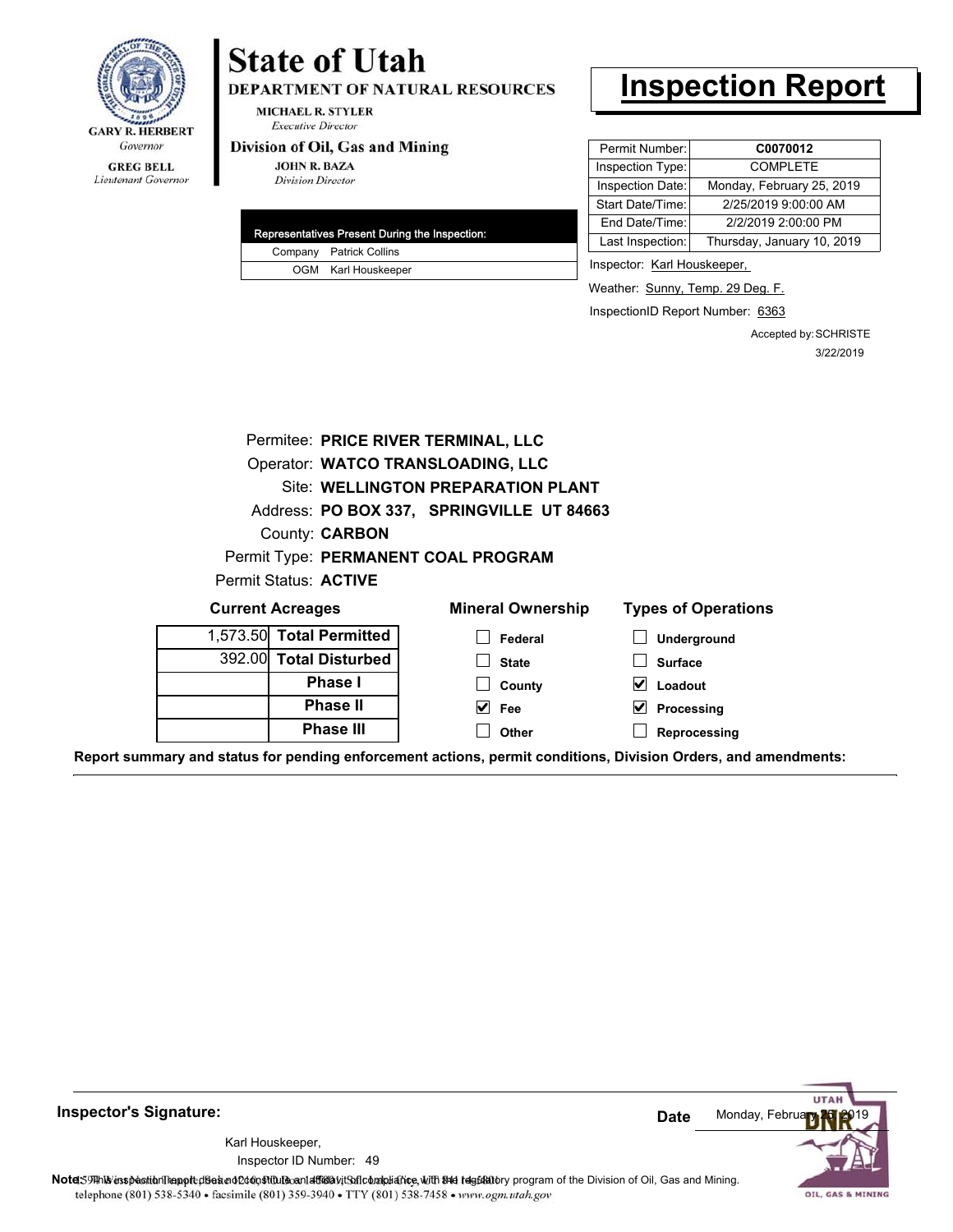#### *REVIEW OF PERMIT, PERFORMANCE STANDARDS PERMIT CONDITION REQUIREMENTS*

*1. Substantiate the elements on this inspection by checking the appropriate performance standard.*

 *a. For COMPLETE inspections provide narrative justification for any elements not fully inspected unless element is not appropriate to the site, in which case check Not Applicable.*

 *b. For PARTIAL inspections check only the elements evaluated.*

*2. Document any noncompliance situation by reference the NOV issued at the appropriate performance standard listed below.*

*3. Reference any narratives written in conjunction with this inspection at the appropriate performace standard listed below.*

|     |                                                               | Evaluated               | Not Applicable Comment |                         | Enforcement |
|-----|---------------------------------------------------------------|-------------------------|------------------------|-------------------------|-------------|
| 1.  | Permits, Change, Transfer, Renewal, Sale                      | $\overline{\mathsf{v}}$ |                        | V                       |             |
| 2.  | Signs and Markers                                             | $\overline{\mathbf{v}}$ |                        | $\blacktriangledown$    |             |
| 3.  | Topsoil                                                       | $\overline{\mathbf{v}}$ |                        | $\overline{\mathsf{v}}$ |             |
| 4.a | Hydrologic Balance: Diversions                                | $\overline{\mathbf{v}}$ |                        | $\overline{\mathbf{v}}$ |             |
| 4.b | Hydrologic Balance: Sediment Ponds and Impoundments           | $\blacktriangledown$    |                        | ⊻                       |             |
| 4.c | Hydrologic Balance: Other Sediment Control Measures           | $\overline{\mathbf{v}}$ |                        |                         |             |
| 4.d | Hydrologic Balance: Water Monitoring                          | $\overline{\mathbf{v}}$ |                        |                         |             |
| 4.e | Hydrologic Balance: Effluent Limitations                      | $\overline{\mathbf{v}}$ |                        | $\blacktriangledown$    |             |
| 5.  | <b>Explosives</b>                                             | $\overline{\mathbf{v}}$ |                        | ⊽                       |             |
| 6.  | Disposal of Excess Spoil, Fills, Benches                      | $\blacktriangledown$    |                        |                         |             |
| 7.  | Coal Mine Waste, Refuse Piles, Impoundments                   | $\overline{\mathbf{v}}$ |                        | $\overline{\mathbf{v}}$ |             |
| 8.  | Noncoal Waste                                                 | $\overline{\mathbf{v}}$ |                        |                         |             |
| 9.  | Protection of Fish, Wildlife and Related Environmental Issues | $\overline{\mathbf{v}}$ |                        |                         |             |
|     | 10. Slides and Other Damage                                   | $\overline{\mathbf{v}}$ |                        |                         |             |
| 11. | Contemporaneous Reclamation                                   | ⊽                       |                        |                         |             |
| 12. | <b>Backfilling And Grading</b>                                | $\overline{\mathbf{v}}$ |                        |                         |             |
| 13. | Revegetation                                                  | $\overline{\mathbf{v}}$ |                        |                         |             |
| 14. | Subsidence Control                                            | $\overline{\mathbf{v}}$ |                        |                         |             |
|     | 15. Cessation of Operations                                   | $\overline{\mathbf{v}}$ |                        |                         |             |
|     | 16.a Roads: Construction, Maintenance, Surfacing              | $\blacktriangledown$    |                        |                         |             |
|     | 16.b Roads: Drainage Controls                                 | $\overline{\mathbf{v}}$ |                        |                         |             |
|     | 17. Other Transportation Facilities                           | $\overline{\mathbf{v}}$ |                        |                         |             |
| 18. | Support Facilities, Utility Installations                     | $\overline{\mathbf{v}}$ |                        |                         |             |
|     | 19. AVS check                                                 | $\overline{\mathbf{v}}$ |                        |                         |             |
|     | 20. Air Quality Permit                                        | $\checkmark$            |                        | $\blacktriangledown$    |             |
|     | 21. Bonding and Insurance                                     | $\blacktriangledown$    |                        | $\blacktriangledown$    |             |
|     | 22. Other                                                     | $\overline{\mathbf{v}}$ |                        |                         |             |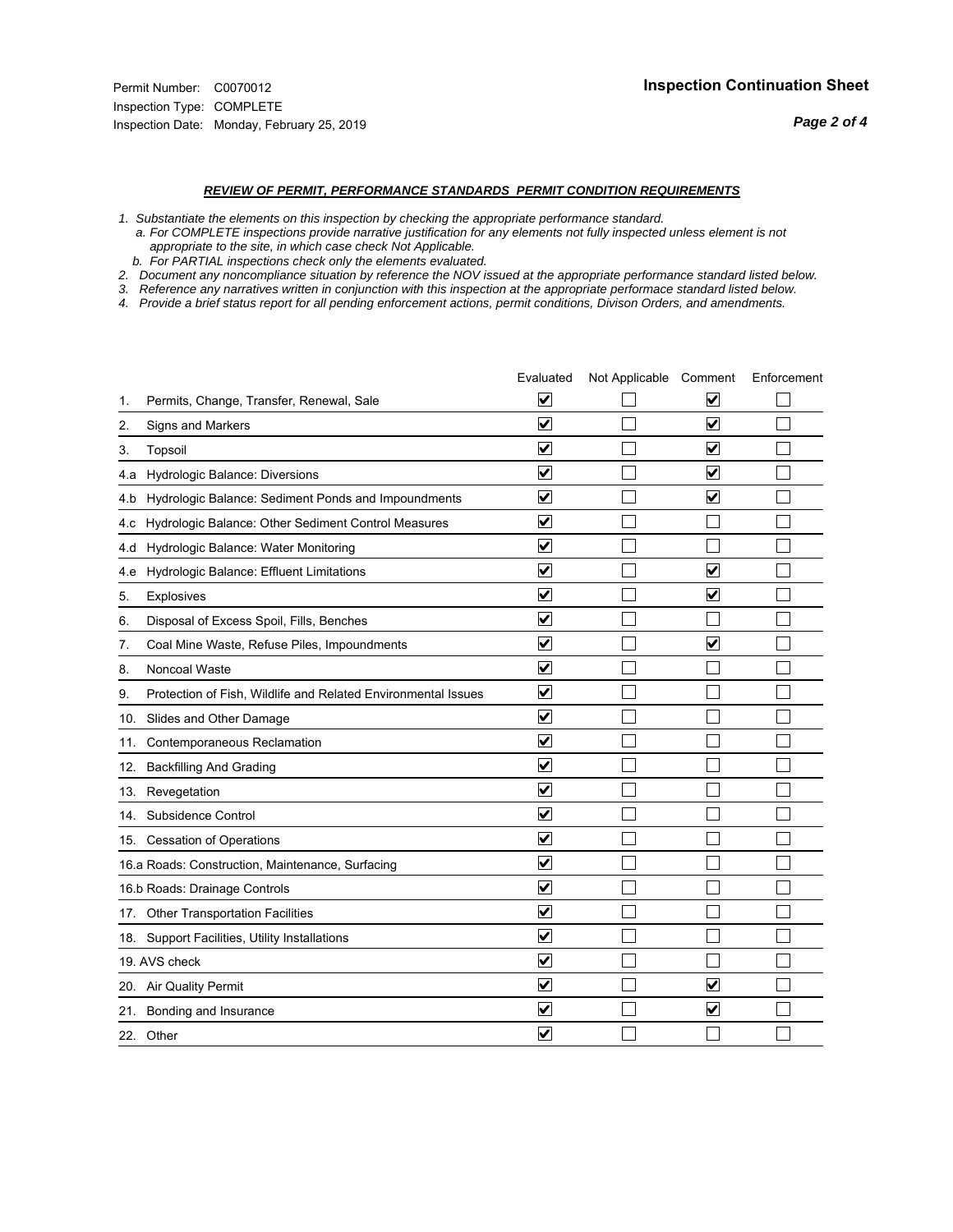#### **1. Permits, Change, Transfer, Renewal, Sale**

A permit from the Division of oil, Gas Mining was issued effective December 10, 2014 and expires on December 10, 2019. The permit requires as a special condition the submittal of all water monitoring information into an electronic database administered by the Division.

No Air Quality Permit is required since production is below 5000 tons per year.

The insurance for this site is through Aspen Insurance Company. Policy # RG009CD18 The policy is effective on September 25, 2018 and expires on September 25, 2019. The policy covers the minimum requirements set forth by the Division. The certificate holder is shown on the policy as the State of Utah. The cancellation clause is acceptable to the Division.

The UPDES Permit for this site is under the General Permit UTG-040000 with a Site Specific Permit UTG-040010. The permit became effective on November 4, 2013 and expire's at midnight August 31, 2018.

Business license for Price River Terminal, LLC through State of Utah. Registered Date September 30, 2013. Current as of 07/16/18. Registration number 8804878- 0161.

### **2. Signs and Markers**

There are several points of access into the permit area. All points of access into the mining permit area from the public are clearly identified with an identification sign listing the name, address, phone number and mining permit number of the owner/Operator. The signs are in compliance with the requirements set forth in the regulations.

#### **3. Topsoil**

The topsoil pile is covered by spotty snow accumulations from recent storm events.

The topsoil piles are protected by a combination of berms and straw wattles. The topsoil soil piles are identified by a topsoil sign.

#### **4.a Hydrologic Balance: Diversions**

The diversions throughout the site are snow covered. They appear to be open and functional.

### **4.b Hydrologic Balance: Sediment Ponds and Impoundments**

Fourth quarter and annual 2018 sediment pond inspections were conducted on October 20, 2018. No structural weaknesses were identified. The existing sediment level is below the 60% clean elevation for all seven sediment ponds.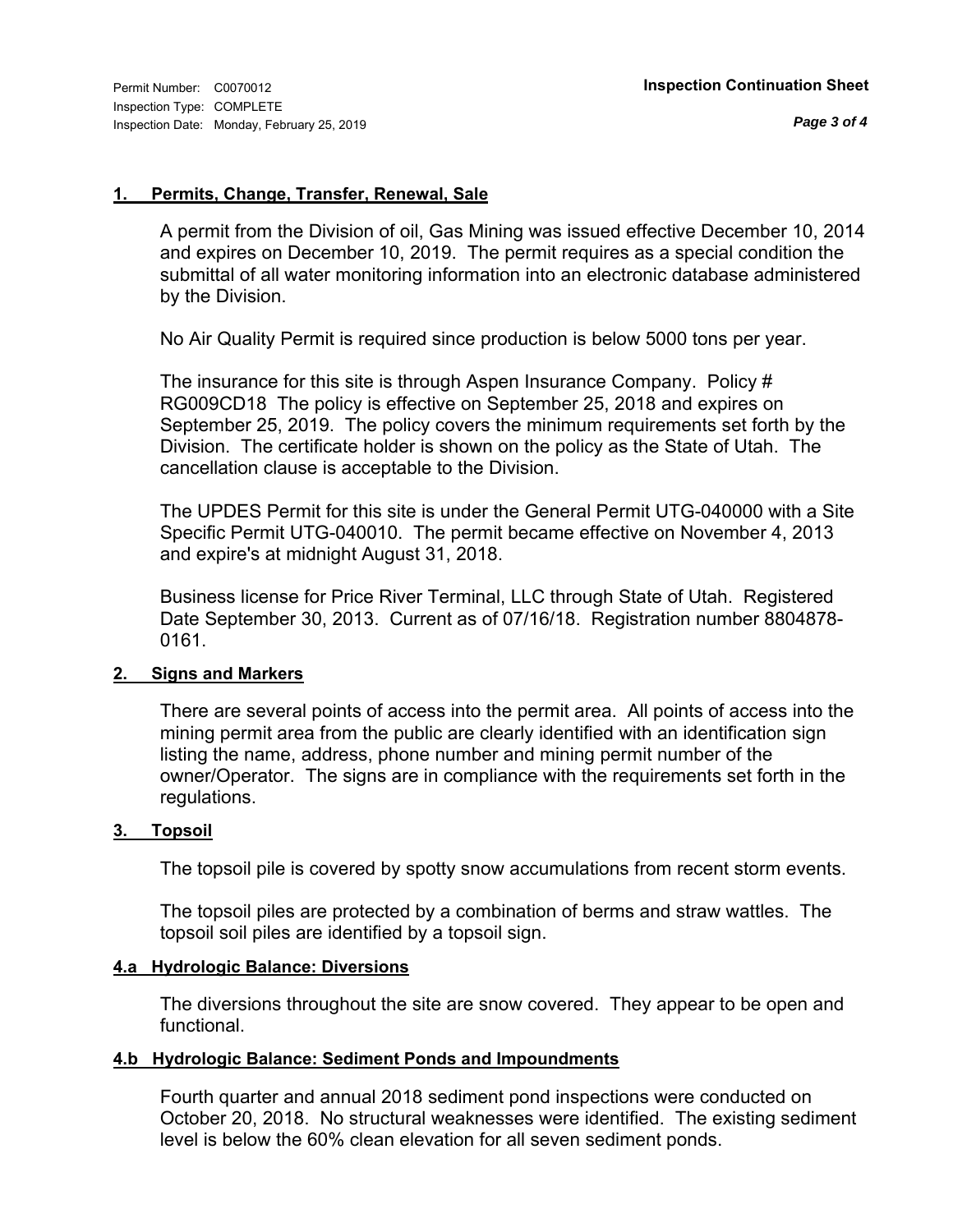Inspection Type: COMPLETE Inspection Date: Monday, February 25, 2019

#### Permit Number: C0070012 **Inspection Continuation Sheet**

*Page 4 of 4*

#### **4.e Hydrologic Balance: Effluent Limitations**

No discharges occurred from any of the designated outfalls.

#### **5. Explosives**

No explosives are on site or stored on site.

#### **7. Coal Mine Waste, Refuse Piles, Impoundments**

Fourth quarter 2018 refuse pile inspections were conducted on October 20, 2018. No hazards or instability were noted.

#### **20. Air Quality Permit**

No Air Quality Permit is required since production is below 5000 tons per year.

#### **21. Bonding and Insurance**

The bond for this location is \$4,142,000.00.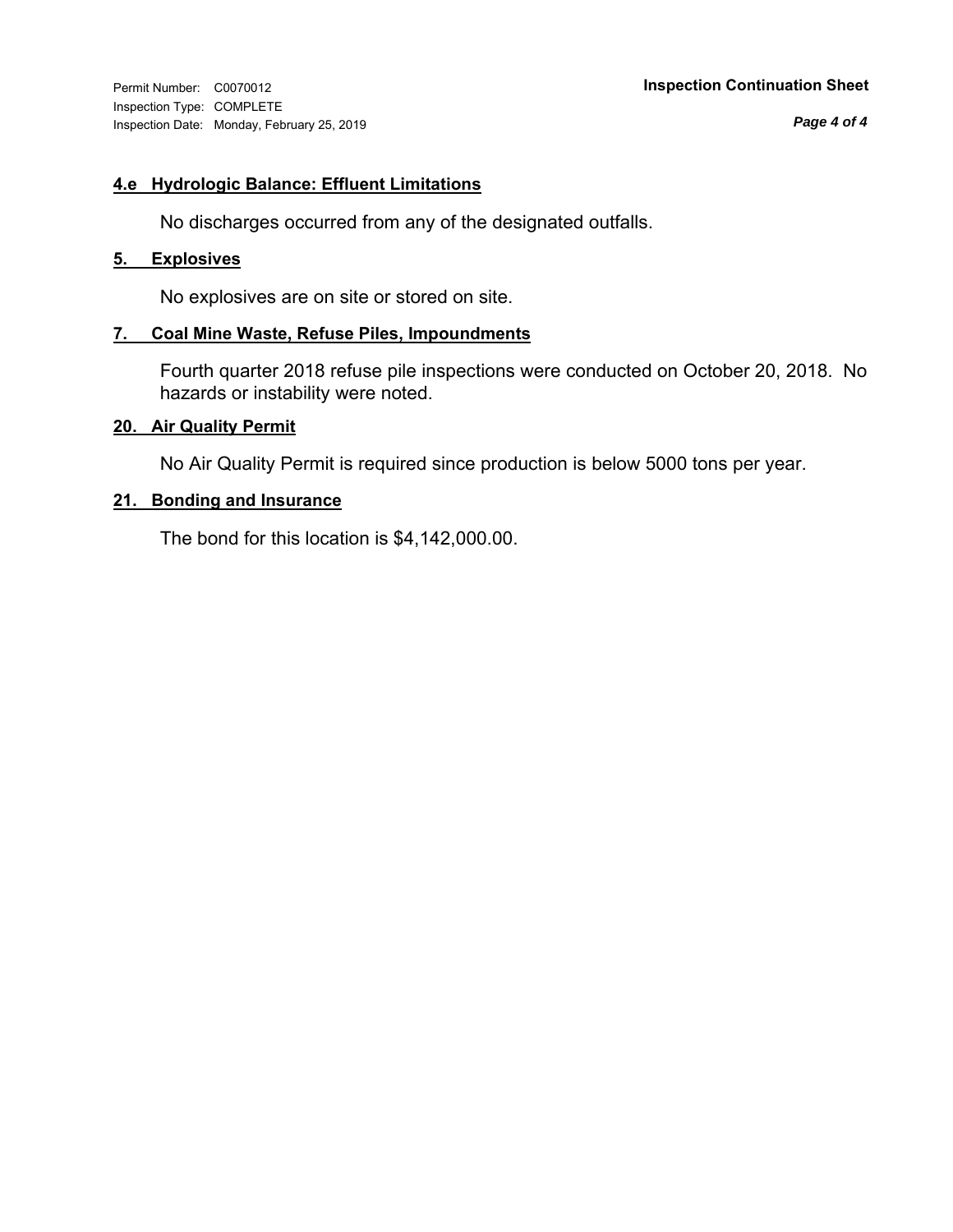

# **State of Utah**

DEPARTMENT OF NATURAL RESOURCES

**MICHAEL R. STYLER Executive Director** 

#### Division of Oil, Gas and Mining

**JOHN R. BAZA Division Director** 

| Representatives Present During the Inspection: |
|------------------------------------------------|
| OGM Karl Houskeeper                            |
| Company Karin Madsen                           |

# **Inspection Report**

| Permit Number:   | C0070013                    |
|------------------|-----------------------------|
| Inspection Type: | <b>COMPLETE</b>             |
| Inspection Date: | Thursday, February 14, 2019 |
| Start Date/Time: | 2/14/2019 9:00:00 AM        |
| End Date/Time:   | 2/14/2019 2:00:00 PM        |
| Last Inspection: | Tuesday, January 15, 2019   |
|                  |                             |

Inspector: Karl Houskeeper,

Weather: Cloudy, Temp. 27 Deg. F.

InspectionID Report Number: 6358

Accepted by: SCHRISTE 3/22/2019

|       |                                                                                   | Permitee: UTAHAMERICAN ENERGY INC              |                  |  |  |  |
|-------|-----------------------------------------------------------------------------------|------------------------------------------------|------------------|--|--|--|
|       | <b>Operator: UTAHAMERICAN ENERGY INC</b>                                          |                                                |                  |  |  |  |
|       | Site: HORSE CANYON MINE                                                           |                                                |                  |  |  |  |
|       |                                                                                   | Address: PO BOX 910, EAST CARBON UT 84520-0910 |                  |  |  |  |
|       | County: <b>CARBON</b>                                                             |                                                |                  |  |  |  |
|       |                                                                                   | Permit Type: PERMANENT COAL PROGRAM            |                  |  |  |  |
|       | Permit Status: ACTIVE                                                             |                                                |                  |  |  |  |
|       | <b>Types of Operations</b><br><b>Mineral Ownership</b><br><b>Current Acreages</b> |                                                |                  |  |  |  |
|       | 4,664.32 Total Permitted                                                          | $\vert \mathbf{V} \vert$ Federal               | ⊻<br>Underground |  |  |  |
| 42.60 | <b>Total Disturbed</b>                                                            | $\vee$ State                                   | <b>Surface</b>   |  |  |  |
| 74.26 | <b>Phase I</b>                                                                    | $\vee$ County                                  | Loadout          |  |  |  |
| 74.26 | Phase II                                                                          | $\vee$ Fee                                     | Processing       |  |  |  |
| 74.26 | <b>Phase III</b>                                                                  | Other                                          | Reprocessing     |  |  |  |
|       |                                                                                   |                                                |                  |  |  |  |

**Report summary and status for pending enforcement actions, permit conditions, Division Orders, and amendments:**



49 Inspector ID Number:Karl Houskeeper,



OIL, GAS & MINING

Note: 59 This inspection report does not constitute and affidavit Suite and Mining.<br>
telephone (801) 538-5340 • facsimile (801) 359-3940 • TTY (801) 538-7458 • www.ogm.utah.gov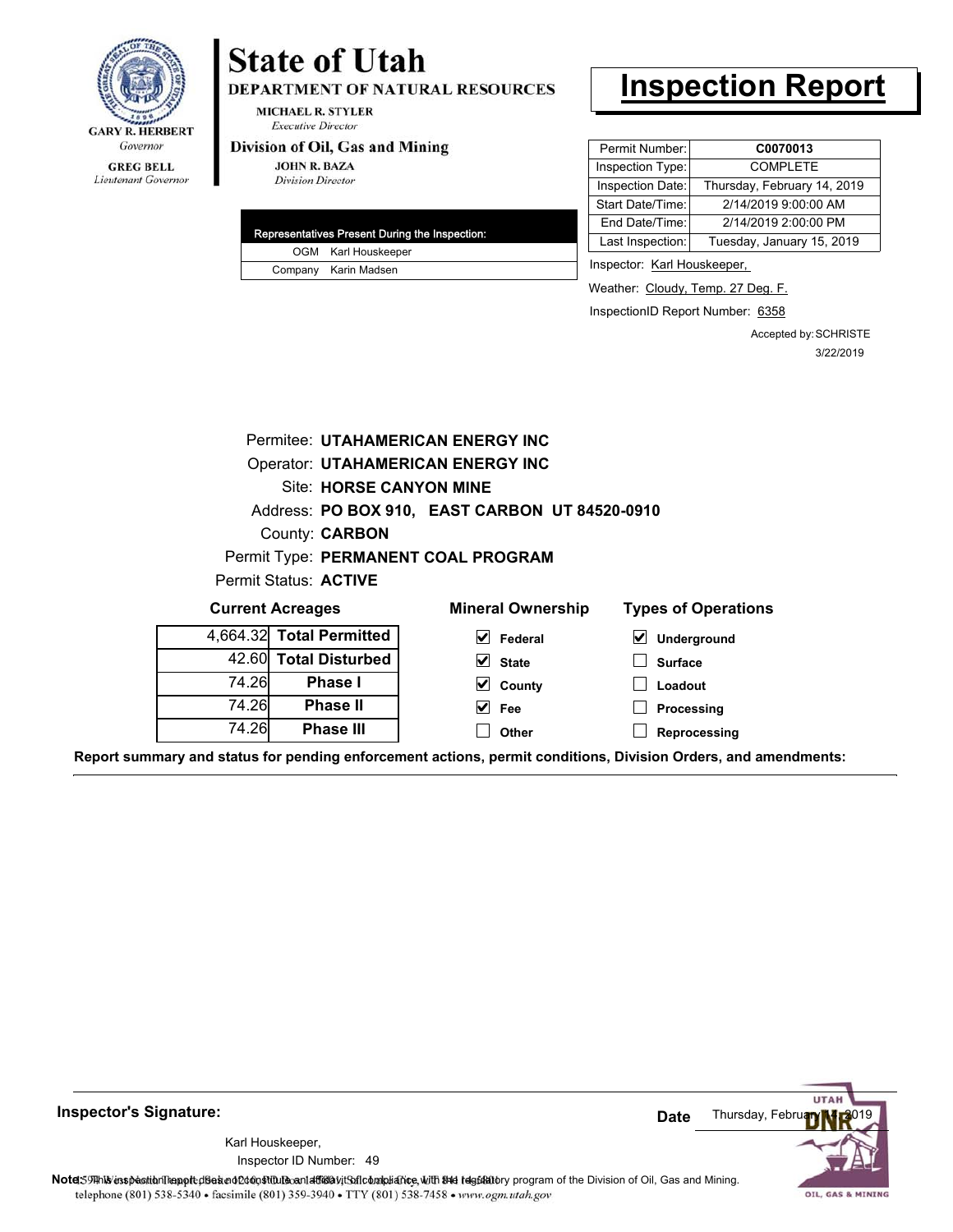#### *REVIEW OF PERMIT, PERFORMANCE STANDARDS PERMIT CONDITION REQUIREMENTS*

*1. Substantiate the elements on this inspection by checking the appropriate performance standard.*

 *a. For COMPLETE inspections provide narrative justification for any elements not fully inspected unless element is not appropriate to the site, in which case check Not Applicable.*

 *b. For PARTIAL inspections check only the elements evaluated.*

*2. Document any noncompliance situation by reference the NOV issued at the appropriate performance standard listed below.*

*3. Reference any narratives written in conjunction with this inspection at the appropriate performace standard listed below.*

|     |                                                               | Evaluated                       | Not Applicable Comment |                                 | Enforcement |
|-----|---------------------------------------------------------------|---------------------------------|------------------------|---------------------------------|-------------|
| 1.  | Permits, Change, Transfer, Renewal, Sale                      | V                               |                        | V                               |             |
| 2.  | Signs and Markers                                             | $\overline{\mathbf{v}}$         |                        | $\overline{\blacktriangledown}$ |             |
| 3.  | Topsoil                                                       | $\overline{\mathbf{v}}$         |                        |                                 |             |
| 4.a | Hydrologic Balance: Diversions                                | $\blacktriangledown$            |                        | $\blacktriangledown$            |             |
| 4.b | Hydrologic Balance: Sediment Ponds and Impoundments           | $\blacktriangledown$            |                        | $\blacktriangledown$            |             |
| 4.c | Hydrologic Balance: Other Sediment Control Measures           | $\blacktriangledown$            |                        |                                 |             |
| 4.d | Hydrologic Balance: Water Monitoring                          | $\overline{\mathbf{v}}$         |                        |                                 |             |
| 4.e | Hydrologic Balance: Effluent Limitations                      | ☑                               |                        |                                 |             |
| 5.  | <b>Explosives</b>                                             | $\blacktriangledown$            |                        |                                 |             |
| 6.  | Disposal of Excess Spoil, Fills, Benches                      | $\blacktriangledown$            |                        |                                 |             |
| 7.  | Coal Mine Waste, Refuse Piles, Impoundments                   | $\blacktriangledown$            |                        | $\overline{\mathbf{v}}$         |             |
| 8.  | Noncoal Waste                                                 | ⊽                               |                        |                                 |             |
| 9.  | Protection of Fish, Wildlife and Related Environmental Issues | ✔                               |                        |                                 |             |
|     | 10. Slides and Other Damage                                   | ☑                               |                        |                                 |             |
| 11. | Contemporaneous Reclamation                                   | ⊻                               |                        |                                 |             |
| 12. | <b>Backfilling And Grading</b>                                | $\overline{\mathbf{v}}$         |                        |                                 |             |
|     | 13. Revegetation                                              | $\overline{\mathbf{v}}$         |                        |                                 |             |
| 14. | Subsidence Control                                            | $\overline{\mathbf{v}}$         |                        |                                 |             |
|     | 15. Cessation of Operations                                   | ☑                               |                        |                                 |             |
|     | 16.a Roads: Construction, Maintenance, Surfacing              | ☑                               |                        |                                 |             |
|     | 16.b Roads: Drainage Controls                                 | $\blacktriangledown$            |                        |                                 |             |
|     | 17. Other Transportation Facilities                           | $\overline{\mathbf{v}}$         |                        |                                 |             |
|     | 18. Support Facilities, Utility Installations                 | $\overline{\blacktriangledown}$ |                        |                                 |             |
|     | 19. AVS check                                                 | $\blacktriangledown$            |                        |                                 |             |
|     | 20. Air Quality Permit                                        | $\blacktriangledown$            |                        | $\overline{\mathbf{v}}$         |             |
|     | 21. Bonding and Insurance                                     | V                               |                        | $\blacktriangledown$            |             |
|     | 22. Other                                                     | $\blacktriangledown$            |                        |                                 |             |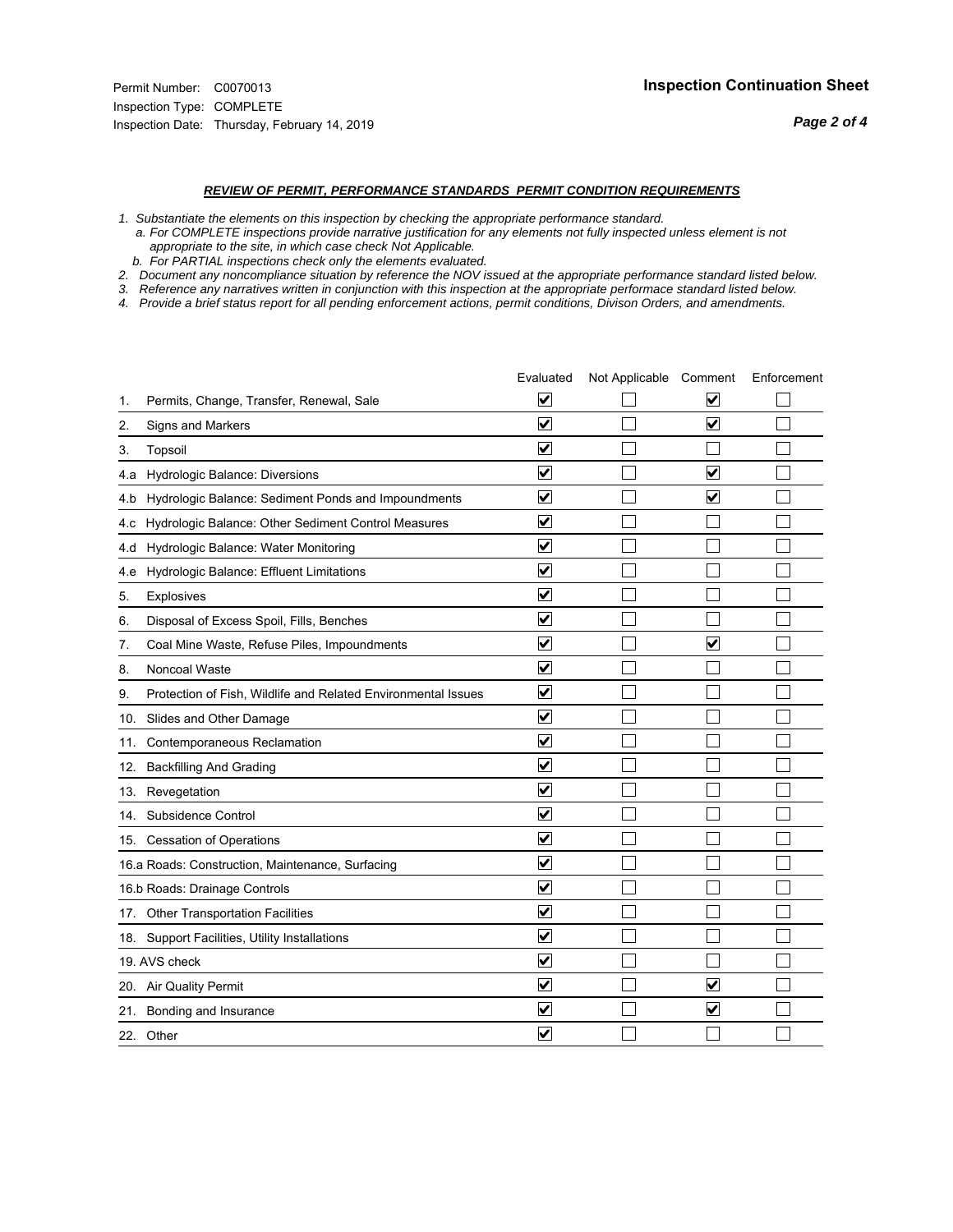#### **1. Permits, Change, Transfer, Renewal, Sale**

Division of Oil, Gas and Mining Permit C/007/0013 was issued for the Horse Canyon/Lila Canyon Mine on May 6, 2016 and expires on May 6, 2021.

Surety bond for Lila Canyon mine is through XL Specialty Insurance Company.

Insurance is covered by Lloyds Underwriters of London Policy PC30400W was issued on June 1, 2018 and expires on June 1, 2019. Minimum coverage requirements have been met. Explosion coverage is part of the policy. The certificate holder is listed as the State of Utah. The cancellation clause is acceptable to the Division.

UPDES Permit General UTG-040000, site specific UTG-040024. Permit effective September 1, 2013 and expires at midnight on August 31, 2018. There are two outfalls or discharge points associated with this permit. 001 Is for Sediment Pond #1 (Larger Pond) and 002 Mine Water. Expiration date extended.

UPDES Sanitary Permit #UT0026018/Biosolids #UTL0000000 effective December 1, 2015 and expires at midnight on November 30, 2020.

Air Quality Permit DAQE-AN0121850002-08 issued October 23, 2000 and still remains in effect.

Reclamation agreement is signed by the company and the Division on December 14, 1998.

SPCC Plan is dated August 2012. The plan is P.E. dated, Stamped and Signed by a Utah P.E. on February 08, 2019Business License is through Emery County #128 issued on 11/24/18 and expires 02/28/19..

#### **2. Signs and Markers**

The mine identification sign was checked during the inspection. The sign identifies the name, address, phone number and mining permit number of the operator. The sign is in compliance.

### **4.a Hydrologic Balance: Diversions**

Diversions are snow covered. The culvert inlet just above the trash storage bin along the roadway is built up half with sediment and need to be cleaned. The culvert is still functional and running water.

#### **4.b Hydrologic Balance: Sediment Ponds and Impoundments**

The fourth quarter 2018 and annual 2018 sediment pond inspection reports were done on 10/23/2018. No problems were noted. The smaller sediment pond #1 has had some cleaning take place around the discharge pipe as need from prior inspections notifications.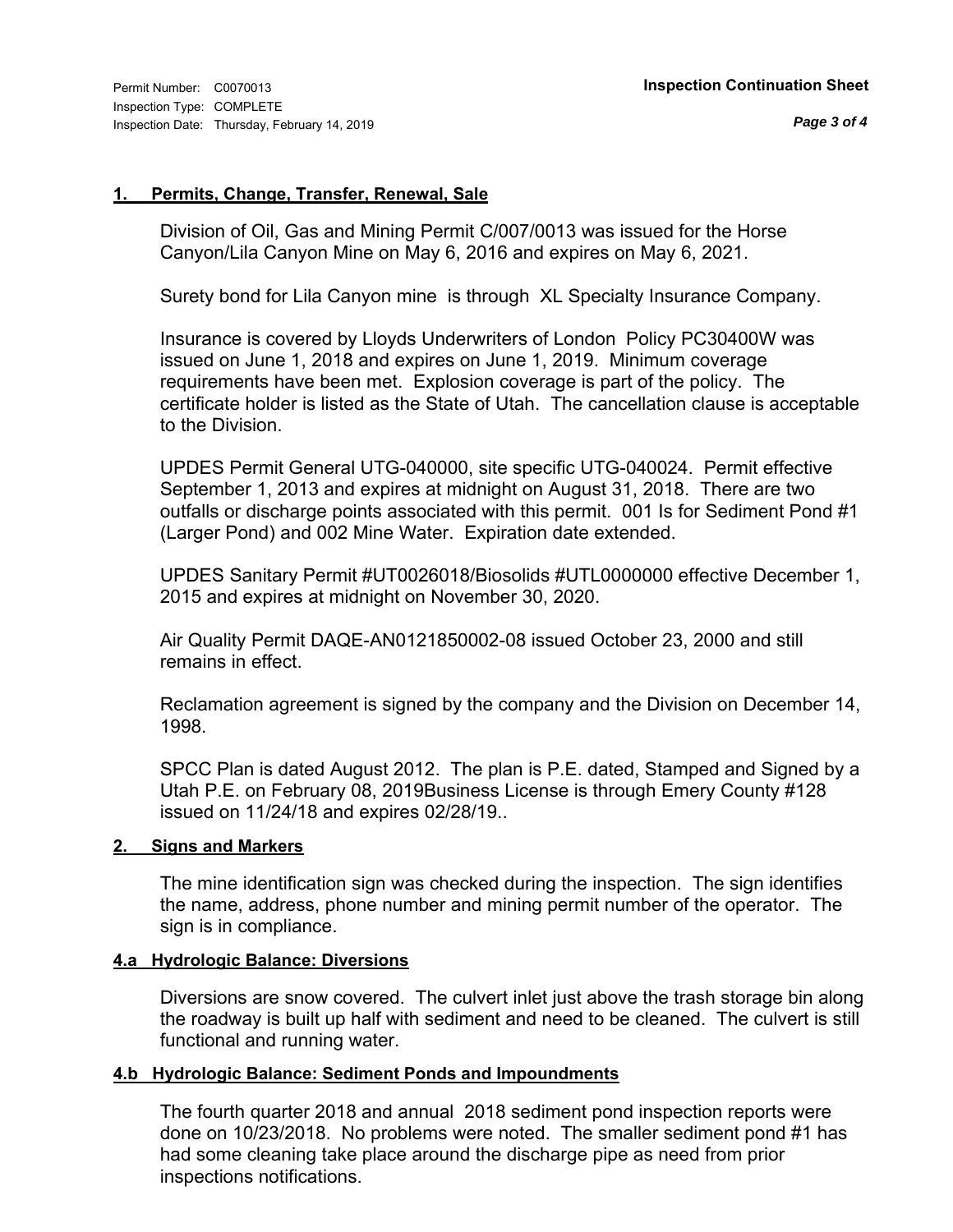Inspection Type: COMPLETE Inspection Date: Thursday, February 14, 2019

*Page 4 of 4*

## **7. Coal Mine Waste, Refuse Piles, Impoundments**

No refuse piles are associated with this mine site.

## **20. Air Quality Permit**

Air Quality Permit DAQE-AN0121850002-08 issued October 23, 2000 and still remains in effect.

### **21. Bonding and Insurance**

The bond is in place for this mining permit. The total current bond is \$1,799,000.00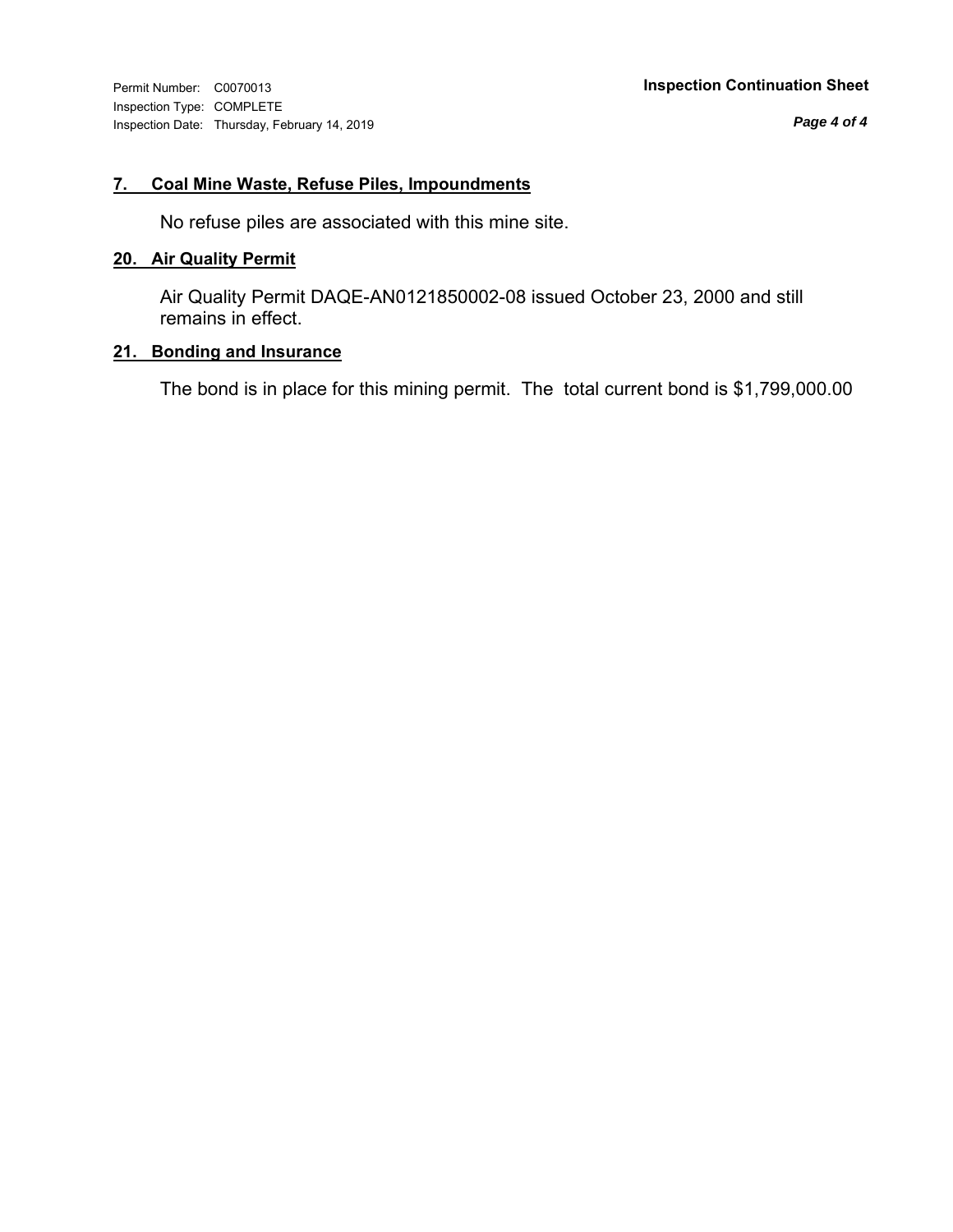

#### **GREG BELL** Lieutenant Governor

# **State of Utah**

DEPARTMENT OF NATURAL RESOURCES

**MICHAEL R. STYLER Executive Director** 

#### Division of Oil, Gas and Mining

**JOHN R. BAZA Division Director** 

|  | Representatives Present During the Inspection: |
|--|------------------------------------------------|
|  | Company Jay Marshall                           |
|  | OGM Karl Houskeeper                            |

# **Inspection Report**

| Permit Number:   | C0070018                     |
|------------------|------------------------------|
| Inspection Type: | <b>COMPLETE</b>              |
| Inspection Date: | Wednesday, February 13, 2019 |
| Start Date/Time: | 2/13/2019 11:00:00 AM        |
| End Date/Time:   | 2/13/2019 1:00:00 PM         |
| Last Inspection: | Tuesday, November 13, 2018   |
|                  |                              |

Inspector: Karl Houskeeper,

Weather: Overcast, Temp. 30 Deg. F.

InspectionID Report Number: 6355

Accepted by: SCHRISTE 2/14/2019

|       | Permitee: CANYON FUEL COMPANY        |                                           |                            |
|-------|--------------------------------------|-------------------------------------------|----------------------------|
|       | <b>Operator: CANYON FUEL COMPANY</b> |                                           |                            |
|       | Site: SOLDIER CANYON MINE            |                                           |                            |
|       |                                      | Address: PO BOX 1029, WELLINGTON UT 84542 |                            |
|       | County: <b>CARBON</b>                |                                           |                            |
|       |                                      | Permit Type: PERMANENT COAL PROGRAM       |                            |
|       | <b>Permit Status: INACTIVE</b>       |                                           |                            |
|       | <b>Current Acreages</b>              | <b>Mineral Ownership</b>                  | <b>Types of Operations</b> |
|       | 6,624.64 Total Permitted             | $\vert \mathbf{v} \vert$ Federal          | ⊻<br>Underground           |
| 24.32 | <b>Total Disturbed</b>               | $\vee$ State                              | <b>Surface</b>             |
|       | <b>Phase I</b>                       | County                                    | Loadout                    |
|       | <b>Phase II</b>                      | <b>Fee</b>                                | Processing                 |
|       | <b>Phase III</b>                     | Other                                     | Reprocessing               |
|       |                                      |                                           |                            |

**Report summary and status for pending enforcement actions, permit conditions, Division Orders, and amendments:**



49 Inspector ID Number:Karl Houskeeper,

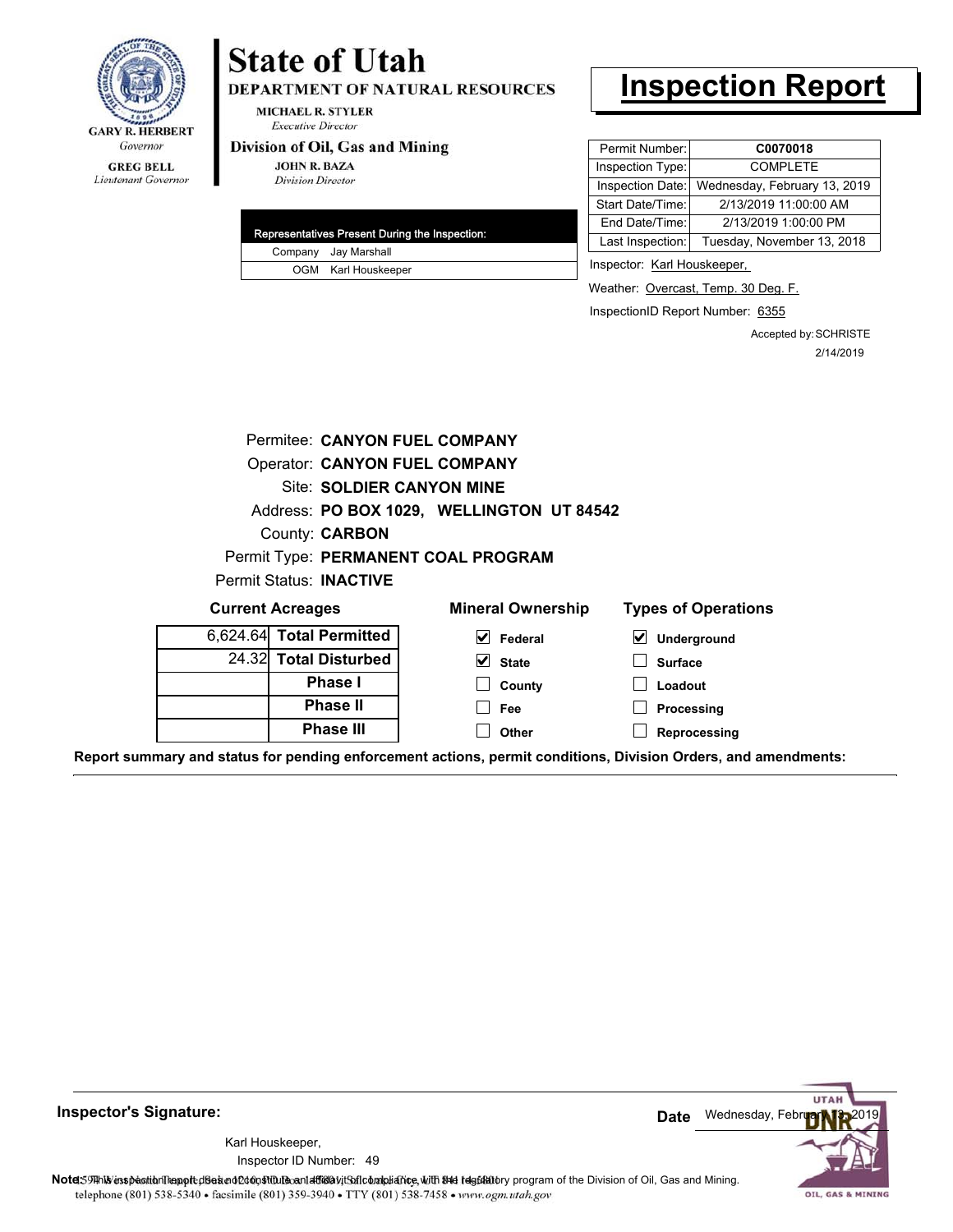#### *REVIEW OF PERMIT, PERFORMANCE STANDARDS PERMIT CONDITION REQUIREMENTS*

*1. Substantiate the elements on this inspection by checking the appropriate performance standard.*

 *a. For COMPLETE inspections provide narrative justification for any elements not fully inspected unless element is not appropriate to the site, in which case check Not Applicable.*

 *b. For PARTIAL inspections check only the elements evaluated.*

*2. Document any noncompliance situation by reference the NOV issued at the appropriate performance standard listed below.*

*3. Reference any narratives written in conjunction with this inspection at the appropriate performace standard listed below.*

|     |                                                               | Evaluated                       | Not Applicable Comment |                                 | Enforcement |
|-----|---------------------------------------------------------------|---------------------------------|------------------------|---------------------------------|-------------|
| 1.  | Permits, Change, Transfer, Renewal, Sale                      | V                               |                        | V                               |             |
| 2.  | Signs and Markers                                             | $\overline{\mathbf{v}}$         |                        | $\overline{\blacktriangledown}$ |             |
| 3.  | Topsoil                                                       | $\overline{\mathbf{v}}$         |                        |                                 |             |
| 4.a | Hydrologic Balance: Diversions                                | $\blacktriangledown$            |                        | $\blacktriangledown$            |             |
| 4.b | Hydrologic Balance: Sediment Ponds and Impoundments           | $\blacktriangledown$            |                        | $\blacktriangledown$            |             |
| 4.c | Hydrologic Balance: Other Sediment Control Measures           | $\blacktriangledown$            |                        |                                 |             |
| 4.d | Hydrologic Balance: Water Monitoring                          | $\overline{\mathbf{v}}$         |                        |                                 |             |
| 4.e | Hydrologic Balance: Effluent Limitations                      | ☑                               |                        | $\overline{\mathbf{v}}$         |             |
| 5.  | <b>Explosives</b>                                             | $\blacktriangledown$            |                        | $\blacktriangledown$            |             |
| 6.  | Disposal of Excess Spoil, Fills, Benches                      | $\blacktriangledown$            |                        |                                 |             |
| 7.  | Coal Mine Waste, Refuse Piles, Impoundments                   | $\blacktriangledown$            |                        | $\blacktriangledown$            |             |
| 8.  | Noncoal Waste                                                 | ⊽                               |                        |                                 |             |
| 9.  | Protection of Fish, Wildlife and Related Environmental Issues | ✔                               |                        |                                 |             |
|     | 10. Slides and Other Damage                                   | ☑                               |                        |                                 |             |
| 11. | Contemporaneous Reclamation                                   | ⊻                               |                        |                                 |             |
| 12. | <b>Backfilling And Grading</b>                                | $\overline{\mathbf{v}}$         |                        |                                 |             |
|     | 13. Revegetation                                              | $\overline{\mathbf{v}}$         |                        |                                 |             |
| 14. | Subsidence Control                                            | $\overline{\mathbf{v}}$         |                        |                                 |             |
|     | 15. Cessation of Operations                                   | ☑                               |                        |                                 |             |
|     | 16.a Roads: Construction, Maintenance, Surfacing              | ☑                               |                        |                                 |             |
|     | 16.b Roads: Drainage Controls                                 | $\blacktriangledown$            |                        |                                 |             |
|     | 17. Other Transportation Facilities                           | $\overline{\mathbf{v}}$         |                        |                                 |             |
|     | 18. Support Facilities, Utility Installations                 | $\overline{\blacktriangledown}$ |                        |                                 |             |
|     | 19. AVS check                                                 | $\blacktriangledown$            |                        |                                 |             |
|     | 20. Air Quality Permit                                        | $\blacktriangledown$            |                        | $\overline{\mathbf{v}}$         |             |
|     | 21. Bonding and Insurance                                     | V                               |                        | $\blacktriangledown$            |             |
|     | 22. Other                                                     | $\blacktriangledown$            |                        |                                 |             |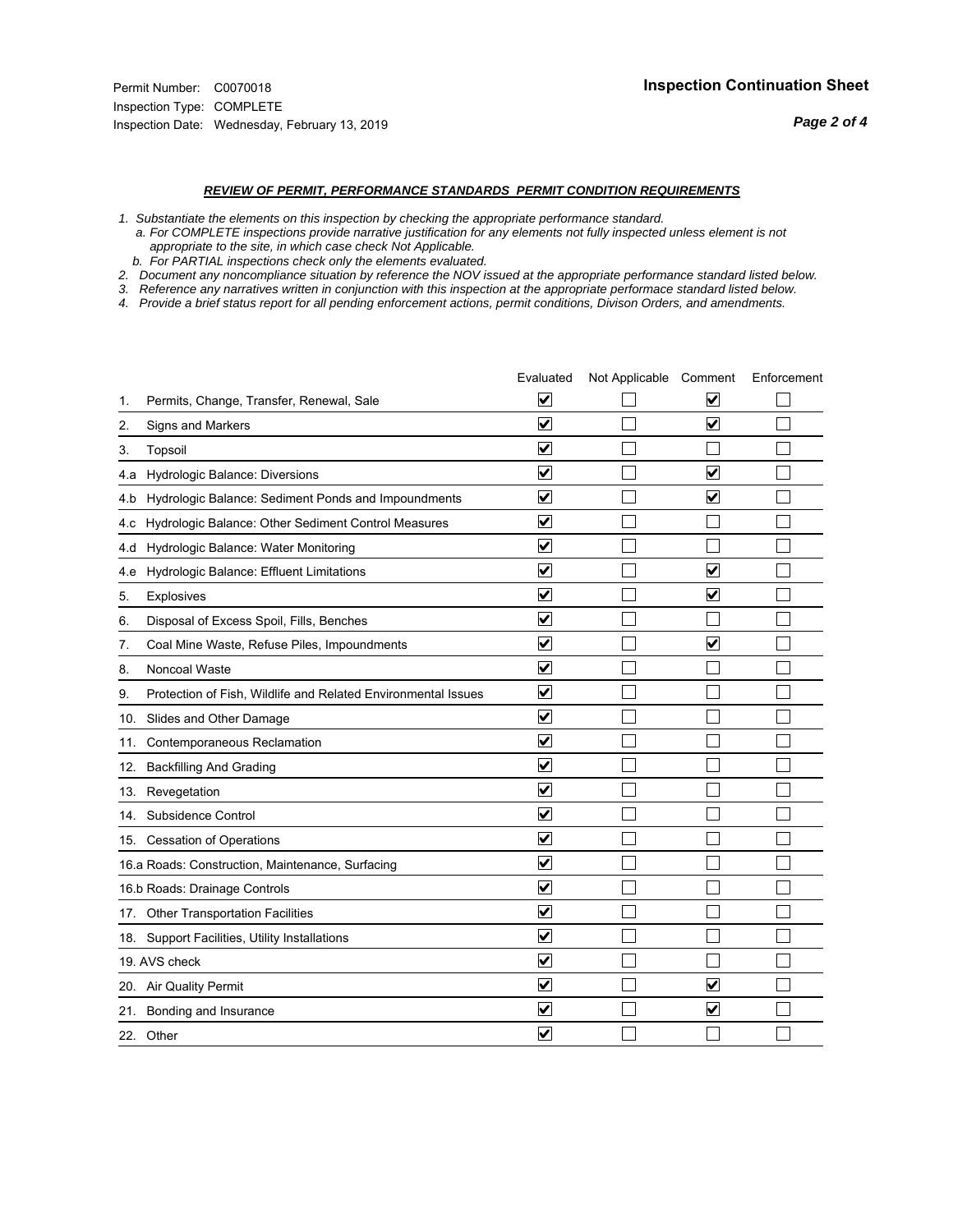#### **1. Permits, Change, Transfer, Renewal, Sale**

Permit C/007/0018 from the Division of Oil, Gas & Mining is effective February 3, 2017 and expires February 3, 2022. This permit also requires electronic submission of all water quality information into the Division's Water Quality Database.

Air Quality Permit DAQE-334-94 became effective on April 25, 1994 and still remains effective to present date.

UPDES Permit UT-0023680 became effective on January 1, 2017 and expires at midnight on December 31, 2021.

The Soldier Canyon Mine Site has a SPCC Plan in place. The plan is dated October 2010. This plan was revised dated December 2011. The plan is P.E. dated, Stamped and signed by a Utah P.E. on November 14, 2012.

Reclamation Agreement for the Soldier Canyon mine was signed by both parties on August 23, 2013.

The insurance for the Soldier Canyon Mine is through Great Midwest Insurance Company, Policy # GL00169760. The policy is effective beginning February 1, 2018 and expires on February 1, 2019. This policy included explosion coverage. The minimum insurance levels have been met. The policy holder is listed as the State of Utah. The cancellation clause is acceptable to the Division.

Business license is from Carbon County, License #110 (Canyon Fuels Co. LLC., issued on 01/01/2019 and expires on 12/31/2019.

### **2. Signs and Markers**

The mine identification sign at the main facility and topsoil storage area were observed during the inspection. The signs contained the name, address, phone number and mining permit number of the operator as required by law. The signs are compliant with the regulations.

### **4.a Hydrologic Balance: Diversions**

All diversions are blanketed by a large volume of snow.

#### **4.b Hydrologic Balance: Sediment Ponds and Impoundments**

The fourth quarter 2018 sediment pond inspection was done on 10/10/18 and P.E. certified on 10/26/18.

### **4.e Hydrologic Balance: Effluent Limitations**

Reviewed the discharge monitoring reports. No reports were noted.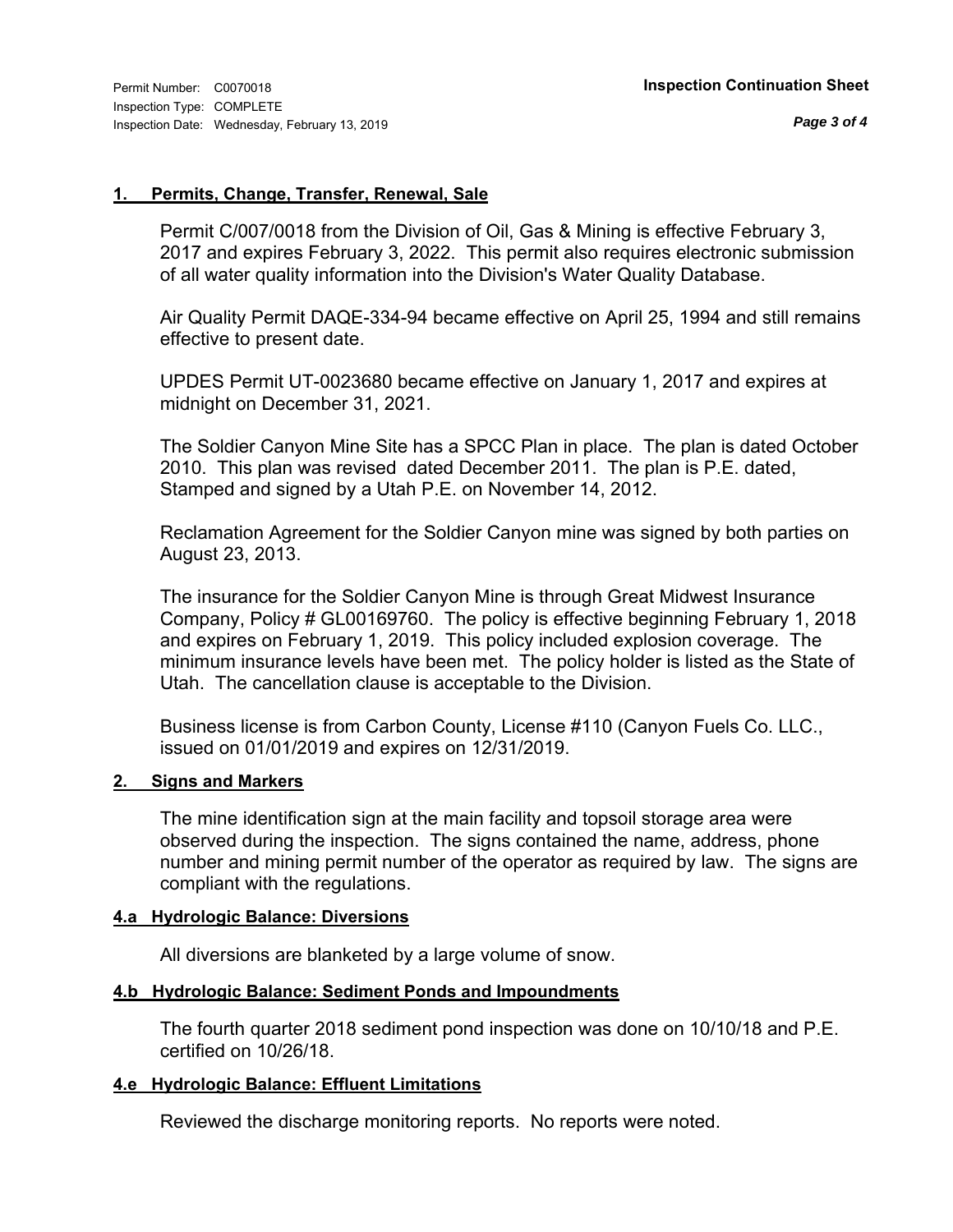Inspection Type: COMPLETE Inspection Date: Wednesday, February 13, 2019

*Page 4 of 4*

## **5. Explosives**

There are no explosives stored at this site.

#### **7. Coal Mine Waste, Refuse Piles, Impoundments**

There is no refuse pile associated with this site.

#### **20. Air Quality Permit**

Air Quality Permit DAQE-334-94 became effective on April 25, 1999 and still remains effective to present date.

#### **21. Bonding and Insurance**

Current bond is \$1,593,000.00.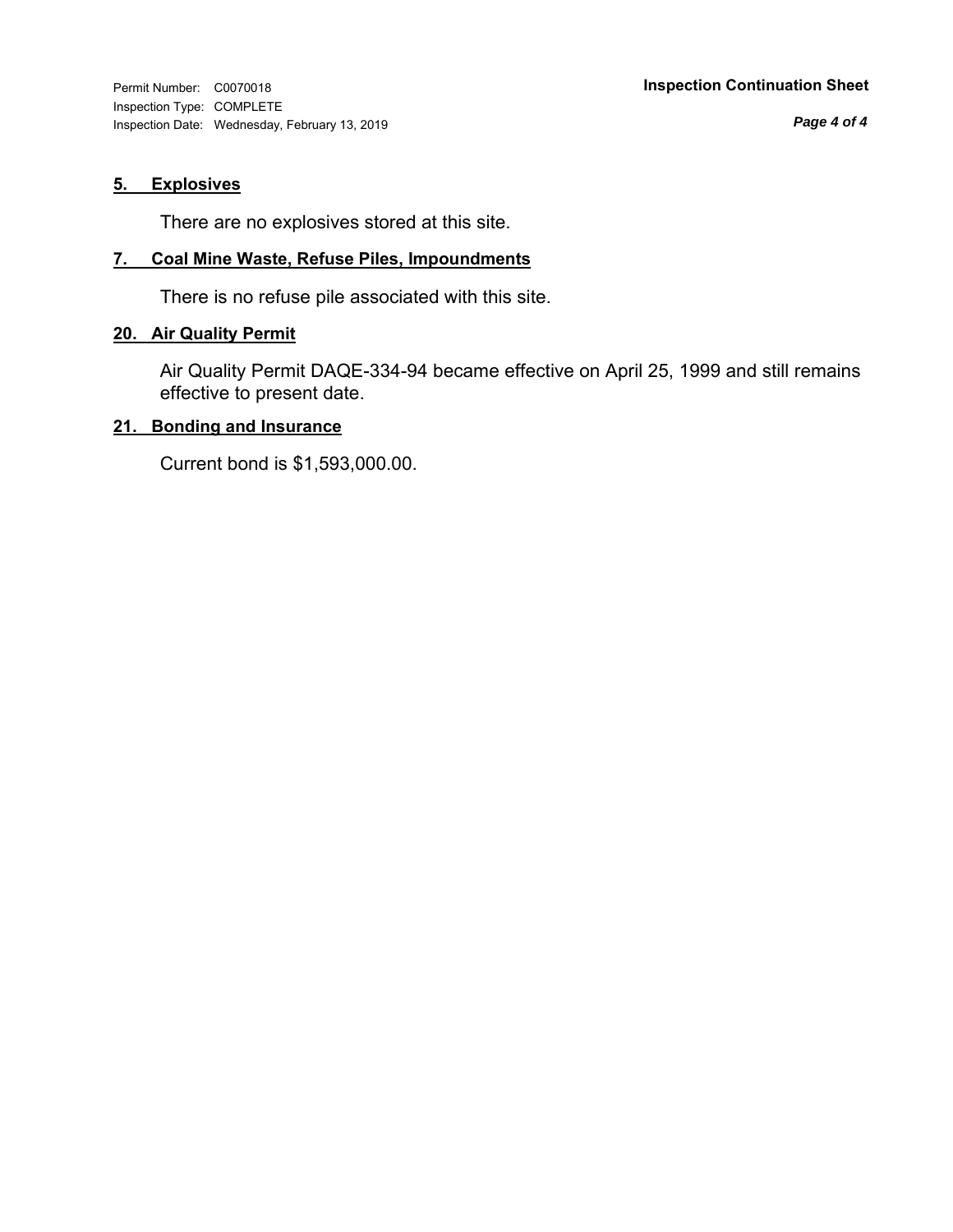

#### **GREG BELL** Lieutenant Governor

# **State of Utah**

DEPARTMENT OF NATURAL RESOURCES

**MICHAEL R. STYLER Executive Director** 

#### Division of Oil, Gas and Mining

**JOHN R. BAZA Division Director** 

|  | Representatives Present During the Inspection: |
|--|------------------------------------------------|
|  | Company Victor Fossat                          |
|  | OGM Karl Houskeeper                            |

# **Inspection Report**

| Permit Number:   | C0070022                   |
|------------------|----------------------------|
| Inspection Type: | <b>COMPLETE</b>            |
| Inspection Date: | Thursday, February 7, 2019 |
| Start Date/Time: | 2/7/2019 8:30:00 AM        |
| End Date/Time:   | 2/7/2019 12:15:00 PM       |
| Last Inspection: | Wednesday, January 9, 2019 |

Inspector: Karl Houskeeper,

Weather: Clear Skies, Temp. 20 Deg. F.

InspectionID Report Number: 6348

Accepted by: SCHRISTE 2/14/2019

| Permitee: SAVAGE SERVICES CORP |                                               |                                                                                                                |
|--------------------------------|-----------------------------------------------|----------------------------------------------------------------------------------------------------------------|
| Operator: SAVAGE SERVICES CORP |                                               |                                                                                                                |
| Site: SAVAGE COAL TERMINAL     |                                               |                                                                                                                |
|                                | Address: 2025 EAST 5000 SOUTH, PRICE UT 84051 |                                                                                                                |
| County: <b>CARBON</b>          |                                               |                                                                                                                |
|                                | Permit Type: PERMANENT COAL PROGRAM           |                                                                                                                |
| Permit Status: ACTIVE          |                                               |                                                                                                                |
| <b>Current Acreages</b>        | <b>Mineral Ownership</b>                      | <b>Types of Operations</b>                                                                                     |
| 153.46 Total Permitted         | Federal                                       | ⊻<br>Underground                                                                                               |
| 132.50 Total Disturbed         | <b>State</b>                                  | $\vert\mathbf{v}\vert$<br><b>Surface</b>                                                                       |
| <b>Phase I</b>                 | County                                        | $\vert\mathbf{v}\vert$<br>Loadout                                                                              |
| <b>Phase II</b>                | Fee                                           | Processing                                                                                                     |
| <b>Phase III</b>               | V<br>Other                                    | Reprocessing                                                                                                   |
|                                |                                               | Report summary and status for pending enforcement actions, permit conditions, Division Orders, and amendments: |

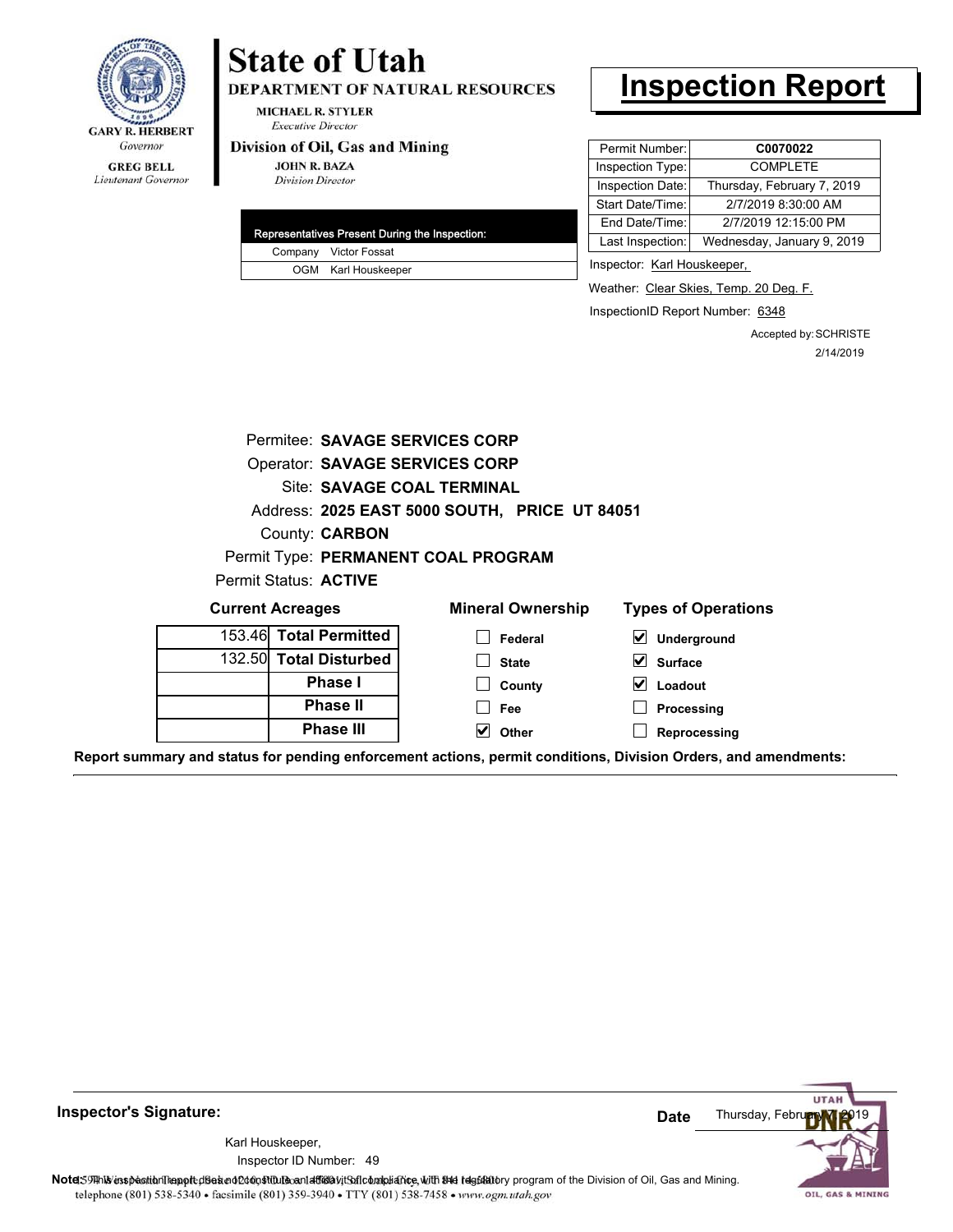#### *REVIEW OF PERMIT, PERFORMANCE STANDARDS PERMIT CONDITION REQUIREMENTS*

*1. Substantiate the elements on this inspection by checking the appropriate performance standard.*

 *a. For COMPLETE inspections provide narrative justification for any elements not fully inspected unless element is not appropriate to the site, in which case check Not Applicable.*

 *b. For PARTIAL inspections check only the elements evaluated.*

*2. Document any noncompliance situation by reference the NOV issued at the appropriate performance standard listed below.*

*3. Reference any narratives written in conjunction with this inspection at the appropriate performace standard listed below.*

|     |                                                               | Evaluated                       | Not Applicable Comment |                         | Enforcement |
|-----|---------------------------------------------------------------|---------------------------------|------------------------|-------------------------|-------------|
| 1.  | Permits, Change, Transfer, Renewal, Sale                      | $\overline{\mathbf{v}}$         |                        | V                       |             |
| 2.  | Signs and Markers                                             | $\overline{\mathbf{v}}$         |                        | $\blacktriangledown$    |             |
| 3.  | Topsoil                                                       | $\overline{\mathbf{v}}$         |                        |                         |             |
| 4.a | Hydrologic Balance: Diversions                                | $\blacktriangledown$            |                        | $\overline{\mathbf{v}}$ |             |
| 4.b | Hydrologic Balance: Sediment Ponds and Impoundments           | $\blacktriangledown$            |                        | V                       |             |
| 4.C | Hydrologic Balance: Other Sediment Control Measures           | $\blacktriangledown$            |                        |                         |             |
| 4.d | Hydrologic Balance: Water Monitoring                          | $\overline{\mathbf{v}}$         |                        |                         |             |
| 4.e | Hydrologic Balance: Effluent Limitations                      | ☑                               |                        | $\overline{\mathbf{v}}$ |             |
| 5.  | <b>Explosives</b>                                             | $\blacktriangledown$            |                        | ☑                       |             |
| 6.  | Disposal of Excess Spoil, Fills, Benches                      | ⊻                               |                        |                         |             |
| 7.  | Coal Mine Waste, Refuse Piles, Impoundments                   | $\blacktriangledown$            |                        | $\overline{\mathbf{v}}$ |             |
| 8.  | Noncoal Waste                                                 | $\overline{\mathbf{v}}$         |                        |                         |             |
| 9.  | Protection of Fish, Wildlife and Related Environmental Issues | $\blacktriangledown$            |                        |                         |             |
| 10. | Slides and Other Damage                                       | ⊻                               |                        |                         |             |
| 11. | Contemporaneous Reclamation                                   | ☑                               |                        |                         |             |
| 12. | <b>Backfilling And Grading</b>                                | $\overline{\mathbf{v}}$         |                        |                         |             |
|     | 13. Revegetation                                              | $\overline{\mathbf{v}}$         |                        |                         |             |
| 14. | Subsidence Control                                            | $\overline{\mathsf{v}}$         |                        |                         |             |
|     | 15. Cessation of Operations                                   | $\overline{\mathbf{v}}$         |                        |                         |             |
|     | 16.a Roads: Construction, Maintenance, Surfacing              | ☑                               |                        |                         |             |
|     | 16.b Roads: Drainage Controls                                 | $\blacktriangledown$            |                        |                         |             |
|     | 17. Other Transportation Facilities                           | $\overline{\mathbf{v}}$         |                        |                         |             |
|     | 18. Support Facilities, Utility Installations                 | $\overline{\mathbf{v}}$         |                        |                         |             |
|     | 19. AVS check                                                 | $\overline{\blacktriangledown}$ |                        |                         |             |
|     | 20. Air Quality Permit                                        | $\blacktriangledown$            |                        | $\overline{\mathbf{v}}$ |             |
|     | 21. Bonding and Insurance                                     | V                               |                        | $\blacktriangledown$    |             |
|     | 22. Other                                                     | $\blacktriangledown$            |                        |                         |             |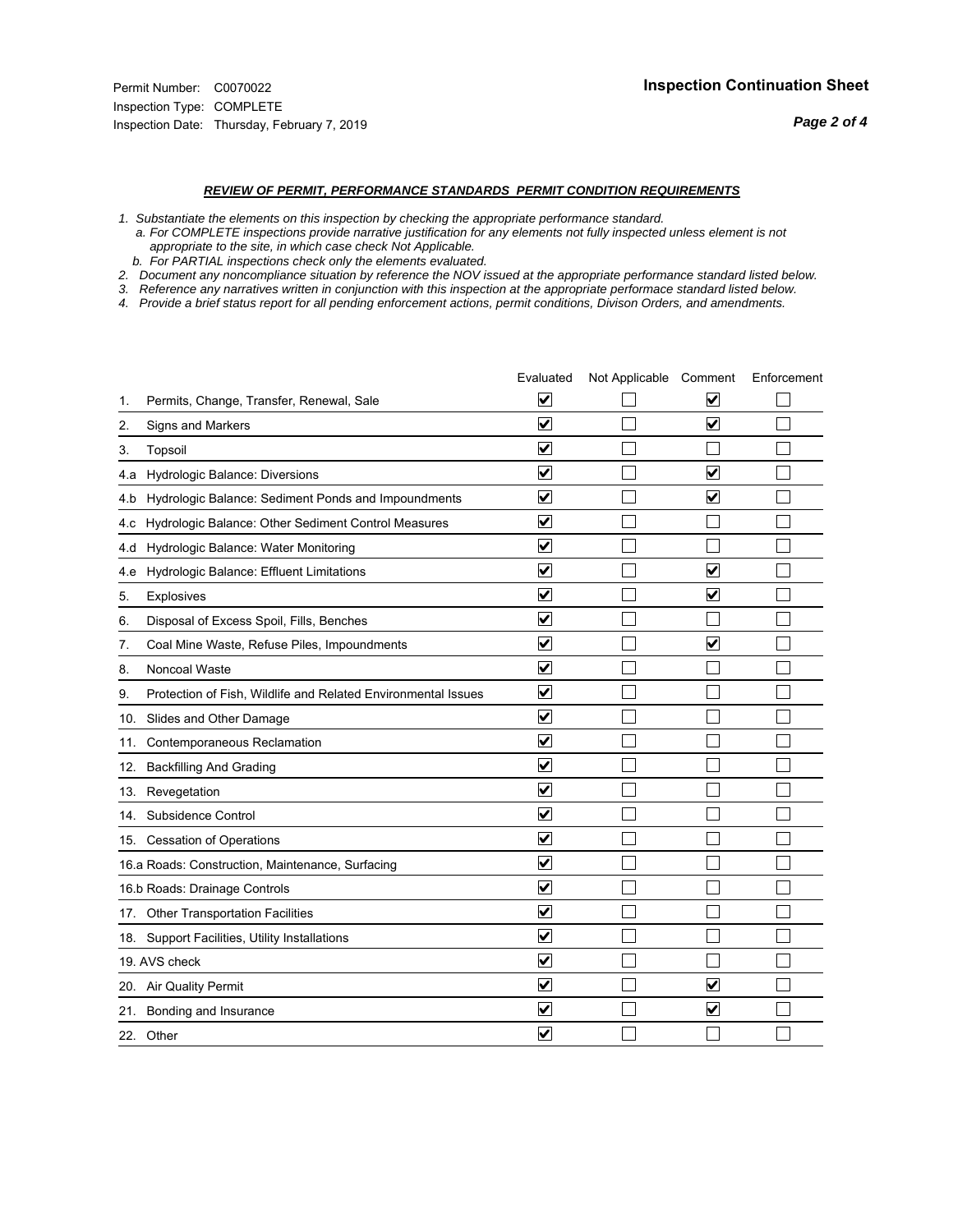#### **1. Permits, Change, Transfer, Renewal, Sale**

DOGM Permit C/007/0022 was issued on August 7, 2014 and expires on August 7, 2019. The mining permit requires through a stipulation the submittal of all water monitoring information into the electronic database.

Reclamation Agreement signed by both parties, dated 7th July 2010.

Bond is through Liberty Mutual Insurance Company for \$2,525,000.

Air Quality Permit DAQE-AN117930009-17 issued June 21, 2017. The latest modification allows for Loading potash. This permit is still actively in place for the site.

Insurance policy is through Greenwich Insurance Company, Policy RGE5000382-04. The policy became effective on 04/01/2018 and expires on 04/01/2019. The policy covers the required minimum coverage's. Explosion coverage is not excluded from the policy. The certificate holder is shown as The State of Utah. The cancellation clause has been determined acceptable to the Division.

UPDES Permit under General Permit UTG040000. The specific permit number is UTG040005 issued on September 1, 2013 and expires at midnight on August 31, 2018. One out fall is permitted through the permit, outfall 001 from sediment pond 006. The existing permit is extended until a new permit is issued.

SPCC Plan is dated August 2013. The plan is P.E. dated, stamped and signed by a Utah P.E. on 08/27/2013.

Business License is through Carbon County, Utah. License # 200 issued on 01/01/2019 and expires on 12/31/2019.

### **2. Signs and Markers**

The identification signs for the energy terminal are posted at two different access points from ridge road. Both of the signs are uniform in size to each other and list the name, address, phone number and permit number associated with the operator of the terminal, which is Savage.

### **4.a Hydrologic Balance: Diversions**

Diversions were open and functional. Portions of the diversions are snow covered.

### **4.b Hydrologic Balance: Sediment Ponds and Impoundments**

Forth quarter and annual 2018 sediment pond inspections were done on October 20, 2018. The reports were P.E. certified on the same day.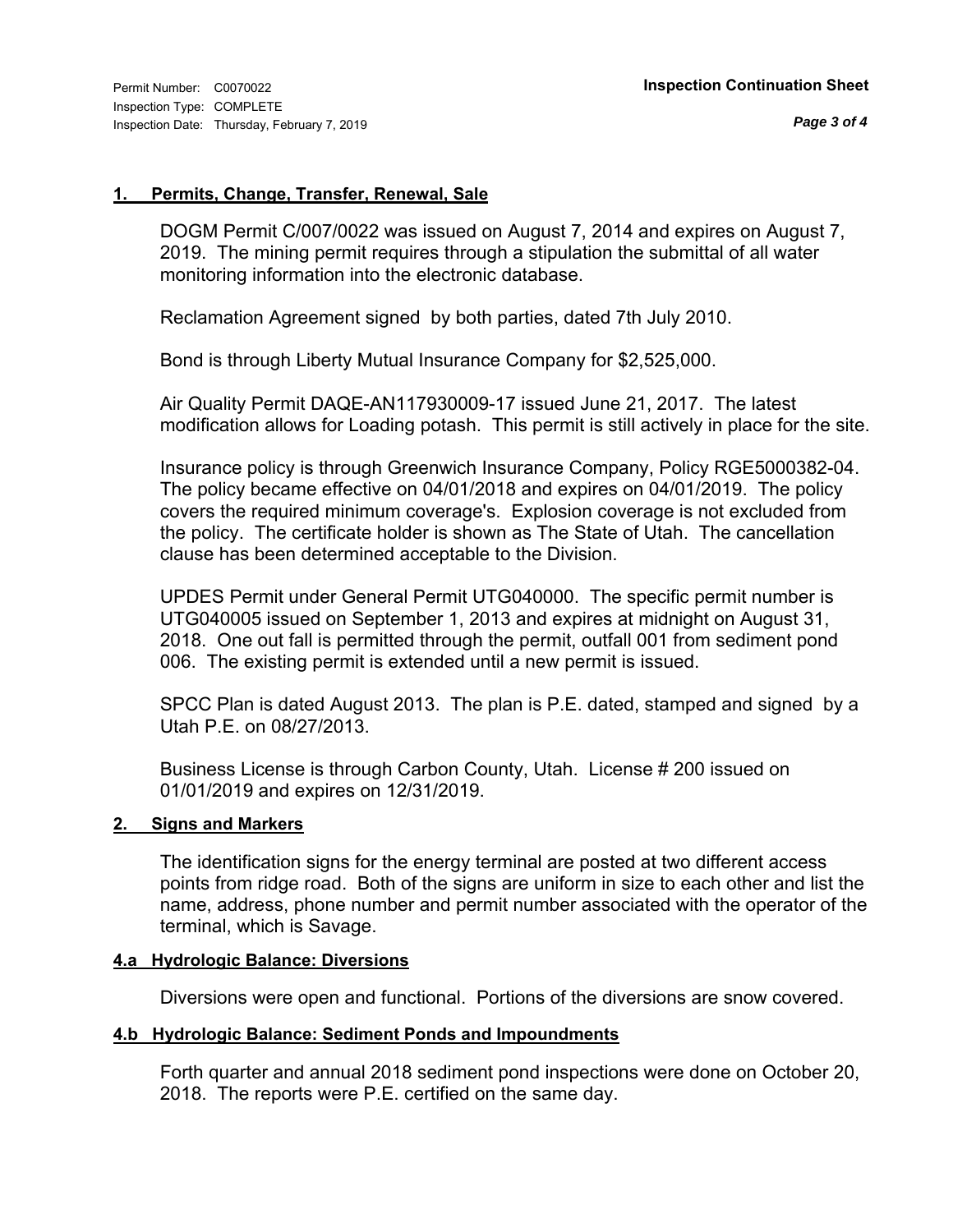Inspection Type: COMPLETE Inspection Date: Thursday, February 7, 2019

*Page 4 of 4*

#### **4.e Hydrologic Balance: Effluent Limitations**

The discharge monitoring reports of January 2019 were reviewed. No problems were noted. The reports were submitted to DEQ.

### **5. Explosives**

No explosives are stored on site.

#### **7. Coal Mine Waste, Refuse Piles, Impoundments**

The refuse pile was inspected on October 20, 2018 for the fourth quarter of 2018. No problems were identified in the report.

#### **20. Air Quality Permit**

Air Quality Permit DAQE-AN117930009-17 issued June 21, 2017. This permit is still actively in place for the site.

#### **21. Bonding and Insurance**

The bond is through Liberty Mutual Insurance Company.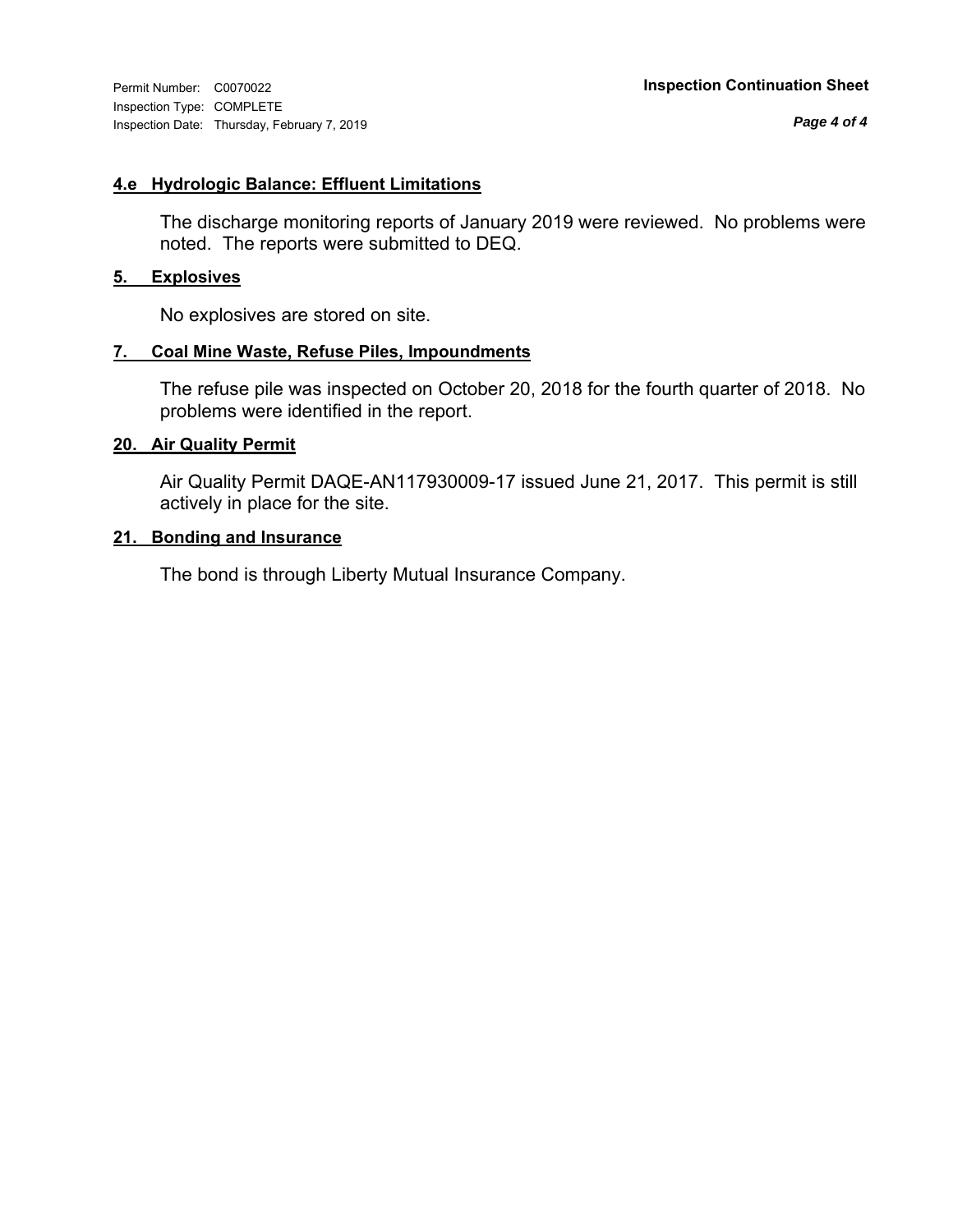

## Lieutenant Governor

# **State of Utah**

**DEPARTMENT OF NATURAL RESOURCES** 

**MICHAEL R. STYLER Executive Director** 

#### Division of Oil, Gas and Mining

**JOHN R. BAZA Division Director** 

|         | Representatives Present During the Inspection: |
|---------|------------------------------------------------|
|         | Company Larry Johnson                          |
| Company |                                                |
|         | OGM Steve Demczak                              |
|         |                                                |

## **Inspection Report**

| Permit Number:   | C0070033                    |
|------------------|-----------------------------|
| Inspection Type: | <b>COMPLETE</b>             |
| Inspection Date: | Thursday, February 14, 2019 |
| Start Date/Time: | 2/14/2019 9:00:00 AM        |
| End Date/Time:   | 2/14/2019 2:00:00 PM        |
| Last Inspection: | Tuesday, January 8, 2019    |
|                  |                             |

Inspector: Steve Demczak,

Weather: Cloudy, 20's, Snow Covered

InspectionID Report Number: 6357

Accepted by: SCHRISTE 2/14/2019

|                         | Permitee: COAL ENERGY GROUP 2, LLC         |
|-------------------------|--------------------------------------------|
|                         | Operator: COAL ENERGY GROUP 2, LLC         |
|                         | Site: WILDCAT LOADOUT                      |
|                         | Address: 6602 ILEX CIRCLE, NAPLES FL 34109 |
|                         | County: <b>CARBON</b>                      |
|                         | Permit Type: PERMANENT COAL PROGRAM        |
| Permit Status: INACTIVE |                                            |
|                         |                                            |

#### **Underground Surface Loadout Processing Reprocessing** 111.62 111.62 **Current Acreages Total Permitted Total Disturbed Phase I Phase II Phase III Federal State County Fee Other Mineral Ownership Types of Operations**

**Report summary and status for pending enforcement actions, permit conditions, Division Orders, and amendments:**

The loadout was snow covered. The road to the office was open. All other roads were snow covered. The site is idle.



**Inspector's Signature:**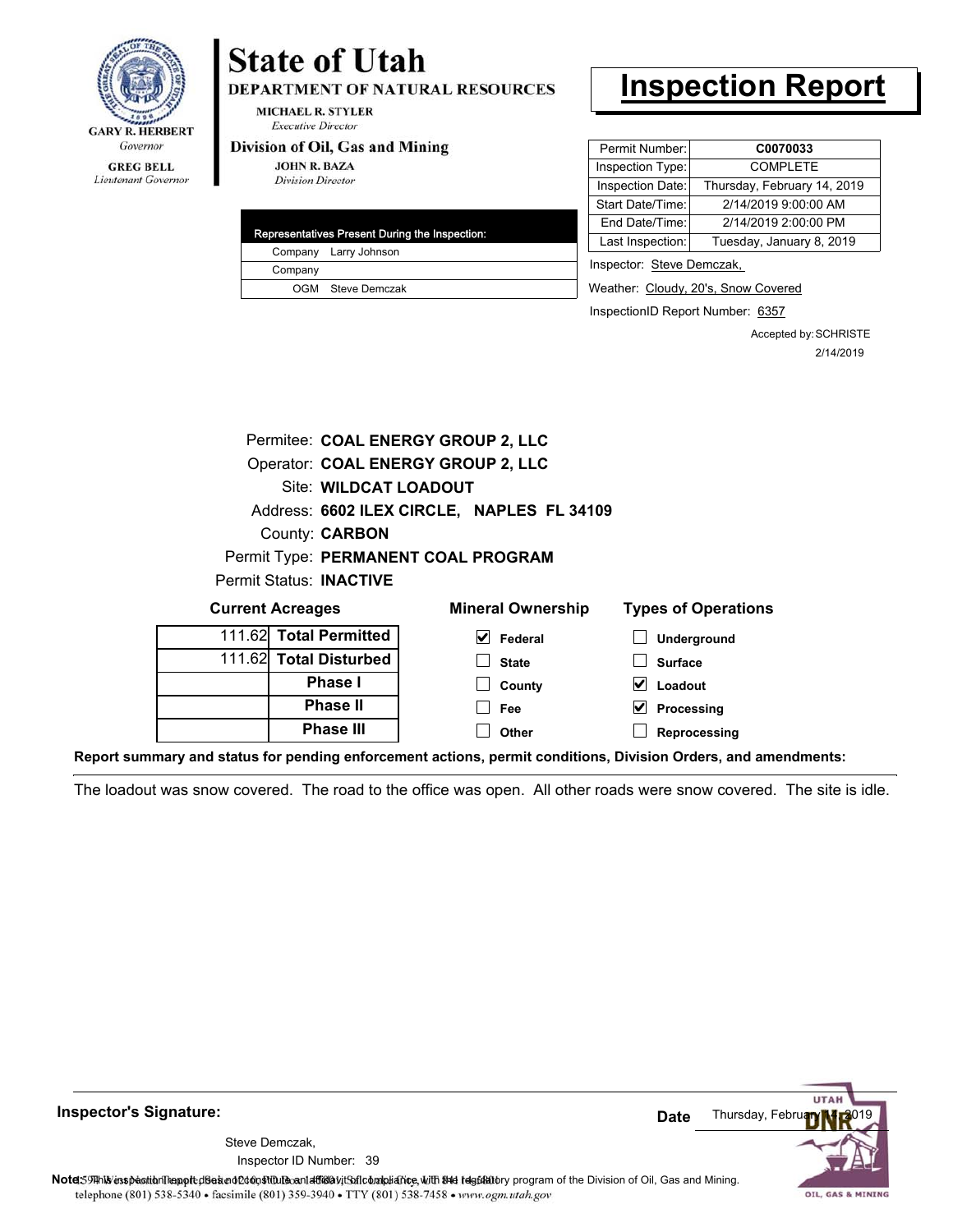#### *REVIEW OF PERMIT, PERFORMANCE STANDARDS PERMIT CONDITION REQUIREMENTS*

*1. Substantiate the elements on this inspection by checking the appropriate performance standard.*

 *a. For COMPLETE inspections provide narrative justification for any elements not fully inspected unless element is not appropriate to the site, in which case check Not Applicable.*

 *b. For PARTIAL inspections check only the elements evaluated.*

*2. Document any noncompliance situation by reference the NOV issued at the appropriate performance standard listed below.*

*3. Reference any narratives written in conjunction with this inspection at the appropriate performace standard listed below.*

|     |                                                               | Evaluated               | Not Applicable Comment  |                         | Enforcement |
|-----|---------------------------------------------------------------|-------------------------|-------------------------|-------------------------|-------------|
| 1.  | Permits, Change, Transfer, Renewal, Sale                      | $\overline{\mathsf{v}}$ |                         | $\overline{\mathbf{v}}$ |             |
| 2.  | Signs and Markers                                             | $\overline{\mathbf{v}}$ |                         | $\blacktriangledown$    |             |
| 3.  | Topsoil                                                       | $\overline{\mathbf{v}}$ |                         | $\overline{\mathbf{v}}$ |             |
| 4.a | Hydrologic Balance: Diversions                                | V                       |                         | V                       |             |
| 4.b | Hydrologic Balance: Sediment Ponds and Impoundments           | $\blacktriangledown$    |                         | $\blacktriangledown$    |             |
| 4.c | Hydrologic Balance: Other Sediment Control Measures           | $\overline{\mathbf{v}}$ |                         |                         |             |
| 4.d | Hydrologic Balance: Water Monitoring                          | $\overline{\mathbf{v}}$ |                         | $\blacktriangledown$    |             |
| 4.e | Hydrologic Balance: Effluent Limitations                      | $\overline{\mathbf{v}}$ |                         | $\blacktriangledown$    |             |
| 5.  | <b>Explosives</b>                                             |                         | ☑                       |                         |             |
| 6.  | Disposal of Excess Spoil, Fills, Benches                      |                         | $\overline{\mathbf{v}}$ |                         |             |
| 7.  | Coal Mine Waste, Refuse Piles, Impoundments                   | $\overline{\mathbf{v}}$ |                         | $\overline{\mathbf{v}}$ |             |
| 8.  | Noncoal Waste                                                 | $\overline{\mathbf{v}}$ |                         | $\overline{\mathbf{v}}$ |             |
| 9.  | Protection of Fish, Wildlife and Related Environmental Issues | $\overline{\mathbf{v}}$ |                         |                         |             |
|     | 10. Slides and Other Damage                                   | $\overline{\mathbf{v}}$ |                         | ⊽                       |             |
| 11. | Contemporaneous Reclamation                                   |                         | $\blacktriangledown$    |                         |             |
| 12. | <b>Backfilling And Grading</b>                                |                         | $\overline{\mathbf{v}}$ |                         |             |
| 13. | Revegetation                                                  |                         | $\overline{\mathbf{v}}$ |                         |             |
| 14. | Subsidence Control                                            |                         | $\overline{\mathbf{v}}$ |                         |             |
|     | 15. Cessation of Operations                                   | $\blacktriangledown$    |                         | ☑                       |             |
|     | 16.a Roads: Construction, Maintenance, Surfacing              | $\overline{\mathbf{v}}$ |                         | $\overline{\mathbf{v}}$ |             |
|     | 16.b Roads: Drainage Controls                                 | $\overline{\mathsf{v}}$ |                         | $\blacktriangledown$    |             |
|     | 17. Other Transportation Facilities                           | $\overline{\mathbf{v}}$ |                         |                         |             |
| 18. | Support Facilities, Utility Installations                     | $\overline{\mathbf{v}}$ |                         | $\overline{\mathbf{v}}$ |             |
|     | 19. AVS check                                                 | $\overline{\mathbf{v}}$ |                         | $\blacktriangledown$    |             |
|     | 20. Air Quality Permit                                        | $\blacktriangledown$    |                         |                         |             |
| 21. | Bonding and Insurance                                         | $\overline{\mathbf{v}}$ |                         | $\blacktriangledown$    |             |
|     | 22. Other                                                     |                         |                         |                         |             |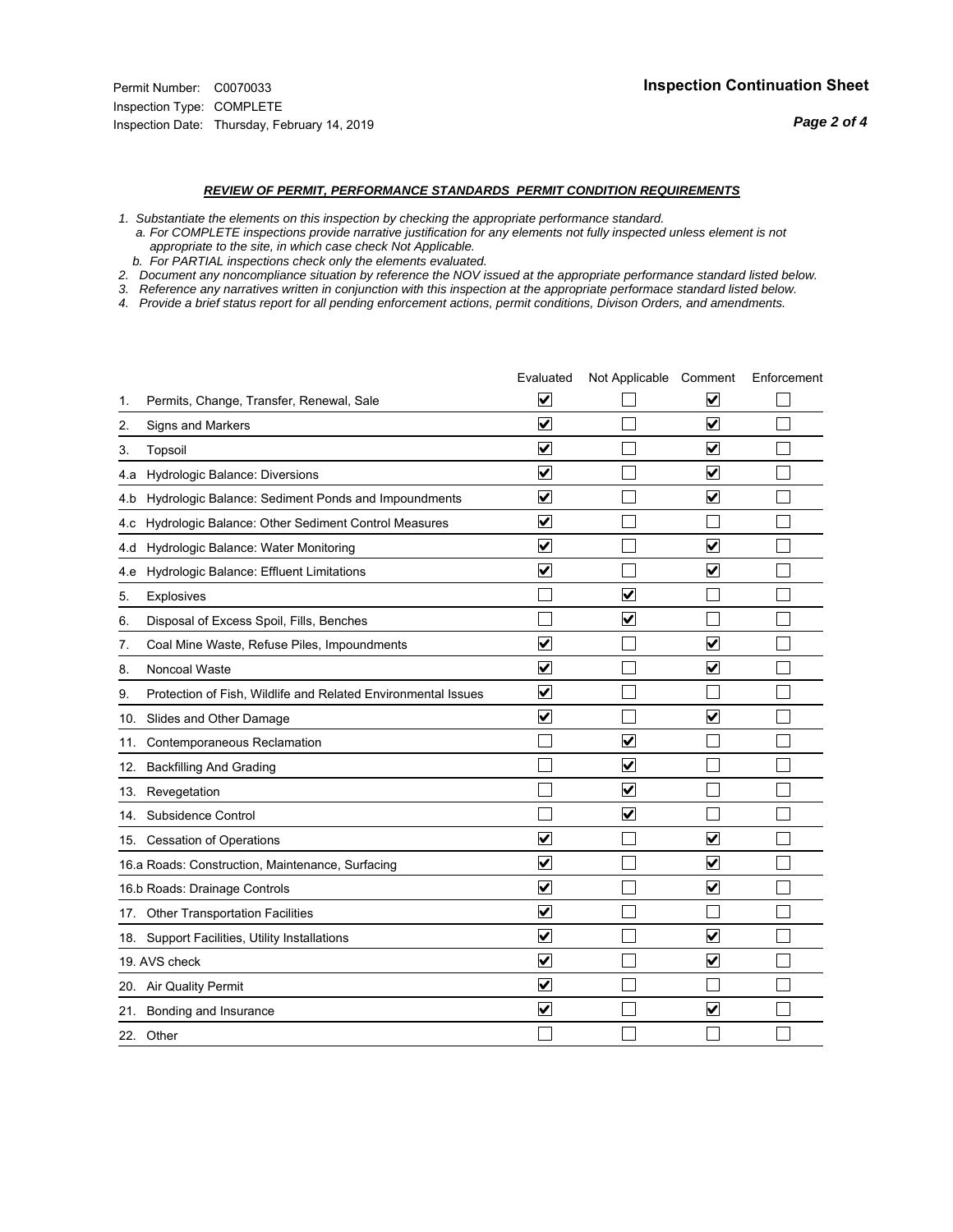### **1. Permits, Change, Transfer, Renewal, Sale**

Sediment pond inspection – Annual Certification Dec 20, 2019 and 4th quarter inspection, P.E Certified, no hazardous conditions were reported. SPCC Plan – October 10, 2016 UPDES Permit – UTG-040007 waiting to get transfer, No discharge for the 4th quarter Air quality UTGU usually different number, DAQE -005-00 Bond - \$1,192,000 Surety bond, DOGM Permit - EXP May 5, 2019, renewal has been submitted to Division Insurance – Arch Insurance Co., EPO 13570200, Exp Sept. 1. 2019, BLM Rental Fee – was paid for 2019 Business License – Carbon County #74102, Exp 12/31/19

### **2. Signs and Markers**

The identification sign was inspected and it meets the requirements of the R645 Coal Rules. See Photo

#### **3. Topsoil**

Topsoil pile was snow covered. There were no signs of wind and water erosion. See Photo

#### **4.a Hydrologic Balance: Diversions**

Diversions and culverts were completely snow covered. Due to low temperatures it is unlikely that the diversions had water flow.

### **4.b Hydrologic Balance: Sediment Ponds and Impoundments**

I inspected a couple of sediment ponds. They contain water but were not discharging and unlikely to discharge. The embankments and inlets were snow covered. No hazardous conditions were noticed. No water was entering the sediment pond. I did not inspect other ponds due to access roads were snow covered. The annual and fourth quarter sediment pond inspection was December 20, 2019. The inspection report was P.E. Certified. No hazardous conditions were reported.

### **4.d Hydrologic Balance: Water Monitoring**

### **4.e Hydrologic Balance: Effluent Limitations**

No discharge had occurred for the fourth quarter.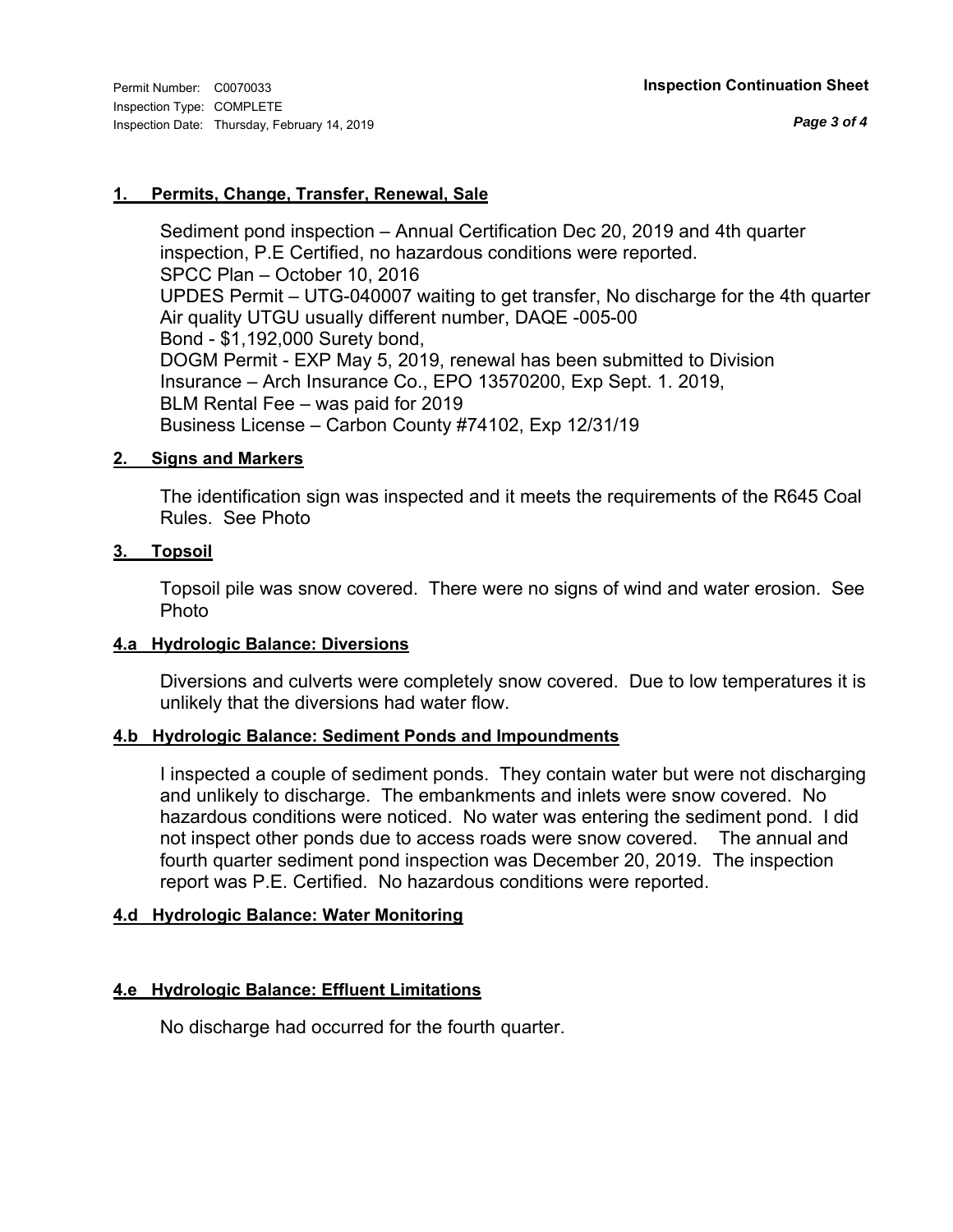*Page 4 of 4*

### **7. Coal Mine Waste, Refuse Piles, Impoundments**

I inspected the refuse pile and it appears to be stable. I did not notice any hazardous conditions to the embankments. The refuse pile was snow covered. This pile is not active. The permittee conducted a fourth quarter refuse pile inspection on December 20, 2019, 2018. This document is P.E. certified. No hazardous conditions were reported. See Photos

#### **8. Noncoal Waste**

I did not notice any non-coal waste materials. The mine site is completely snow covered.

#### **10. Slides and Other Damage**

No slides or other damage was notice during the inspection. The Loadout appears to be stable.

#### **15. Cessation of Operations**

Currently the loadout is idle.

### **16.a Roads: Construction, Maintenance, Surfacing**

Roads are snow covered.

#### **16.b Roads: Drainage Controls**

Roads are snow covered.

### **18. Support Facilities, Utility Installations**

Facilities have not change since the last inspection.

### **19. AVS check**

AVS checks are made in Salt Lake City.

### **21. Bonding and Insurance**

The insurance Company affording coverage is Arch Insurance Co. The policy number is #EPO13570200. This policy will expire on September 1, 2019. The Surety bond is for the amount of \$1,192,000.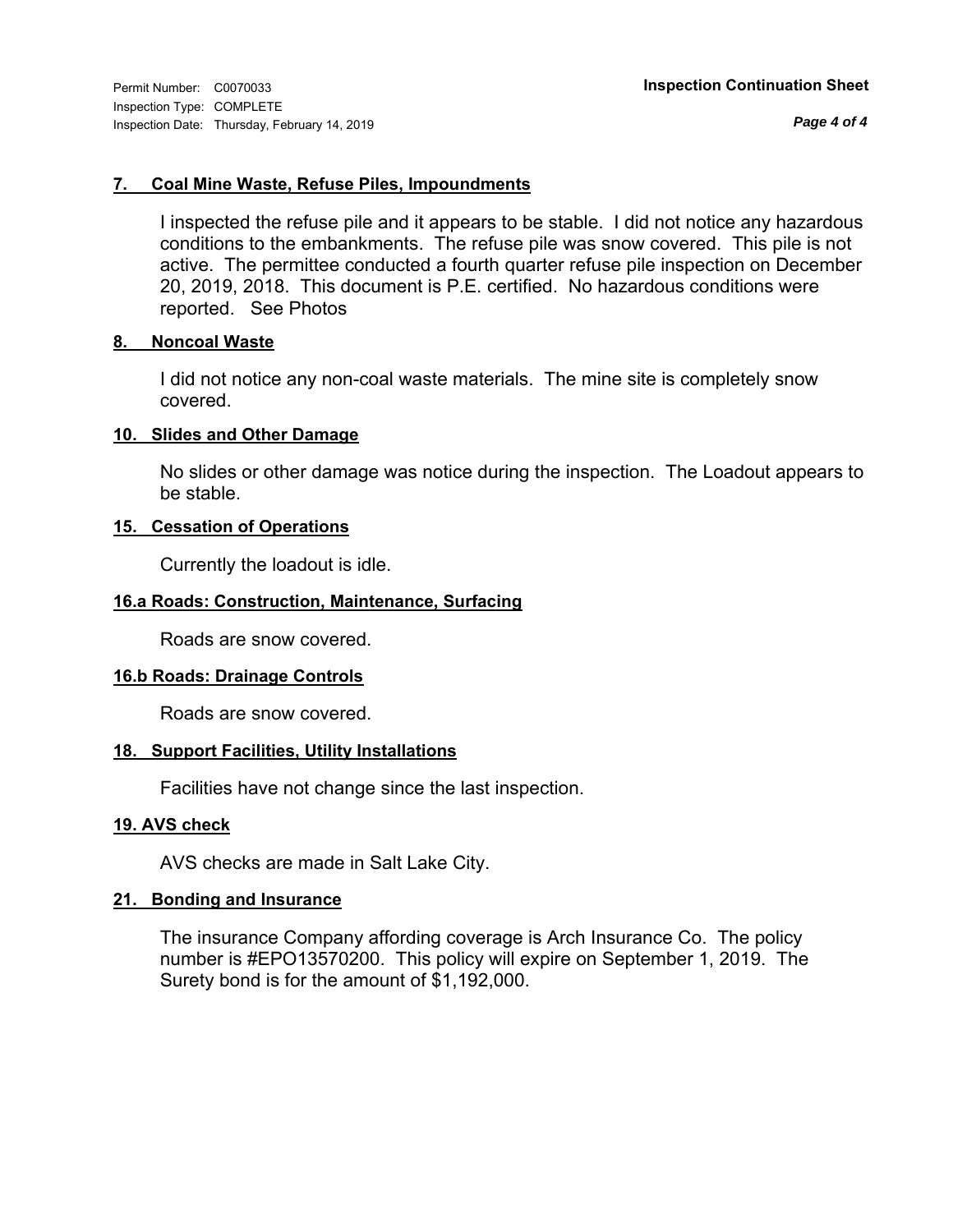

#### **GREG BELL** Lieutenant Governor

# **State of Utah**

DEPARTMENT OF NATURAL RESOURCES

**MICHAEL R. STYLER Executive Director** 

#### Division of Oil, Gas and Mining

**JOHN R. BAZA Division Director** 

| Representatives Present During the Inspection: |                      |  |
|------------------------------------------------|----------------------|--|
|                                                | Company Jay Marshall |  |
|                                                | OGM Karl Houskeeper  |  |

# **Inspection Report**

| Permit Number:   | C0070034                     |
|------------------|------------------------------|
| Inspection Type: | <b>COMPLETE</b>              |
| Inspection Date: | Wednesday, February 13, 2019 |
| Start Date/Time: | 2/13/2019 1:00:00 PM         |
| End Date/Time:   | 2/13/2019 3:00:00 PM         |
| Last Inspection: | Tuesday, November 13, 2018   |

Inspector: Karl Houskeeper,

Weather: Overcast, Temp. 30 Deg. F.

InspectionID Report Number: 6356

Accepted by: SCHRISTE 2/14/2019

|                                | Permitee: BANNING                    |                                           |                            |
|--------------------------------|--------------------------------------|-------------------------------------------|----------------------------|
|                                | <b>Operator: CANYON FUEL COMPANY</b> |                                           |                            |
|                                |                                      | Site: BANNING SIDING LOADOUT              |                            |
|                                |                                      | Address: PO BOX 1029, WELLINGTON UT 84542 |                            |
|                                | County: <b>CARBON</b>                |                                           |                            |
|                                |                                      | Permit Type: PERMANENT COAL PROGRAM       |                            |
| Permit Status: <b>INACTIVE</b> |                                      |                                           |                            |
| <b>Current Acreages</b>        |                                      | <b>Mineral Ownership</b>                  | <b>Types of Operations</b> |
| 36.42 Total Permitted          |                                      | V<br>Federal                              | <b>Underground</b>         |
| $04$ $001$ Tatal Diatoma and   |                                      | - 1                                       |                            |

| $00.72$ TOME FUINTLUSH |
|------------------------|
| 21.60 Total Disturbed  |
| <b>Phase I</b>         |
| <b>Phase II</b>        |
| <b>Phase III</b>       |

# **State**

**County Fee Other**

**Surface Loadout Processing**

**Reprocessing**

**Report summary and status for pending enforcement actions, permit conditions, Division Orders, and amendments:**

**Inspector's Signature:**

49 Inspector ID Number:Karl Houskeeper,



Note: 59 This inspection report does not constitute and affidavit Suite and Mining.<br>
telephone (801) 538-5340 • facsimile (801) 359-3940 • TTY (801) 538-7458 • www.ogm.utah.gov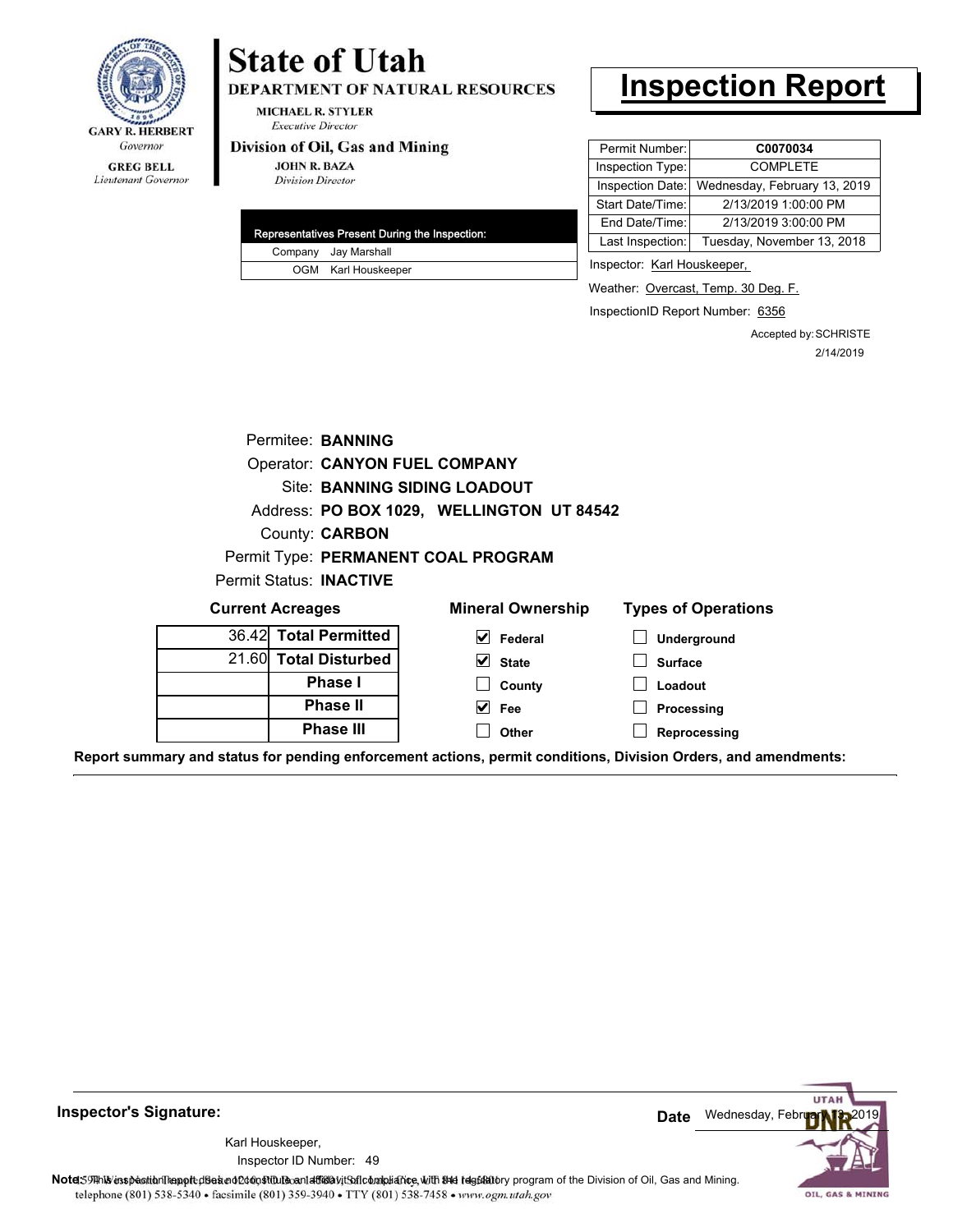#### *REVIEW OF PERMIT, PERFORMANCE STANDARDS PERMIT CONDITION REQUIREMENTS*

*1. Substantiate the elements on this inspection by checking the appropriate performance standard.*

 *a. For COMPLETE inspections provide narrative justification for any elements not fully inspected unless element is not appropriate to the site, in which case check Not Applicable.*

 *b. For PARTIAL inspections check only the elements evaluated.*

*2. Document any noncompliance situation by reference the NOV issued at the appropriate performance standard listed below.*

*3. Reference any narratives written in conjunction with this inspection at the appropriate performace standard listed below.*

|     |                                                               | Evaluated               | Not Applicable Comment |                         | Enforcement |
|-----|---------------------------------------------------------------|-------------------------|------------------------|-------------------------|-------------|
| 1.  | Permits, Change, Transfer, Renewal, Sale                      | $\overline{\mathsf{v}}$ |                        | V                       |             |
| 2.  | Signs and Markers                                             | $\overline{\mathbf{v}}$ |                        | $\blacktriangledown$    |             |
| 3.  | Topsoil                                                       |                         |                        |                         |             |
| 4.a | Hydrologic Balance: Diversions                                | $\blacktriangledown$    |                        |                         |             |
| 4.b | Hydrologic Balance: Sediment Ponds and Impoundments           | $\blacktriangledown$    |                        | V                       |             |
| 4.c | Hydrologic Balance: Other Sediment Control Measures           | $\overline{\mathbf{v}}$ |                        |                         |             |
| 4.d | Hydrologic Balance: Water Monitoring                          | $\overline{\mathbf{v}}$ |                        |                         |             |
| 4.e | Hydrologic Balance: Effluent Limitations                      | $\overline{\mathbf{v}}$ |                        | $\overline{\mathbf{v}}$ |             |
| 5.  | <b>Explosives</b>                                             | $\overline{\mathbf{v}}$ |                        | ⊽                       |             |
| 6.  | Disposal of Excess Spoil, Fills, Benches                      | $\blacktriangledown$    |                        |                         |             |
| 7.  | Coal Mine Waste, Refuse Piles, Impoundments                   | $\overline{\mathbf{v}}$ |                        | $\overline{\mathsf{v}}$ |             |
| 8.  | Noncoal Waste                                                 | $\overline{\mathbf{v}}$ |                        |                         |             |
| 9.  | Protection of Fish, Wildlife and Related Environmental Issues | $\overline{\mathbf{v}}$ |                        |                         |             |
|     | 10. Slides and Other Damage                                   | $\overline{\mathbf{v}}$ |                        |                         |             |
| 11. | Contemporaneous Reclamation                                   | ⊽                       |                        |                         |             |
| 12. | <b>Backfilling And Grading</b>                                | $\overline{\mathbf{v}}$ |                        |                         |             |
| 13. | Revegetation                                                  | $\overline{\mathbf{v}}$ |                        |                         |             |
| 14. | Subsidence Control                                            | $\overline{\mathbf{v}}$ |                        |                         |             |
|     | 15. Cessation of Operations                                   | $\overline{\mathbf{v}}$ |                        |                         |             |
|     | 16.a Roads: Construction, Maintenance, Surfacing              | $\blacktriangledown$    |                        |                         |             |
|     | 16.b Roads: Drainage Controls                                 | $\overline{\mathbf{v}}$ |                        |                         |             |
|     | 17. Other Transportation Facilities                           | $\overline{\mathbf{v}}$ |                        |                         |             |
| 18. | Support Facilities, Utility Installations                     | $\overline{\mathbf{v}}$ |                        |                         |             |
|     | 19. AVS check                                                 | $\overline{\mathbf{v}}$ |                        |                         |             |
|     | 20. Air Quality Permit                                        | $\checkmark$            |                        | $\blacktriangledown$    |             |
|     | 21. Bonding and Insurance                                     | $\blacktriangledown$    |                        | $\blacktriangledown$    |             |
|     | 22. Other                                                     | $\overline{\mathbf{v}}$ |                        |                         |             |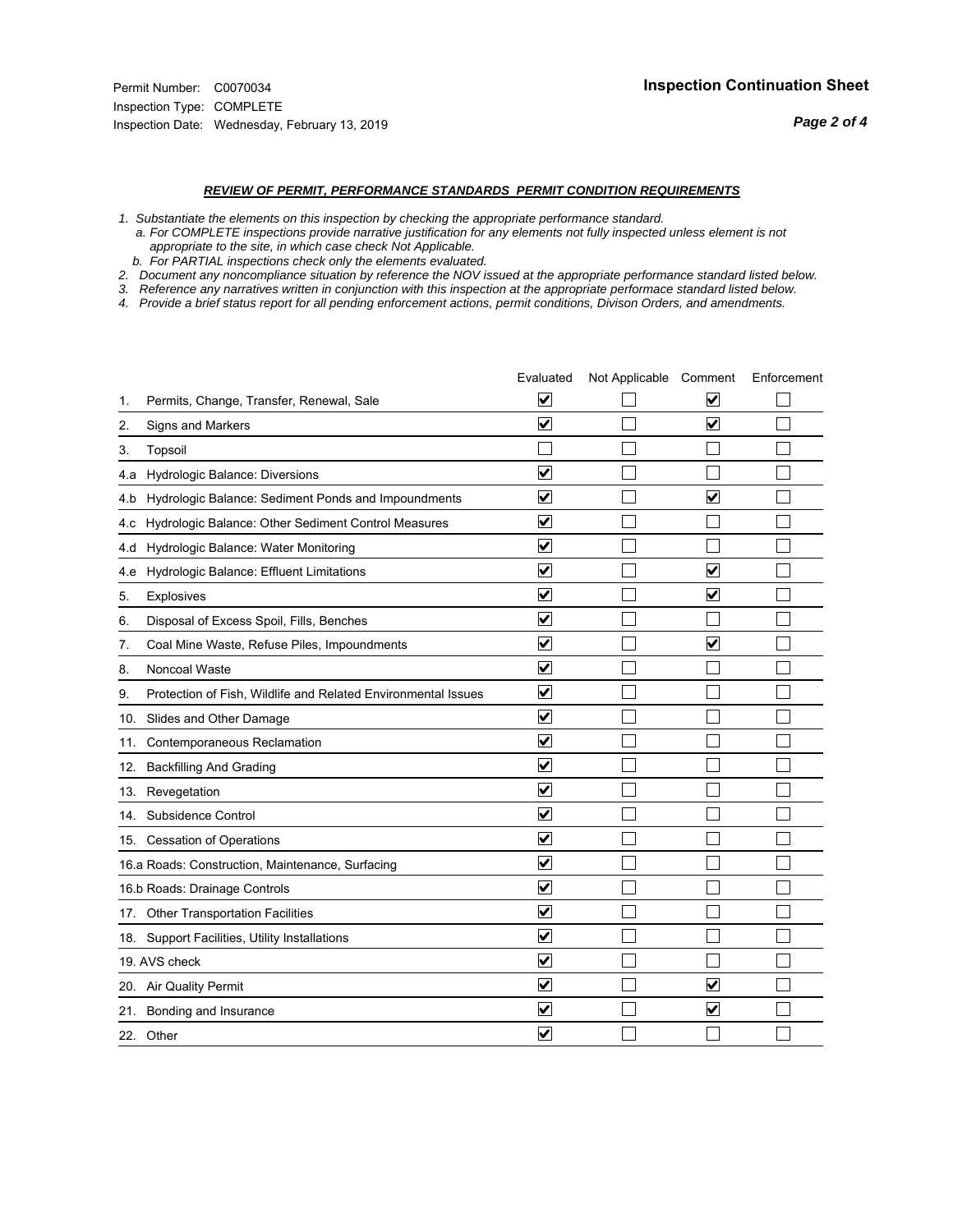#### **1. Permits, Change, Transfer, Renewal, Sale**

Mining permit C/007/0034 issued form the Division of Oil, Gas & Mining on October 24, 2018 and expires on October 24, 2023. A special condition requires that water monitoring information be submitted into an electronic database administered by the Division.

Air Quality permit 533-6108 was issued by the Department of Air Quality on July 16, 1980. This permit is still effective.

UPDES Permit UTG-040011 became effective on September 1, 2013 and expires at midnight on August 31, 2018. The permit allows for one outfall/discharge point. The out fall is listed as 001. This point is associated with the sediment pond discharge point.

SPCC plan is dated November 2015. The plan indicates that no oil or fuel is stored on site so the plan is not needed at this time.

The insurance for the Banning Load Out is through Great Midwest Insurance Company, Policy # GL00169760. The policy is effective beginning February 1, 2018 and expires on February 1, 2019. This policy included explosion coverage. The minimum insurance levels have been met. The policy holder is listed as the State of Utah. The cancellation clause is acceptable to the Division.

Business license is from Carbon County, License #110 (Canyon Fuels Co. LLC., issued on 01/01/2019 and expires on 12/31/2019.

#### **2. Signs and Markers**

The identification sign is posted on the gate at the entrance into the mining permit area. The sign contains the name, address, phone number and permit number of the operator as required by law. The sign is compliant with the regulations.

### **4.b Hydrologic Balance: Sediment Ponds and Impoundments**

The fourth quarter 2018 sediment pond inspection was done on 10/10/18 and P.E. certified on 10/26/18.

### **4.e Hydrologic Balance: Effluent Limitations**

The discharge monitoring reports were reviewed. No problems were noted.

### **5. Explosives**

There is no explosive storage at this site.

### **7. Coal Mine Waste, Refuse Piles, Impoundments**

There is no refuse pile associated with this site.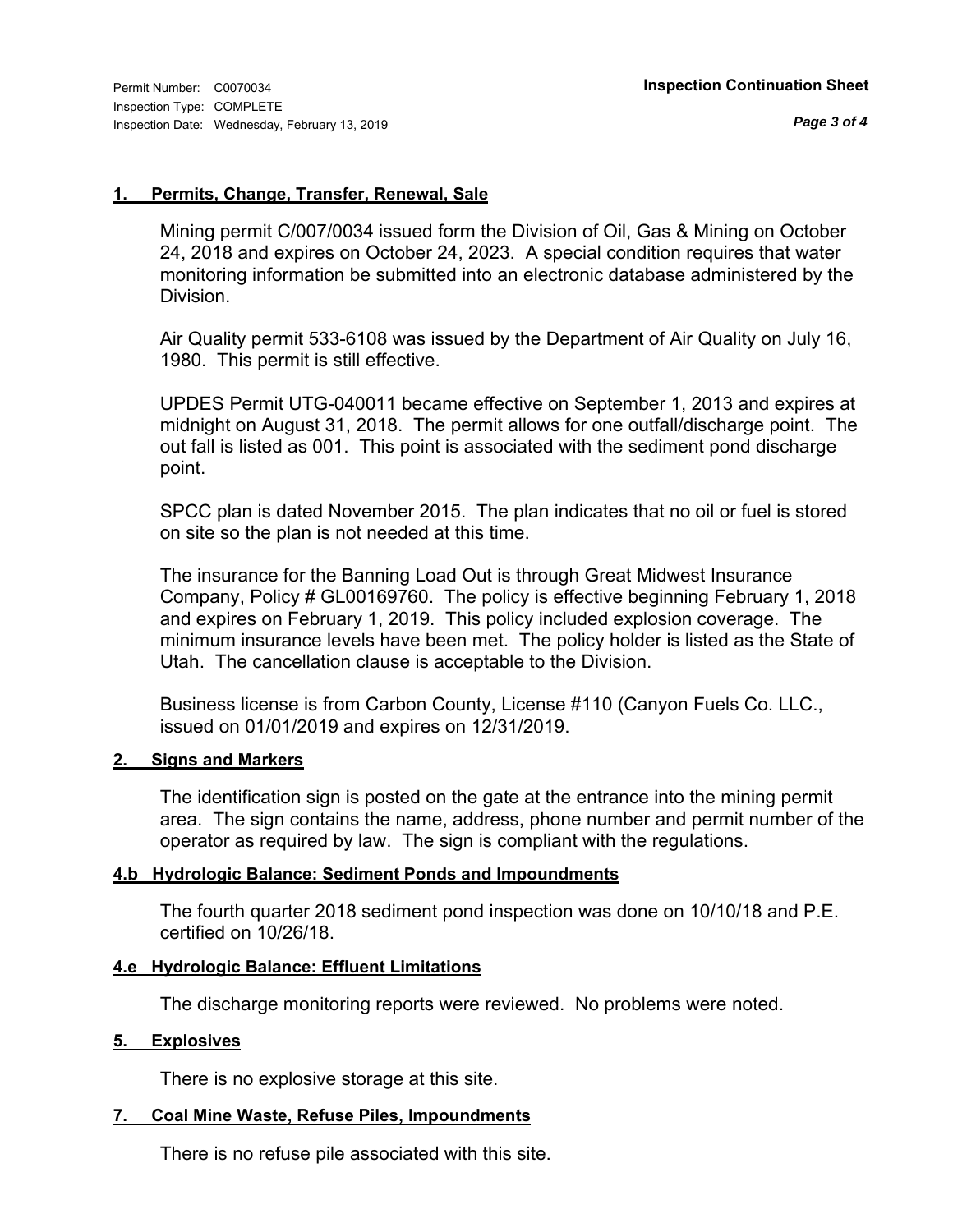*Page 4 of 4*

## **20. Air Quality Permit**

Approval Order 533-6108 issued July 16, 1980.

## **21. Bonding and Insurance**

Bond is issued through St. Paul Fire and Marine Insurance Company, Bond # 400SA1916 for \$350,000.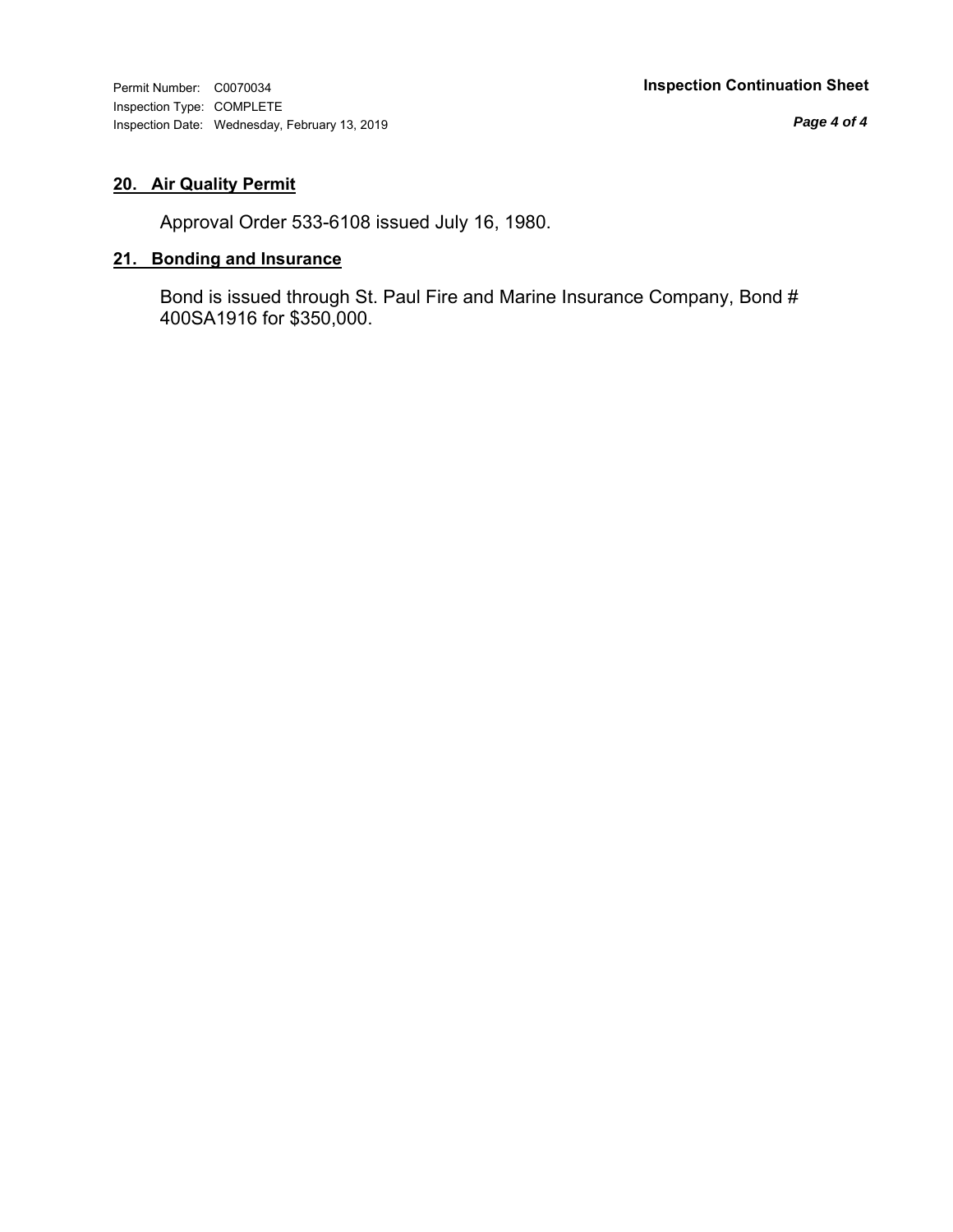

# **State of Utah**

DEPARTMENT OF NATURAL RESOURCES

**MICHAEL R. STYLER Executive Director** 

#### Division of Oil, Gas and Mining

**JOHN R. BAZA Division Director** 

| Representatives Present During the Inspection: |                   |
|------------------------------------------------|-------------------|
|                                                | OGM Steve Demczak |

# **Inspection Report**

| Permit Number:   | C0070035                   |
|------------------|----------------------------|
| Inspection Type: | <b>COMPLETE</b>            |
| Inspection Date: | Tuesday, February 12, 2019 |
| Start Date/Time: | 2/12/2019 1:00:00 PM       |
| End Date/Time:   | 2/13/2019 4:00:00 PM       |
| Last Inspection: | Thursday, January 10, 2019 |

Inspector: Steve Demczak,

Weather: Partly Cloudy, 30's, Muddy Conditions

InspectionID Report Number: 6353

Accepted by: SCHRISTE 2/14/2019

|        |                         | Permitee: SUNNYSIDE COGENERATION ASSOCIATES        |                            |
|--------|-------------------------|----------------------------------------------------|----------------------------|
|        |                         | <b>Operator: SUNNYSIDE COGENERATION ASSOCIATES</b> |                            |
|        |                         | Site: SUNNYSIDE REFUSE & SLURRY                    |                            |
|        |                         | Address: PO BOX 159, SUNNYSIDE UT 84539            |                            |
|        | County: <b>CARBON</b>   |                                                    |                            |
|        |                         | Permit Type: PERMANENT COAL PROGRAM                |                            |
|        | Permit Status: ACTIVE   |                                                    |                            |
|        | <b>Current Acreages</b> | <b>Mineral Ownership</b>                           | <b>Types of Operations</b> |
| 241.25 | <b>Total Permitted</b>  | Federal                                            | Underground                |
| 196.65 | <b>Total Disturbed</b>  | <b>State</b>                                       | <b>Surface</b>             |
| 5.35   | Phase I                 | County                                             | Loadout                    |
| 5.35   | <b>Phase II</b>         | Fee                                                | Processing                 |
| 5.35   | <b>Phase III</b>        | Other                                              | Reprocessing               |
|        |                         |                                                    |                            |

**Report summary and status for pending enforcement actions, permit conditions, Division Orders, and amendments:**

I was on inspection with Richard Safley. The power plant was operational.



**Inspector's Signature:**

Inspector ID Number: 39 Steve Demczak,

Note: This inspection report disean of constitute and affidavit for compliance, with the regulatory program of the Division of Oil, Gas and Mining. telephone (801) 538-5340 · facsimile (801) 359-3940 · TTY (801) 538-7458 · www.ogm.utah.gov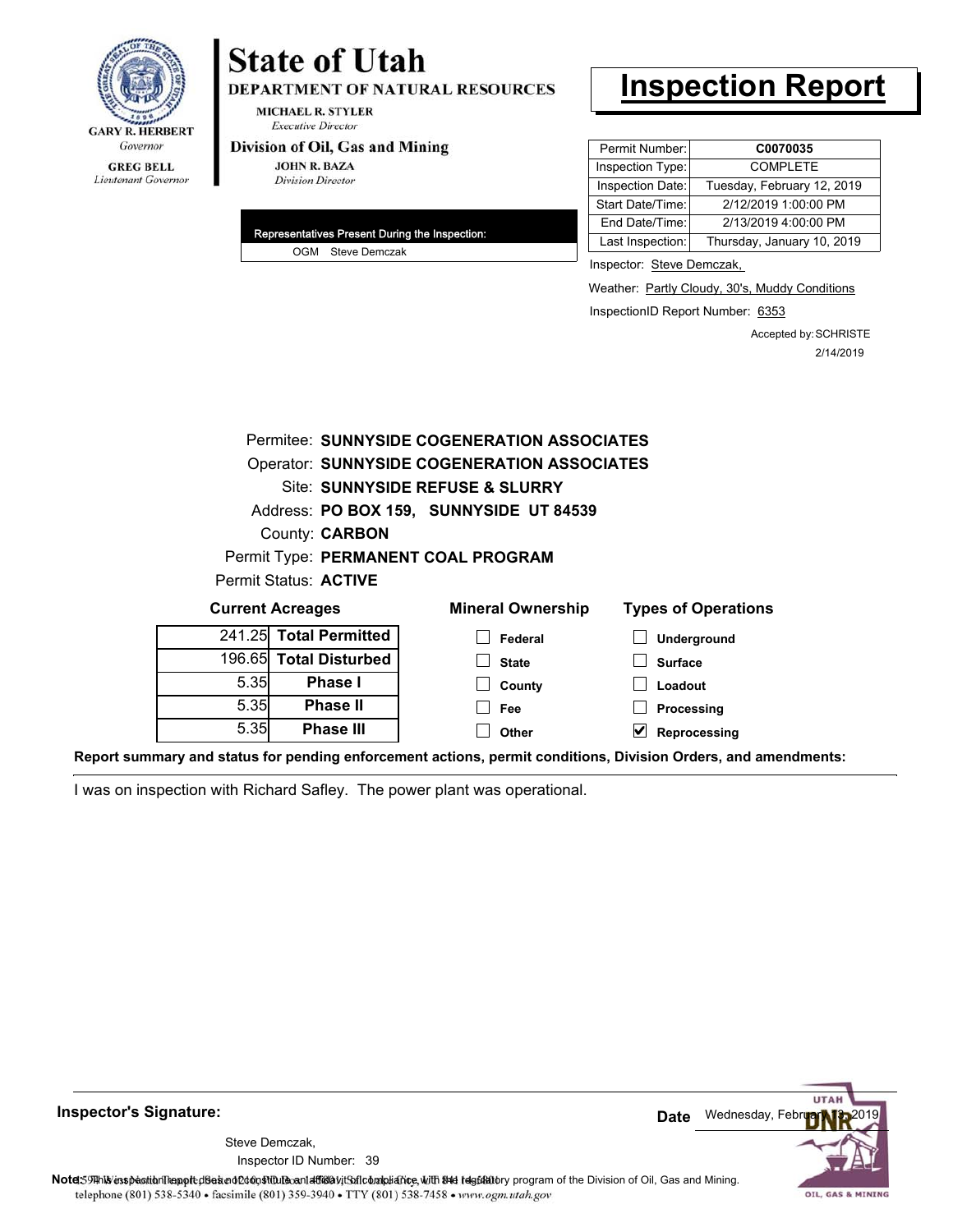#### *REVIEW OF PERMIT, PERFORMANCE STANDARDS PERMIT CONDITION REQUIREMENTS*

*1. Substantiate the elements on this inspection by checking the appropriate performance standard.*

 *a. For COMPLETE inspections provide narrative justification for any elements not fully inspected unless element is not appropriate to the site, in which case check Not Applicable.*

 *b. For PARTIAL inspections check only the elements evaluated.*

*2. Document any noncompliance situation by reference the NOV issued at the appropriate performance standard listed below.*

*3. Reference any narratives written in conjunction with this inspection at the appropriate performace standard listed below.*

|     |                                                               | Evaluated               | Not Applicable Comment          |                         | Enforcement |
|-----|---------------------------------------------------------------|-------------------------|---------------------------------|-------------------------|-------------|
| 1.  | Permits, Change, Transfer, Renewal, Sale                      | $\overline{\mathsf{v}}$ |                                 | V                       |             |
| 2.  | Signs and Markers                                             | $\overline{\mathbf{v}}$ |                                 | $\blacktriangledown$    |             |
| 3.  | Topsoil                                                       | $\overline{\mathbf{v}}$ |                                 | $\overline{\mathsf{v}}$ |             |
| 4.a | Hydrologic Balance: Diversions                                | $\overline{\mathsf{v}}$ |                                 | $\blacktriangledown$    |             |
| 4.b | Hydrologic Balance: Sediment Ponds and Impoundments           | $\blacktriangledown$    |                                 | ⊻                       |             |
| 4.c | Hydrologic Balance: Other Sediment Control Measures           | $\overline{\mathbf{v}}$ |                                 |                         |             |
| 4.d | Hydrologic Balance: Water Monitoring                          | $\overline{\mathbf{v}}$ |                                 | $\overline{\mathbf{v}}$ |             |
| 4.e | Hydrologic Balance: Effluent Limitations                      | $\overline{\mathbf{v}}$ |                                 | $\blacktriangledown$    |             |
| 5.  | <b>Explosives</b>                                             |                         | ⊽                               |                         |             |
| 6.  | Disposal of Excess Spoil, Fills, Benches                      |                         | $\blacktriangledown$            |                         |             |
| 7.  | Coal Mine Waste, Refuse Piles, Impoundments                   | $\overline{\mathbf{v}}$ |                                 | $\overline{\mathbf{v}}$ |             |
| 8.  | Noncoal Waste                                                 | $\overline{\mathbf{v}}$ |                                 | $\overline{\mathbf{v}}$ |             |
| 9.  | Protection of Fish, Wildlife and Related Environmental Issues | $\overline{\mathbf{v}}$ |                                 |                         |             |
|     | 10. Slides and Other Damage                                   | $\overline{\mathbf{v}}$ |                                 | ⊽                       |             |
| 11. | Contemporaneous Reclamation                                   |                         | ☑                               |                         |             |
| 12. | <b>Backfilling And Grading</b>                                |                         | $\overline{\mathbf{v}}$         |                         |             |
| 13. | Revegetation                                                  |                         | $\overline{\blacktriangledown}$ |                         |             |
| 14. | Subsidence Control                                            |                         | $\overline{\mathbf{v}}$         |                         |             |
|     | 15. Cessation of Operations                                   |                         | $\overline{\blacktriangledown}$ |                         |             |
|     | 16.a Roads: Construction, Maintenance, Surfacing              | ⊽                       |                                 | $\overline{\mathbf{v}}$ |             |
|     | 16.b Roads: Drainage Controls                                 | $\overline{\mathbf{v}}$ |                                 | $\overline{\mathbf{v}}$ |             |
|     | 17. Other Transportation Facilities                           | $\overline{\mathbf{v}}$ |                                 |                         |             |
| 18. | Support Facilities, Utility Installations                     | $\overline{\mathbf{v}}$ |                                 | $\blacktriangledown$    |             |
|     | 19. AVS check                                                 | $\overline{\mathbf{v}}$ |                                 | $\blacktriangledown$    |             |
|     | 20. Air Quality Permit                                        | $\checkmark$            |                                 |                         |             |
|     | 21. Bonding and Insurance                                     | $\overline{\mathbf{v}}$ |                                 | $\blacktriangledown$    |             |
|     | 22. Other                                                     |                         |                                 |                         |             |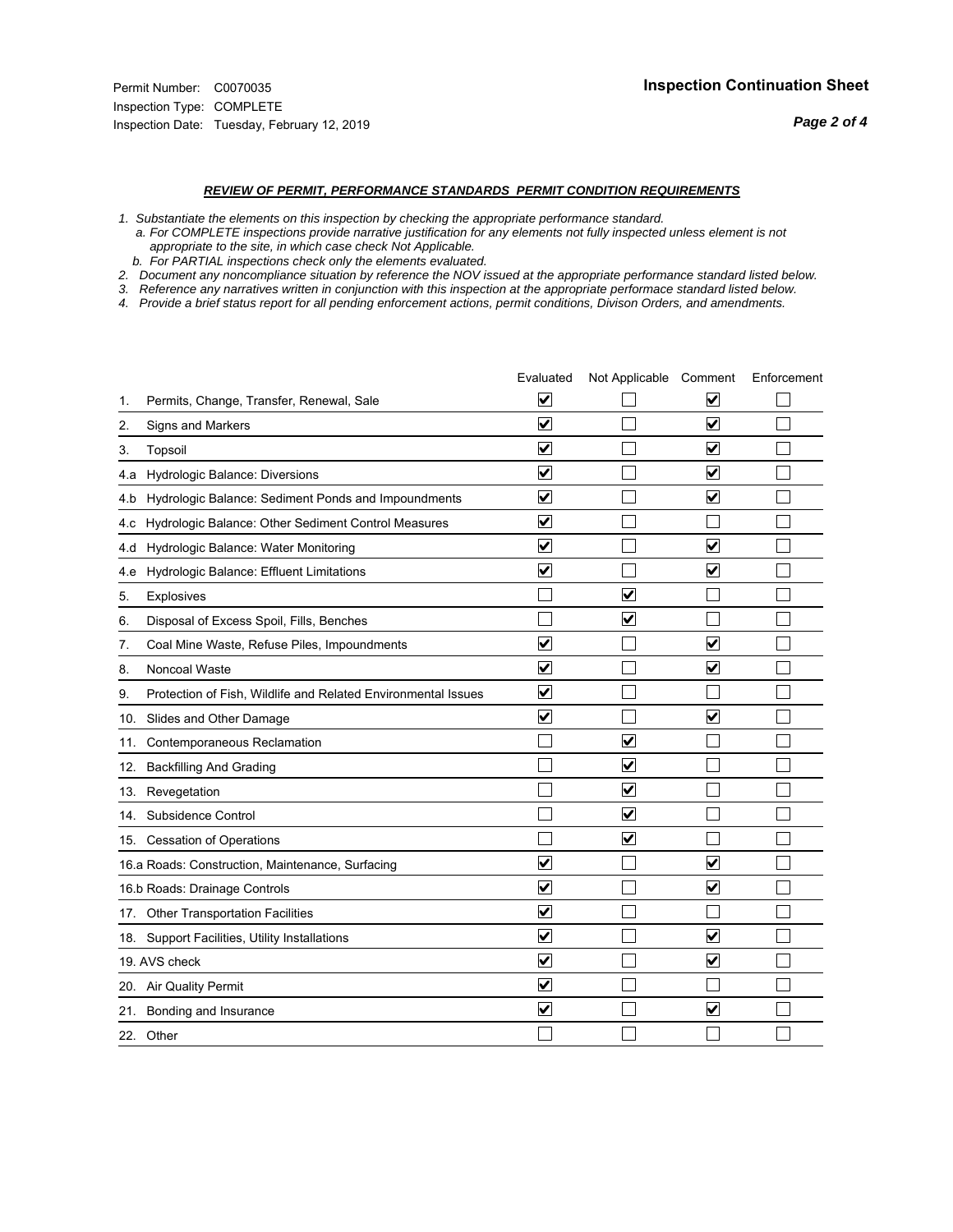### **1. Permits, Change, Transfer, Renewal, Sale**

DOGM Permit - The permit expires on Feb 4, 2023.

-UPDES permit #UT0024759 effective July 1, 2013 and expires midnight June 30, 2018. Currently still under old permit until new permit is approved.

-Air Quality Permit DAQO-702038-02 issued November 1, 2002, remains in effect. -SPCC plan is only applicable to plant site which is not within the permit area.

(January 18, 2011)

-Certificate of Insurance effective 2/3/2018 and terminates 2/3/2020.

-Reclamation agreement is dated December 1996 and signed by both parties.

- There are no permitting actions with the Division at this time.

### **2. Signs and Markers**

The identification sign was inspected and it meets the requirements of the R645 Coal Rules. See Photo

### **3. Topsoil**

The topsoil pile is mostly snow covered partly snow covered. There were no signs of wind or water erosion. The topsoil pile is protected by a berm. A topsoil sign is located on the pile.

### **4.a Hydrologic Balance: Diversions**

Diversions were partly or completely snow covered. I did not see any water flowing within these diversions. The culverts were open.

### **4.b Hydrologic Balance: Sediment Ponds and Impoundments**

I inspected the sediment ponds throughout the property. They contained some water but were not discharging. Most sediment ponds were snow covered. It is unlikely these structures will discharge in the near future. The embankments appear to be stable. Inlets and outlets would function as design. I did not see any hazardous conditions to these structures. The permittee conducted a fourth quarter sediment pond inspections on December 27, 2018. No hazardous conditions were reported.

### **4.d Hydrologic Balance: Water Monitoring**

Water monitoring information is taken by the permittee and is sent electronically to the Division in Salt Lake City. This information is reviewed and analyzed by the Division staff. A report is written.

### **4.e Hydrologic Balance: Effluent Limitations**

No discharge had occurred for the fourth quarter.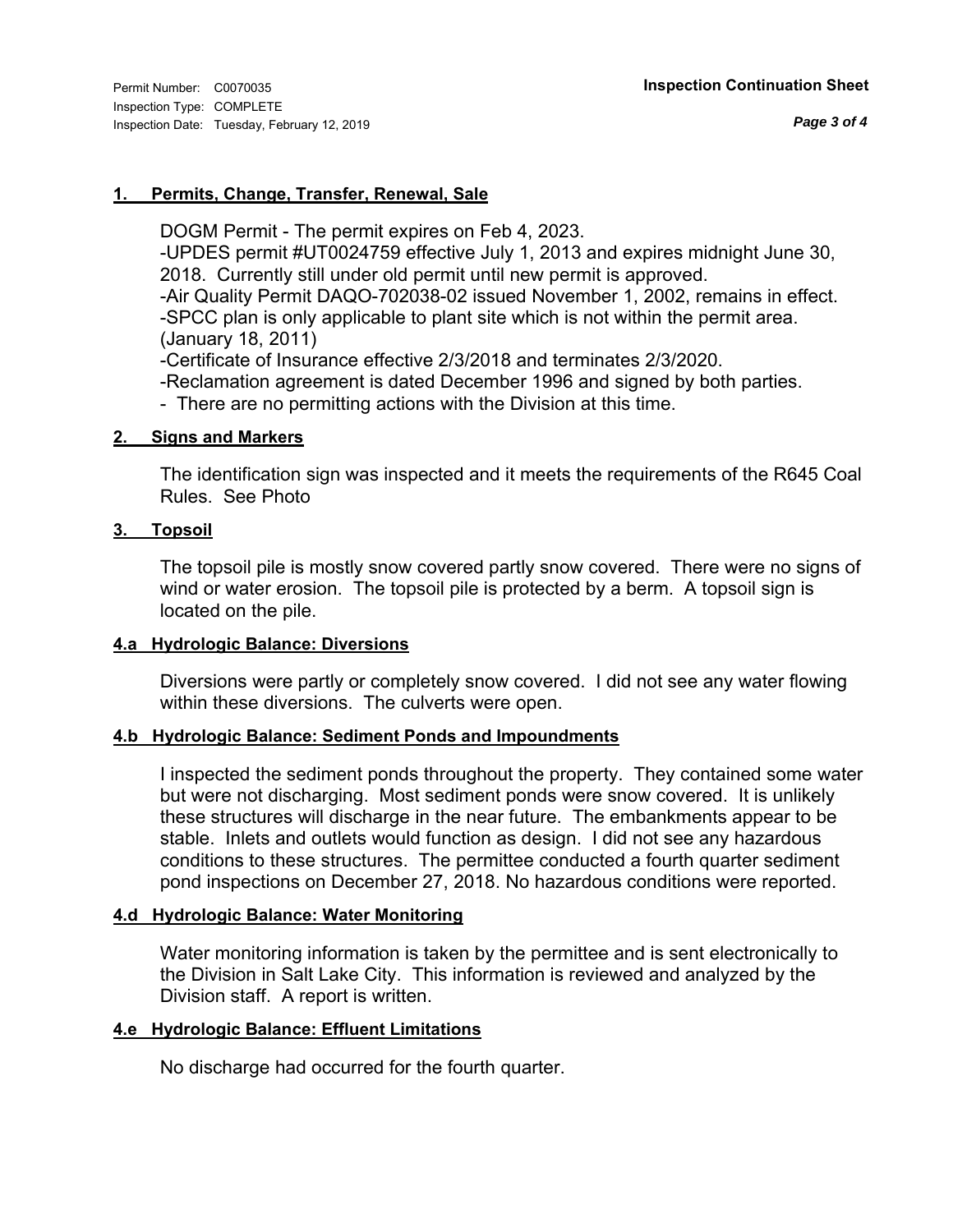*Page 4 of 4*

### **7. Coal Mine Waste, Refuse Piles, Impoundments**

I inspected the refuse pile and it appears to be stable. I did not notice any hazardous conditions to the embankments. The refuse pile is active. The permittee conducted a fourth quarter refuse pile inspection on December 27, 2018. This document is P.E. certified. No hazardous conditions were reported.

#### **8. Noncoal Waste**

The site was clean of non-coal waste materials such as trash, oil cans, wood and scrap materials.

#### **10. Slides and Other Damage**

No slides or other damage was notice during the inspection.

#### **16.a Roads: Construction, Maintenance, Surfacing**

The roads were compacted with no dust control problem. They were wet and muddy from the melting snow.

## **16.b Roads: Drainage Controls**

I inspected the road diversions and culverts throughout the property. They were functioning as design. Some of the diversions have some sediment starting to buildup within. The diversions will need a spring cleaning when weather permits.

#### **18. Support Facilities, Utility Installations**

No new facilities constructed since the last inspection.

#### **19. AVS check**

AVS checks are made in Salt Lake City.

#### **21. Bonding and Insurance**

The bond is a collateral bond in the amount of \$1,775,000, as of December 31, 2006. Insurance is by Arch Insurance Company. The policy number is EPO101140501 and expires on February 3, 2020.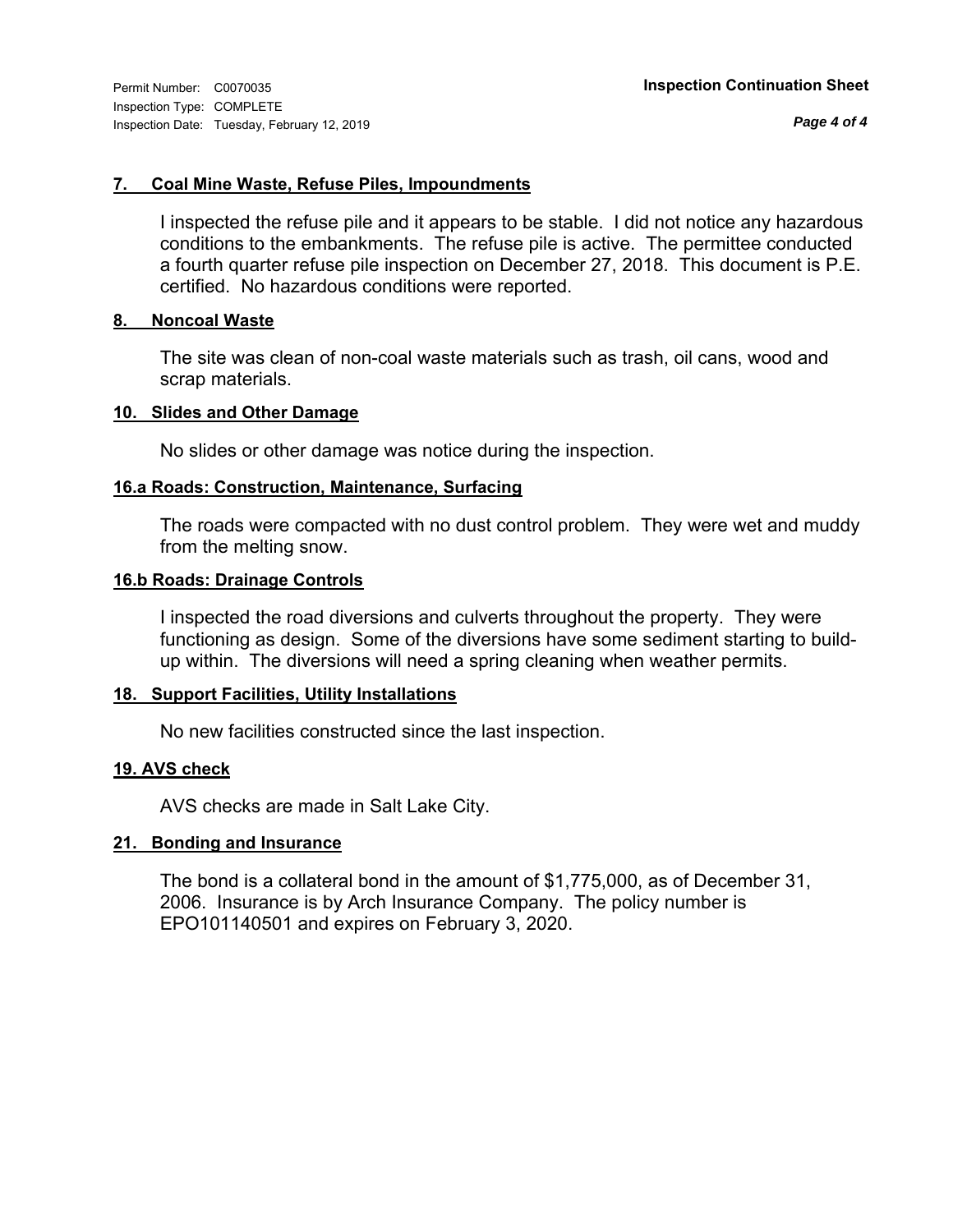

#### **GREG BELL** Lieutenant Governor

# **State of Utah**

DEPARTMENT OF NATURAL RESOURCES

**MICHAEL R. STYLER Executive Director** 

#### Division of Oil, Gas and Mining

**JOHN R. BAZA Division Director** 

|  | Representatives Present During the Inspection: |
|--|------------------------------------------------|
|  | Company Jay Marshall                           |
|  | OGM Karl Houskeeper                            |

# **Inspection Report**

| Permit Number:   | C0070039                     |
|------------------|------------------------------|
| Inspection Type: | <b>COMPLETE</b>              |
| Inspection Date: | Wednesday, February 13, 2019 |
| Start Date/Time: | 2/13/2019 8:00:00 AM         |
| End Date/Time:   | 2/13/2019 11:00:00 AM        |
| Last Inspection: | Thursday, January 17, 2019   |

Inspector: Karl Houskeeper,

Weather: Overcast. Temp. 30 Deg. F.

InspectionID Report Number: 6354

Accepted by: SCHRISTE 2/14/2019

| Permitee: CANYON FUEL COMPANY             |                        |                          |                                              |  |  |  |  |  |
|-------------------------------------------|------------------------|--------------------------|----------------------------------------------|--|--|--|--|--|
| <b>Operator: CANYON FUEL COMPANY</b>      |                        |                          |                                              |  |  |  |  |  |
| <b>Site: DUGOUT CANYON MINE</b>           |                        |                          |                                              |  |  |  |  |  |
| Address: PO BOX 1029, WELLINGTON UT 84542 |                        |                          |                                              |  |  |  |  |  |
| County: <b>CARBON</b>                     |                        |                          |                                              |  |  |  |  |  |
| Permit Type: PERMANENT COAL PROGRAM       |                        |                          |                                              |  |  |  |  |  |
| Permit Status: ACTIVE                     |                        |                          |                                              |  |  |  |  |  |
| <b>Current Acreages</b>                   |                        | <b>Mineral Ownership</b> | <b>Types of Operations</b>                   |  |  |  |  |  |
| 9,568.00                                  | <b>Total Permitted</b> | V<br>Federal             | $\vert\mathbf{v}\vert$<br><b>Underground</b> |  |  |  |  |  |
|                                           | 106.88 Total Disturbed | $\vee$ State             | <b>Surface</b>                               |  |  |  |  |  |
| 37.00                                     | <b>Phase I</b>         | County                   | Loadout                                      |  |  |  |  |  |
| 19.00                                     | <b>Phase II</b>        | Fee<br>M                 | Processing                                   |  |  |  |  |  |
| 1.82                                      | <b>Phase III</b>       | Other                    | Reprocessing                                 |  |  |  |  |  |
|                                           |                        |                          |                                              |  |  |  |  |  |

**Report summary and status for pending enforcement actions, permit conditions, Division Orders, and amendments:**

**Inspector's Signature:**

49 Inspector ID Number:Karl Houskeeper,

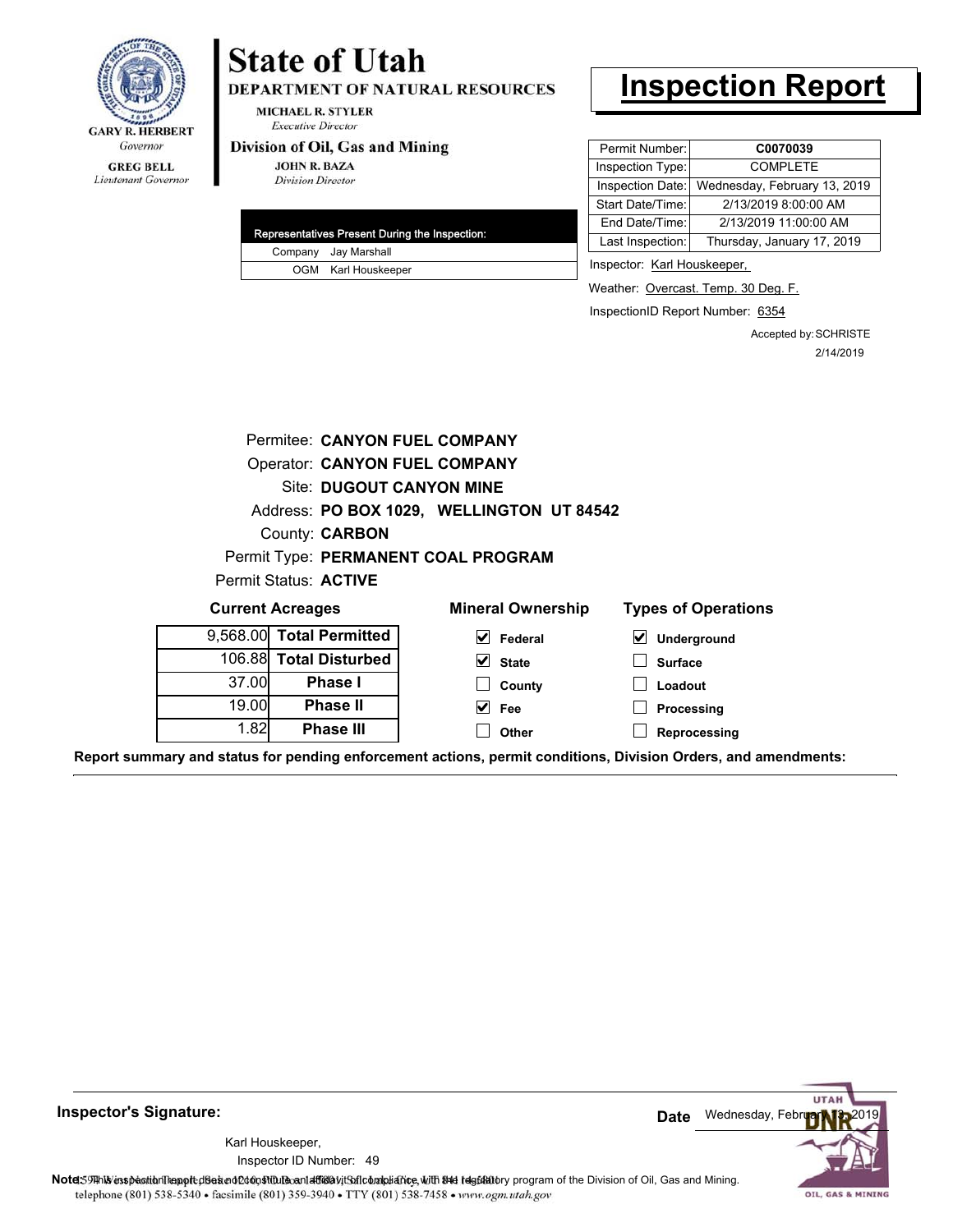#### *REVIEW OF PERMIT, PERFORMANCE STANDARDS PERMIT CONDITION REQUIREMENTS*

*1. Substantiate the elements on this inspection by checking the appropriate performance standard.*

 *a. For COMPLETE inspections provide narrative justification for any elements not fully inspected unless element is not appropriate to the site, in which case check Not Applicable.*

 *b. For PARTIAL inspections check only the elements evaluated.*

*2. Document any noncompliance situation by reference the NOV issued at the appropriate performance standard listed below.*

*3. Reference any narratives written in conjunction with this inspection at the appropriate performace standard listed below.*

|               |                                                               | Evaluated               | Not Applicable Comment |                         | Enforcement |
|---------------|---------------------------------------------------------------|-------------------------|------------------------|-------------------------|-------------|
| 1.            | Permits, Change, Transfer, Renewal, Sale                      | ⊻                       |                        | V                       |             |
| 2.            | Signs and Markers                                             | $\overline{\mathbf{v}}$ |                        | $\blacktriangledown$    |             |
| 3.            | Topsoil                                                       | $\overline{\mathbf{v}}$ |                        | $\overline{\mathbf{v}}$ |             |
| 4.a           | Hydrologic Balance: Diversions                                | $\overline{\mathsf{v}}$ |                        | $\blacktriangledown$    |             |
| 4.b           | Hydrologic Balance: Sediment Ponds and Impoundments           | $\blacktriangledown$    |                        | $\blacktriangledown$    |             |
| 4.c           | Hydrologic Balance: Other Sediment Control Measures           | $\checkmark$            |                        |                         |             |
| 4.d           | Hydrologic Balance: Water Monitoring                          | $\overline{\mathbf{v}}$ |                        |                         |             |
| 4.e           | Hydrologic Balance: Effluent Limitations                      | $\overline{\mathbf{v}}$ |                        | $\blacktriangledown$    |             |
| 5.            | <b>Explosives</b>                                             | $\overline{\mathbf{v}}$ |                        |                         |             |
| 6.            | Disposal of Excess Spoil, Fills, Benches                      | $\overline{\mathbf{v}}$ |                        |                         |             |
| 7.            | Coal Mine Waste, Refuse Piles, Impoundments                   | $\overline{\mathbf{v}}$ |                        | $\overline{\mathbf{v}}$ |             |
| 8.            | Noncoal Waste                                                 | $\overline{\mathbf{v}}$ |                        |                         |             |
| 9.            | Protection of Fish, Wildlife and Related Environmental Issues | $\overline{\mathbf{v}}$ |                        |                         |             |
|               | 10. Slides and Other Damage                                   | $\overline{\mathbf{v}}$ |                        |                         |             |
| 11.           | Contemporaneous Reclamation                                   | ⊻                       |                        |                         |             |
| 12.           | <b>Backfilling And Grading</b>                                | $\overline{\mathbf{v}}$ |                        |                         |             |
| 13.           | Revegetation                                                  | $\overline{\mathbf{v}}$ |                        |                         |             |
| 14.           | Subsidence Control                                            | $\overline{\mathbf{v}}$ |                        |                         |             |
|               | 15. Cessation of Operations                                   | $\overline{\mathbf{v}}$ |                        |                         |             |
|               | 16.a Roads: Construction, Maintenance, Surfacing              | $\overline{\mathsf{v}}$ |                        |                         |             |
|               | 16.b Roads: Drainage Controls                                 | $\blacktriangledown$    |                        |                         |             |
|               | 17. Other Transportation Facilities                           | $\overline{\mathbf{v}}$ |                        |                         |             |
| 18.           | Support Facilities, Utility Installations                     | $\overline{\mathbf{v}}$ |                        |                         |             |
| 19. AVS check |                                                               | $\overline{\mathbf{v}}$ |                        |                         |             |
|               | 20. Air Quality Permit                                        |                         |                        | $\blacktriangledown$    |             |
|               | 21. Bonding and Insurance                                     | $\blacktriangledown$    |                        | $\blacktriangledown$    |             |
|               | 22. Other                                                     | $\overline{\mathbf{v}}$ |                        |                         |             |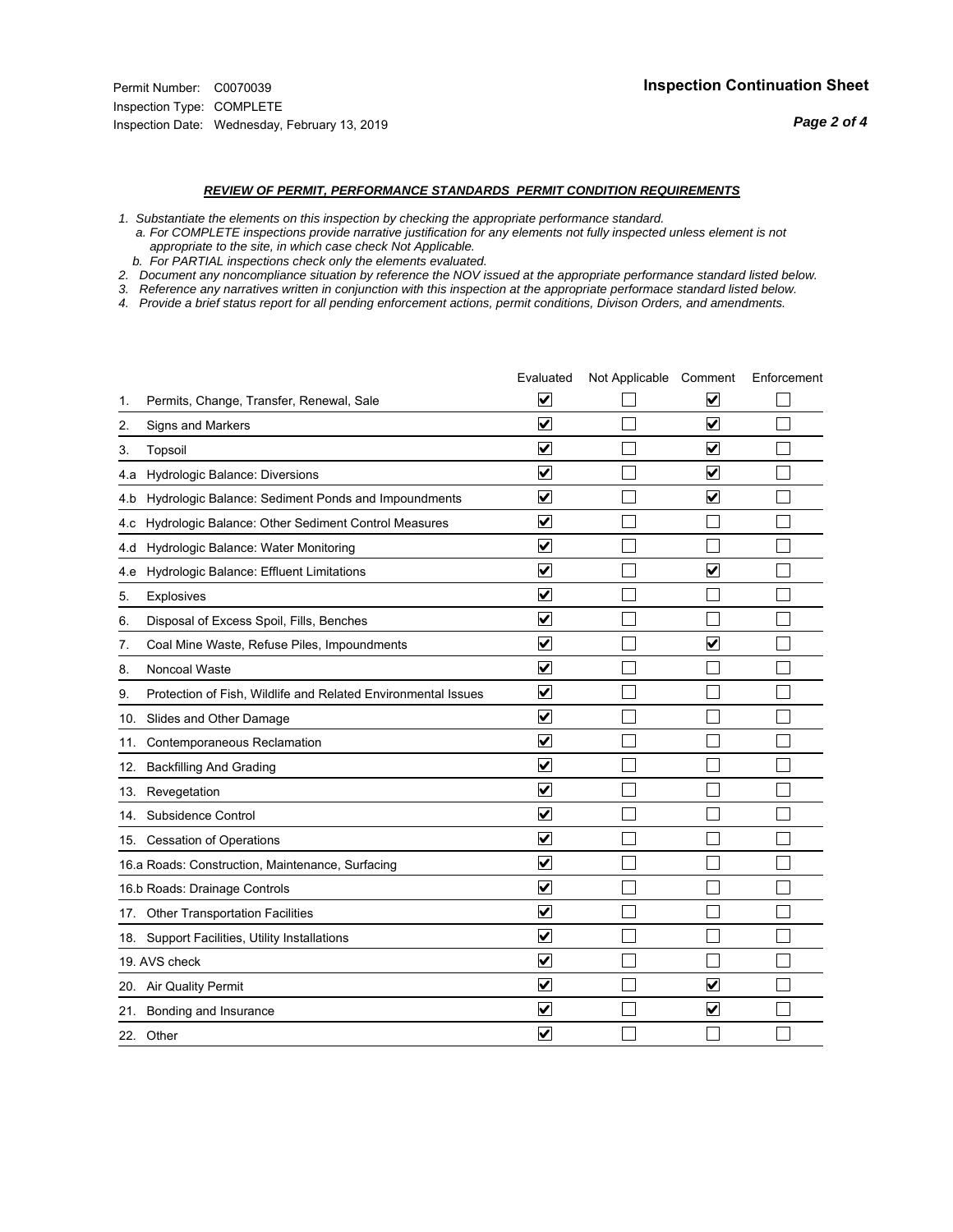#### **1. Permits, Change, Transfer, Renewal, Sale**

The mining permit issued through the Division of Oil, Gas & Mining for the Dugout Canyon Mine is C/007/0039. The permit was issued on March 16, 2018 and expires on March 16, 2023. The permit requires electronic submission of all water quality data.

The Air Quality permit is DAQO-C0116340001-16 effective February 16, 2016. This permit remains in effect.

UPDES Permit UT-0025593 effective September 1, 2015 and expires at midnight on August 31, 2020.

Insurance coverage is through Great Midwest Insurance Company, Policy # GL00169760. The Insurance is effective beginning February 1, 2018 and expires on February 1, 2019. The policy includes explosion coverage. The certificate holder is listed as the State of Utah. The cancellation clause is acceptable to the Division of Oil, Gas & Mining. All minimum coverage requirements have been met.

The mine site has a SPCC Plan in place. The Plan is dated January 2017 and is P.E. dated, stamped and signed by a Utah P.E. on January 12, 2017.

Reclamation agreement signed by both parties on August 23, 2013.

Business license is from Carbon County, License #110 (Canyon Fuels Co. LLC., issued on 01/01/2019 and expires on 12/31/2019.

### **2. Signs and Markers**

The identification signs at the mine entrance, refuse pile entrance and topsoil pile storage area were all checked as part of the complete inspection. The name, address, phone number and mining permit number were all displayed on each sign as required by law. The signs are in compliance.

### **3. Topsoil**

The temporary topsoil pile located on top of the waste rock pile was checked during the complete inspection. The topsoil pile is identified by a topsoil sign. The pile is protected against soil loss by an earthen berm. The berm has been re-enforced in a weak area identified on the prior inspection.

#### **4.a Hydrologic Balance: Diversions**

All diversions are blanketed by a large volume of snow.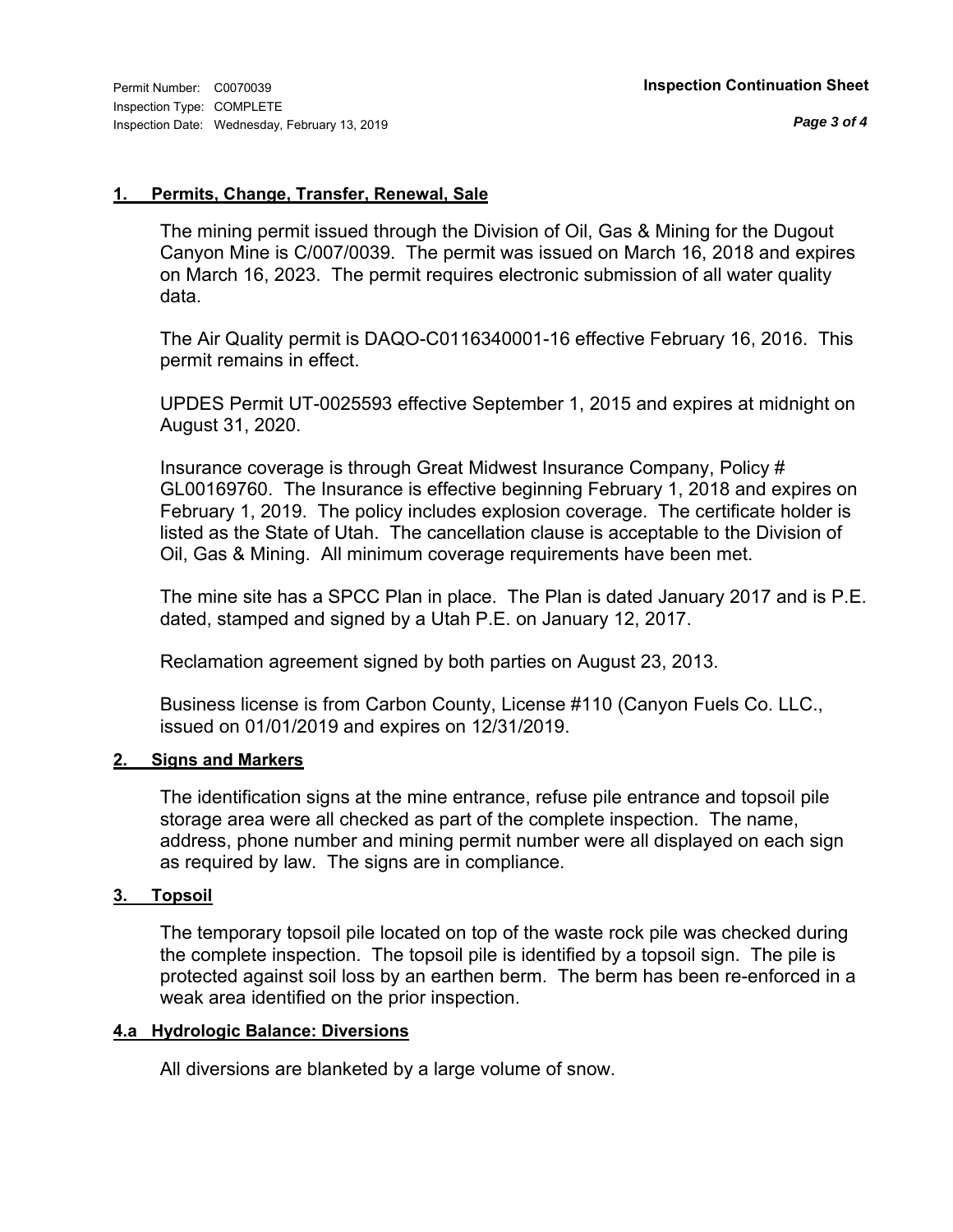### **4.b Hydrologic Balance: Sediment Ponds and Impoundments**

The sediment ponds are snow covered. The main mine sediment pond hcontains water undeneath the snow and ice cap.

The fourth quarter 2018 inspection was done on 10/10/18 and P.E. Certified on 10/26/18.

### **4.e Hydrologic Balance: Effluent Limitations**

The discharge monitoring reports were checked. No problems were noted.

### **7. Coal Mine Waste, Refuse Piles, Impoundments**

The fourth quarter 2018 refuse pile inspection was done on 10/10/18 and P.E. Certified on 10/26/18.

#### **20. Air Quality Permit**

The Air Quality permit is DAQO-C01166340001-16 effective February 16, 2016. This permit remains in effect.

### **21. Bonding and Insurance**

Bond # 4005A1917 for \$3,550,000.00, July 31, 2007.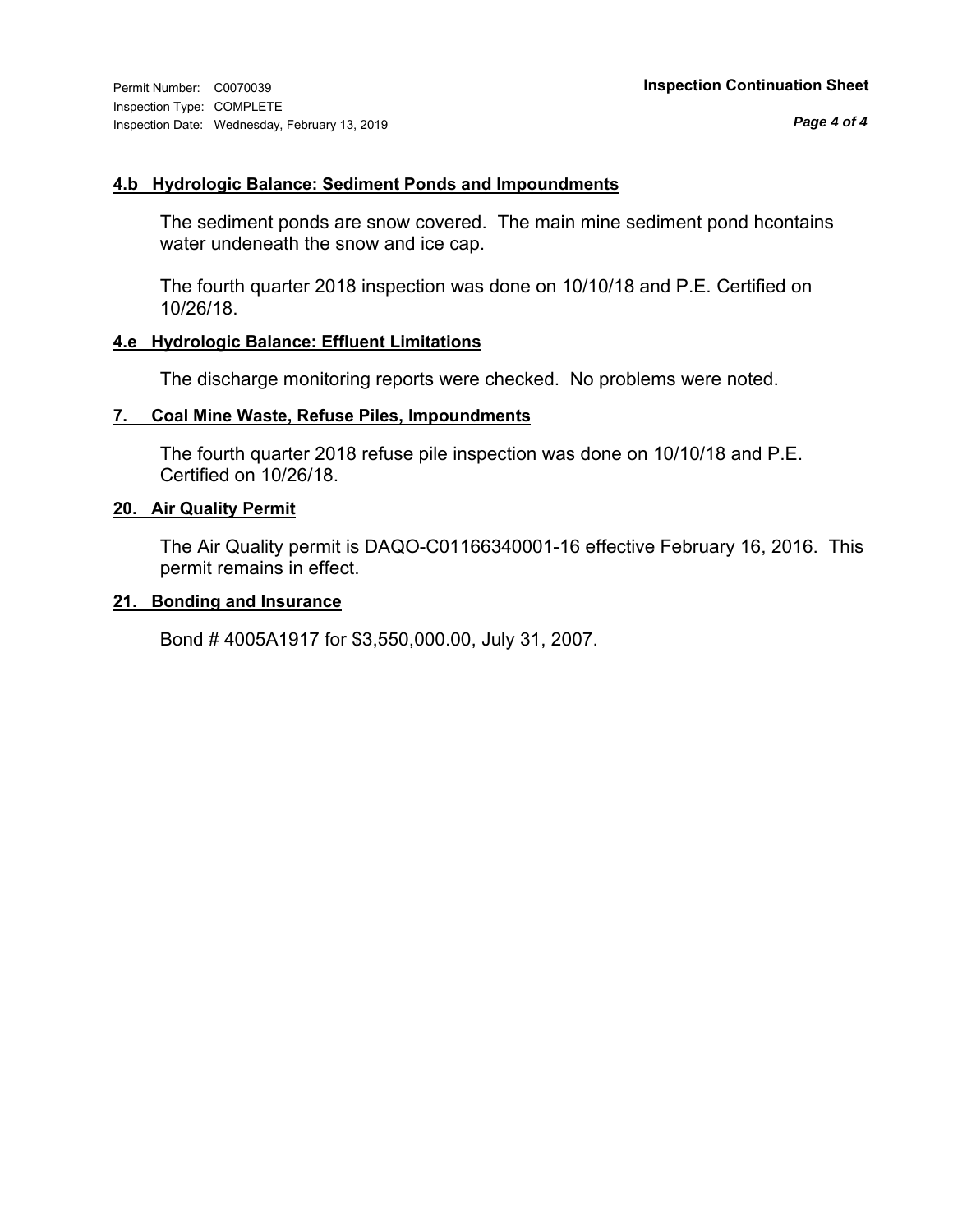

## Lieutenant Governor

# **State of Utah**

**DEPARTMENT OF NATURAL RESOURCES** 

**MICHAEL R. STYLER Executive Director** 

#### Division of Oil, Gas and Mining

**JOHN R. BAZA Division Director** 

0.36

**Phase III**

| Representatives Present During the Inspection: |
|------------------------------------------------|
| Company Karin Madsen                           |
| OGM Karl Houskeeper                            |

# **Inspection Report**

| Permit Number:   | C0070041                    |
|------------------|-----------------------------|
| Inspection Type: | <b>COMPLETE</b>             |
| Inspection Date: | Wednesday, February 6, 2019 |
| Start Date/Time: | 2/6/2019 8:00:00 AM         |
| End Date/Time:   | 2/6/2019 12:30:00 PM        |
| Last Inspection: | Monday, November 19, 2018   |
|                  |                             |

Inspector: Karl Houskeeper,

Weather: Overcast Skies/Snowing, Temp. 24 Deg. F.

InspectionID Report Number: 6346

**Reprocessing**

Accepted by: SCHRISTE 2/14/2019

|      | Permitee: WEST RIDGE RESOURCES        |                                                |                                     |
|------|---------------------------------------|------------------------------------------------|-------------------------------------|
|      | <b>Operator: WEST RIDGE RESOURCES</b> |                                                |                                     |
|      | Site: WEST RIDGE MINE                 |                                                |                                     |
|      |                                       | Address: PO BOX 910, EAST CARBON UT 84520-0910 |                                     |
|      | County: <b>CARBON</b>                 |                                                |                                     |
|      |                                       | Permit Type: PERMANENT COAL PROGRAM            |                                     |
|      | Permit Status: INACTIVE               |                                                |                                     |
|      | <b>Current Acreages</b>               | <b>Mineral Ownership</b>                       | <b>Types of Operations</b>          |
|      | 8,080.22 Total Permitted              | V<br>Federal                                   | $\blacktriangledown$<br>Underground |
|      | 30.88 Total Disturbed                 | V<br><b>State</b>                              | <b>Surface</b>                      |
| 0.36 | <b>Phase I</b>                        | County                                         | Loadout                             |
| 0.36 | <b>Phase II</b>                       | Fee                                            | Processing                          |

**Report summary and status for pending enforcement actions, permit conditions, Division Orders, and amendments:**

The Division inspector checked in at the West Ridge Mine Office at the beginning of the Complete inspection. The review of the paper work was first The filed inspection was conducted together. Two maintenance items were identified during the inspection. (see items 4a & 8)

**Other**

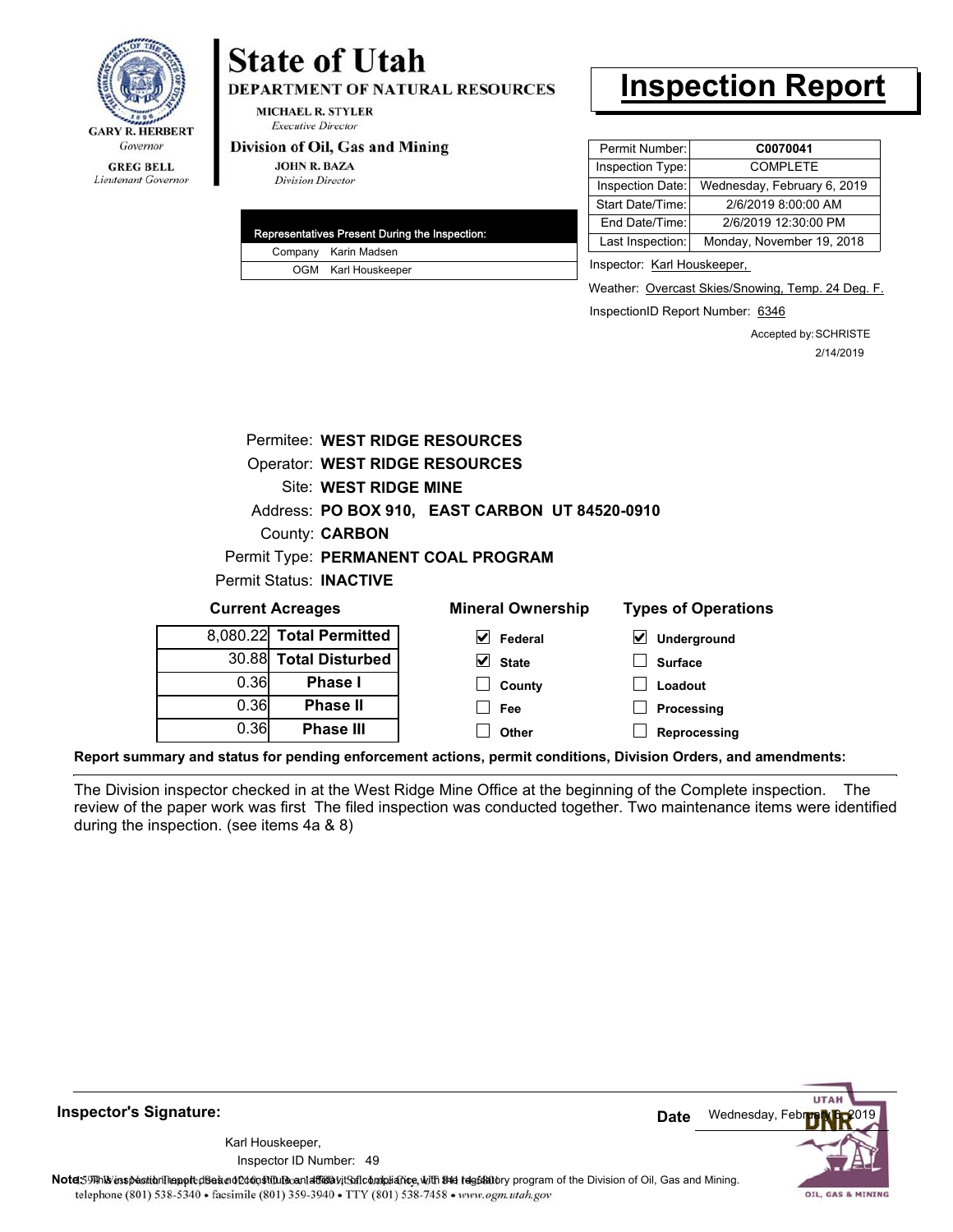#### *REVIEW OF PERMIT, PERFORMANCE STANDARDS PERMIT CONDITION REQUIREMENTS*

*1. Substantiate the elements on this inspection by checking the appropriate performance standard.*

 *a. For COMPLETE inspections provide narrative justification for any elements not fully inspected unless element is not appropriate to the site, in which case check Not Applicable.*

 *b. For PARTIAL inspections check only the elements evaluated.*

*2. Document any noncompliance situation by reference the NOV issued at the appropriate performance standard listed below.*

*3. Reference any narratives written in conjunction with this inspection at the appropriate performace standard listed below.*

|     |                                                               | Evaluated               | Not Applicable Comment |                         | Enforcement |
|-----|---------------------------------------------------------------|-------------------------|------------------------|-------------------------|-------------|
| 1.  | Permits, Change, Transfer, Renewal, Sale                      | $\overline{\mathbf{v}}$ |                        | V                       |             |
| 2.  | Signs and Markers                                             | $\overline{\mathbf{v}}$ |                        | $\blacktriangledown$    |             |
| 3.  | Topsoil                                                       | $\overline{\mathbf{v}}$ |                        |                         |             |
| 4.a | Hydrologic Balance: Diversions                                | $\overline{\mathbf{v}}$ |                        | $\overline{\mathbf{v}}$ |             |
| 4.b | Hydrologic Balance: Sediment Ponds and Impoundments           | $\blacktriangledown$    |                        | V                       |             |
| 4.c | Hydrologic Balance: Other Sediment Control Measures           | $\overline{\mathbf{v}}$ |                        |                         |             |
| 4.d | Hydrologic Balance: Water Monitoring                          | $\overline{\mathbf{v}}$ |                        |                         |             |
| 4.e | Hydrologic Balance: Effluent Limitations                      | $\overline{\mathbf{v}}$ |                        | $\overline{\mathbf{v}}$ |             |
| 5.  | <b>Explosives</b>                                             | $\overline{\mathbf{v}}$ |                        |                         |             |
| 6.  | Disposal of Excess Spoil, Fills, Benches                      | $\blacktriangledown$    |                        |                         |             |
| 7.  | Coal Mine Waste, Refuse Piles, Impoundments                   | $\overline{\mathbf{v}}$ |                        | $\overline{\mathbf{v}}$ |             |
| 8.  | Noncoal Waste                                                 | $\overline{\mathbf{v}}$ |                        |                         |             |
| 9.  | Protection of Fish, Wildlife and Related Environmental Issues | $\overline{\mathbf{v}}$ |                        |                         |             |
|     | 10. Slides and Other Damage                                   | $\overline{\mathbf{v}}$ |                        |                         |             |
| 11. | Contemporaneous Reclamation                                   | ⊽                       |                        |                         |             |
| 12. | <b>Backfilling And Grading</b>                                | $\overline{\mathbf{v}}$ |                        |                         |             |
| 13. | Revegetation                                                  | $\overline{\mathbf{v}}$ |                        |                         |             |
| 14. | Subsidence Control                                            | $\overline{\mathbf{v}}$ |                        |                         |             |
|     | 15. Cessation of Operations                                   | $\overline{\mathbf{v}}$ |                        |                         |             |
|     | 16.a Roads: Construction, Maintenance, Surfacing              | $\blacktriangledown$    |                        | $\overline{\mathbf{v}}$ |             |
|     | 16.b Roads: Drainage Controls                                 | $\overline{\mathbf{v}}$ |                        |                         |             |
|     | 17. Other Transportation Facilities                           | $\overline{\mathbf{v}}$ |                        |                         |             |
| 18. | Support Facilities, Utility Installations                     | $\overline{\mathbf{v}}$ |                        |                         |             |
|     | 19. AVS check                                                 | $\overline{\mathbf{v}}$ |                        |                         |             |
|     | 20. Air Quality Permit                                        | $\checkmark$            |                        | $\blacktriangledown$    |             |
|     | 21. Bonding and Insurance                                     | $\blacktriangledown$    |                        | $\blacktriangledown$    |             |
|     | 22. Other                                                     | $\overline{\mathbf{v}}$ |                        |                         |             |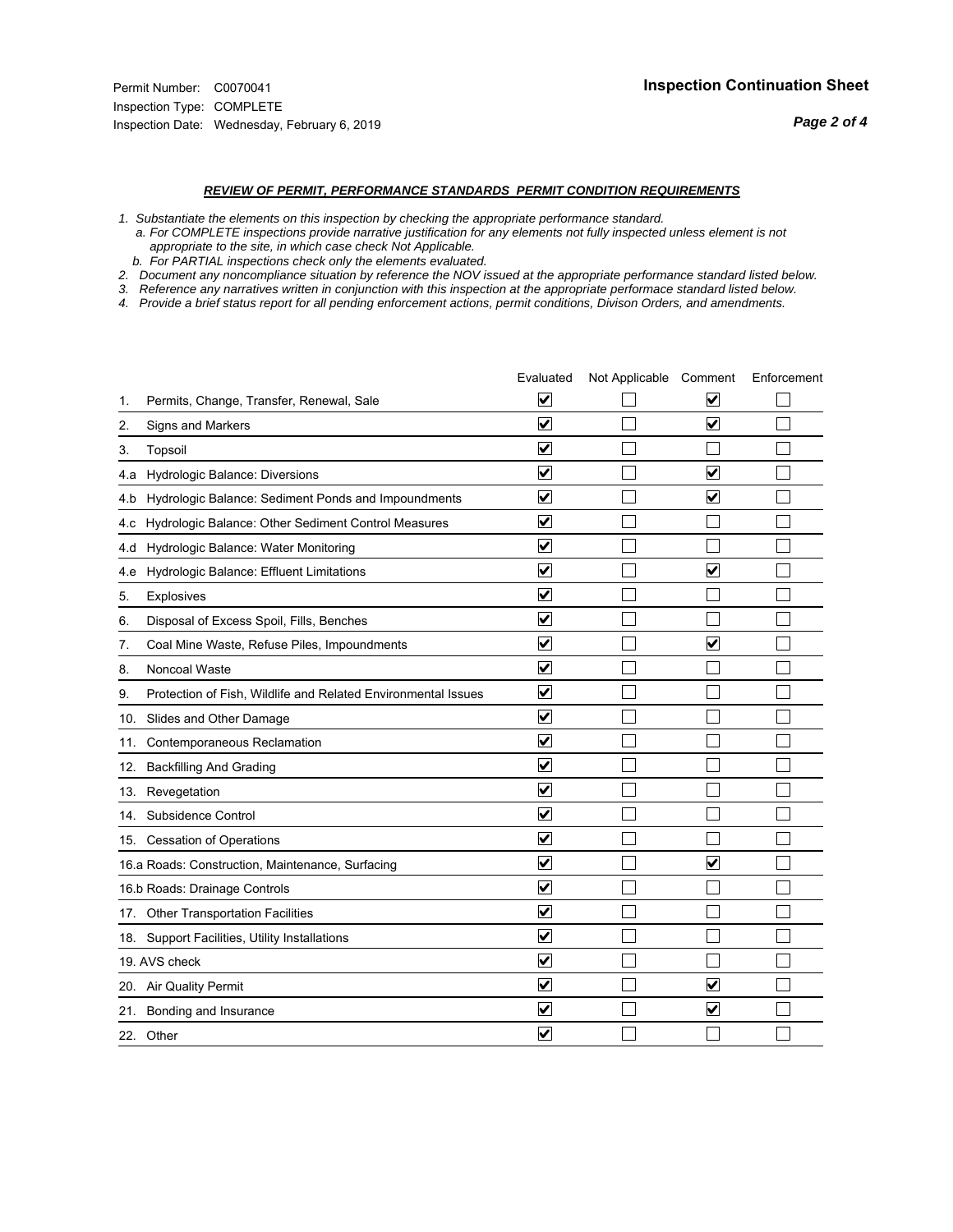#### **1. Permits, Change, Transfer, Renewal, Sale**

The DOGM permit is effective 04/01/2014 and expires 04/01/2019. Other documents reviewed included the following:

·Certificate of Insurance issued 06/01/2018 and terminates 06/01/2019.

·Reclamation agreement is dated August 6, 2008 and is signed by both parties.

·UPDES permit UT0025640 effective 10/01/2017 and expires @ midnight on 09/30/2022.

·Air Quality permit DAQE-055-99 issued 01/14/1999.

·SPCC Plan dated August, 2012. Utah P.E. Stamped 8/14/14.

Business License for West Ridge Resources, Inc. from Carbon County. License #252 issued 01/01/2019, expires 12/31/2019.

#### **2. Signs and Markers**

The identification signs at the satellite location of the pump house and the main mine sign were checked during the complete inspection. Both signs contained the required information of the operator. The name, address, phone number, and mining permit number. The signs are compliance with the Utah Coal Rules.

#### **4.a Hydrologic Balance: Diversions**

All diversions on site are snow covered by 8 to 12 inches of snow.

#### **4.b Hydrologic Balance: Sediment Ponds and Impoundments**

The fourth quarter and annual sediment pond inspection was done on 10/25/18 and P.E. certified on 10/30/18.

### **4.e Hydrologic Balance: Effluent Limitations**

The discharge submission report was checked during the inspection. During December 2018 there were no discharges.

### **7. Coal Mine Waste, Refuse Piles, Impoundments**

There is no refuse pile.

### **16.a Roads: Construction, Maintenance, Surfacing**

Some roadways snow removal had occurred for employee access the remaining road ways were unplowed. Access on the majority of the unplowed roadways was still possible with four wheel drive.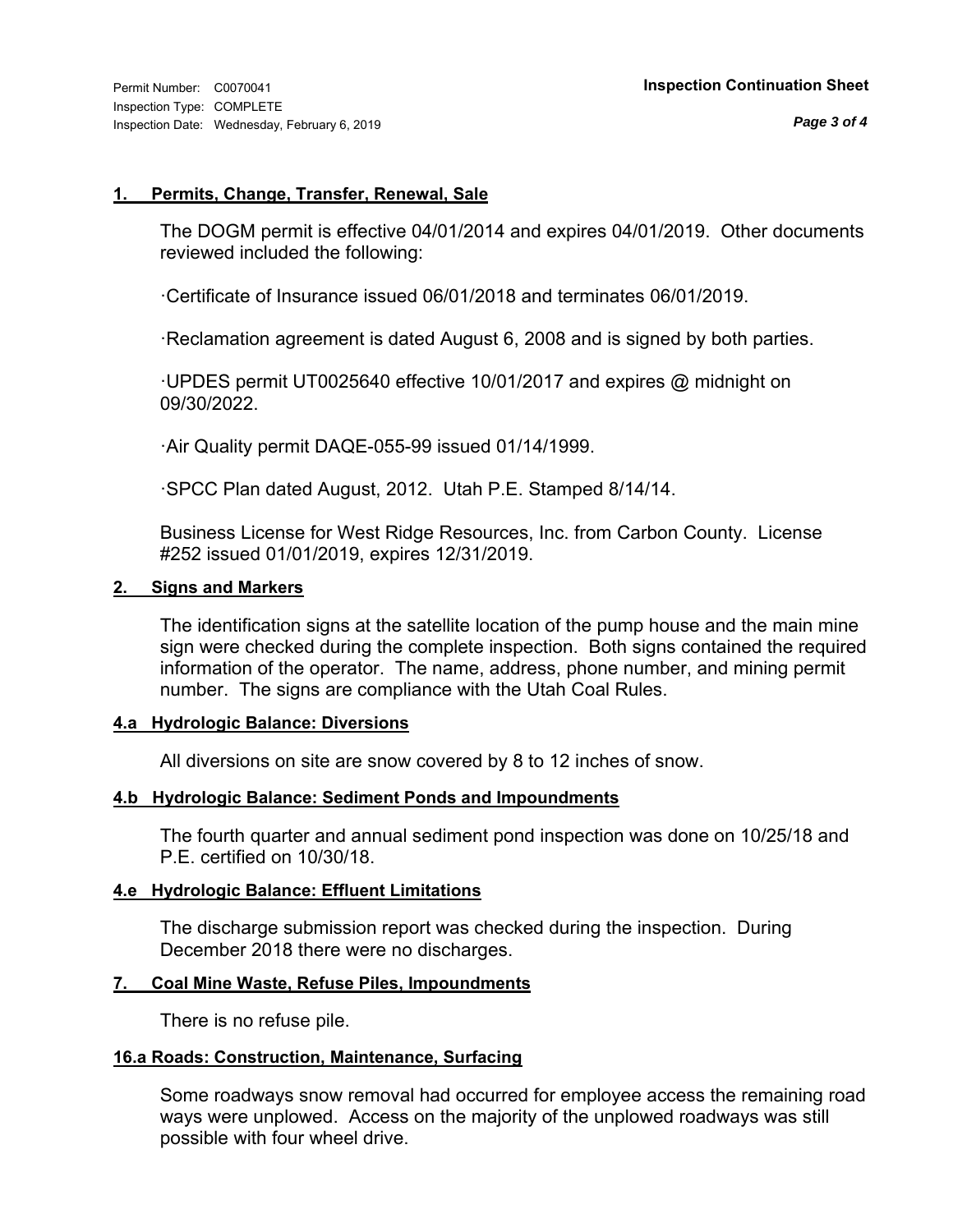## **20. Air Quality Permit**

Air Quality Permit #DAQE-055-99 issued January 9, 1999 is on file at the West Ridge Mine Office. This permit is still effective.

## **21. Bonding and Insurance**

Total disturbed acres 31.24. Two bonds are in place. National Union Fire Insurance Company \$2,117,000 and Rockwood Casualty Company \$67,000. Total bond \$2,184,000.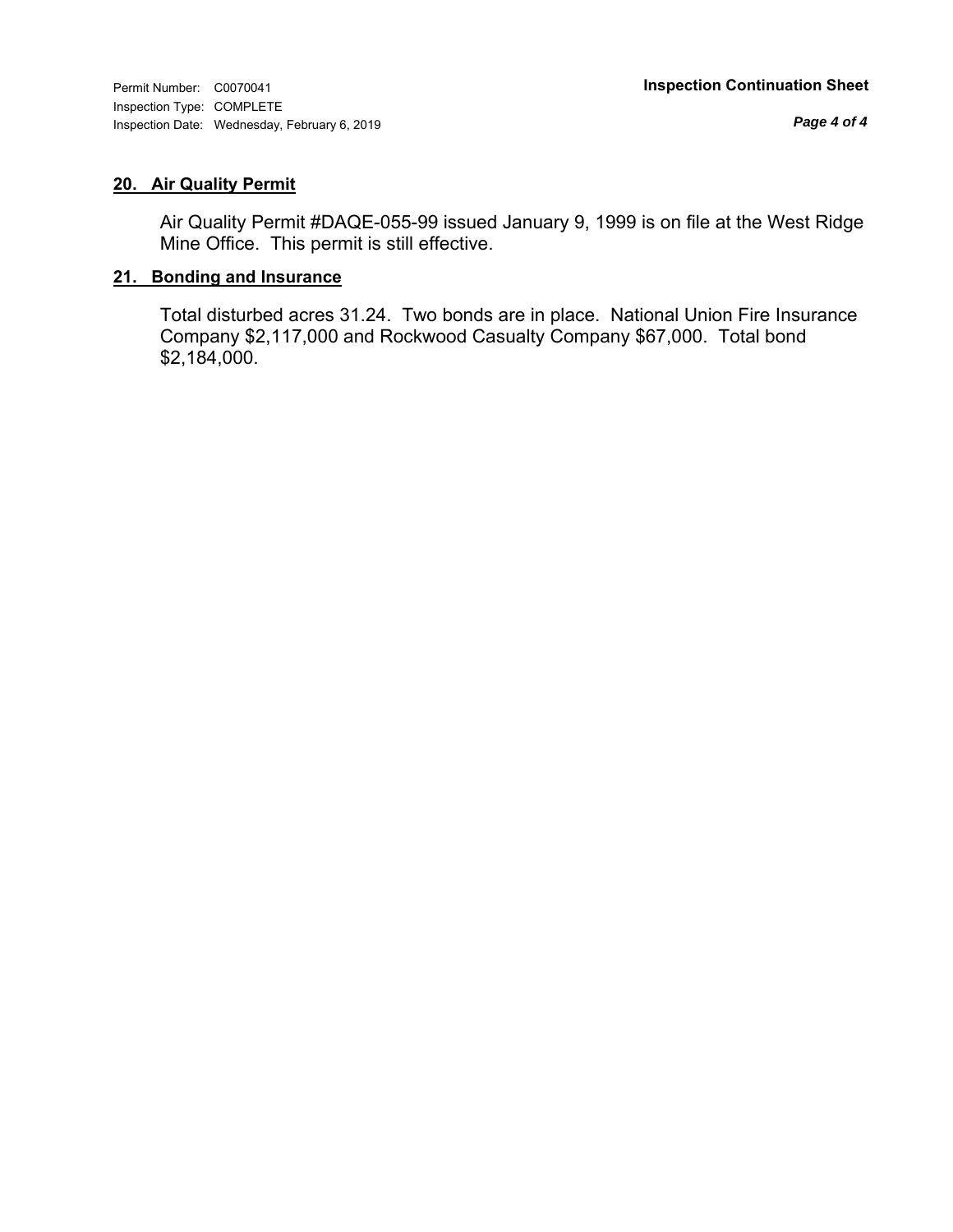

# **State of Utah**

**DEPARTMENT OF NATURAL RESOURCES** 

**MICHAEL R. STYLER Executive Director** 

#### Division of Oil, Gas and Mining

**JOHN R. BAZA Division Director** 

| Representatives Present During the Inspection: |
|------------------------------------------------|
| OGM Steve Demczak                              |

# **Inspection Report**

| Permit Number:   | C0070042                   |
|------------------|----------------------------|
| Inspection Type: | <b>COMPLETE</b>            |
| Inspection Date: | Tuesday, February 12, 2019 |
| Start Date/Time: | 2/12/2019 9:30:00 AM       |
| End Date/Time:   | 2/12/2019 12:00:00 PM      |
| Last Inspection: | Thursday, January 10, 2019 |

Inspector: Steve Demczak,

Weather: Partly Cloudy, 20's, Snow Cover Conditions.

InspectionID Report Number: 6351

Accepted by: SCHRISTE 2/14/2019

|                         |                         | Permitee: SUNNYSIDE COGENERATION ASSOCIATES                                                 |                            |
|-------------------------|-------------------------|---------------------------------------------------------------------------------------------|----------------------------|
|                         |                         | Operator: SUNNYSIDE COGENERATION ASSOCIATES                                                 |                            |
|                         | Site: STAR POINT REFUSE |                                                                                             |                            |
|                         |                         | Address: PO BOX 159, SUNNYSIDE UT 84539                                                     |                            |
|                         | County: <b>CARBON</b>   |                                                                                             |                            |
|                         |                         | Permit Type: PERMANENT COAL PROGRAM                                                         |                            |
|                         | Permit Status: ACTIVE   |                                                                                             |                            |
| <b>Current Acreages</b> |                         | <b>Mineral Ownership</b>                                                                    | <b>Types of Operations</b> |
|                         | 152.93 Total Permitted  | Federal                                                                                     | Underground                |
|                         | 152.93 Total Disturbed  | <b>State</b>                                                                                | <b>Surface</b>             |
|                         | <b>Phase I</b>          | County                                                                                      | Loadout                    |
|                         | <b>Phase II</b>         | Fee                                                                                         | Processing                 |
|                         | <b>Phase III</b>        | Other                                                                                       | Reprocessing               |
|                         |                         | u and status for nonding onforcement actions, normit conditions. Division Orders, and amond |                            |

**Report summary and status for pending enforcement actions, permit conditions, Division Orders, and amendments:**

I was on inspections with Richard Safley from Suunyside Co-Gen. The refuse pile was active, mining refuse material.

The site was snow covered except for the top of the refuse pile.

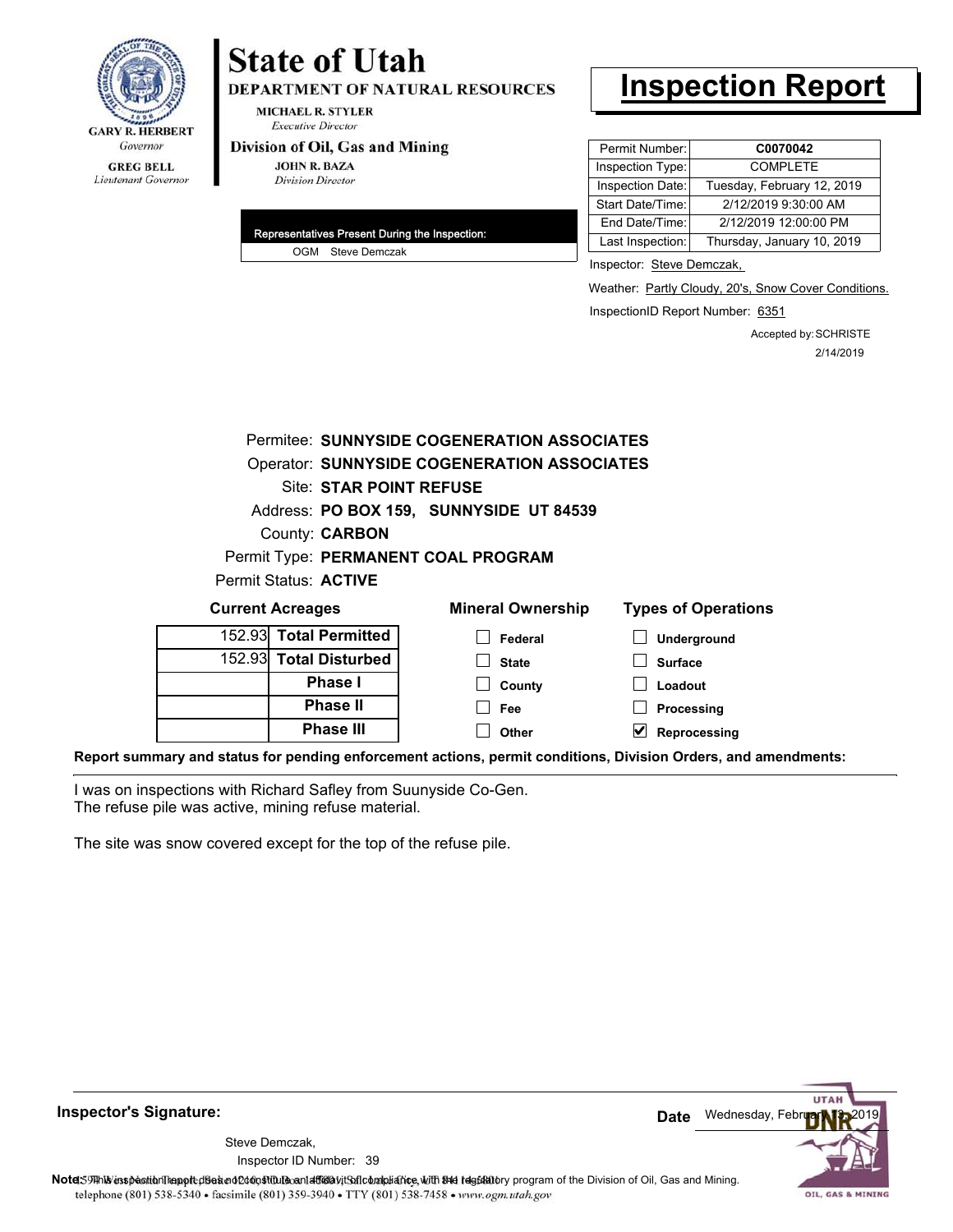#### *REVIEW OF PERMIT, PERFORMANCE STANDARDS PERMIT CONDITION REQUIREMENTS*

*1. Substantiate the elements on this inspection by checking the appropriate performance standard.*

 *a. For COMPLETE inspections provide narrative justification for any elements not fully inspected unless element is not appropriate to the site, in which case check Not Applicable.*

 *b. For PARTIAL inspections check only the elements evaluated.*

*2. Document any noncompliance situation by reference the NOV issued at the appropriate performance standard listed below.*

*3. Reference any narratives written in conjunction with this inspection at the appropriate performace standard listed below.*

|     |                                                               | Evaluated               | Not Applicable Comment          |                         | Enforcement |
|-----|---------------------------------------------------------------|-------------------------|---------------------------------|-------------------------|-------------|
| 1.  | Permits, Change, Transfer, Renewal, Sale                      | $\overline{\mathbf{v}}$ |                                 | V                       |             |
| 2.  | Signs and Markers                                             | $\overline{\mathbf{v}}$ |                                 | $\blacktriangledown$    |             |
| 3.  | Topsoil                                                       | $\overline{\mathbf{v}}$ |                                 |                         |             |
| 4.a | Hydrologic Balance: Diversions                                | $\overline{\mathbf{v}}$ |                                 | $\overline{\mathbf{v}}$ |             |
| 4.b | Hydrologic Balance: Sediment Ponds and Impoundments           | $\blacktriangledown$    |                                 | V                       |             |
| 4.c | Hydrologic Balance: Other Sediment Control Measures           | $\overline{\mathbf{v}}$ |                                 |                         |             |
| 4.d | Hydrologic Balance: Water Monitoring                          | $\overline{\mathbf{v}}$ |                                 | $\overline{\mathbf{v}}$ |             |
| 4.e | Hydrologic Balance: Effluent Limitations                      | $\overline{\mathbf{v}}$ |                                 | $\blacktriangledown$    |             |
| 5.  | <b>Explosives</b>                                             |                         | ⊽                               |                         |             |
| 6.  | Disposal of Excess Spoil, Fills, Benches                      |                         | $\blacktriangledown$            |                         |             |
| 7.  | Coal Mine Waste, Refuse Piles, Impoundments                   | $\overline{\mathbf{v}}$ |                                 | $\overline{\mathbf{v}}$ |             |
| 8.  | Noncoal Waste                                                 | $\overline{\mathbf{v}}$ |                                 | $\overline{\mathbf{v}}$ |             |
| 9.  | Protection of Fish, Wildlife and Related Environmental Issues | $\overline{\mathbf{v}}$ |                                 |                         |             |
|     | 10. Slides and Other Damage                                   | $\overline{\mathbf{v}}$ |                                 | ⊽                       |             |
| 11. | Contemporaneous Reclamation                                   |                         | ☑                               |                         |             |
| 12. | <b>Backfilling And Grading</b>                                |                         | $\overline{\mathbf{v}}$         |                         |             |
| 13. | Revegetation                                                  |                         | $\overline{\blacktriangledown}$ |                         |             |
| 14. | Subsidence Control                                            |                         | $\overline{\mathbf{v}}$         |                         |             |
|     | 15. Cessation of Operations                                   |                         | $\overline{\blacktriangledown}$ |                         |             |
|     | 16.a Roads: Construction, Maintenance, Surfacing              | ⊽                       |                                 | $\overline{\mathbf{v}}$ |             |
|     | 16.b Roads: Drainage Controls                                 | $\overline{\mathbf{v}}$ |                                 | $\overline{\mathbf{v}}$ |             |
|     | 17. Other Transportation Facilities                           | $\overline{\mathbf{v}}$ |                                 |                         |             |
| 18. | Support Facilities, Utility Installations                     | $\overline{\mathbf{v}}$ |                                 | $\blacktriangledown$    |             |
|     | 19. AVS check                                                 | $\overline{\mathbf{v}}$ |                                 | $\blacktriangledown$    |             |
|     | 20. Air Quality Permit                                        | $\checkmark$            |                                 |                         |             |
|     | 21. Bonding and Insurance                                     | $\overline{\mathbf{v}}$ |                                 | $\blacktriangledown$    |             |
|     | 22. Other                                                     |                         |                                 |                         |             |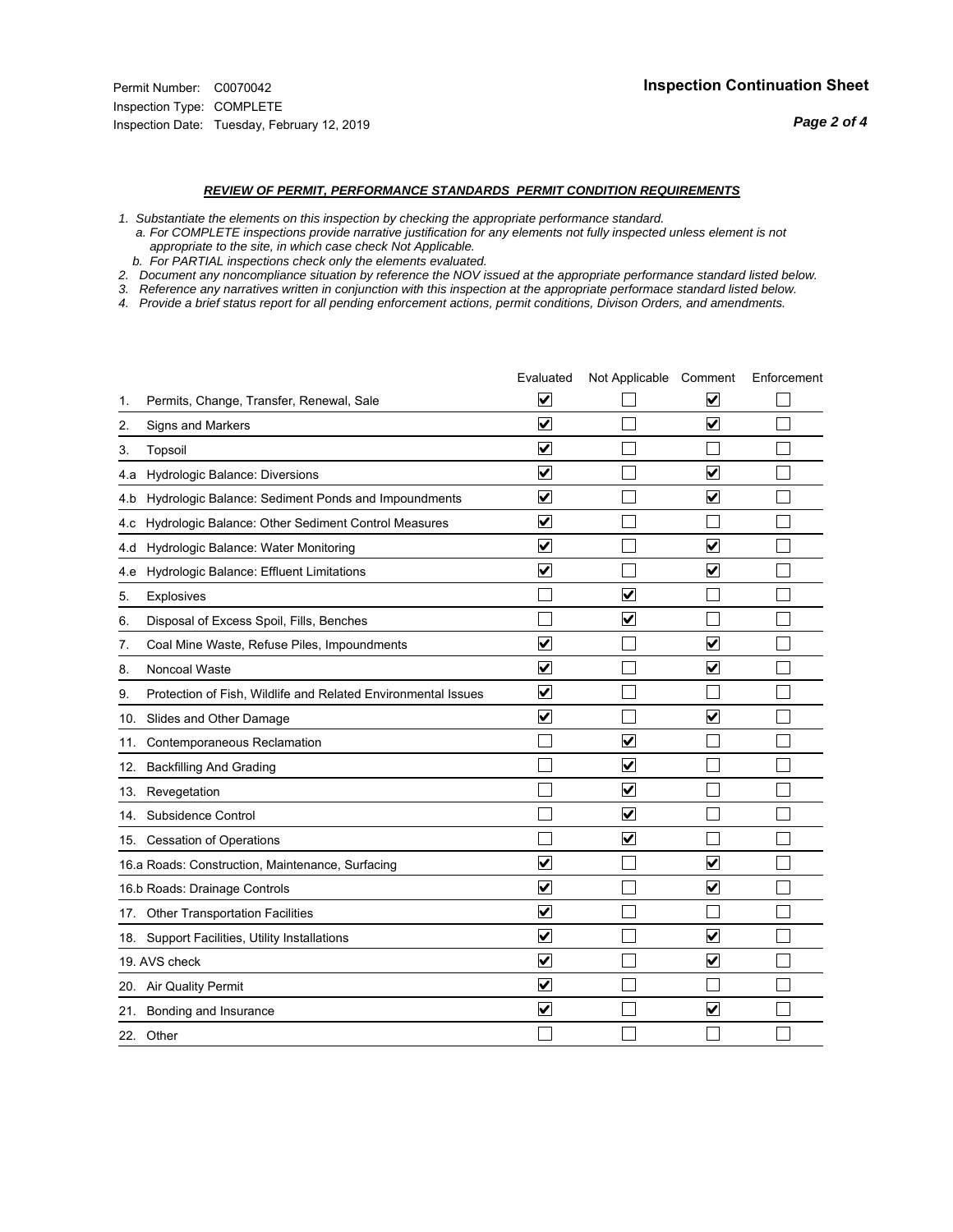### **1. Permits, Change, Transfer, Renewal, Sale**

DOGM Mining permit C/007/042 issued November 14, 2018 and expires November 14, 2023.

-UPDES permit #UTG040025 effective September 1, 2013 and expires @ midnight June 30, 2018. An extension has been given until new permit is issued. -Air Quality Permit DAQE-239-02 issued April 1, 2002, remains in effect.

-Reclamation agreement is dated October 14, 2003 and signed by both parties.

#### **2. Signs and Markers**

The identification sign was inspected and it meets the requirements of the R645 Coal Rules. See Photo

#### **4.a Hydrologic Balance: Diversions**

The culvert on top of the refuse pile was open and functioning as design. The road diversion was open but had snow within. No water was flowing in diversion or culvert during the inspection.

#### **4.b Hydrologic Balance: Sediment Ponds and Impoundments**

I inspected three (3) of the five (5) sediment ponds on the property. Two the sediment ponds were not accessible due to snow cover. The sediment ponds I inspected were snow cover with a small amount of water. It is unlikely these structures will discharge in the near future. The embankments appear to be stable. Inlets and outlets would function as design. I did not see any hazardous conditions to these structures. The permittee conducted a fourth quarter sediment pond inspections on December 27, 2018. No hazardous conditions were reported. This inspection was the Annual sediment pond inspection. This report was P.E. certified.

### **4.d Hydrologic Balance: Water Monitoring**

Water monitoring information is taken by the permittee and is sent electronically to the Division in Salt Lake City. This information is reviewed and analyzed by the Division staff. A report is written.

### **4.e Hydrologic Balance: Effluent Limitations**

There was no discharge for the fourth quarter of 2018.

### **7. Coal Mine Waste, Refuse Piles, Impoundments**

I inspected the refuse pile and it appears to be stable. I did not notice any hazardous conditions to the embankments. The refuse pile is active. The permittee conducted a third quarter refuse pile inspection on December 27, 2018. This document is P.E. certified. No hazardous conditions were reported. See Photos

#### **8. Noncoal Waste**

The property was clear of non-coal waste materials such as oil, trash and grease cans.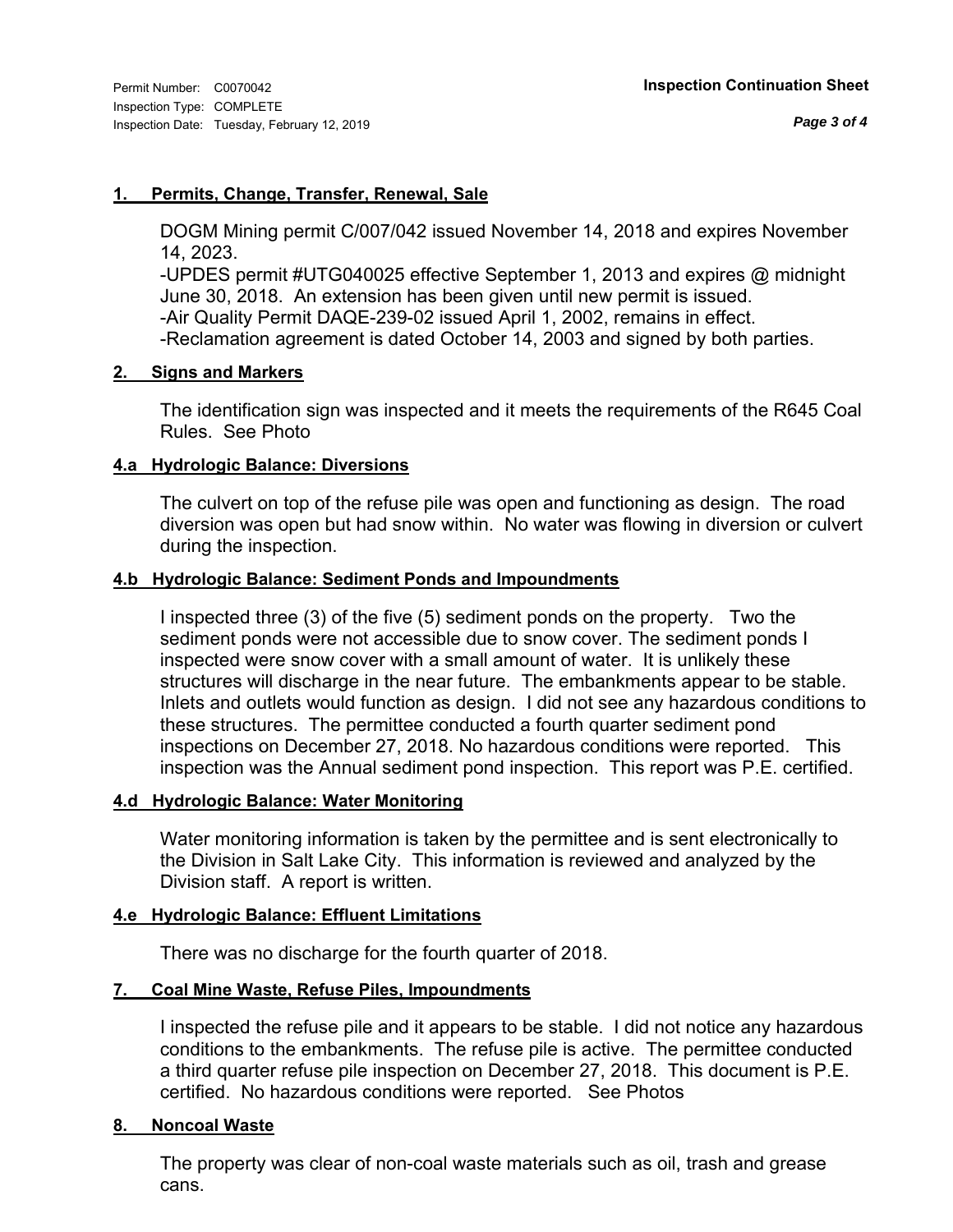Inspection Type: COMPLETE Inspection Date: Tuesday, February 12, 2019

#### **10. Slides and Other Damage**

No slides or other damage was notice during the inspection. The mine site appears to be stable.

### **16.a Roads: Construction, Maintenance, Surfacing**

The back roads to two (2) sediment ponds were snow covered. It was impossible to travel these roads even with 4 X 4 wheel drive.

#### **16.b Roads: Drainage Controls**

Road diversions along the County road was opening and functioning as design. The diversion was mostly snow covered.

#### **18. Support Facilities, Utility Installations**

No new facilities constructed since the last inspection.

#### **19. AVS check**

AVS checks are made in Salt Lake City.

#### **21. Bonding and Insurance**

The bond is a collateral bond in the amount of \$1,375,737.31, as of December 31, 2006. Insurance is by Arch Insurance Company. The policy number is EPO101140501 and expires on February 3, 2020.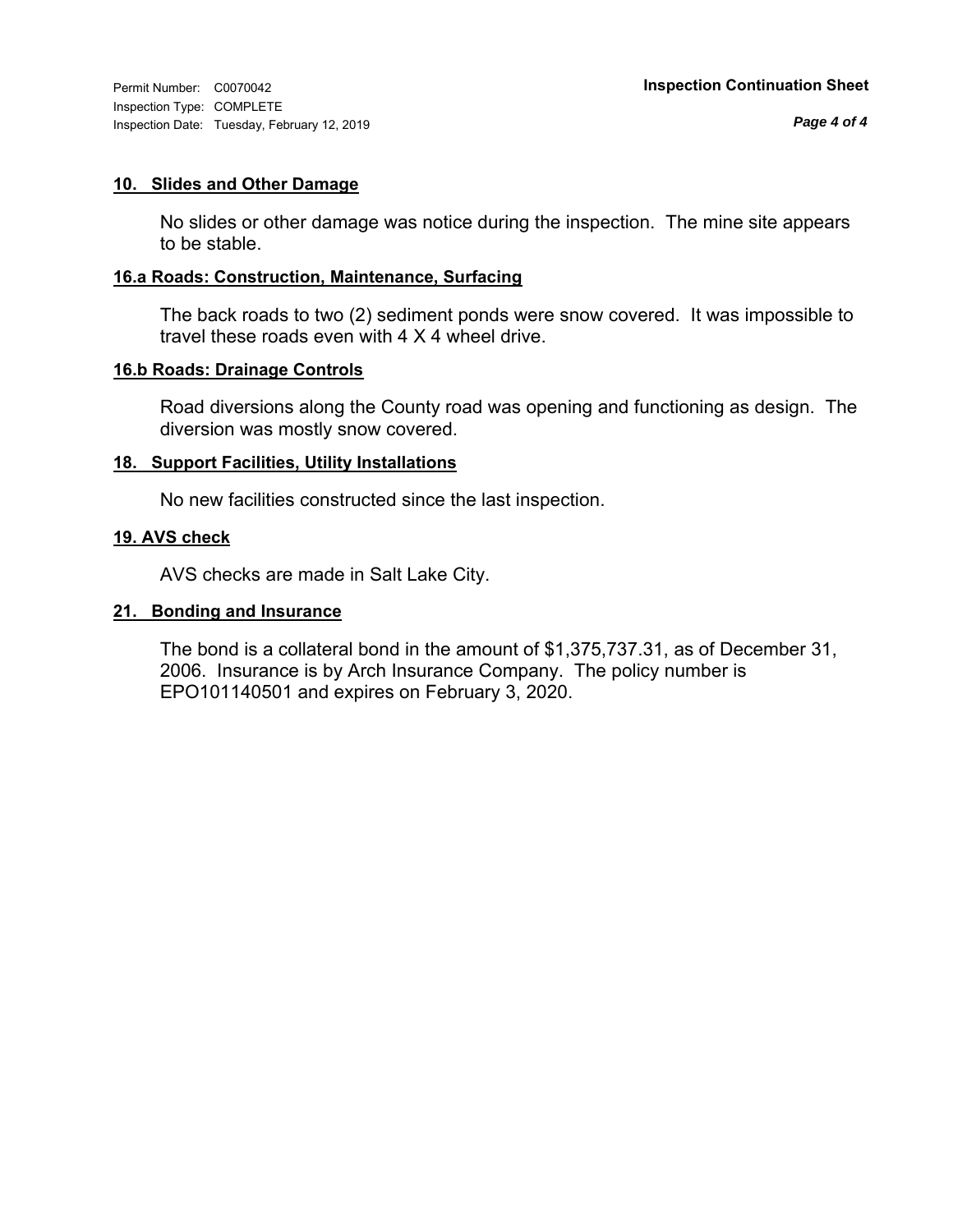

# **State of Utah**

**DEPARTMENT OF NATURAL RESOURCES** 

**MICHAEL R. STYLER Executive Director** 

#### Division of Oil, Gas and Mining

**JOHN R. BAZA Division Director** 

| Representatives Present During the Inspection: |
|------------------------------------------------|
| OGM Steve Demczak                              |

# **Inspection Report**

| Permit Number:   | C0070045                   |
|------------------|----------------------------|
| Inspection Type: | <b>COMPLETE</b>            |
| Inspection Date: | Tuesday, February 12, 2019 |
| Start Date/Time: | 2/12/2019 12:00:00 PM      |
| End Date/Time:   | 2/12/2019 1:00:00 PM       |
| Last Inspection: | Wednesday, January 9, 2019 |

Inspector: Steve Demczak,

Weather: Partly Cloudy, 20's, Snow Covered

InspectionID Report Number: 6352

Accepted by: SCHRISTE 2/14/2019

| Permitee: BRC WELLINGTON, LLC       |                                                    |                            |  |  |  |  |
|-------------------------------------|----------------------------------------------------|----------------------------|--|--|--|--|
| Operator: BOWIE REFINED COAL, LLC   |                                                    |                            |  |  |  |  |
|                                     | Site: WELLINGTON DRY-COAL CLEANING FACILITY        |                            |  |  |  |  |
|                                     | Address: 1865 WEST RIDGE ROAD, WELLINGTON UT 84654 |                            |  |  |  |  |
| County: <b>CARBON</b>               |                                                    |                            |  |  |  |  |
| Permit Type: PERMANENT COAL PROGRAM |                                                    |                            |  |  |  |  |
| Permit Status: ACTIVE               |                                                    |                            |  |  |  |  |
| <b>Current Acreages</b>             | <b>Mineral Ownership</b>                           | <b>Types of Operations</b> |  |  |  |  |
| <b>Total Permitted</b><br>30.00     | Federal                                            | Underground                |  |  |  |  |
| 30.00 Total Disturbed               | <b>State</b>                                       | <b>Surface</b>             |  |  |  |  |
| Phase I                             | County                                             | Loadout                    |  |  |  |  |
| <b>Phase II</b>                     | Fee                                                | Processing                 |  |  |  |  |
| <b>Phase III</b>                    | Other                                              | Reprocessing               |  |  |  |  |

**Report summary and status for pending enforcement actions, permit conditions, Division Orders, and amendments:**

The facility is abandon. Gate is lock with no personal at the site. The Division is unable to contact the permittee. There are several outstanding "Failure to Abate Cessation Orders" written in 2018.



Inspector ID Number: 39 Steve Demczak,

Note: This inspection report disean of constitute and affidavit for compliance, with the regulatory program of the Division of Oil, Gas and Mining. telephone (801) 538-5340 · facsimile (801) 359-3940 · TTY (801) 538-7458 · www.ogm.utah.gov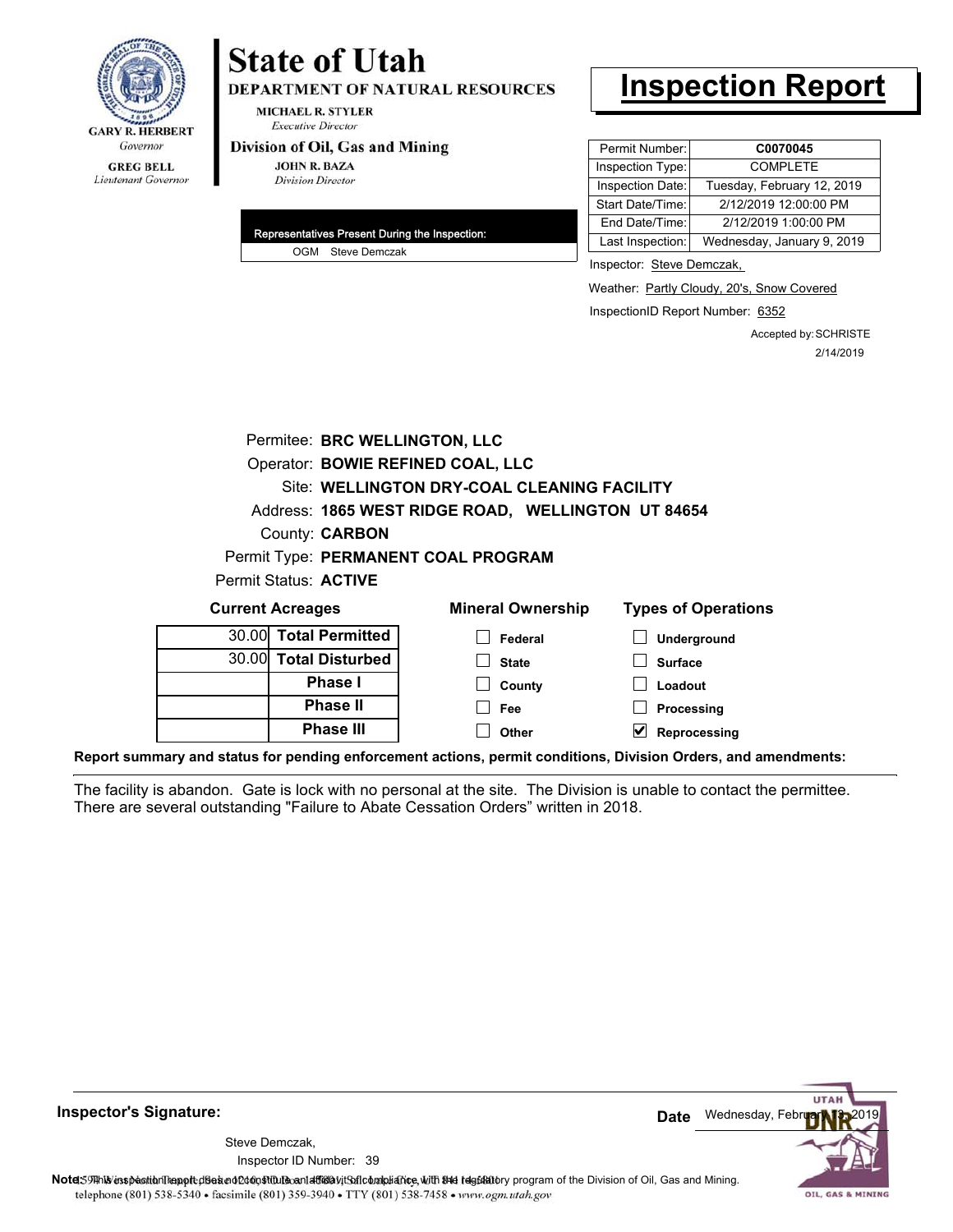#### *REVIEW OF PERMIT, PERFORMANCE STANDARDS PERMIT CONDITION REQUIREMENTS*

*1. Substantiate the elements on this inspection by checking the appropriate performance standard.*

 *a. For COMPLETE inspections provide narrative justification for any elements not fully inspected unless element is not appropriate to the site, in which case check Not Applicable.*

 *b. For PARTIAL inspections check only the elements evaluated.*

*2. Document any noncompliance situation by reference the NOV issued at the appropriate performance standard listed below.*

*3. Reference any narratives written in conjunction with this inspection at the appropriate performace standard listed below.*

|     |                                                               | Evaluated               | Not Applicable Comment          |                         | Enforcement |
|-----|---------------------------------------------------------------|-------------------------|---------------------------------|-------------------------|-------------|
| 1.  | Permits, Change, Transfer, Renewal, Sale                      | $\overline{\mathbf{v}}$ |                                 | V                       |             |
| 2.  | Signs and Markers                                             | $\overline{\mathbf{v}}$ |                                 | $\blacktriangledown$    |             |
| 3.  | Topsoil                                                       | $\overline{\mathbf{v}}$ |                                 | $\overline{\mathsf{v}}$ |             |
| 4.a | Hydrologic Balance: Diversions                                | $\overline{\mathbf{v}}$ |                                 | $\blacktriangledown$    |             |
| 4.b | Hydrologic Balance: Sediment Ponds and Impoundments           | $\blacktriangledown$    |                                 | ⊻                       |             |
| 4.c | Hydrologic Balance: Other Sediment Control Measures           | $\overline{\mathbf{v}}$ |                                 |                         |             |
| 4.d | Hydrologic Balance: Water Monitoring                          | $\overline{\mathbf{v}}$ |                                 | $\overline{\mathbf{v}}$ |             |
| 4.e | Hydrologic Balance: Effluent Limitations                      | $\overline{\mathbf{v}}$ |                                 | $\blacktriangledown$    |             |
| 5.  | <b>Explosives</b>                                             |                         | ⊽                               |                         |             |
| 6.  | Disposal of Excess Spoil, Fills, Benches                      |                         | $\blacktriangledown$            |                         |             |
| 7.  | Coal Mine Waste, Refuse Piles, Impoundments                   | $\overline{\mathbf{v}}$ |                                 | $\overline{\mathbf{v}}$ |             |
| 8.  | Noncoal Waste                                                 | $\overline{\mathbf{v}}$ |                                 | $\overline{\mathbf{v}}$ |             |
| 9.  | Protection of Fish, Wildlife and Related Environmental Issues | $\blacktriangledown$    |                                 |                         |             |
|     | 10. Slides and Other Damage                                   |                         | ☑                               |                         |             |
| 11. | Contemporaneous Reclamation                                   |                         | ☑                               |                         |             |
| 12. | <b>Backfilling And Grading</b>                                |                         | $\overline{\mathbf{v}}$         |                         |             |
| 13. | Revegetation                                                  |                         | $\overline{\blacktriangledown}$ |                         |             |
| 14. | Subsidence Control                                            |                         | $\overline{\mathbf{v}}$         |                         |             |
|     | 15. Cessation of Operations                                   | $\blacktriangledown$    |                                 | $\blacktriangledown$    |             |
|     | 16.a Roads: Construction, Maintenance, Surfacing              | $\blacktriangledown$    |                                 | $\blacktriangledown$    |             |
|     | 16.b Roads: Drainage Controls                                 | $\overline{\mathbf{v}}$ |                                 | $\overline{\mathbf{v}}$ |             |
|     | 17. Other Transportation Facilities                           |                         | $\overline{\mathbf{v}}$         |                         |             |
| 18. | Support Facilities, Utility Installations                     | $\overline{\mathbf{v}}$ |                                 | $\blacktriangledown$    |             |
|     | 19. AVS check                                                 | $\overline{\mathbf{v}}$ |                                 |                         |             |
|     | 20. Air Quality Permit                                        | $\checkmark$            |                                 |                         |             |
|     | 21. Bonding and Insurance                                     | $\overline{\mathbf{v}}$ |                                 | $\blacktriangledown$    |             |
|     | 22. Other                                                     |                         |                                 |                         |             |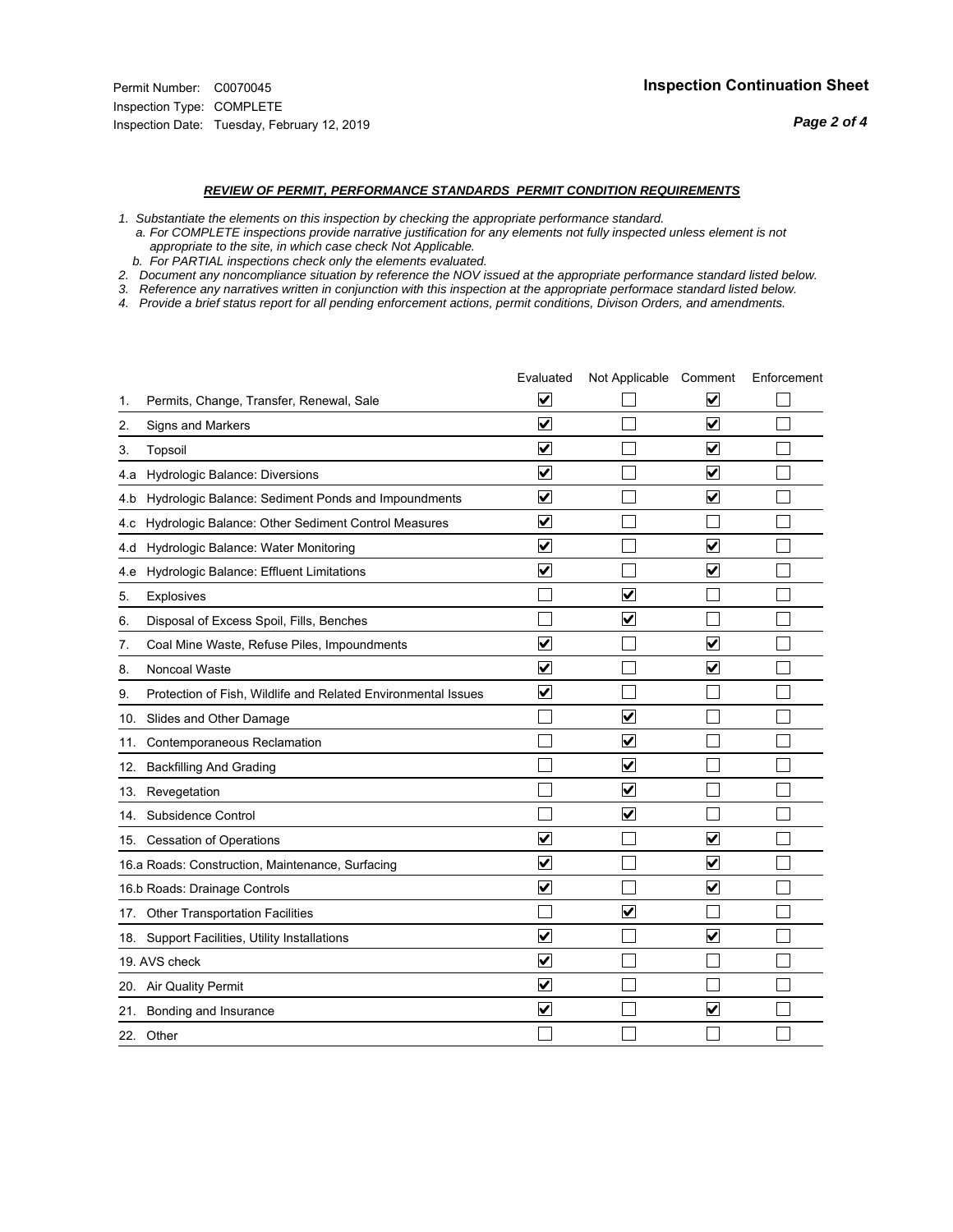#### **1. Permits, Change, Transfer, Renewal, Sale**

There are no personnel at the site; therefore, I am unable to review any documentation.

#### **2. Signs and Markers**

The address on the sign was one of many addresses used to send NOV's and CO's with no response or letters were return to the Division.

#### **3. Topsoil**

The topsoil pile could be seen from the fence line. It was snow covered.

#### **4.a Hydrologic Balance: Diversions**

The diversions were snow covered. A Notice of Violation was written in 2018 for not being maintained as design. I do not see any offsite impact from these diversions.

### **4.b Hydrologic Balance: Sediment Ponds and Impoundments**

The two (2) sediment ponds are incised. I can only inspect the embankments of the ponds. No hazardous conditions were notice. Sediment ponds were not discharging. I have never seen these ponds discharge.

### **4.d Hydrologic Balance: Water Monitoring**

No being taken.

### **4.e Hydrologic Balance: Effluent Limitations**

The site to my knowledge has never discharge.

### **7. Coal Mine Waste, Refuse Piles, Impoundments**

The site has refuse material. Piles appear to be stable.

#### **8. Noncoal Waste**

There is a small amount of non-coal waste material.

#### **15. Cessation of Operations**

The site is abandon.

#### **16.a Roads: Construction, Maintenance, Surfacing**

Roads are snow covered.

### **16.b Roads: Drainage Controls**

Road diversions need maintenance. Last summer the diversions were filling in with sediment.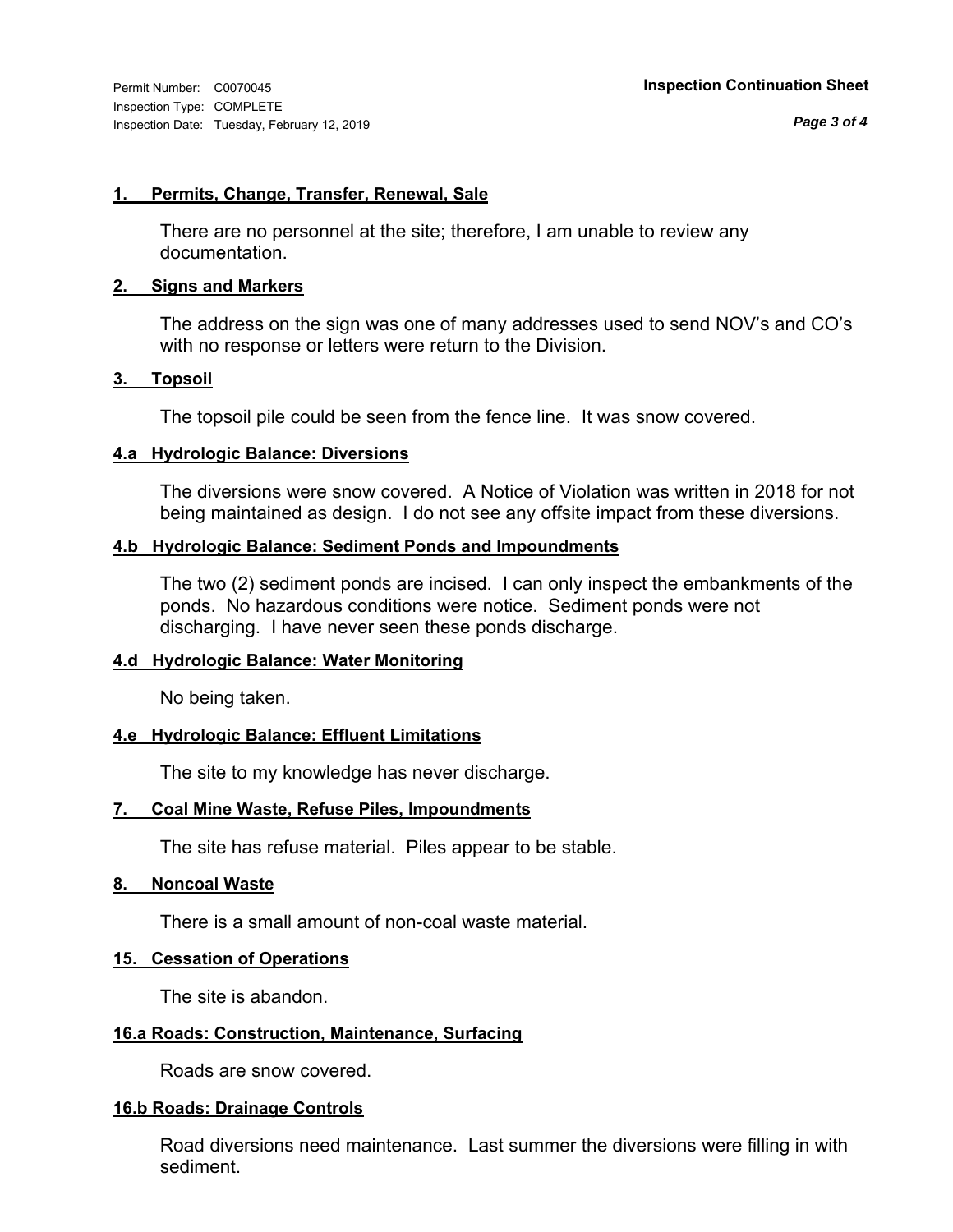Inspection Type: COMPLETE Inspection Date: Tuesday, February 12, 2019

#### Permit Number: C0070045 **Inspection Continuation Sheet**

*Page 4 of 4*

## **18. Support Facilities, Utility Installations**

The site is inactive.

## **21. Bonding and Insurance**

Sometime in the future the Division will go for bond forfeiture.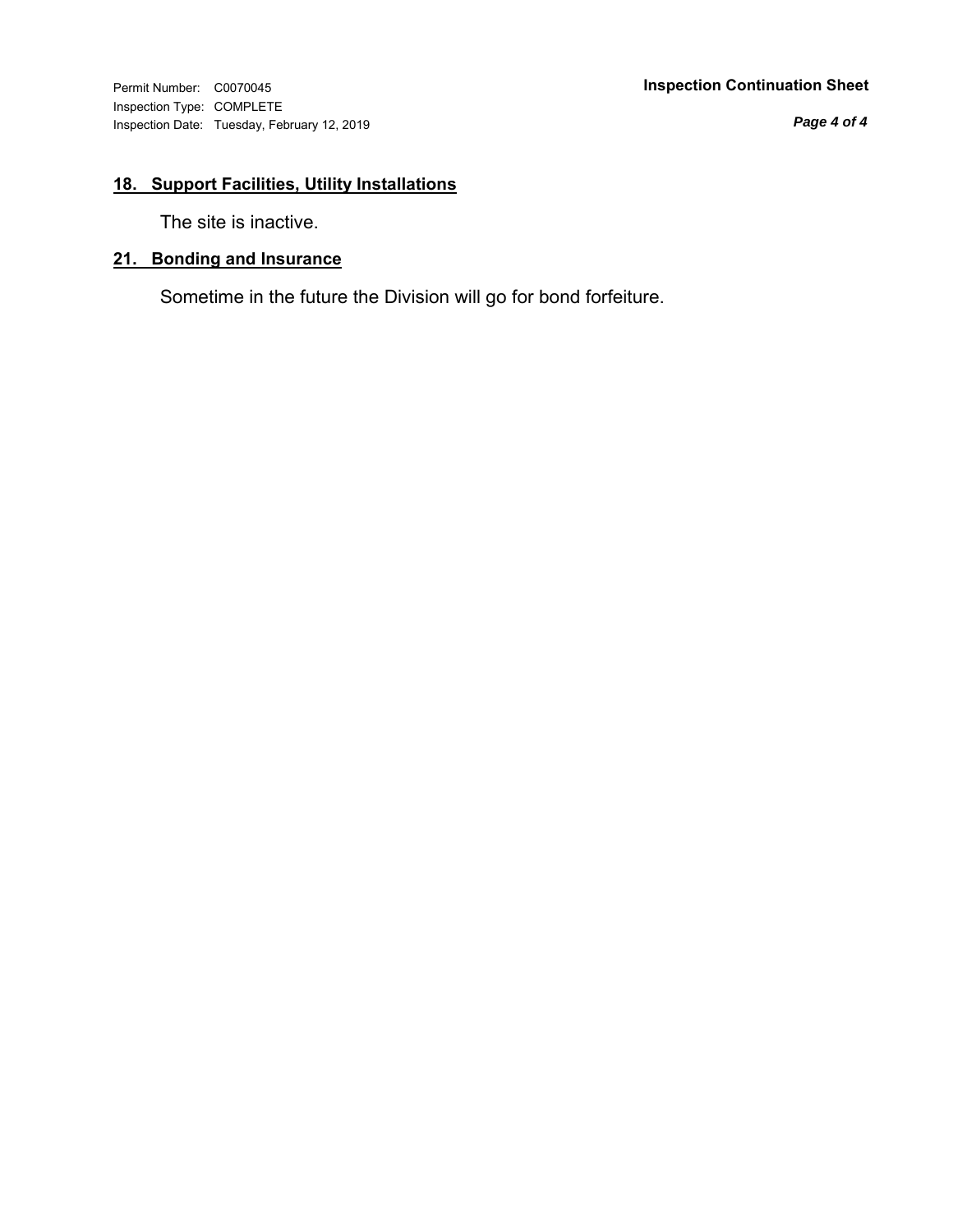

Lieutenant Governor

# **State of Utah**

DEPARTMENT OF NATURAL RESOURCES

**MICHAEL R. STYLER Executive Director** 

#### Division of Oil, Gas and Mining

**Phase II Phase III**

**JOHN R. BAZA Division Director** 

|  | Representatives Present During the Inspection: |
|--|------------------------------------------------|
|  | Company Kit Pappas                             |
|  | OGM Karl Houskeeper                            |
|  | OGM Steve Demczak                              |

# **Inspection Report**

| Permit Number:   | C0150007                     |
|------------------|------------------------------|
| Inspection Type: | <b>COMPLETE</b>              |
| Inspection Date: | Wednesday, February 20, 2019 |
| Start Date/Time: | 2/20/2019 8:30:00 AM         |
| End Date/Time:   | 2/20/2019 2:00:00 PM         |
| Last Inspection: | Wednesday, January 23, 2019  |
|                  |                              |

Inspector: Karl Houskeeper,

Weather: Overcast, Temp. 22 Deg. F.

InspectionID Report Number: 6360

**Processing Reprocessing** Accepted by: SCHRISTE 3/22/2019

|                                       |                         | Permitee: BRONCO UTAH OPERATIONS, LLC |                            |
|---------------------------------------|-------------------------|---------------------------------------|----------------------------|
| Operator: BRONCO UTAH OPERATIONS, LLC |                         |                                       |                            |
| <b>Site: HIDDEN VALLEY MINE</b>       |                         |                                       |                            |
|                                       |                         | Address: PO BOX 527, EMERY UT 84522   |                            |
|                                       | County: <b>EMERY</b>    |                                       |                            |
|                                       |                         | Permit Type: PERMANENT COAL PROGRAM   |                            |
|                                       | Permit Status: ACTIVE   |                                       |                            |
|                                       | <b>Current Acreages</b> | <b>Mineral Ownership</b>              | <b>Types of Operations</b> |
|                                       | 960.00 Total Permitted  | Federal                               | <b>Underground</b><br>V    |
| 6.70I                                 | <b>Total Disturbed</b>  | <b>State</b>                          | <b>Surface</b>             |
| 6.70                                  | <b>Phase I</b>          | County                                | Loadout                    |

**Report summary and status for pending enforcement actions, permit conditions, Division Orders, and amendments:**

**Fee Other**



49 Inspector ID Number:Karl Houskeeper,



Note: This inspection report disean of constitute and affidavit for compliance, with the regulatory program of the Division of Oil, Gas and Mining. telephone (801) 538-5340 · facsimile (801) 359-3940 · TTY (801) 538-7458 · www.ogm.utah.gov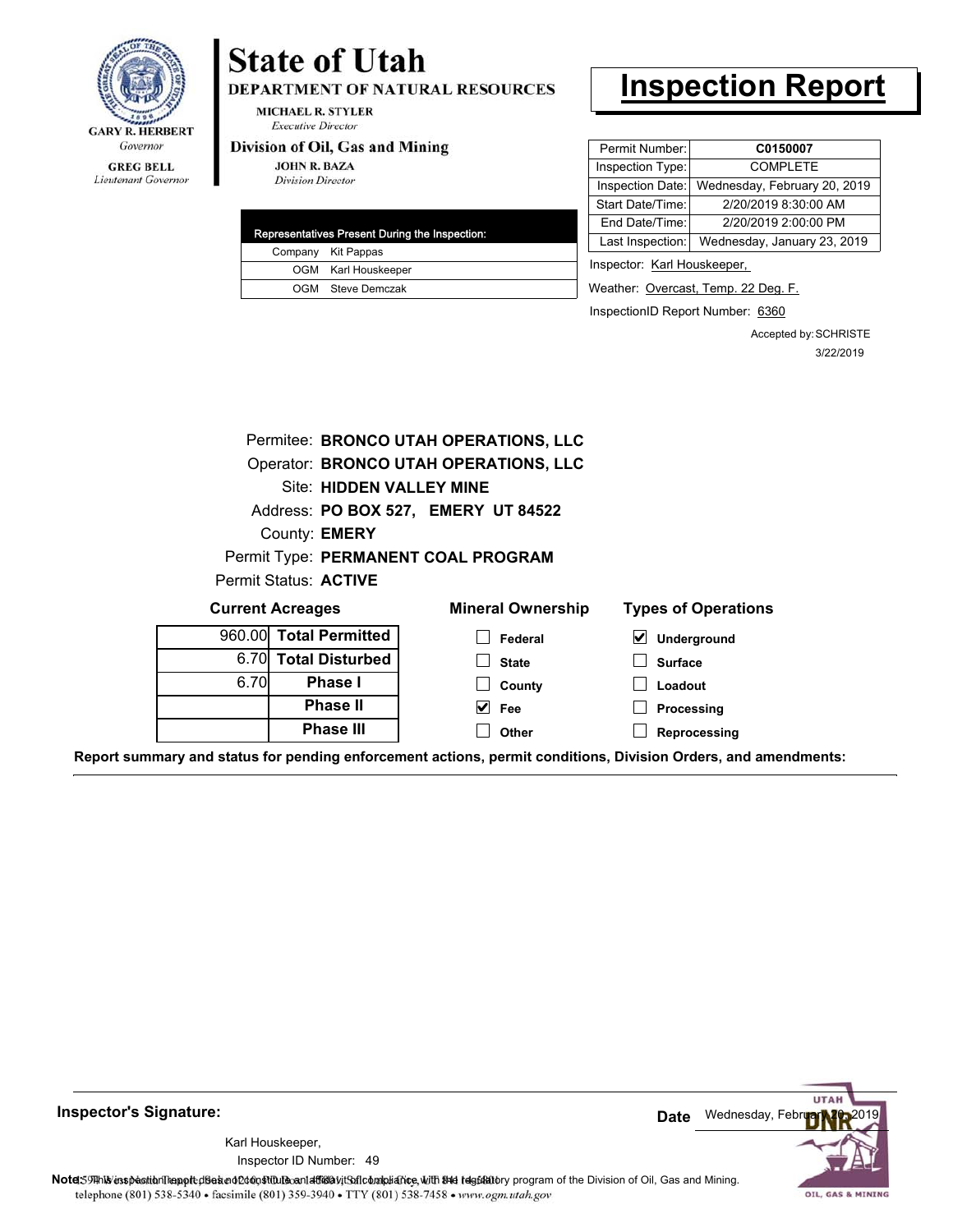#### *REVIEW OF PERMIT, PERFORMANCE STANDARDS PERMIT CONDITION REQUIREMENTS*

*1. Substantiate the elements on this inspection by checking the appropriate performance standard.*

 *a. For COMPLETE inspections provide narrative justification for any elements not fully inspected unless element is not appropriate to the site, in which case check Not Applicable.*

 *b. For PARTIAL inspections check only the elements evaluated.*

*2. Document any noncompliance situation by reference the NOV issued at the appropriate performance standard listed below.*

*3. Reference any narratives written in conjunction with this inspection at the appropriate performace standard listed below.*

|     |                                                               | Evaluated               | Not Applicable Comment |                         | Enforcement |
|-----|---------------------------------------------------------------|-------------------------|------------------------|-------------------------|-------------|
| 1.  | Permits, Change, Transfer, Renewal, Sale                      | $\overline{\mathbf{v}}$ |                        | V                       |             |
| 2.  | Signs and Markers                                             | $\overline{\mathbf{v}}$ |                        | $\blacktriangledown$    |             |
| 3.  | Topsoil                                                       | $\overline{\mathbf{v}}$ |                        |                         |             |
| 4.a | Hydrologic Balance: Diversions                                | $\overline{\mathsf{v}}$ |                        |                         |             |
| 4.b | Hydrologic Balance: Sediment Ponds and Impoundments           | $\blacktriangledown$    |                        | V                       |             |
| 4.c | Hydrologic Balance: Other Sediment Control Measures           | $\overline{\mathbf{v}}$ |                        |                         |             |
| 4.d | Hydrologic Balance: Water Monitoring                          | $\overline{\mathbf{v}}$ |                        |                         |             |
| 4.e | Hydrologic Balance: Effluent Limitations                      | $\overline{\mathbf{v}}$ |                        |                         |             |
| 5.  | <b>Explosives</b>                                             | $\overline{\mathbf{v}}$ |                        | ⊽                       |             |
| 6.  | Disposal of Excess Spoil, Fills, Benches                      | $\blacktriangledown$    |                        |                         |             |
| 7.  | Coal Mine Waste, Refuse Piles, Impoundments                   | $\overline{\mathsf{v}}$ |                        | $\overline{\mathsf{v}}$ |             |
| 8.  | Noncoal Waste                                                 | $\overline{\mathbf{v}}$ |                        |                         |             |
| 9.  | Protection of Fish, Wildlife and Related Environmental Issues | $\overline{\mathbf{v}}$ |                        |                         |             |
|     | 10. Slides and Other Damage                                   | $\overline{\mathbf{v}}$ |                        |                         |             |
| 11. | Contemporaneous Reclamation                                   | ⊽                       |                        |                         |             |
| 12. | <b>Backfilling And Grading</b>                                | $\overline{\mathbf{v}}$ |                        |                         |             |
| 13. | Revegetation                                                  | $\overline{\mathbf{v}}$ |                        |                         |             |
| 14. | Subsidence Control                                            | $\overline{\mathbf{v}}$ |                        | $\overline{\mathbf{v}}$ |             |
|     | 15. Cessation of Operations                                   | $\overline{\mathbf{v}}$ |                        |                         |             |
|     | 16.a Roads: Construction, Maintenance, Surfacing              | $\blacktriangledown$    |                        |                         |             |
|     | 16.b Roads: Drainage Controls                                 | $\overline{\mathbf{v}}$ |                        |                         |             |
|     | 17. Other Transportation Facilities                           | $\overline{\mathbf{v}}$ |                        |                         |             |
| 18. | Support Facilities, Utility Installations                     | $\overline{\mathbf{v}}$ |                        |                         |             |
|     | 19. AVS check                                                 | $\overline{\mathbf{v}}$ |                        |                         |             |
|     | 20. Air Quality Permit                                        | $\checkmark$            |                        | $\blacktriangledown$    |             |
|     | 21. Bonding and Insurance                                     | $\blacktriangledown$    |                        | $\blacktriangledown$    |             |
|     | 22. Other                                                     | $\overline{\mathbf{v}}$ |                        |                         |             |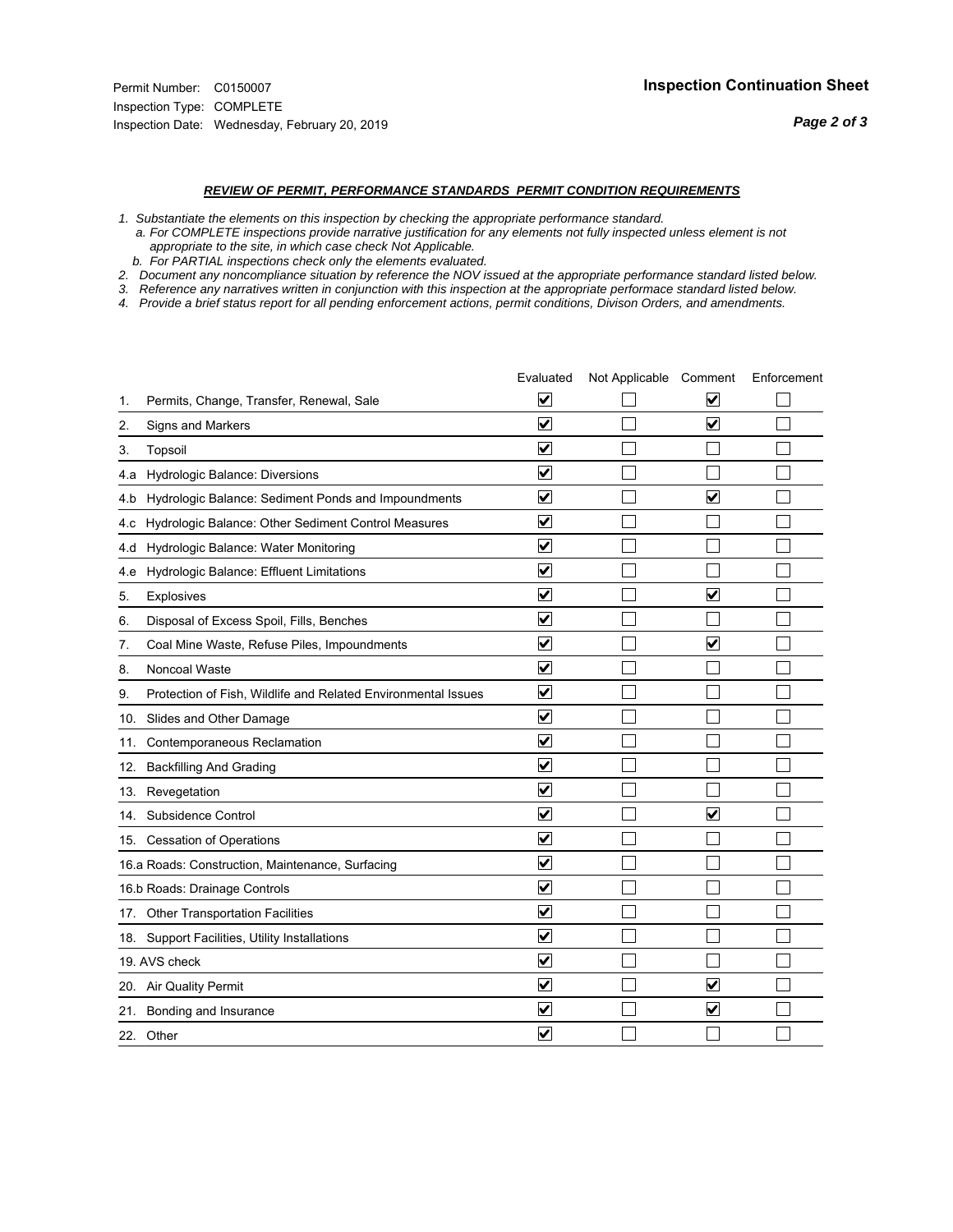#### **1. Permits, Change, Transfer, Renewal, Sale**

The current DOGM permit C/015/0007 was issued effective 01/29/2017 and expires 01/29/2022.

-Certificate of Insurance policy number GL0019236101, issued 12/16/2018 and terminates 12/16/2019.

Reclamation Agreement Signed by both parties on 7th of April 2016. Surety Bond # SUR60000570.

Business license is from Emery County. License #111 issued March 01, 2018 and expires on February 28, 2019.

#### **2. Signs and Markers**

There is only one identification sign associated with the Hidden Valley Mine. The sign is posted at the entrance to the mining permit area and at the end of the county road. The sign is well maintained. The sign displays the name, address, phone number and mining permit number of the operator of the Hidden Valley Mine. The sign is in compliance with the Coal Rules.

### **4.b Hydrologic Balance: Sediment Ponds and Impoundments**

There are no sediment ponds.

#### **5. Explosives**

There are no explosives.

### **7. Coal Mine Waste, Refuse Piles, Impoundments**

There is no refuse pile.

#### **14. Subsidence Control**

No subsidence.

### **20. Air Quality Permit**

The air quality permit was Modified December 31, 2015. Permit number DAQE-GN140950003-15.

#### **21. Bonding and Insurance**

Surety Bond # SUR60000570 with Ironshore Indemity Inc., 960 acres with 6.7 acres of disturbed area. Bond amount is \$132,000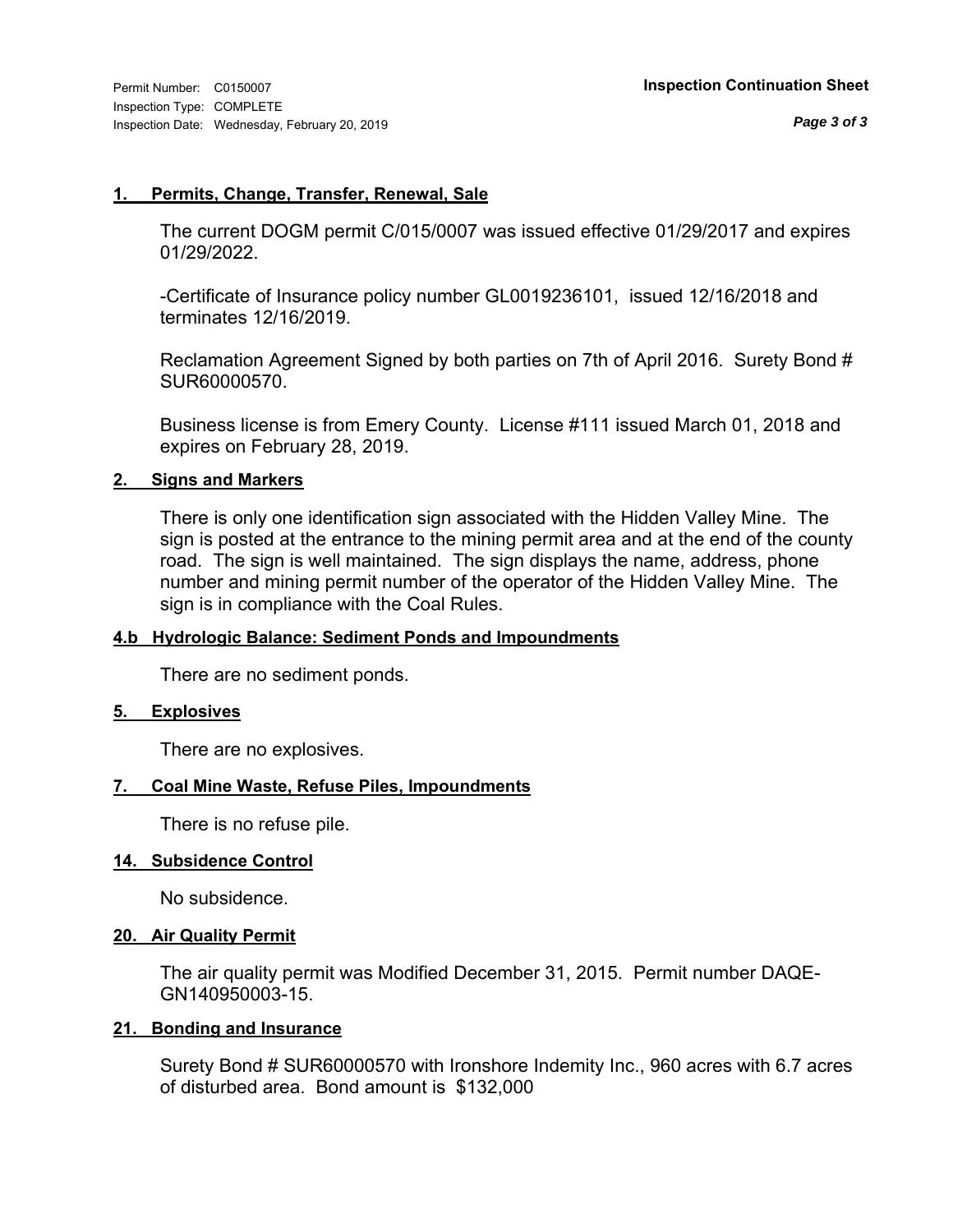

## Lieutenant Governor

# **State of Utah**

DEPARTMENT OF NATURAL RESOURCES

**MICHAEL R. STYLER Executive Director** 

#### Division of Oil, Gas and Mining

**JOHN R. BAZA Division Director** 

| Representatives Present During the Inspection: |
|------------------------------------------------|
| Company Dennis Oakley                          |
| OGM Karl Houskeeper                            |

# **Inspection Report**

| Permit Number:   | C0150018                   |
|------------------|----------------------------|
| Inspection Type: | <b>COMPLETE</b>            |
| Inspection Date: | Tuesday, February 26, 2019 |
| Start Date/Time: | 2/26/2019 8:00:00 AM       |
| End Date/Time:   | 2/26/2019 12:00:00 PM      |
| Last Inspection: | Tuesday, January 29, 2019  |
|                  |                            |

Inspector: Karl Houskeeper,

Weather: Sunny, Temp. 23 Deg. F.

**Processing Reprocessing**

InspectionID Report Number: 6364

Accepted by: SCHRISTE 3/22/2019

|      | Permitee: PACIFICORP                 |                                          |                                            |
|------|--------------------------------------|------------------------------------------|--------------------------------------------|
|      | <b>Operator: INTERWEST MINING CO</b> |                                          |                                            |
|      | Site: DEER CREEK MINE                |                                          |                                            |
|      |                                      | Address: PO BOX 310, HUNTINGTON UT 84528 |                                            |
|      | County: <b>EMERY</b>                 |                                          |                                            |
|      |                                      | Permit Type: PERMANENT COAL PROGRAM      |                                            |
|      | Permit Status: ACTIVE                |                                          |                                            |
|      | <b>Current Acreages</b>              | <b>Mineral Ownership</b>                 | <b>Types of Operations</b>                 |
|      | 20,276.18 Total Permitted            | M<br><b>Federal</b>                      | $\vert\bm{\mathsf{v}}\vert$<br>Underground |
|      | 57.38 Total Disturbed                | <b>State</b><br>M                        | <b>Surface</b>                             |
| 2.93 | <b>Phase I</b>                       | County                                   | Loadout                                    |

| 57.38 Total Disturbed |      |
|-----------------------|------|
| <b>Phase I</b>        | 2.93 |
| <b>Phase II</b>       | 2.93 |
| <b>Phase III</b>      | 2.93 |

**Report summary and status for pending enforcement actions, permit conditions, Division Orders, and amendments:**

**Fee Other**



**Inspector's Signature:**

49 Inspector ID Number:Karl Houskeeper,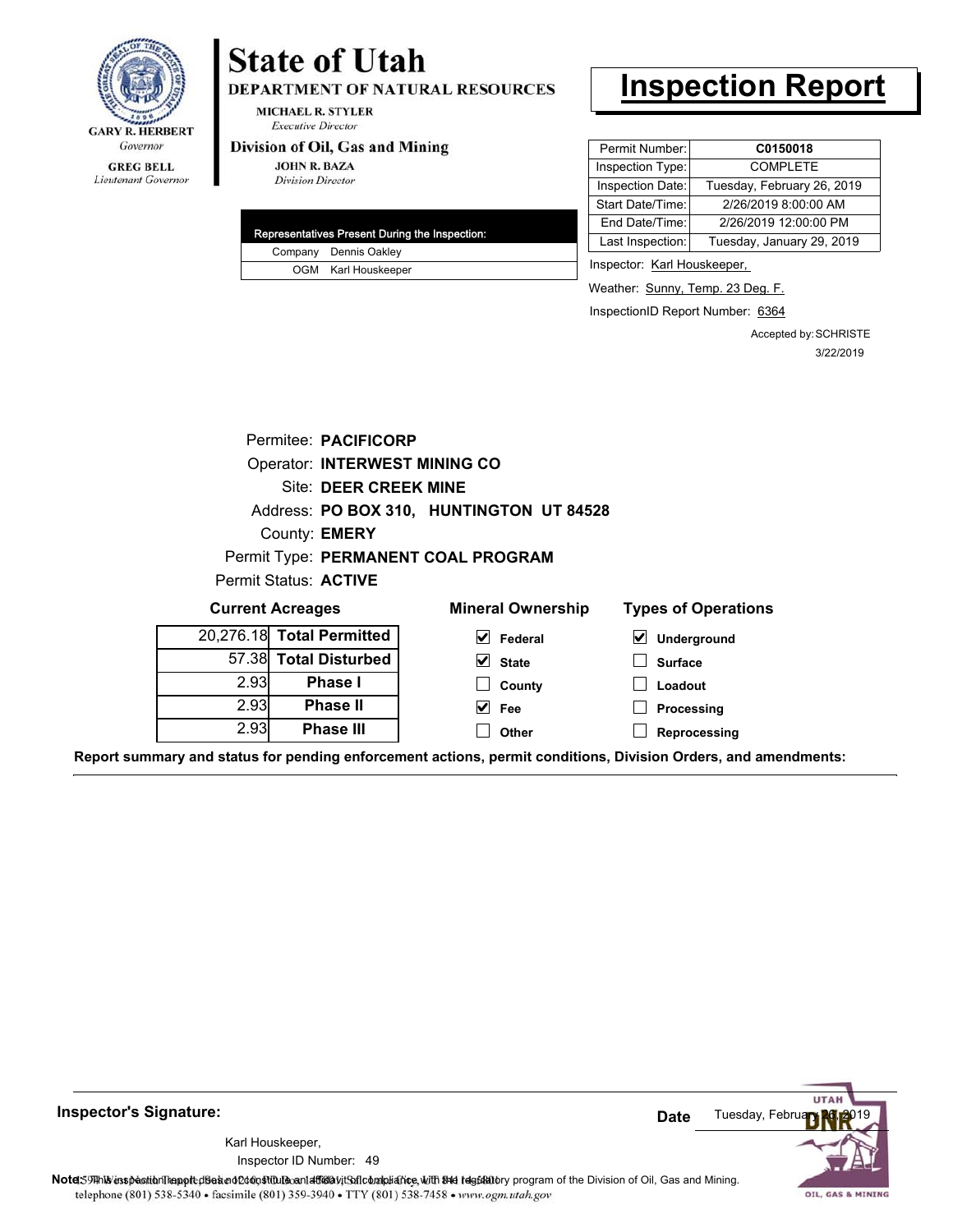#### *REVIEW OF PERMIT, PERFORMANCE STANDARDS PERMIT CONDITION REQUIREMENTS*

*1. Substantiate the elements on this inspection by checking the appropriate performance standard.*

 *a. For COMPLETE inspections provide narrative justification for any elements not fully inspected unless element is not appropriate to the site, in which case check Not Applicable.*

 *b. For PARTIAL inspections check only the elements evaluated.*

*2. Document any noncompliance situation by reference the NOV issued at the appropriate performance standard listed below.*

*3. Reference any narratives written in conjunction with this inspection at the appropriate performace standard listed below.*

|     |                                                               | Evaluated                       | Not Applicable Comment  |                                 | Enforcement |
|-----|---------------------------------------------------------------|---------------------------------|-------------------------|---------------------------------|-------------|
| 1.  | Permits, Change, Transfer, Renewal, Sale                      | V                               |                         | V                               |             |
| 2.  | Signs and Markers                                             | $\overline{\mathbf{v}}$         |                         | $\overline{\blacktriangledown}$ |             |
| 3.  | Topsoil                                                       | $\overline{\mathbf{v}}$         |                         |                                 |             |
| 4.a | Hydrologic Balance: Diversions                                | $\blacktriangledown$            |                         | $\blacktriangledown$            |             |
| 4.b | Hydrologic Balance: Sediment Ponds and Impoundments           | $\blacktriangledown$            |                         | $\blacktriangledown$            |             |
| 4.c | Hydrologic Balance: Other Sediment Control Measures           | $\blacktriangledown$            |                         |                                 |             |
| 4.d | Hydrologic Balance: Water Monitoring                          | $\overline{\mathbf{v}}$         |                         |                                 |             |
| 4.e | Hydrologic Balance: Effluent Limitations                      | ☑                               |                         | $\overline{\mathbf{v}}$         |             |
| 5.  | <b>Explosives</b>                                             | $\blacktriangledown$            |                         | $\blacktriangledown$            |             |
| 6.  | Disposal of Excess Spoil, Fills, Benches                      | $\blacktriangledown$            |                         |                                 |             |
| 7.  | Coal Mine Waste, Refuse Piles, Impoundments                   | $\blacktriangledown$            | $\overline{\mathsf{v}}$ |                                 |             |
| 8.  | Noncoal Waste                                                 | ⊽                               |                         |                                 |             |
| 9.  | Protection of Fish, Wildlife and Related Environmental Issues | ✔                               |                         |                                 |             |
|     | 10. Slides and Other Damage                                   | ☑                               |                         |                                 |             |
| 11. | Contemporaneous Reclamation                                   | ⊻                               |                         |                                 |             |
| 12. | <b>Backfilling And Grading</b>                                | $\overline{\mathbf{v}}$         |                         |                                 |             |
|     | 13. Revegetation                                              | $\overline{\mathbf{v}}$         |                         |                                 |             |
| 14. | Subsidence Control                                            | $\overline{\mathbf{v}}$         |                         |                                 |             |
|     | 15. Cessation of Operations                                   | ☑                               |                         |                                 |             |
|     | 16.a Roads: Construction, Maintenance, Surfacing              | ☑                               |                         | $\overline{\mathbf{v}}$         |             |
|     | 16.b Roads: Drainage Controls                                 | $\blacktriangledown$            |                         |                                 |             |
|     | 17. Other Transportation Facilities                           | $\overline{\mathbf{v}}$         |                         |                                 |             |
|     | 18. Support Facilities, Utility Installations                 | $\overline{\blacktriangledown}$ |                         |                                 |             |
|     | 19. AVS check                                                 | $\blacktriangledown$            |                         |                                 |             |
|     | 20. Air Quality Permit                                        | $\blacktriangledown$            |                         | $\overline{\mathbf{v}}$         |             |
|     | 21. Bonding and Insurance                                     | V                               |                         | $\blacktriangledown$            |             |
|     | 22. Other                                                     | $\blacktriangledown$            |                         |                                 |             |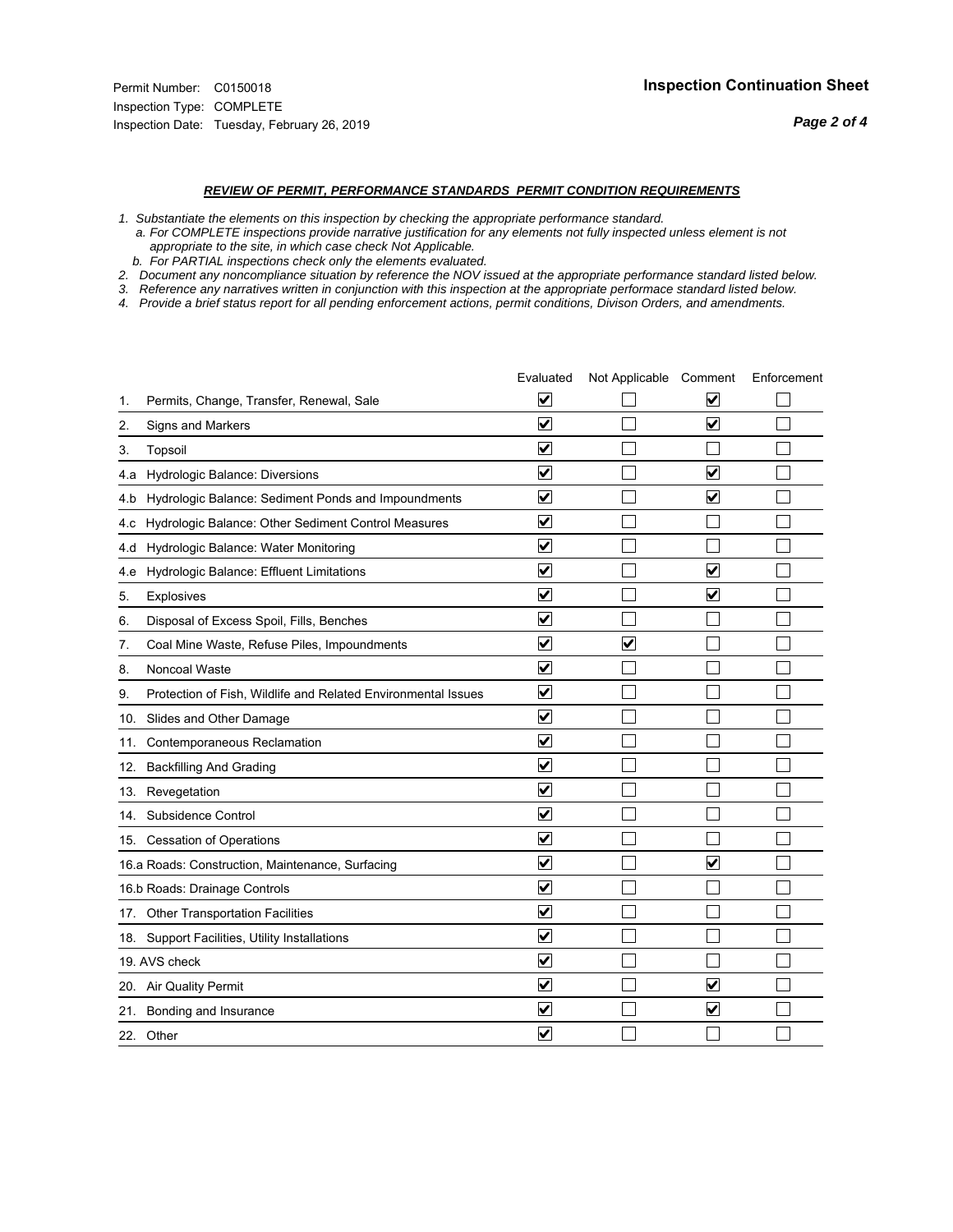#### **1. Permits, Change, Transfer, Renewal, Sale**

Division of Oil, Gas & Mining Permit C/015/0018 issued February 7, 2016 and expires February 7, 2021.

UPDES Permit Ut0023604 effective February 1, 2015 and expires at midnight on January 31, 2020.

SPCC Plan is dated June 2016. The spill plan is P.E. dated, stamped and signed by a registered P.E. in the State of Utah.

Air Quality Permit DAQE-AN0239003-02 issued on June 14, 2002 still remains effective for the mine site.

The current bond is \$3,374,000.

Insurance coverage is through Associated Electric and Gas Insurance Service LTD. The insurance is effective 08/15/2018 and expires 08/15/2019. Minimum required insurance coverage amounts have been met. The certificate holder is The State of Utah. The cancelation clause is in accordance with Division policy. The insurance coverage includes explosion coverage.

Reclamation agreement is covered with Bond # 103908970. Signed by both parties July 25, 2005.

Business License through Huntington City. License #3489 issued 1/1/19 and expires 12/31/19.

### **2. Signs and Markers**

The identification sign at the mine site is missing. Probably was removed during demolition or is under snow. Dennis Oakley indicated that he would get another sign on site as soon as possible.

Identification signs are posted at points of access into the permit area. The signs are required to show the name, address, phone number and mining permit number of the operator. The signs on site are in compliance with the regulations.

### **4.a Hydrologic Balance: Diversions**

All diversions are blanketed by a heavy snow blanket. Forms of certain diversions are vague at best.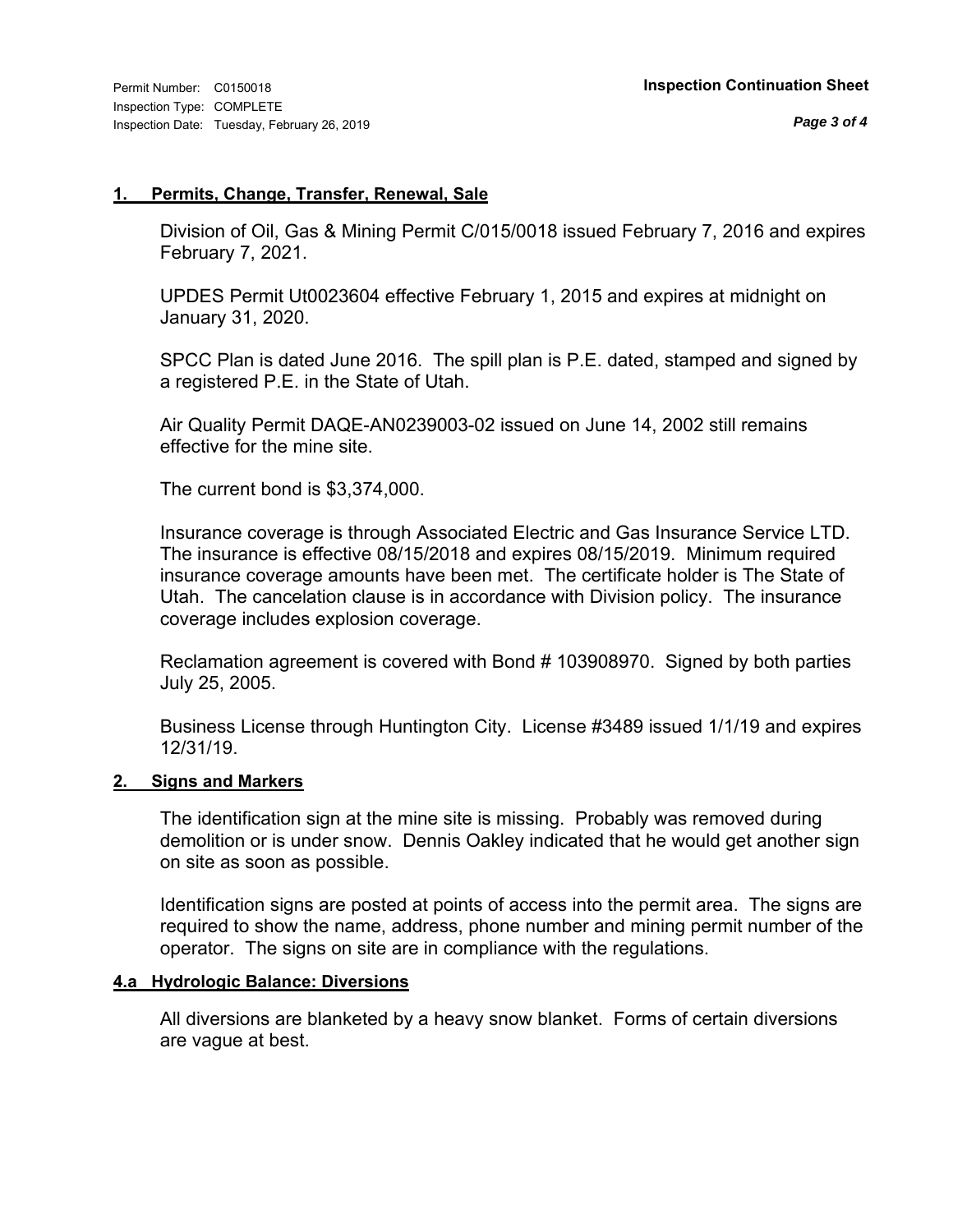*Page 4 of 4*

### **4.b Hydrologic Balance: Sediment Ponds and Impoundments**

The fourth quarter sediment pond inspections were conducted on December 18, 2018. The existing sediment level in the main mine sediment pond is above the 60% clean elevation. This fact has been documented for several months and the decision was made by Division staff to prolong the cleaning due to the fact that reclamation work has begun and the pond will be removed.

### **4.e Hydrologic Balance: Effluent Limitations**

The discharge monitoring reports that were submitted electronically were reviewed during the inspection. No problems were noted.

#### **5. Explosives**

There are no explosives on site. The magazines have been removed. The site is in reclamation.

#### **16.a Roads: Construction, Maintenance, Surfacing**

Snow removal operations were occurring to begin reclamation.

#### **20. Air Quality Permit**

Air Quality Permit DAQE-AN0239003-02 issued on June 14, 2002 still remains effective for the mine site.

#### **21. Bonding and Insurance**

The current bond is \$3,374,000.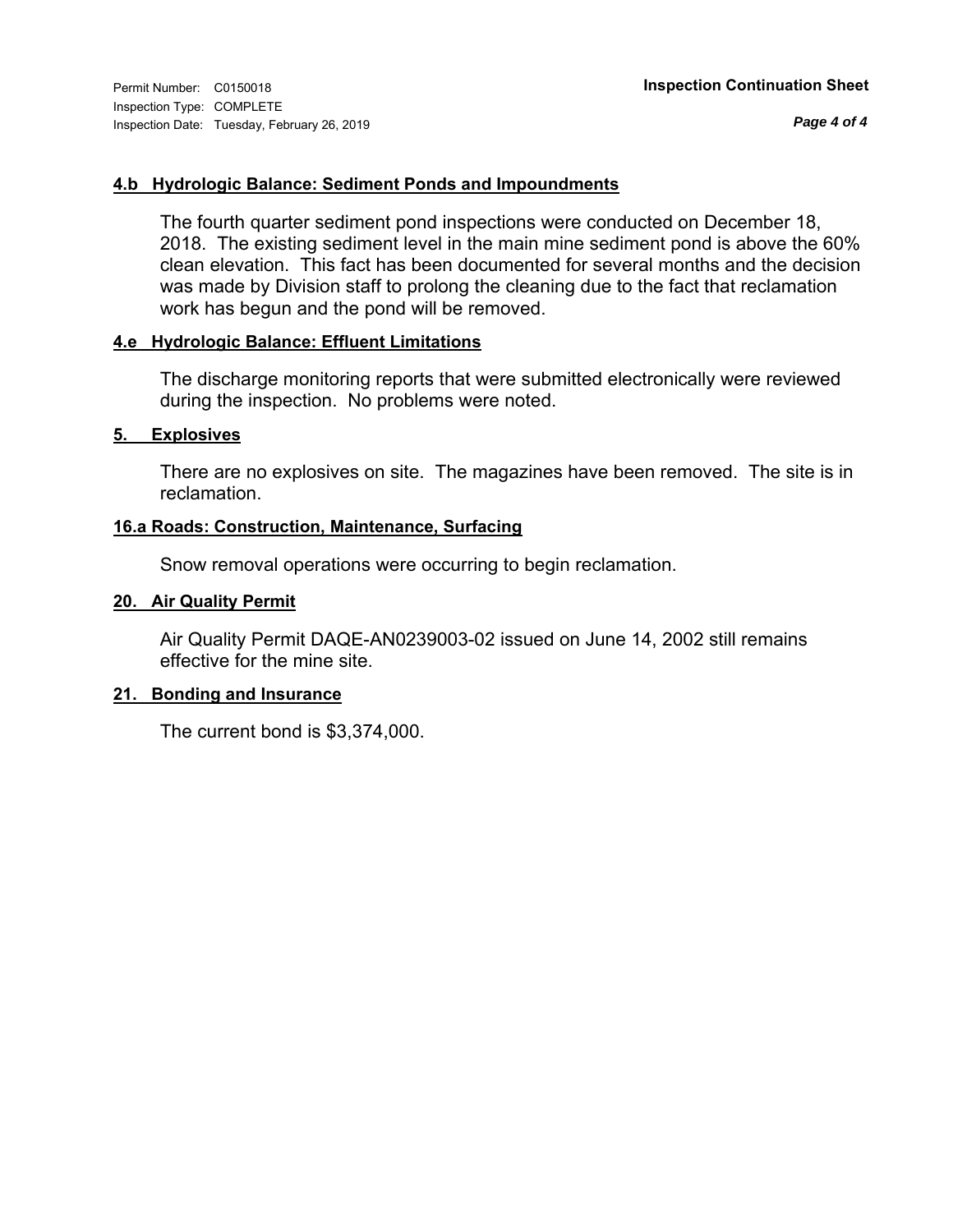

#### **GREG BELL** Lieutenant Governor

# **State of Utah**

**DEPARTMENT OF NATURAL RESOURCES** 

**MICHAEL R. STYLER Executive Director** 

#### Division of Oil, Gas and Mining

**JOHN R. BAZA Division Director** 

|  | Representatives Present During the Inspection: |
|--|------------------------------------------------|
|  | Company Jaren Jorgensen                        |
|  | OGM Steve Demczak                              |

# **Inspection Report**

| Permit Number:   | C0150025                   |
|------------------|----------------------------|
| Inspection Type: | <b>COMPLETE</b>            |
| Inspection Date: | Thursday, February 7, 2019 |
| Start Date/Time: | 2/7/2019 10:00:00 AM       |
| End Date/Time:   | 2/7/2019 2:00:00 PM        |
| Last Inspection: | Thursday, January 17, 2019 |
|                  |                            |

Inspector: Steve Demczak,

Weather: Partly Cloudy, 20's, Snow Covered

InspectionID Report Number: 6350

Accepted by: SCHRISTE 2/14/2019

|       |                           | Permitee: CASTLE VALLEY MINING LLC        |                                                                     |  |  |
|-------|---------------------------|-------------------------------------------|---------------------------------------------------------------------|--|--|
|       |                           | <b>Operator: CASTLE VALLEY MINING LLC</b> |                                                                     |  |  |
|       | Site: BEAR CANYON MINE    |                                           |                                                                     |  |  |
|       |                           |                                           | Address: 5550 W. BEAR CANYON ROAD, P.O. BOX 475 HUNTINGTON UT 84528 |  |  |
|       | County: <b>EMERY</b>      |                                           |                                                                     |  |  |
|       |                           | Permit Type: PERMANENT COAL PROGRAM       |                                                                     |  |  |
|       | Permit Status: ACTIVE     |                                           |                                                                     |  |  |
|       | <b>Current Acreages</b>   | <b>Mineral Ownership</b>                  | <b>Types of Operations</b>                                          |  |  |
|       | 10,991.83 Total Permitted | M<br>Federal                              | $\boldsymbol{\mathsf{v}}$<br>Underground                            |  |  |
| 35.02 | <b>Total Disturbed</b>    | <b>State</b>                              | <b>Surface</b>                                                      |  |  |
|       | <b>Phase I</b>            | County                                    | Loadout                                                             |  |  |
|       | <b>Phase II</b>           | V<br>Fee                                  | Processing                                                          |  |  |
|       | <b>Phase III</b>          | Other                                     | Reprocessing                                                        |  |  |

**Report summary and status for pending enforcement actions, permit conditions, Division Orders, and amendments:**

The mine site was covered with 12 to 24 inches of snow.

Cleaning of coal fines under the belt conveyor will be needed this spring.

No pictures were taken due to the occasional malfunctions of the camera.

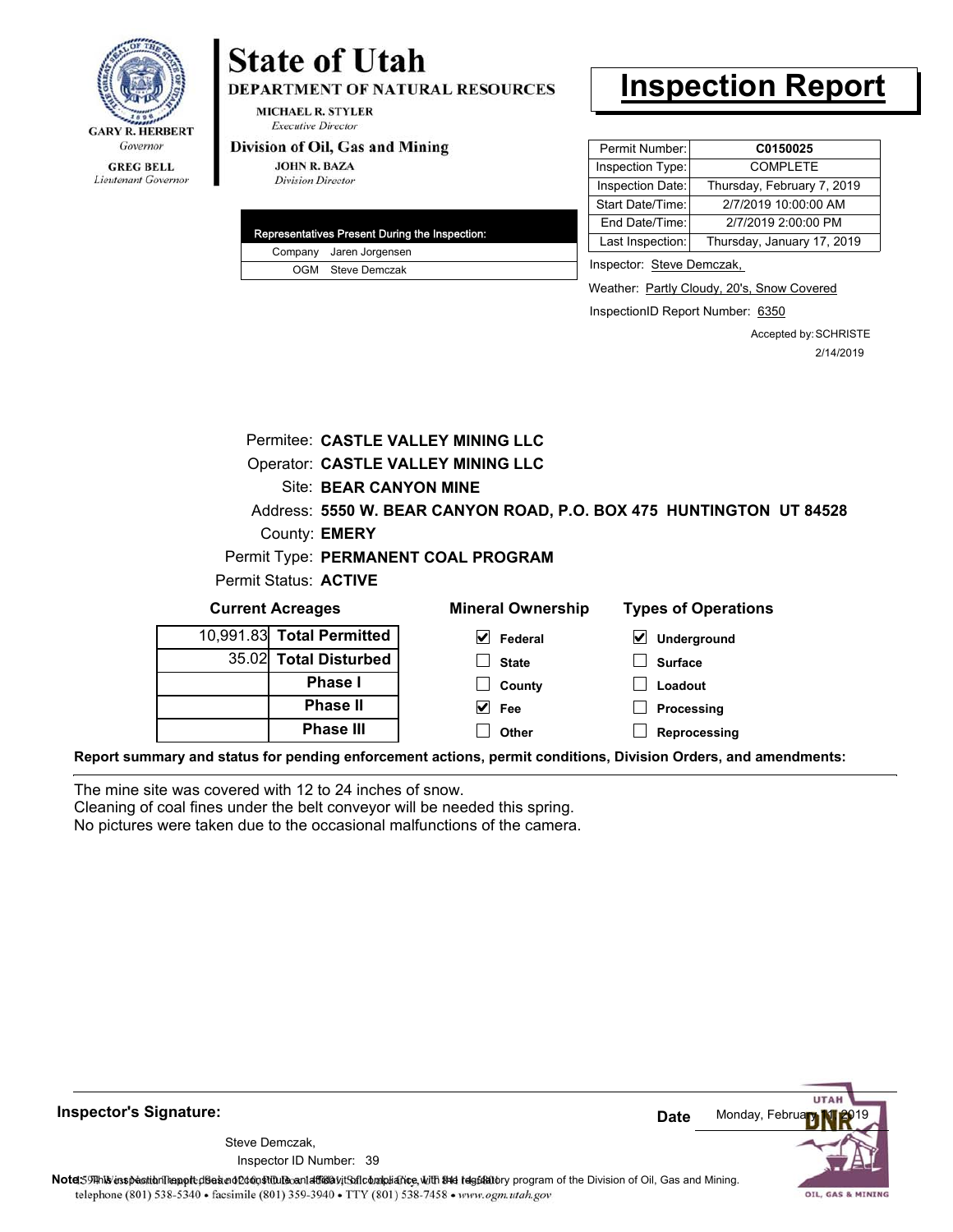#### *REVIEW OF PERMIT, PERFORMANCE STANDARDS PERMIT CONDITION REQUIREMENTS*

*1. Substantiate the elements on this inspection by checking the appropriate performance standard.*

 *a. For COMPLETE inspections provide narrative justification for any elements not fully inspected unless element is not appropriate to the site, in which case check Not Applicable.*

 *b. For PARTIAL inspections check only the elements evaluated.*

*2. Document any noncompliance situation by reference the NOV issued at the appropriate performance standard listed below.*

*3. Reference any narratives written in conjunction with this inspection at the appropriate performace standard listed below.*

|     |                                                               | Evaluated               | Not Applicable Comment  |                         | Enforcement |
|-----|---------------------------------------------------------------|-------------------------|-------------------------|-------------------------|-------------|
| 1.  | Permits, Change, Transfer, Renewal, Sale                      |                         |                         |                         |             |
| 2.  | <b>Signs and Markers</b>                                      | $\overline{\mathsf{v}}$ |                         | $\overline{\mathbf{v}}$ |             |
| 3.  | Topsoil                                                       | $\overline{\mathbf{v}}$ |                         | $\overline{\mathbf{v}}$ |             |
| 4.a | Hydrologic Balance: Diversions                                | ⊽                       |                         | $\overline{\mathbf{v}}$ |             |
| 4.b | Hydrologic Balance: Sediment Ponds and Impoundments           | $\blacktriangledown$    |                         | $\blacktriangledown$    |             |
| 4.C | Hydrologic Balance: Other Sediment Control Measures           | $\overline{\mathbf{v}}$ |                         |                         |             |
| 4.d | Hydrologic Balance: Water Monitoring                          | $\overline{\mathsf{v}}$ |                         | $\overline{\mathsf{v}}$ |             |
| 4.e | Hydrologic Balance: Effluent Limitations                      | $\overline{\mathbf{v}}$ |                         | $\overline{\mathbf{v}}$ |             |
| 5.  | Explosives                                                    | $\overline{\mathbf{v}}$ |                         |                         |             |
| 6.  | Disposal of Excess Spoil, Fills, Benches                      |                         | ⊻                       |                         |             |
| 7.  | Coal Mine Waste, Refuse Piles, Impoundments                   | $\overline{\mathbf{v}}$ |                         | $\overline{\mathbf{v}}$ |             |
| 8.  | Noncoal Waste                                                 | $\overline{\mathbf{v}}$ |                         | $\overline{\mathbf{v}}$ |             |
| 9.  | Protection of Fish, Wildlife and Related Environmental Issues | $\overline{\mathsf{v}}$ |                         |                         |             |
|     | 10. Slides and Other Damage                                   | ⊽                       |                         | $\overline{\mathbf{v}}$ |             |
| 11. | Contemporaneous Reclamation                                   |                         | ⊻                       |                         |             |
| 12. | <b>Backfilling And Grading</b>                                |                         | $\blacktriangledown$    |                         |             |
|     | 13. Revegetation                                              |                         | $\overline{\mathbf{v}}$ |                         |             |
|     | 14. Subsidence Control                                        | ☑                       |                         | $\overline{\mathbf{v}}$ |             |
|     | 15. Cessation of Operations                                   |                         | ☑                       |                         |             |
|     | 16.a Roads: Construction, Maintenance, Surfacing              | V                       |                         | $\overline{\mathbf{v}}$ |             |
|     | 16.b Roads: Drainage Controls                                 | $\overline{\mathbf{v}}$ |                         | $\blacktriangledown$    |             |
|     | 17. Other Transportation Facilities                           | $\overline{\mathbf{v}}$ |                         |                         |             |
|     | 18. Support Facilities, Utility Installations                 | $\overline{\mathsf{v}}$ |                         | $\overline{\mathbf{v}}$ |             |
|     | 19. AVS check                                                 | $\overline{\mathsf{v}}$ |                         | $\overline{\mathbf{v}}$ |             |
|     | 20. Air Quality Permit                                        | $\overline{\mathsf{v}}$ |                         | $\blacktriangledown$    |             |
|     | 21. Bonding and Insurance                                     | ⊻                       |                         | $\blacktriangledown$    |             |
|     | 22. Other                                                     |                         |                         |                         |             |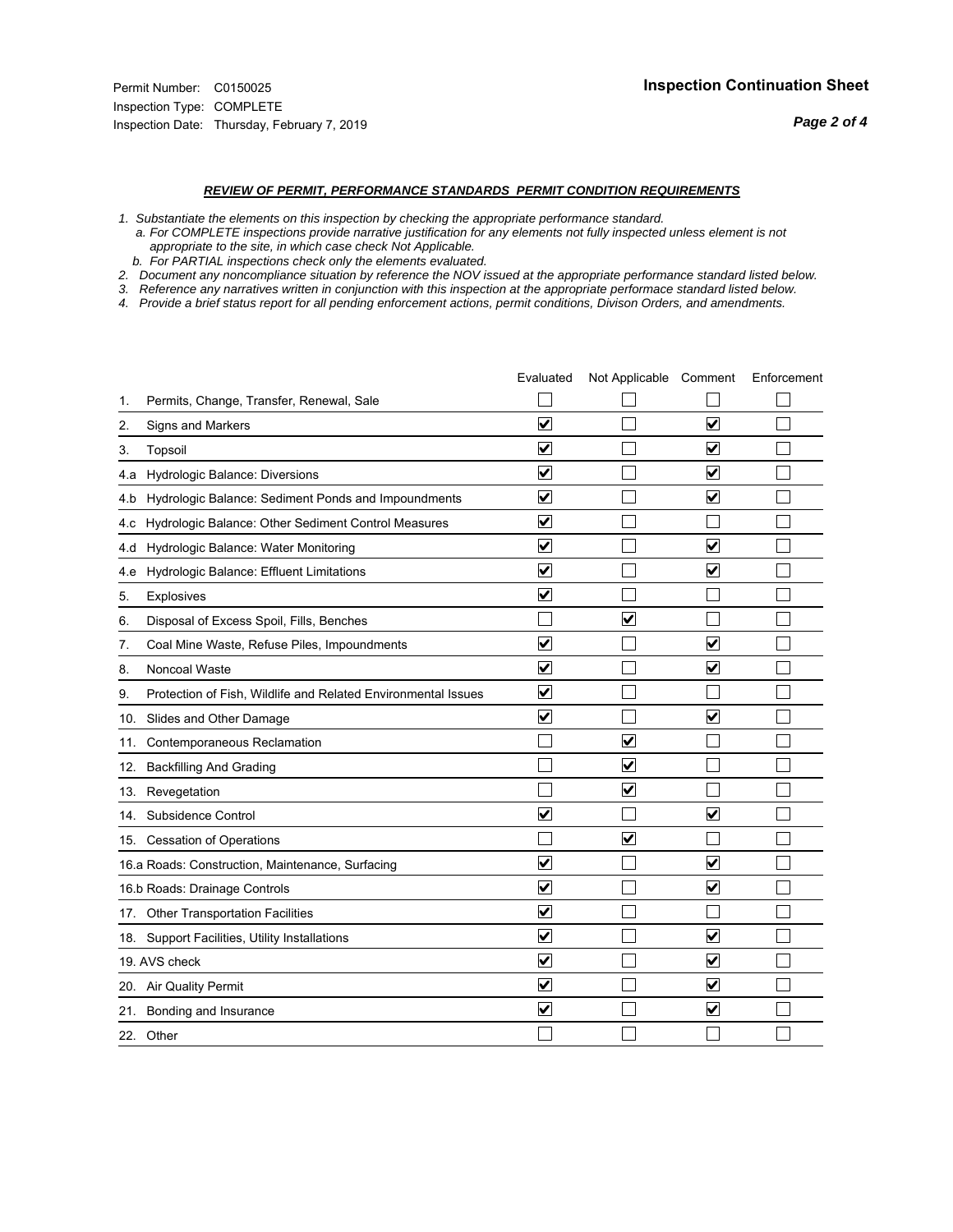#### **2. Signs and Markers**

The identification sign was inspected and it meets the requirements of the R645 Coal Rules. Picture was taken in January report. Sign has the new address for contact.

#### **3. Topsoil**

The topsoil piles were snow covered. It is unlikely that wind or water erosion has occurred.

#### **4.a Hydrologic Balance: Diversions**

Diversions and culverts were completely snow covered. Due to low temperatures it is unlikely that the diversions had water flow.

#### **4.b Hydrologic Balance: Sediment Ponds and Impoundments**

I inspected a few sediment ponds. They contain water but were not discharging and unlikely to discharge. The embankments and inlets were snow covered. No hazardous conditions were noticed. No water was entering the sediment pond. I did not inspect other ponds due to access roads were snow covered and unsafe to drive. The Annual sediment pond inspection was taken on December 10, 2018 and a first quarter inspection on February 4, 2019. No hazardous conditions were reported.

#### **4.d Hydrologic Balance: Water Monitoring**

Water monitoring information is taken by the permittee and is sent electronically to the Division in Salt Lake City. This information is reviewed and analyzed by the Division staff. A report is written. The permittee was in compliance with the UPDES permit for the fourth quarter.

#### **4.e Hydrologic Balance: Effluent Limitations**

The UPDES Permit expired on August 31, 2018. Water Quality is in the process of writing a new permit, in the mean time the permittee is still under the requirements of the expire permit.

#### **7. Coal Mine Waste, Refuse Piles, Impoundments**

The permittee has required the Deer Creek refuse pile. This is under a different permit with a different inspector. Therefore, no information is given in this report.

#### **8. Noncoal Waste**

I did not notice any non-coal waste materials. The mine site is completely snow covered.

#### **10. Slides and Other Damage**

No slides or other damage was notice during the inspection. The mine site and loadout appear to be stable.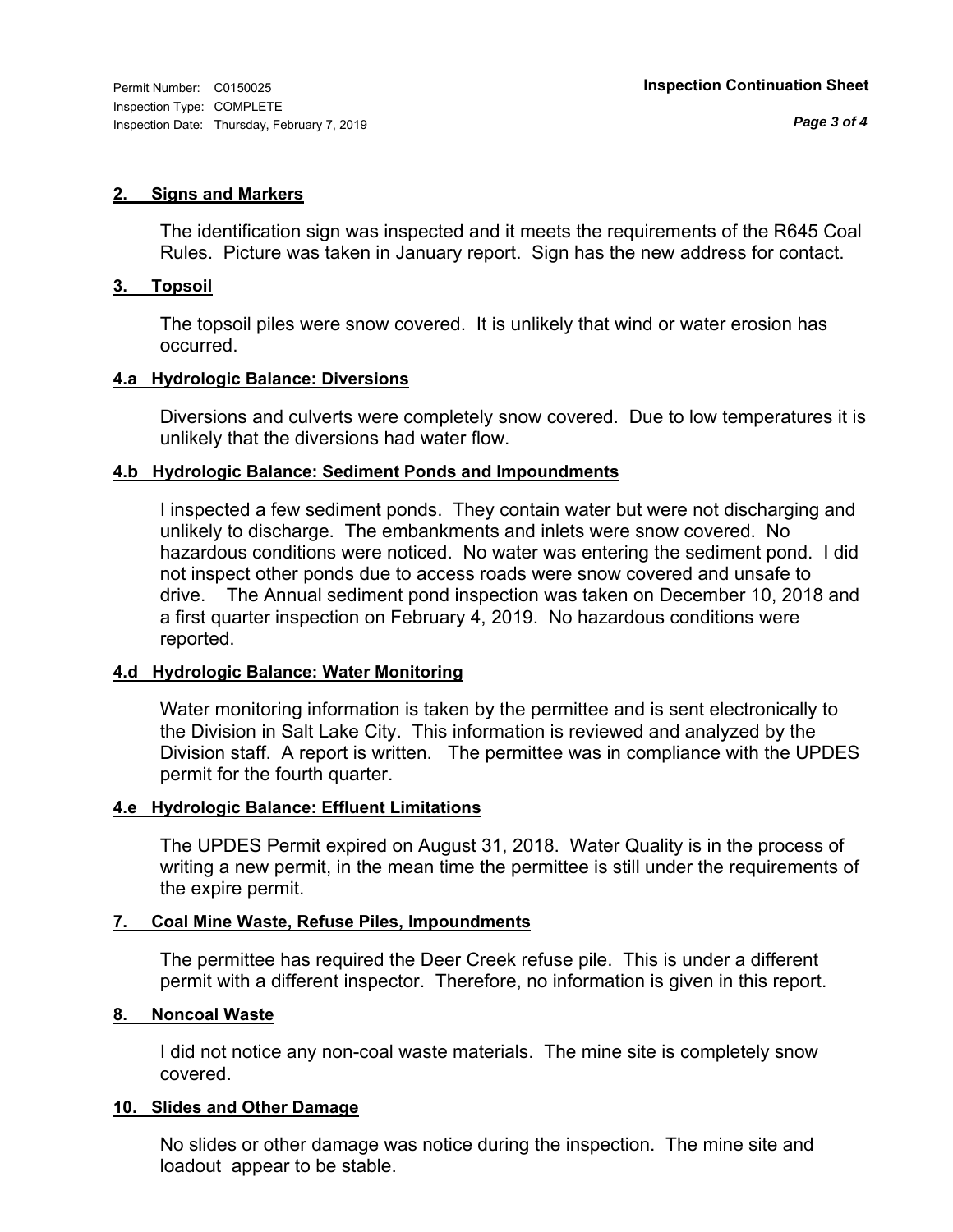Inspection Type: COMPLETE Inspection Date: Thursday, February 7, 2019

*Page 4 of 4*

### **14. Subsidence Control**

This information is given in the annual report.

#### **16.a Roads: Construction, Maintenance, Surfacing**

The roads were compacted with no dust control problem. The roads were snow covered.

### **16.b Roads: Drainage Controls**

Road diversions and culverts were snow covered.

#### **18. Support Facilities, Utility Installations**

No new facilities constructed since the last inspection.

#### **19. AVS check**

AVS checks are made in Salt Lake City.

#### **20. Air Quality Permit**

Air Quality Permit is DAQE-GN01020000570

### **21. Bonding and Insurance**

The insurance policy will expire on June 1, 2019. It is written by Lockton Company. The bonding amount is \$2,934,000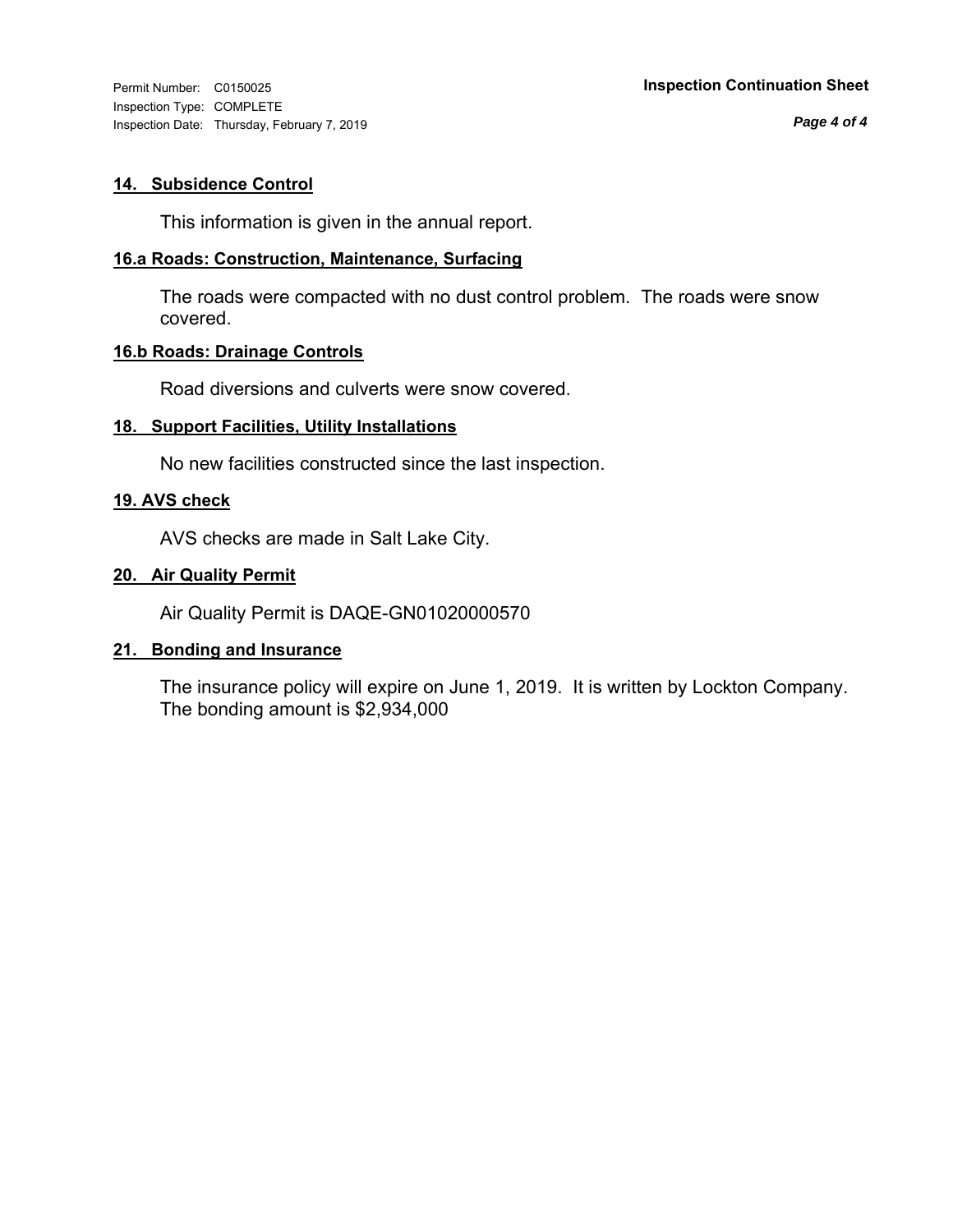

# **State of Utah**

**DEPARTMENT OF NATURAL RESOURCES** 

**MICHAEL R. STYLER Executive Director** 

#### Division of Oil, Gas and Mining

**JOHN R. BAZA Division Director** 

| Representatives Present During the Inspection: |
|------------------------------------------------|
| <b>OGM</b> Justin Eatchel                      |
| Company Karin Madsen                           |

# **Inspection Report**

| Permit Number:   | C0150032                   |
|------------------|----------------------------|
| Inspection Type: | PARTIAI                    |
| Inspection Date: | Tuesday, February 26, 2019 |
| Start Date/Time: | 2/26/2019 1:15:00 PM       |
| End Date/Time:   | 2/26/2019 3:00:00 PM       |
| Last Inspection: | Tuesday, January 29, 2019  |

Inspector: Justin Eatchel,

Weather: Clear and sunny, 31F

InspectionID Report Number: 6367

**Reprocessing**

Accepted by: SCHRISTE 3/22/2019

| Permitee: GENWAL RESOURCES INC        |                                |                                                |                                            |  |  |
|---------------------------------------|--------------------------------|------------------------------------------------|--------------------------------------------|--|--|
| <b>Operator: GENWAL RESOURCES INC</b> |                                |                                                |                                            |  |  |
|                                       |                                | Site: CRANDALL CANYON MINE                     |                                            |  |  |
|                                       |                                | Address: PO BOX 910, EAST CARBON UT 84520-0910 |                                            |  |  |
|                                       | County: <b>EMERY</b>           |                                                |                                            |  |  |
|                                       |                                | Permit Type: PERMANENT COAL PROGRAM            |                                            |  |  |
|                                       | <b>Permit Status: INACTIVE</b> |                                                |                                            |  |  |
|                                       | <b>Current Acreages</b>        | <b>Mineral Ownership</b>                       | <b>Types of Operations</b>                 |  |  |
| 1.257.75                              | <b>Total Permitted</b>         | $\vert \mathbf{V} \vert$ Federal               | $\vert\bm{\mathsf{v}}\vert$<br>Underground |  |  |
| 34.23                                 | <b>Total Disturbed</b>         | <b>State</b>                                   | <b>Surface</b>                             |  |  |
| 11.89                                 | <b>Phase I</b>                 | County                                         | Loadout                                    |  |  |
|                                       | <b>Phase II</b>                | Fee                                            | Processing                                 |  |  |
|                                       | <b>Phase III</b>               | Other                                          | Reprocessing                               |  |  |

**Report summary and status for pending enforcement actions, permit conditions, Division Orders, and amendments:**

Met with Karin Madsen to complete this partial inspection. Water samples were taken from the water treatment facility and delivered to the Utah State Health Laboratory. There was a significant amount of snow present at the mine, but the primary road into the site was clear.

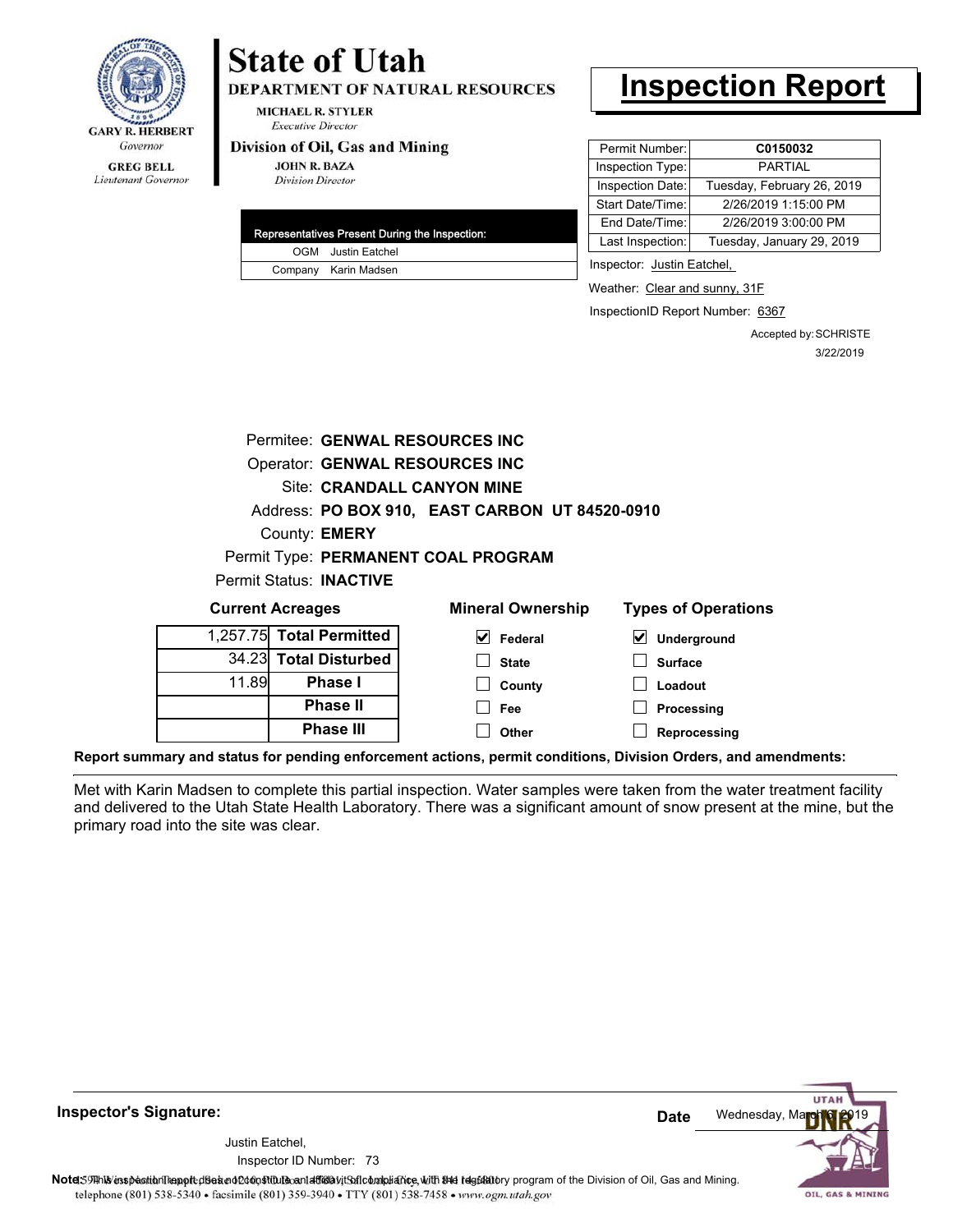#### *REVIEW OF PERMIT, PERFORMANCE STANDARDS PERMIT CONDITION REQUIREMENTS*

- *1. Substantiate the elements on this inspection by checking the appropriate performance standard.*
- *a. For COMPLETE inspections provide narrative justification for any elements not fully inspected unless element is not appropriate to the site, in which case check Not Applicable.*
- *b. For PARTIAL inspections check only the elements evaluated.*
- *2. Document any noncompliance situation by reference the NOV issued at the appropriate performance standard listed below.*
- *3. Reference any narratives written in conjunction with this inspection at the appropriate performace standard listed below.*
- *4. Provide a brief status report for all pending enforcement actions, permit conditions, Divison Orders, and amendments.*

|     |                                                               | Evaluated               | Not Applicable Comment  |                         | Enforcement |
|-----|---------------------------------------------------------------|-------------------------|-------------------------|-------------------------|-------------|
| 1.  | Permits, Change, Transfer, Renewal, Sale                      |                         |                         |                         |             |
| 2.  | Signs and Markers                                             | $\overline{\mathbf{v}}$ |                         |                         |             |
| 3.  | Topsoil                                                       |                         |                         |                         |             |
| 4.a | Hydrologic Balance: Diversions                                | $\blacktriangledown$    |                         |                         |             |
| 4.b | Hydrologic Balance: Sediment Ponds and Impoundments           | ⊻                       |                         |                         |             |
| 4.c | Hydrologic Balance: Other Sediment Control Measures           |                         |                         |                         |             |
| 4.d | Hydrologic Balance: Water Monitoring                          | $\overline{\mathbf{v}}$ |                         | $\overline{\mathbf{v}}$ |             |
| 4.e | Hydrologic Balance: Effluent Limitations                      |                         |                         |                         |             |
| 5.  | <b>Explosives</b>                                             |                         | $\overline{\mathsf{v}}$ |                         |             |
| 6.  | Disposal of Excess Spoil, Fills, Benches                      |                         | $\bm{\mathsf{v}}$       |                         |             |
| 7.  | Coal Mine Waste, Refuse Piles, Impoundments                   |                         |                         |                         |             |
| 8.  | Noncoal Waste                                                 | $\overline{\mathsf{v}}$ |                         |                         |             |
| 9.  | Protection of Fish, Wildlife and Related Environmental Issues | $\overline{\mathbf{v}}$ |                         |                         |             |
|     | 10. Slides and Other Damage                                   | $\overline{\mathbf{v}}$ |                         |                         |             |
| 11. | Contemporaneous Reclamation                                   |                         |                         |                         |             |
| 12. | <b>Backfilling And Grading</b>                                |                         | $\blacktriangledown$    |                         |             |
|     | 13. Revegetation                                              |                         |                         |                         |             |
| 14. | Subsidence Control                                            |                         | ✓                       |                         |             |
|     | 15. Cessation of Operations                                   |                         |                         |                         |             |
|     | 16.a Roads: Construction, Maintenance, Surfacing              | $\blacktriangledown$    |                         | $\blacktriangledown$    |             |
|     | 16.b Roads: Drainage Controls                                 | $\overline{\mathbf{v}}$ |                         | $\blacktriangledown$    |             |
| 17. | <b>Other Transportation Facilities</b>                        |                         |                         |                         |             |
| 18. | Support Facilities, Utility Installations                     |                         |                         |                         |             |
|     | 19. AVS check                                                 |                         |                         |                         |             |
|     | 20. Air Quality Permit                                        |                         |                         |                         |             |
| 21. | Bonding and Insurance                                         |                         |                         |                         |             |
|     | 22. Other                                                     |                         |                         |                         |             |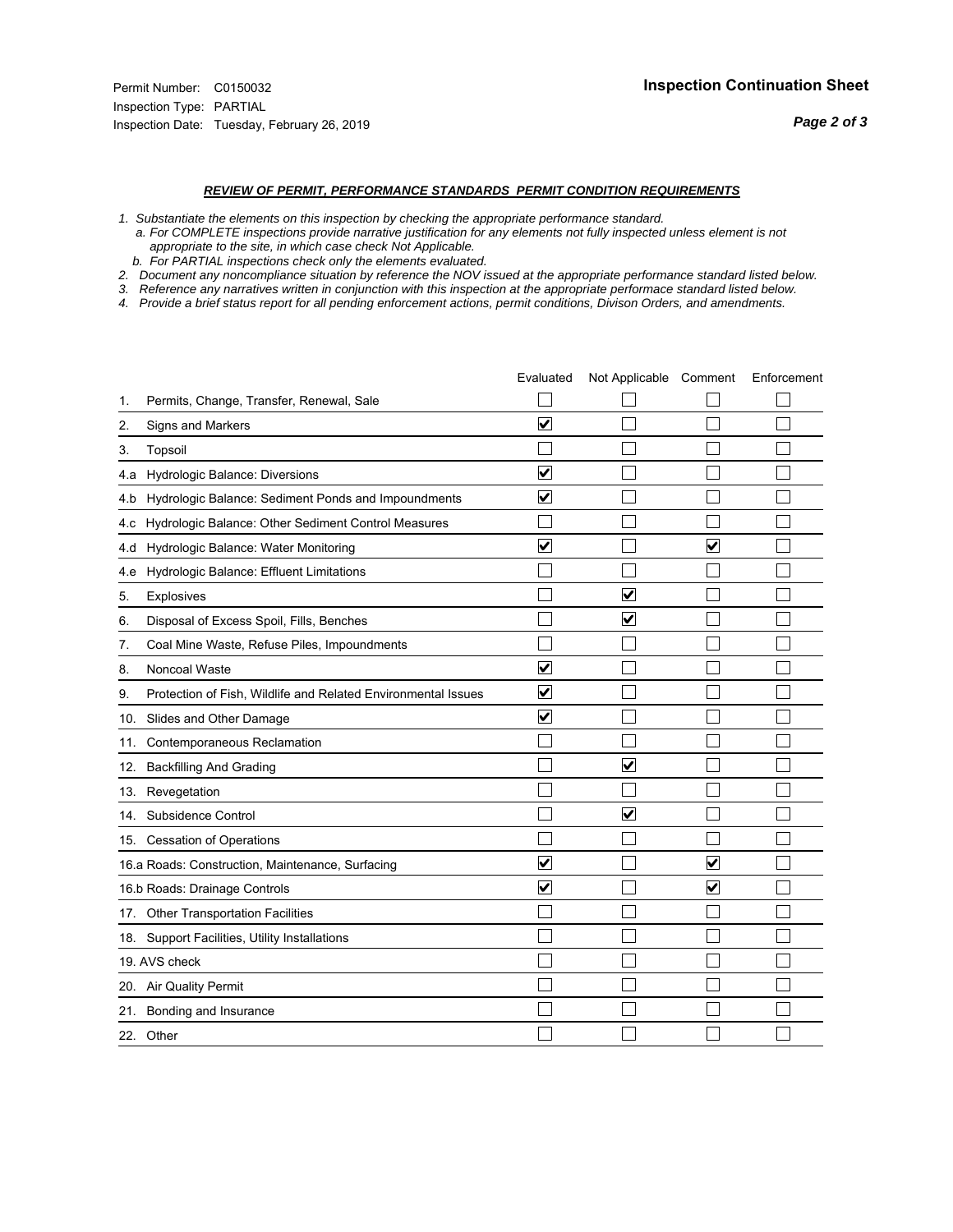Inspection Type: PARTIAL Inspection Date: Tuesday, February 26, 2019

*Page 3 of 3*

#### **4.d Hydrologic Balance: Water Monitoring**

The water treatment facility continues to reside in offline status due to frozen pumps and water lines. Permittee is and has been in compliance for a while, which is a large reason why the efforts to restore functionality to the water treatment facility are at an ebb. Permittee also has recently contacted the USFS concerning plans to route mine water directly to Huntington Creek in the Spring, bypassing the treatment facility altogether. The current flow is 229 gpm.

### **16.a Roads: Construction, Maintenance, Surfacing**

Despite the abundance of snow, the primary road into the site has been plowed and kept clear of snow and ice.

#### **16.b Roads: Drainage Controls**

Difficult to assess the condition of drainage ditches and culverts since there is between 2 - 4 feet of snow everywhere.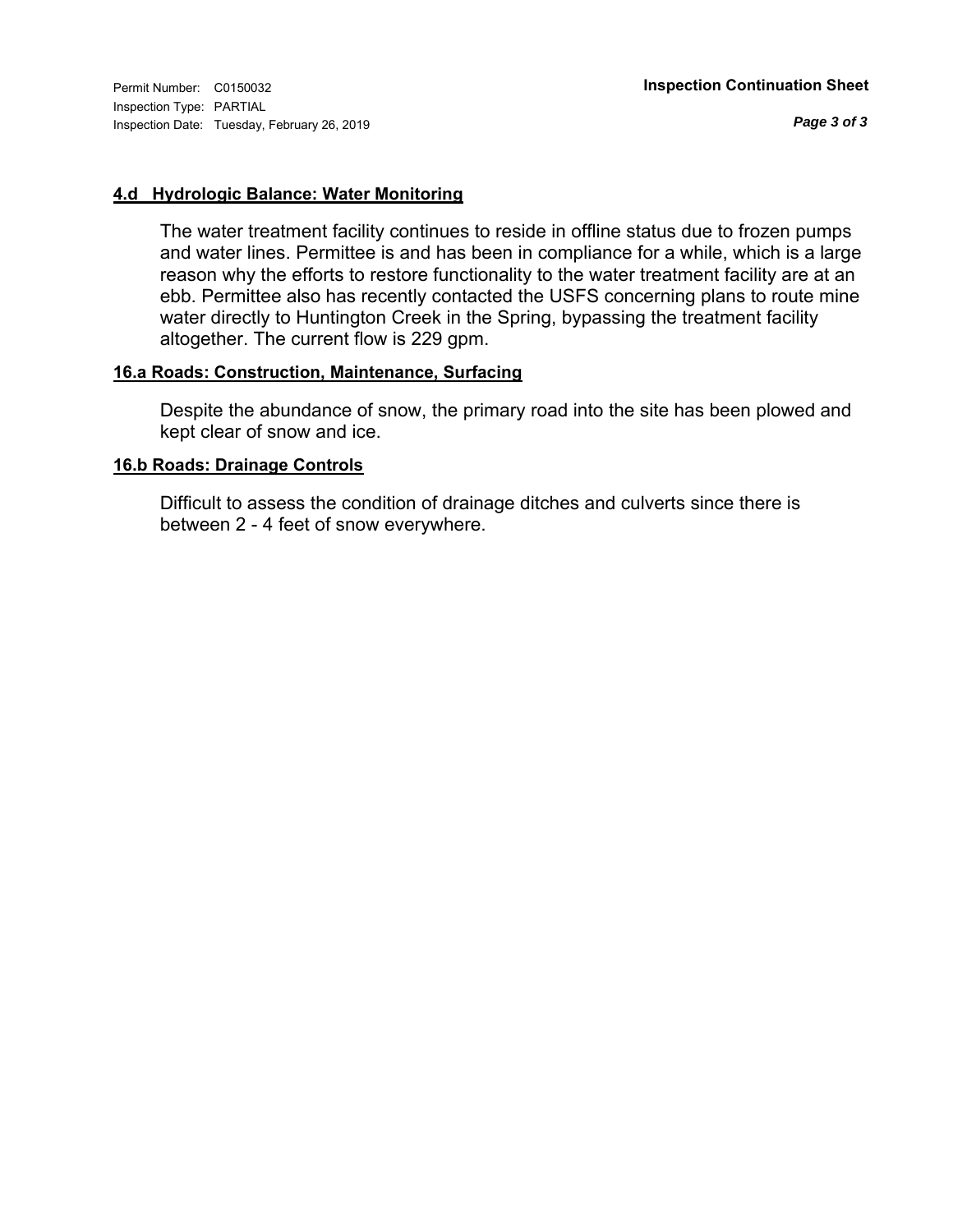

#### **GREG BELL** Lieutenant Governor

# **State of Utah**

DEPARTMENT OF NATURAL RESOURCES

**MICHAEL R. STYLER Executive Director** 

#### Division of Oil, Gas and Mining

**JOHN R. BAZA Division Director** 

| Representatives Present During the Inspection: |
|------------------------------------------------|
| OGM Karl Houskeeper                            |
| Company Jaren Jorgensen                        |

# **Inspection Report**

| Permit Number:   | C0150036                    |
|------------------|-----------------------------|
| Inspection Type: | <b>COMPLETE</b>             |
| Inspection Date: | Thursday, February 21, 2019 |
| Start Date/Time: | 2/21/2019 8:00:00 AM        |
| End Date/Time:   | 2/21/2019 1:00:00 PM        |
| Last Inspection: | Thursday, January 24, 2019  |
|                  |                             |

Inspector: Karl Houskeeper,

Weather: Snowing, Temp. 11 Deg. F.

InspectionID Report Number: 6362

Accepted by: SCHRISTE 3/22/2019

|                         | Permitee: CASTLE VALLEY MINING LLC        |                                                                     |
|-------------------------|-------------------------------------------|---------------------------------------------------------------------|
|                         | <b>Operator: CASTLE VALLEY MINING LLC</b> |                                                                     |
|                         | Site: CASTLE VALLEY WASTE ROCK SITE       |                                                                     |
|                         |                                           | Address: 5550 W. BEAR CANYON ROAD, P.O. BOX 475 HUNTINGTON UT 84528 |
| County: <b>EMERY</b>    |                                           |                                                                     |
|                         | Permit Type: PERMANENT COAL PROGRAM       |                                                                     |
| Permit Status: ACTIVE   |                                           |                                                                     |
| <b>Current Acreages</b> | <b>Mineral Ownership</b>                  | <b>Types of Operations</b>                                          |
| 49.05 Total Permitted   | Federal                                   | Underground                                                         |
| 49.05 Total Disturbed   | <b>State</b>                              | <b>Surface</b>                                                      |
| Phase I                 | County                                    | Loadout                                                             |
| <b>Phase II</b>         | V<br>Fee                                  | Processing                                                          |
| <b>Phase III</b>        | Other                                     | Reprocessing                                                        |

**Report summary and status for pending enforcement actions, permit conditions, Division Orders, and amendments:**



49 Inspector ID Number:Karl Houskeeper,

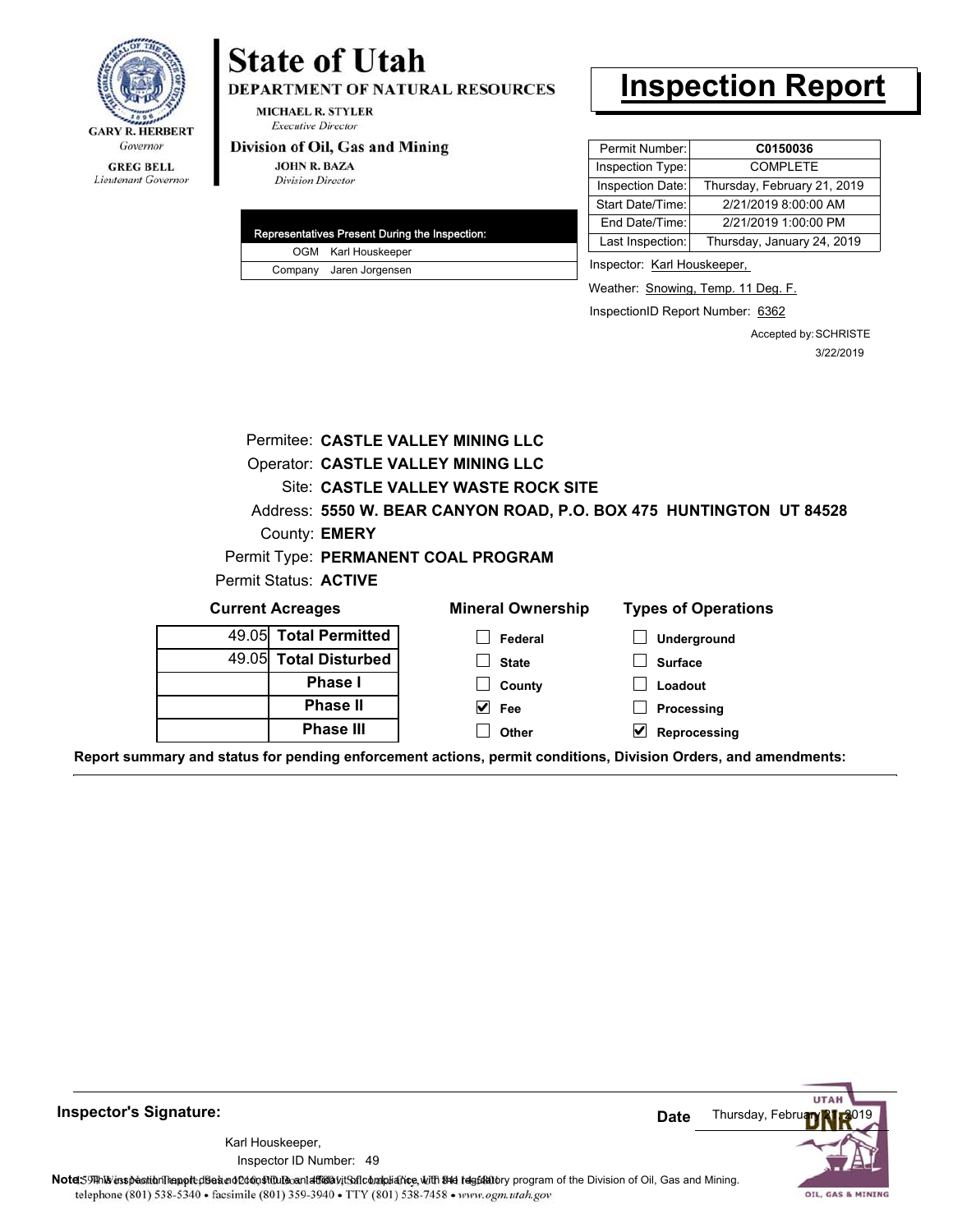#### *REVIEW OF PERMIT, PERFORMANCE STANDARDS PERMIT CONDITION REQUIREMENTS*

*1. Substantiate the elements on this inspection by checking the appropriate performance standard.*

 *a. For COMPLETE inspections provide narrative justification for any elements not fully inspected unless element is not appropriate to the site, in which case check Not Applicable.*

 *b. For PARTIAL inspections check only the elements evaluated.*

*2. Document any noncompliance situation by reference the NOV issued at the appropriate performance standard listed below.*

*3. Reference any narratives written in conjunction with this inspection at the appropriate performace standard listed below.*

|     |                                                               | Evaluated                       | Not Applicable Comment |                         | Enforcement |
|-----|---------------------------------------------------------------|---------------------------------|------------------------|-------------------------|-------------|
| 1.  | Permits, Change, Transfer, Renewal, Sale                      | $\overline{\blacktriangledown}$ |                        | V                       |             |
| 2.  | Signs and Markers                                             |                                 |                        |                         |             |
| 3.  | Topsoil                                                       | $\overline{\mathbf{v}}$         |                        |                         |             |
| 4.a | Hydrologic Balance: Diversions                                | $\blacktriangledown$            |                        |                         |             |
| 4.b | Hydrologic Balance: Sediment Ponds and Impoundments           | $\blacktriangledown$            |                        | V                       |             |
| 4.c | Hydrologic Balance: Other Sediment Control Measures           | $\overline{\mathbf{v}}$         |                        |                         |             |
| 4.d | Hydrologic Balance: Water Monitoring                          | $\overline{\mathbf{v}}$         |                        |                         |             |
| 4.e | Hydrologic Balance: Effluent Limitations                      | $\overline{\mathbf{v}}$         |                        | $\overline{\mathbf{v}}$ |             |
| 5.  | <b>Explosives</b>                                             | $\overline{\mathbf{v}}$         |                        | ⊽                       |             |
| 6.  | Disposal of Excess Spoil, Fills, Benches                      | $\blacktriangledown$            |                        |                         |             |
| 7.  | Coal Mine Waste, Refuse Piles, Impoundments                   | $\overline{\mathsf{v}}$         |                        | $\overline{\mathsf{v}}$ |             |
| 8.  | Noncoal Waste                                                 | $\overline{\mathbf{v}}$         |                        |                         |             |
| 9.  | Protection of Fish, Wildlife and Related Environmental Issues | $\overline{\mathbf{v}}$         |                        |                         |             |
|     | 10. Slides and Other Damage                                   | $\overline{\mathbf{v}}$         |                        |                         |             |
| 11. | Contemporaneous Reclamation                                   | ⊽                               |                        |                         |             |
| 12. | <b>Backfilling And Grading</b>                                | $\overline{\mathbf{v}}$         |                        |                         |             |
| 13. | Revegetation                                                  | $\overline{\mathbf{v}}$         |                        |                         |             |
| 14. | Subsidence Control                                            | $\overline{\mathbf{v}}$         |                        |                         |             |
|     | 15. Cessation of Operations                                   | $\overline{\mathbf{v}}$         |                        |                         |             |
|     | 16.a Roads: Construction, Maintenance, Surfacing              | $\blacktriangledown$            |                        |                         |             |
|     | 16.b Roads: Drainage Controls                                 | $\overline{\mathbf{v}}$         |                        |                         |             |
|     | 17. Other Transportation Facilities                           | $\overline{\mathbf{v}}$         |                        |                         |             |
| 18. | Support Facilities, Utility Installations                     | $\overline{\mathbf{v}}$         |                        |                         |             |
|     | 19. AVS check                                                 | $\overline{\mathbf{v}}$         |                        |                         |             |
|     | 20. Air Quality Permit                                        | $\checkmark$                    |                        | $\blacktriangledown$    |             |
| 21. | Bonding and Insurance                                         | $\blacktriangledown$            |                        | $\blacktriangledown$    |             |
|     | 22. Other                                                     | $\overline{\mathbf{v}}$         |                        |                         |             |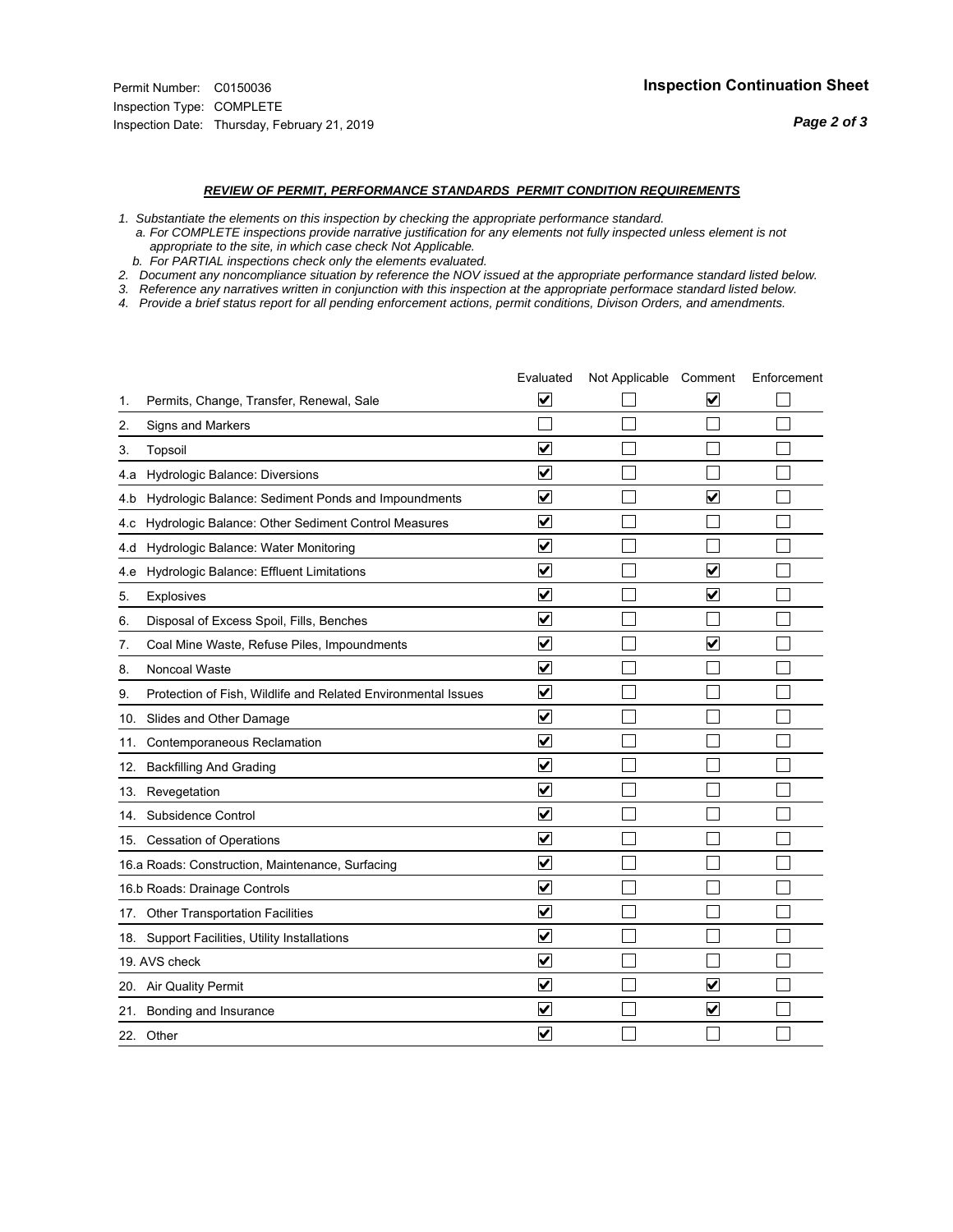#### **1. Permits, Change, Transfer, Renewal, Sale**

The DOGM permit is C/015/0036 issued on November 2, 2018 and expires on November 2, 2023.

Air Quality permit is DAQE- GN15613001-18, November 15, 2018.

SPCC plan dated January 10, 2019 and Utah P.E. certified 01/10/2019.

Business license issued 07/31/13 and expires 06/30/2019, Division of Corporations.

### **4.b Hydrologic Balance: Sediment Ponds and Impoundments**

The sediment pond was last inspected in the fourth quarter of 2018 in December and was Utah P.E. certified on 01/24/2019.

### **4.e Hydrologic Balance: Effluent Limitations**

No discharge permit. Sediment pond is designed for total containment.

#### **5. Explosives**

No explosives are stored on site.

### **7. Coal Mine Waste, Refuse Piles, Impoundments**

Thewaste rock pile was last inspected in the fourth quarter of 2018 in December and was Utah P.E. certified on 01/24/2019.

### **20. Air Quality Permit**

Air Quaility Permit DAQE-GN15613001-18. Name Change November 15, 2018.

#### **21. Bonding and Insurance**

Indemnity National Insurance Co. Policy 092018-C0150036, 12th October 2018, for \$821,000.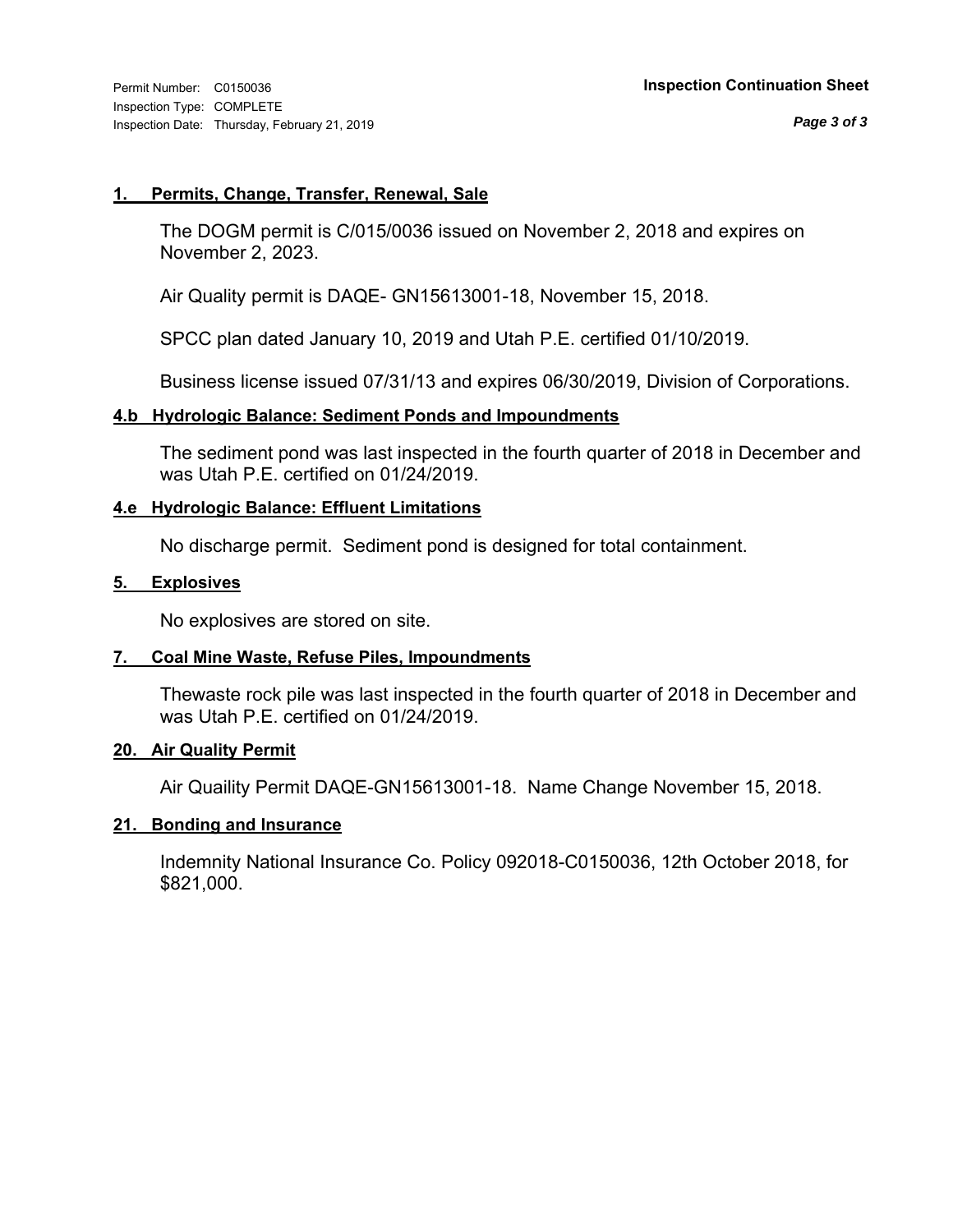

# **State of Utah**

**DEPARTMENT OF NATURAL RESOURCES** 

**MICHAEL R. STYLER Executive Director** 

#### Division of Oil, Gas and Mining

**JOHN R. BAZA Division Director** 

| Representatives Present During the Inspection: |
|------------------------------------------------|
| OGM Steve Demczak                              |

# **Inspection Report**

| Permit Number:   | C0250005                  |
|------------------|---------------------------|
| Inspection Type: | <b>COMPLETE</b>           |
| Inspection Date: | Tuesday, February 5, 2019 |
| Start Date/Time: | 2/5/2019 10:00:00 AM      |
| End Date/Time:   | 2/5/2019 2:30:00 PM       |
| Last Inspection: | Tuesday, January 15, 2019 |

Inspector: Steve Demczak,

Weather: Snowstorm, Snow Covered, Poor Conditions

InspectionID Report Number: 6349

Accepted by: SCHRISTE 2/14/2019

|                                                           |                   |                              | Permitee: ALTON COAL DEVELOPMENT LLC |                            |
|-----------------------------------------------------------|-------------------|------------------------------|--------------------------------------|----------------------------|
| Operator: ALTON COAL DEVELOPMENT LLC                      |                   |                              |                                      |                            |
|                                                           | Site: COAL HOLLOW |                              |                                      |                            |
| Address: 463 North 100 West, Suite 1, CEDAR CITY UT 84720 |                   |                              |                                      |                            |
| County: <b>KANE</b>                                       |                   |                              |                                      |                            |
|                                                           |                   |                              | Permit Type: PERMANENT COAL PROGRAM  |                            |
|                                                           |                   | Permit Status: <b>ACTIVE</b> |                                      |                            |
| <b>Current Acreages</b>                                   |                   |                              | <b>Mineral Ownership</b>             | <b>Types of Operations</b> |
|                                                           |                   | 1,017.15 Total Permitted     | Federal                              | Underground                |
|                                                           |                   | 443.00 Total Disturbed       | <b>State</b>                         | Surface                    |
|                                                           |                   |                              |                                      |                            |

| 443.00 Total Disturbed |        |
|------------------------|--------|
| <b>Phase I</b>         | 219.00 |
| <b>Phase II</b>        | 77.00  |
| <b>Phase III</b>       |        |

| eral Ownership | <b>Types of Op</b>       |  |  |
|----------------|--------------------------|--|--|
| $\Box$ Federal | $\triangledown$ Undergro |  |  |
| $\Box$ State   | $\triangledown$ Surface  |  |  |
| $\Box$ County  | $\Box$ Loadout           |  |  |
| $\sqrt{ }$ Fee | $\Box$ Processi          |  |  |
| $\Box$ Other   | $\Box$ Reproces          |  |  |

**Processing Reprocessing**

**Report summary and status for pending enforcement actions, permit conditions, Division Orders, and amendments:**

I conducted the inspection with Clark Atwood, Safety Director at the Coal Hollow Mine. The mine was close due to severe weather conditions. Most of the time there was white out conditions. Roads were snow cover and have not been graded.

**UTA** Monday, Februa **Date** Steve Demczak, Inspector ID Number: 39 Note: This inspection report disean of constitute and affidavit for compliance, with the regulatory program of the Division of Oil, Gas and Mining. telephone (801) 538-5340 · facsimile (801) 359-3940 · TTY (801) 538-7458 · www.ogm.utah.gov OIL, GAS & MINING

**Inspector's Signature:**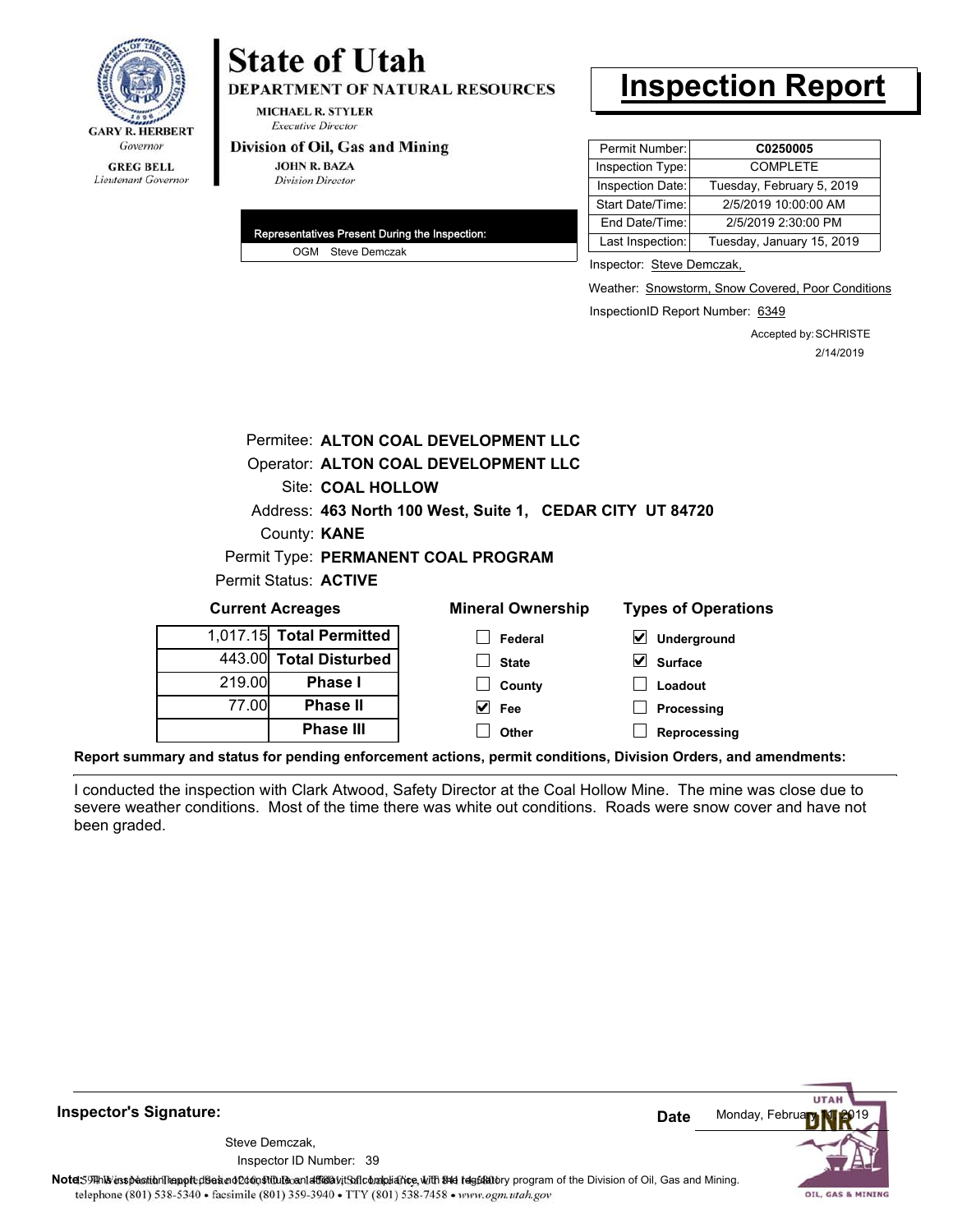#### *REVIEW OF PERMIT, PERFORMANCE STANDARDS PERMIT CONDITION REQUIREMENTS*

*1. Substantiate the elements on this inspection by checking the appropriate performance standard.*

 *a. For COMPLETE inspections provide narrative justification for any elements not fully inspected unless element is not appropriate to the site, in which case check Not Applicable.*

 *b. For PARTIAL inspections check only the elements evaluated.*

*2. Document any noncompliance situation by reference the NOV issued at the appropriate performance standard listed below.*

*3. Reference any narratives written in conjunction with this inspection at the appropriate performace standard listed below.*

|     |                                                               | Evaluated               | Not Applicable Comment  |                         | Enforcement |
|-----|---------------------------------------------------------------|-------------------------|-------------------------|-------------------------|-------------|
| 1.  | Permits, Change, Transfer, Renewal, Sale                      | ⊻                       |                         | V                       |             |
| 2.  | Signs and Markers                                             | $\overline{\mathbf{v}}$ |                         | $\blacktriangledown$    |             |
| 3.  | Topsoil                                                       | $\overline{\mathbf{v}}$ |                         | $\overline{\mathbf{v}}$ |             |
| 4.a | Hydrologic Balance: Diversions                                | $\overline{\mathsf{v}}$ |                         | $\blacktriangledown$    |             |
| 4.b | Hydrologic Balance: Sediment Ponds and Impoundments           | $\blacktriangledown$    |                         | $\blacktriangledown$    |             |
| 4.c | Hydrologic Balance: Other Sediment Control Measures           | $\checkmark$            |                         | $\blacktriangledown$    |             |
| 4.d | Hydrologic Balance: Water Monitoring                          | $\overline{\mathbf{v}}$ |                         | $\blacktriangledown$    |             |
| 4.e | Hydrologic Balance: Effluent Limitations                      | $\overline{\mathbf{v}}$ |                         | $\blacktriangledown$    |             |
| 5.  | <b>Explosives</b>                                             | $\overline{\mathbf{v}}$ |                         | $\blacktriangledown$    |             |
| 6.  | Disposal of Excess Spoil, Fills, Benches                      | $\overline{\mathbf{v}}$ |                         | $\blacktriangledown$    |             |
| 7.  | Coal Mine Waste, Refuse Piles, Impoundments                   | $\overline{\mathsf{v}}$ |                         | $\blacktriangledown$    |             |
| 8.  | Noncoal Waste                                                 | $\overline{\mathbf{v}}$ |                         | $\blacktriangledown$    |             |
| 9.  | Protection of Fish, Wildlife and Related Environmental Issues |                         |                         |                         |             |
|     | 10. Slides and Other Damage                                   | ⊽                       |                         | $\overline{\mathbf{v}}$ |             |
| 11. | Contemporaneous Reclamation                                   |                         |                         |                         |             |
| 12. | <b>Backfilling And Grading</b>                                | $\overline{\mathbf{v}}$ |                         | $\blacktriangledown$    |             |
| 13. | Revegetation                                                  | $\overline{\mathbf{v}}$ |                         |                         |             |
| 14. | Subsidence Control                                            |                         | $\overline{\mathbf{v}}$ |                         |             |
|     | 15. Cessation of Operations                                   | $\blacktriangledown$    |                         | $\blacktriangledown$    |             |
|     | 16.a Roads: Construction, Maintenance, Surfacing              | $\overline{\mathsf{v}}$ |                         | $\overline{\mathbf{v}}$ |             |
|     | 16.b Roads: Drainage Controls                                 | $\blacktriangledown$    |                         | $\overline{\mathbf{v}}$ |             |
|     | 17. Other Transportation Facilities                           | $\overline{\mathbf{v}}$ |                         |                         |             |
| 18. | Support Facilities, Utility Installations                     | $\overline{\mathbf{v}}$ |                         | $\blacktriangledown$    |             |
|     | 19. AVS check                                                 | $\overline{\mathbf{v}}$ |                         | $\blacktriangledown$    |             |
|     | 20. Air Quality Permit                                        | $\checkmark$            |                         |                         |             |
|     | 21. Bonding and Insurance                                     | $\overline{\mathbf{v}}$ |                         | $\blacktriangledown$    |             |
|     | 22. Other                                                     |                         |                         |                         |             |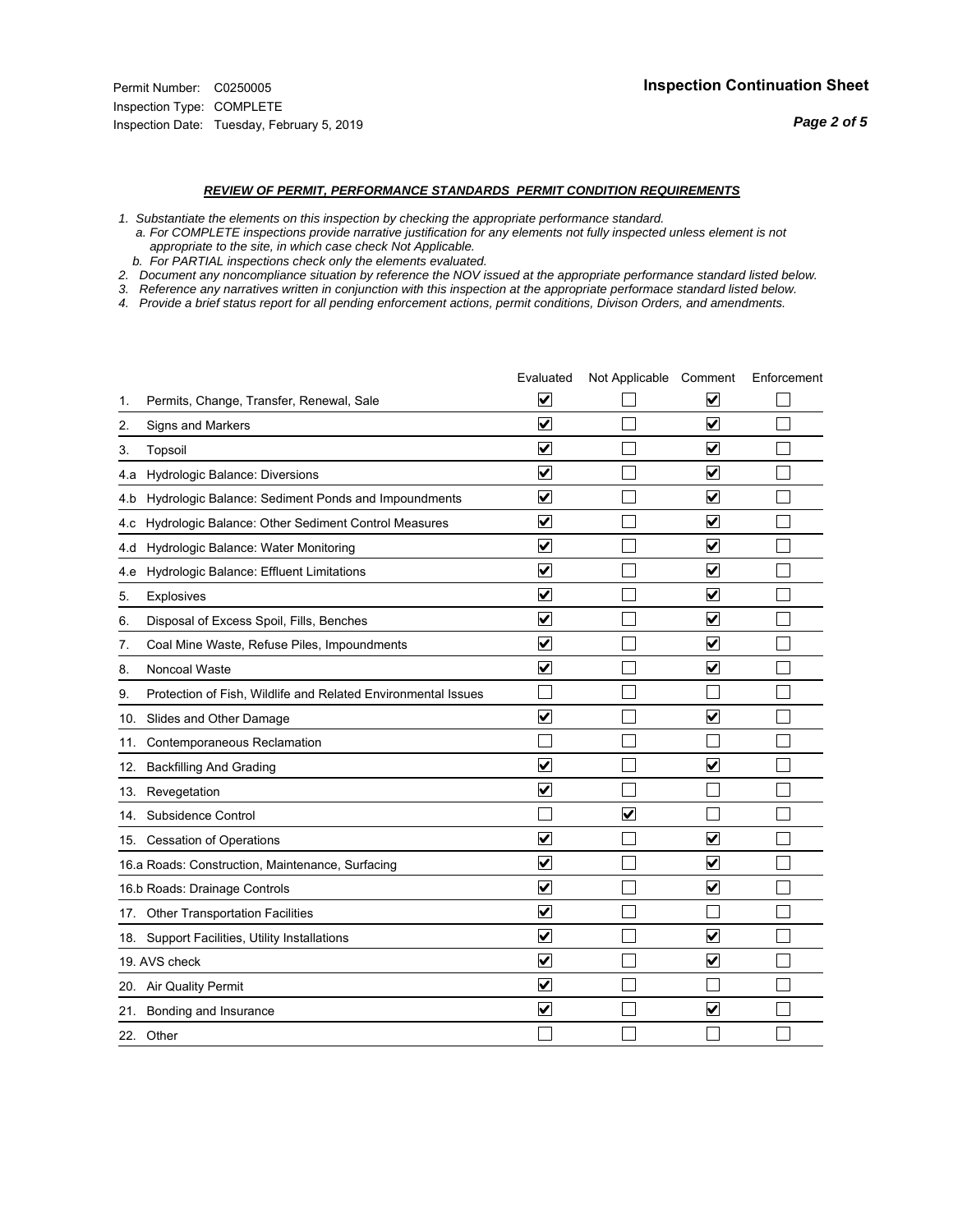*Page 3 of 5*

### **1. Permits, Change, Transfer, Renewal, Sale**

The permittee has two (2) amendments under review. They are Coal Hollow "Chapter 1 Revision" to be reviewed by February 21, 2019 and the Coal Hollow "LBA Block 1". The Division is scheduled to finish its review by March 1, 2019. DOGM Permit – Expires on Nov 8, 2020 signed by both parties. UPDES Permit- Expires on July 31, 2018. Permit number #Ut0025992 Air Quality Permit- DAQE-AN-1404700005-15 SPCC Plan was reviewed by P.E. on March 23, 2015 Business License - Cedar City, #138671

#### **2. Signs and Markers**

The identification sign was inspected and it meets the requirements of the R645 Coal Rules. See Photo

#### **3. Topsoil**

The topsoil piles were snow covered. No water or wind erosion was taking places due to the cold temperatures and the topsoil piles were snow covered. No snow was melting.

#### **4.a Hydrologic Balance: Diversions**

Diversions and culverts were completely snow covered. Due to low temperatures it is unlikely that the diversions had water flow.

#### **4.b Hydrologic Balance: Sediment Ponds and Impoundments**

I inspected a few sediment ponds. They contain water but were not discharging and unlikely to discharge. The embankments and inlets were snow covered. No hazardous conditions were noticed. No water was entering the sediment pond. I did not inspect other ponds due to access roads were snow covered and unsafe to drive. The sediment pond inspection for the four quarter was on Septemebr14, 2018. No hazardous conditions were reported. Sediment pond #7, #1, and #2 contain water.

### **4.c Hydrologic Balance: Other Sediment Control Measures**

Straw bales in diversions were inspected and complied with the requirements of the R645 Coal Rules. They were functioning as design. See photo

#### **4.d Hydrologic Balance: Water Monitoring**

Water monitoring information is taken by the permittee and is sent electronically to the Division in Salt Lake City. This information is reviewed and analyzed by the Division staff. A report is written.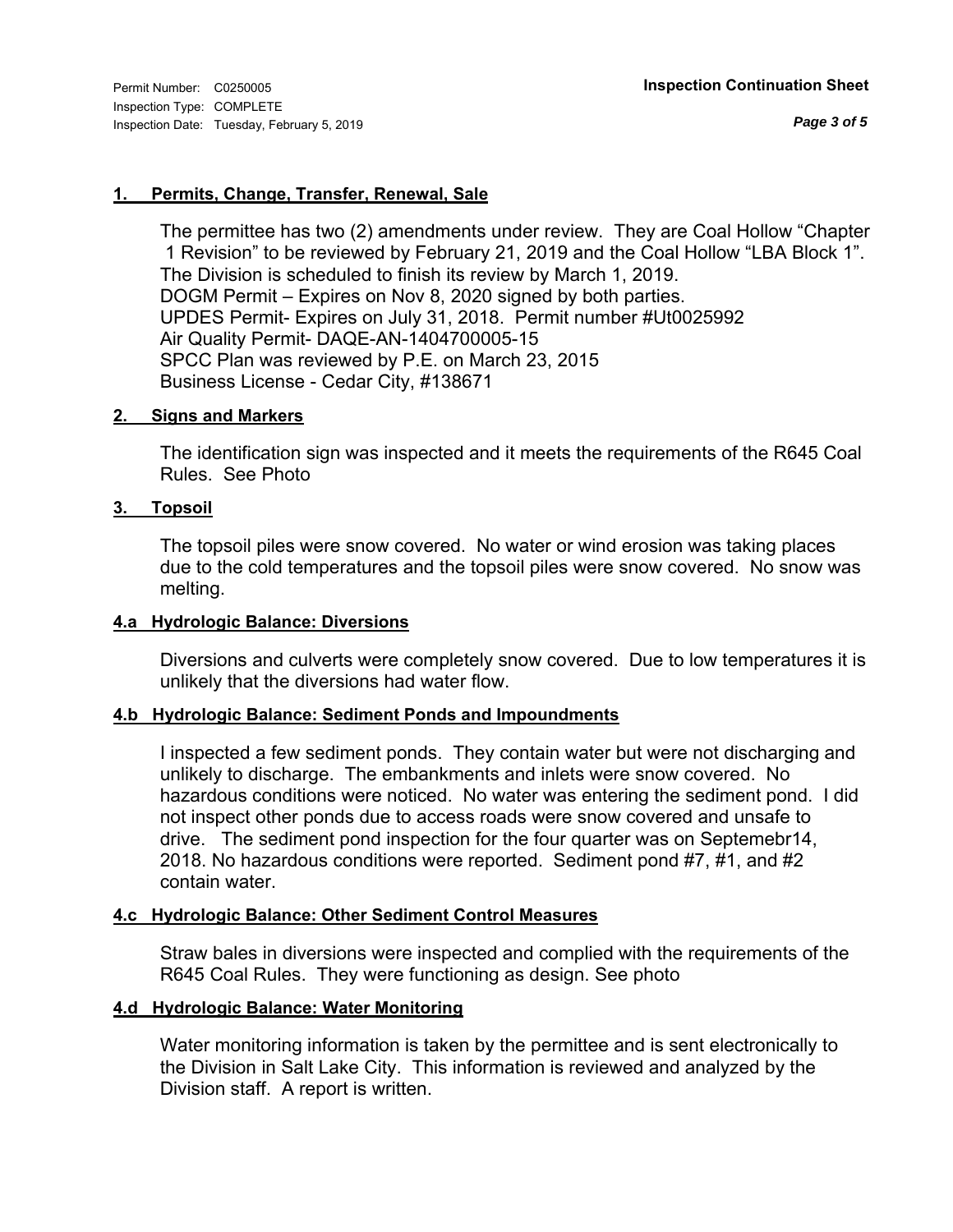*Page 4 of 5*

### **4.e Hydrologic Balance: Effluent Limitations**

The UPDES Permit expired on July 31, 2018. Water Quality is in the process of writing a new permit, in the mean time the permittee is still under the requirements of the expire permit.

#### **5. Explosives**

The blasting reports have been submitted to the Division and the inspector. I did no notice any problems with the reports. These reports are written by a certified blaster.

### **6. Disposal of Excess Spoil, Fills, Benches**

Spoil from the active pit is moved into the adjacent pit for backfilling.

#### **7. Coal Mine Waste, Refuse Piles, Impoundments**

Spoil piles were inspected by a P.E. for the fourth quarter of 2018 on September 14, 2018. No hazardous conditions were reported. Spoil piles were snow covered.

#### **8. Noncoal Waste**

I did not notice any non-coal waste materials. The mine site is completely snow covered.

#### **10. Slides and Other Damage**

No slides or other damage was notice during the inspection.

### **12. Backfilling And Grading**

It was impossible to see up close the area were backfilling was taken places due to weather and road conditions. I notice from a distance it appears material was being place into pit #18 from pit #19.

#### **15. Cessation of Operations**

The mine was close due to a snowstorm.

### **16.a Roads: Construction, Maintenance, Surfacing**

Snow covered.

#### **16.b Roads: Drainage Controls**

Snow covered.

### **18. Support Facilities, Utility Installations**

No new facilities constructed since the last inspection.

### **19. AVS check**

AVS checks are made in Salt Lake City.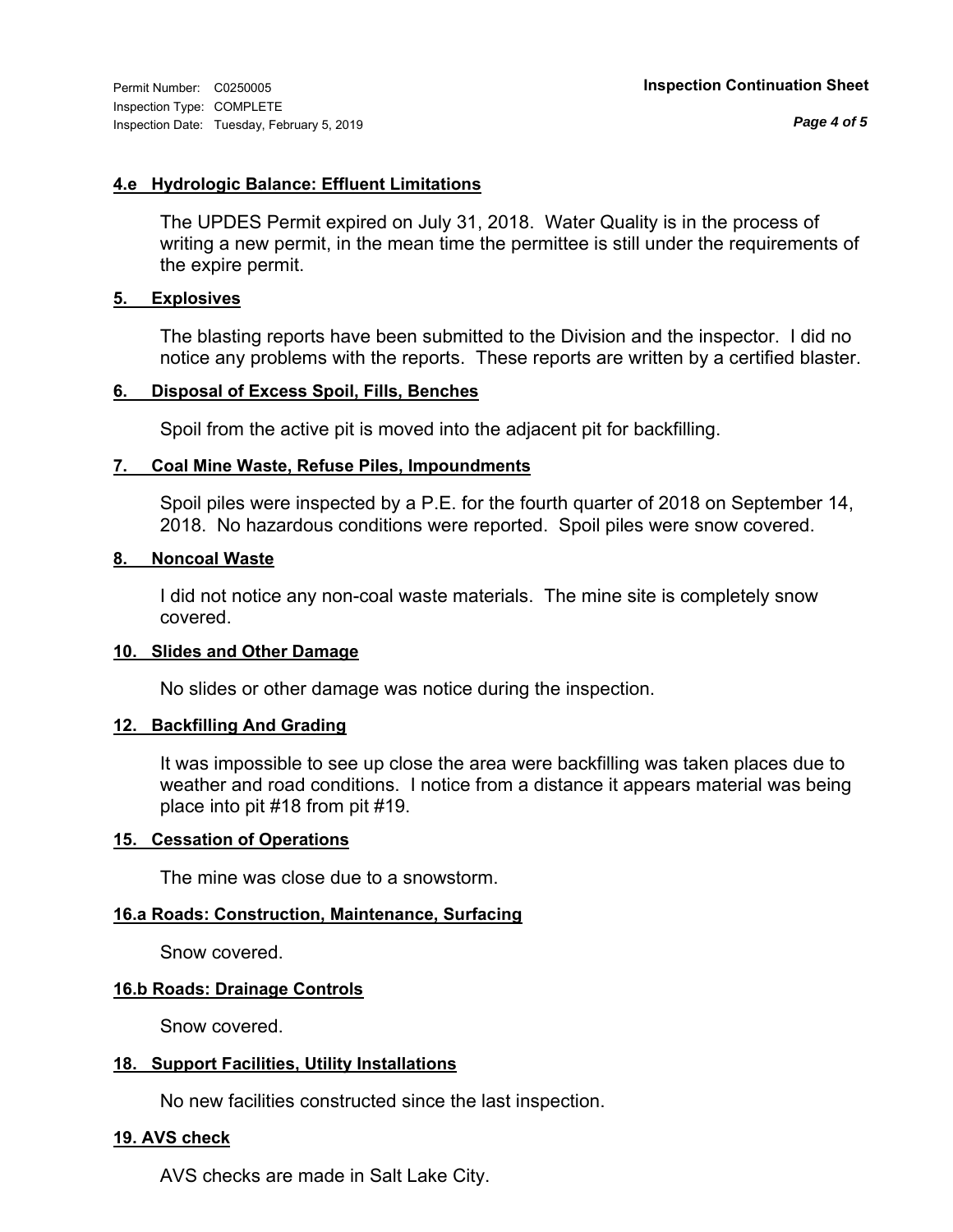Inspection Type: COMPLETE Inspection Date: Tuesday, February 5, 2019

*Page 5 of 5*

## **21. Bonding and Insurance**

The bond is \$12,750,000. The permittee needs to contact the Division and receive a signed copy of the Reclamation Agreement. Insurance is by Vamamon Agency and will expire on 11/17/2020.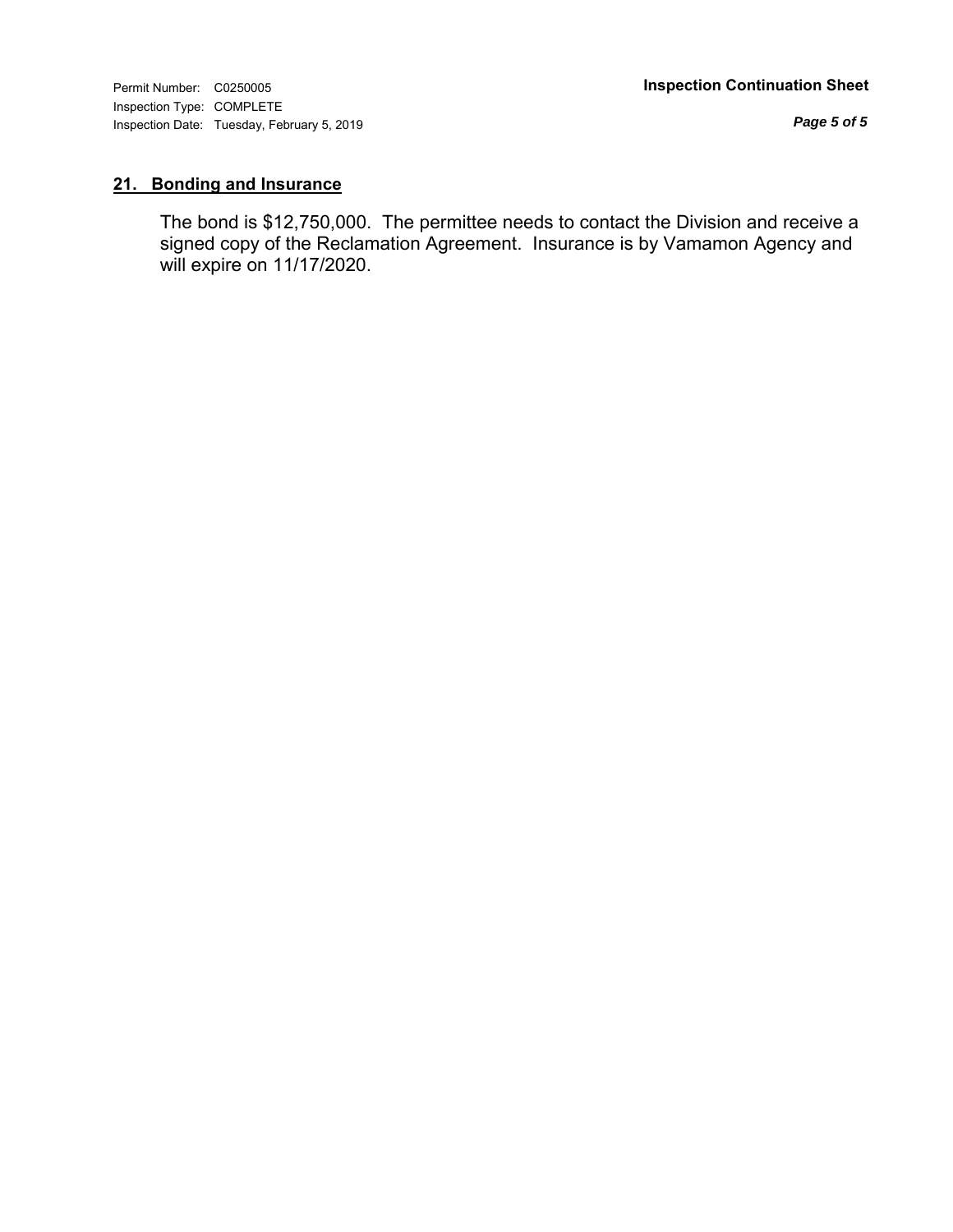

### Lieutenant Governor

# **State of Utah**

DEPARTMENT OF NATURAL RESOURCES

**MICHAEL R. STYLER Executive Director** 

#### Division of Oil, Gas and Mining

**JOHN R. BAZA Division Director** 

| Representatives Present During the Inspection: |                      |  |
|------------------------------------------------|----------------------|--|
|                                                | Company Vicky Miller |  |
|                                                | OGM Karl Houskeeper  |  |

## **Inspection Report**

| Permit Number:   | C0410002                  |  |  |
|------------------|---------------------------|--|--|
| Inspection Type: | <b>COMPLETE</b>           |  |  |
| Inspection Date: | Tuesday, February 5, 2019 |  |  |
| Start Date/Time: | 2/5/2019 7:30:00 AM       |  |  |
| End Date/Time:   | 2/5/2019 2:00:00 PM       |  |  |
| Last Inspection: | Tuesday, January 8, 2019  |  |  |
|                  |                           |  |  |

Inspector: Karl Houskeeper,

Weather: Overcast Skies/Snowing, Temp. 26 Deg. F.

InspectionID Report Number: 6344

Accepted by: SCHRISTE 2/14/2019

| Permitee: CANYON FUEL COMPANY            |                                      |                                     |                                     |  |  |  |  |  |  |
|------------------------------------------|--------------------------------------|-------------------------------------|-------------------------------------|--|--|--|--|--|--|
|                                          | <b>Operator: CANYON FUEL COMPANY</b> |                                     |                                     |  |  |  |  |  |  |
|                                          | Site: SUFCO MINE                     |                                     |                                     |  |  |  |  |  |  |
| Address: 597 SOUTH SR24, SALINA UT 84654 |                                      |                                     |                                     |  |  |  |  |  |  |
| County: SEVIER                           |                                      |                                     |                                     |  |  |  |  |  |  |
|                                          |                                      | Permit Type: PERMANENT COAL PROGRAM |                                     |  |  |  |  |  |  |
| Permit Status: ACTIVE                    |                                      |                                     |                                     |  |  |  |  |  |  |
|                                          | <b>Current Acreages</b>              | <b>Mineral Ownership</b>            | <b>Types of Operations</b>          |  |  |  |  |  |  |
|                                          | 691.73 Total Permitted               | $\vert \mathbf{v} \vert$ Federal    | $\blacktriangledown$<br>Underground |  |  |  |  |  |  |
|                                          | 96.42 Total Disturbed                | $\vee$ State                        | <b>Surface</b>                      |  |  |  |  |  |  |
|                                          | Phase I                              | County                              | Loadout                             |  |  |  |  |  |  |
|                                          | <b>Phase II</b>                      | <b>Fee</b>                          | Processing                          |  |  |  |  |  |  |
|                                          | <b>Phase III</b>                     | Other                               | Reprocessing                        |  |  |  |  |  |  |
|                                          |                                      |                                     |                                     |  |  |  |  |  |  |

**Report summary and status for pending enforcement actions, permit conditions, Division Orders, and amendments:**



**Inspector's Signature:**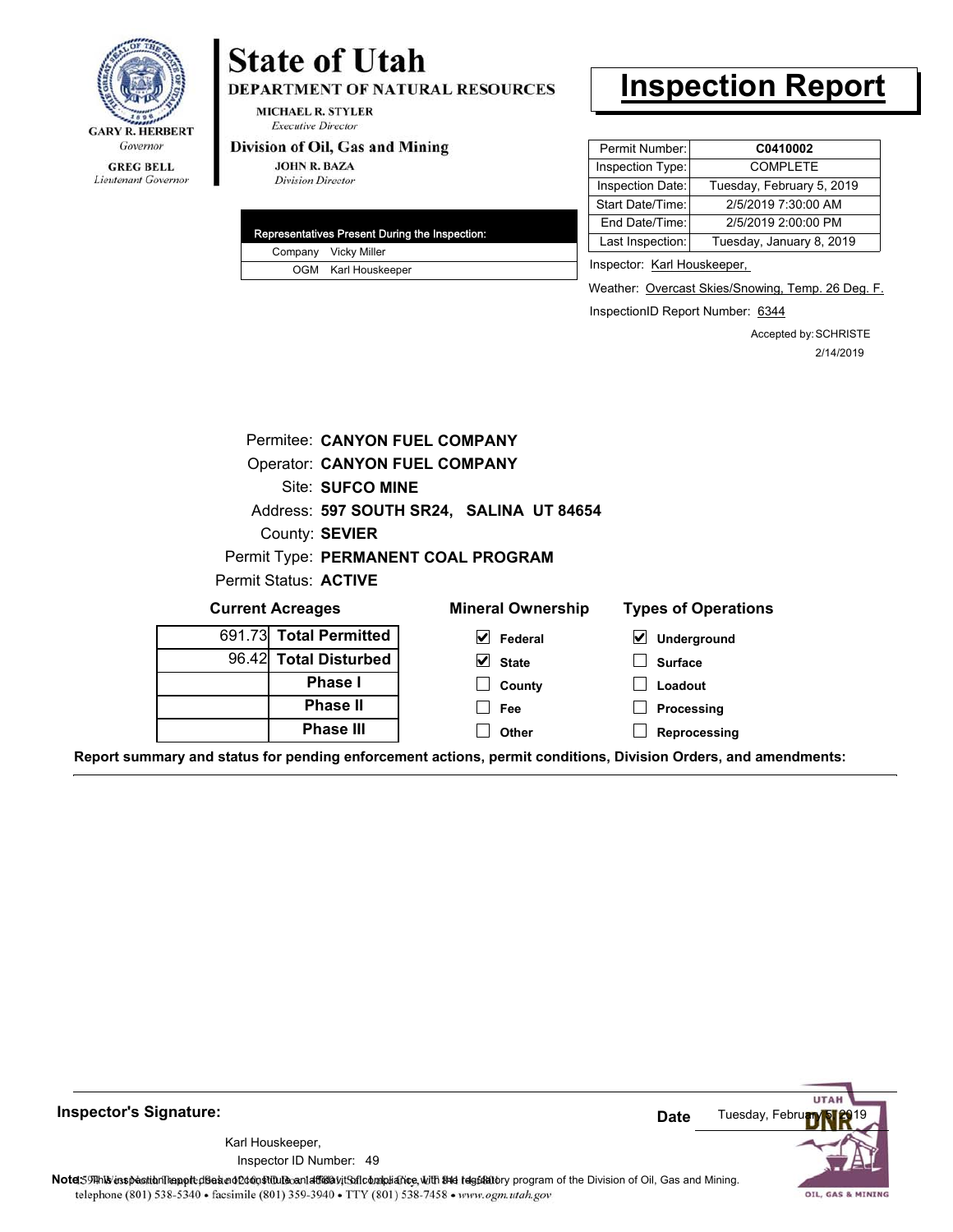*Page 2 of 4*

#### *REVIEW OF PERMIT, PERFORMANCE STANDARDS PERMIT CONDITION REQUIREMENTS*

*1. Substantiate the elements on this inspection by checking the appropriate performance standard.*

 *a. For COMPLETE inspections provide narrative justification for any elements not fully inspected unless element is not appropriate to the site, in which case check Not Applicable.*

 *b. For PARTIAL inspections check only the elements evaluated.*

*2. Document any noncompliance situation by reference the NOV issued at the appropriate performance standard listed below.*

*3. Reference any narratives written in conjunction with this inspection at the appropriate performace standard listed below.*

*4. Provide a brief status report for all pending enforcement actions, permit conditions, Divison Orders, and amendments.*

|     |                                                               | Evaluated               | Not Applicable Comment |                         | Enforcement |
|-----|---------------------------------------------------------------|-------------------------|------------------------|-------------------------|-------------|
| 1.  | Permits, Change, Transfer, Renewal, Sale                      | $\overline{\mathbf{v}}$ |                        | V                       |             |
| 2.  | Signs and Markers                                             | $\overline{\mathbf{v}}$ |                        | $\blacktriangledown$    |             |
| 3.  | Topsoil                                                       | $\overline{\mathbf{v}}$ |                        |                         |             |
| 4.a | Hydrologic Balance: Diversions                                | $\blacktriangledown$    |                        | $\overline{\mathbf{v}}$ |             |
| 4.b | Hydrologic Balance: Sediment Ponds and Impoundments           | $\blacktriangledown$    |                        | V                       |             |
| 4.c | Hydrologic Balance: Other Sediment Control Measures           | $\overline{\mathbf{v}}$ |                        |                         |             |
| 4.d | Hydrologic Balance: Water Monitoring                          | $\overline{\mathbf{v}}$ |                        |                         |             |
| 4.e | Hydrologic Balance: Effluent Limitations                      | $\overline{\mathbf{v}}$ |                        | $\blacktriangledown$    |             |
| 5.  | <b>Explosives</b>                                             | $\overline{\mathbf{v}}$ |                        |                         |             |
| 6.  | Disposal of Excess Spoil, Fills, Benches                      | $\blacktriangledown$    |                        |                         |             |
| 7.  | Coal Mine Waste, Refuse Piles, Impoundments                   | $\overline{\mathbf{v}}$ |                        |                         |             |
| 8.  | Noncoal Waste                                                 | $\overline{\mathbf{v}}$ |                        |                         |             |
| 9.  | Protection of Fish, Wildlife and Related Environmental Issues | $\overline{\mathbf{v}}$ |                        |                         |             |
|     | 10. Slides and Other Damage                                   | $\overline{\mathbf{v}}$ |                        |                         |             |
| 11. | Contemporaneous Reclamation                                   | ⊽                       |                        |                         |             |
| 12. | <b>Backfilling And Grading</b>                                | $\overline{\mathbf{v}}$ |                        |                         |             |
| 13. | Revegetation                                                  | $\overline{\mathbf{v}}$ |                        |                         |             |
| 14. | Subsidence Control                                            | $\overline{\mathbf{v}}$ |                        |                         |             |
|     | 15. Cessation of Operations                                   | $\overline{\mathbf{v}}$ |                        |                         |             |
|     | 16.a Roads: Construction, Maintenance, Surfacing              | $\blacktriangledown$    |                        |                         |             |
|     | 16.b Roads: Drainage Controls                                 | $\overline{\mathbf{v}}$ |                        |                         |             |
|     | 17. Other Transportation Facilities                           | $\overline{\mathbf{v}}$ |                        |                         |             |
| 18. | Support Facilities, Utility Installations                     | $\overline{\mathbf{v}}$ |                        |                         |             |
|     | 19. AVS check                                                 | $\overline{\mathbf{v}}$ |                        |                         |             |
|     | 20. Air Quality Permit                                        | $\checkmark$            |                        |                         |             |
| 21. | Bonding and Insurance                                         | $\blacktriangledown$    |                        |                         |             |
|     | 22. Other                                                     | $\overline{\mathbf{v}}$ |                        |                         |             |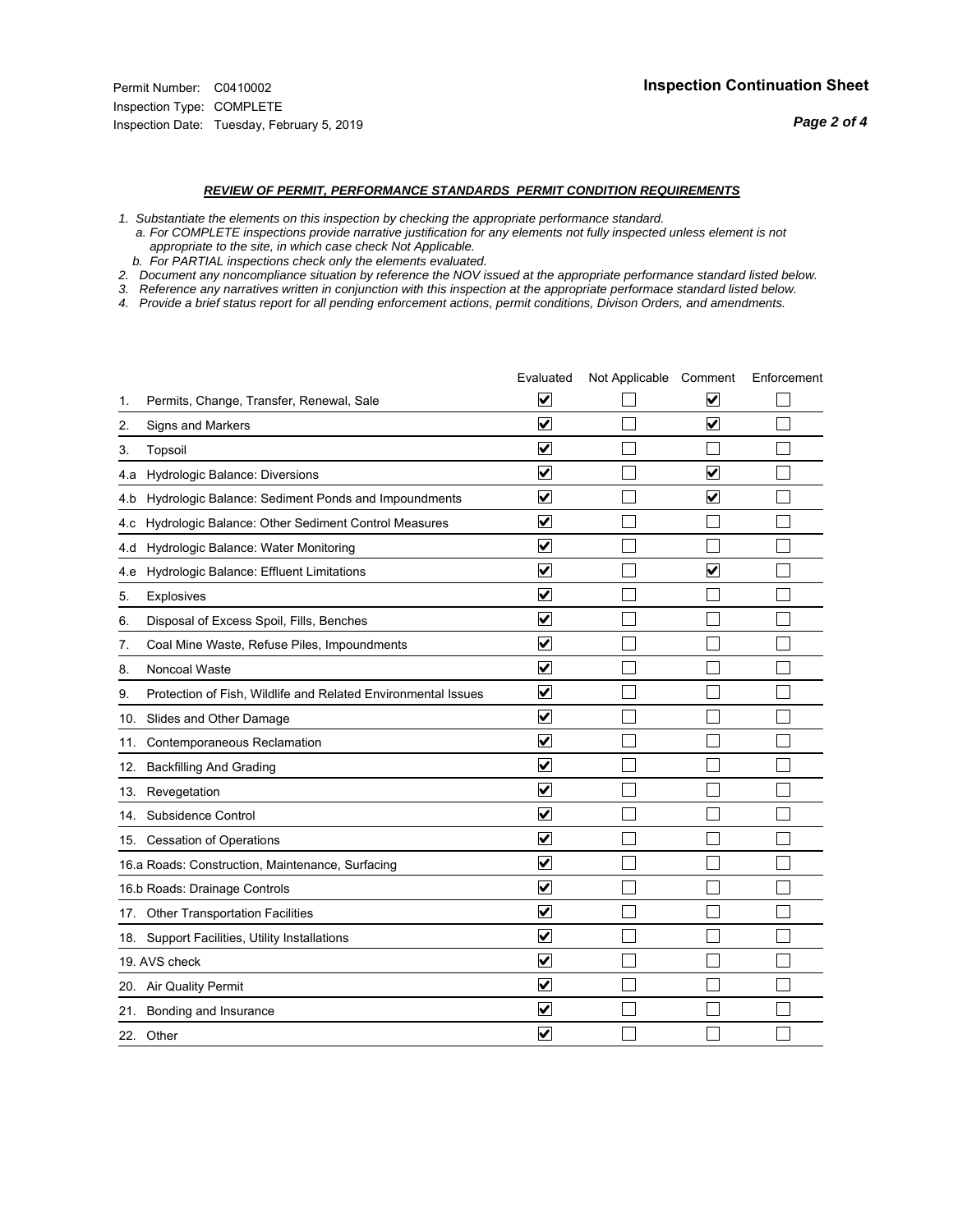#### **1. Permits, Change, Transfer, Renewal, Sale**

A review of the required paper work for a complete inspection was conducted prior to the field inspection. The paper work review provided the following information:

The current DOGM Permit for the SUFCO Mine C/041/0002 became effective on May 21, 2017 and expires on May 21, 2022.

The current insurance Policy GL6576428 is through Great Midwest Insurance Co. Effective date is 02/01/18 and expires on 02/01/19. All required parameters have been met.

Reclamation agreement is dated 28 June 2016 and is signed by both parties.

SPCC plan is dated November 2016 and is signed, dated and stamped by a Utah P.E on 11/30/16. Plans are good for five years.

UPDES Permit UT0022918 became effective on February 1, 2018 and expires at midnight on January 31, 2023. There are three authorized outfalls.

Air Quality Permit N10665-0014 was issued on 1-28-13 and is still effective for the mine site.

Business License Is through Salina City, Business License #32 issued on January 1, 2018 and expires December 31, 2018.

#### **2. Signs and Markers**

All mine identification signs were checked for compliance against the requirements of the regulations pertaining to identification signs. These signs contained as required the name, address, phone number and mining permit number associated with the operator. New stickers have been made and installed to identify the new name of the company, the new address and phone number.

#### **4.a Hydrologic Balance: Diversions**

All diversions are snow covered. A snow storm occurred hours before the inspection with a light snow occuring during the inspection.

#### **4.b Hydrologic Balance: Sediment Ponds and Impoundments**

The primary mine sediment pond and the mine over flow pond contained water. The ponds at the waste rock site North and South were only snow covered.

The fourth quarter sediment pond inspections were done on 11/08/2019. No problems were identified during the inspection.